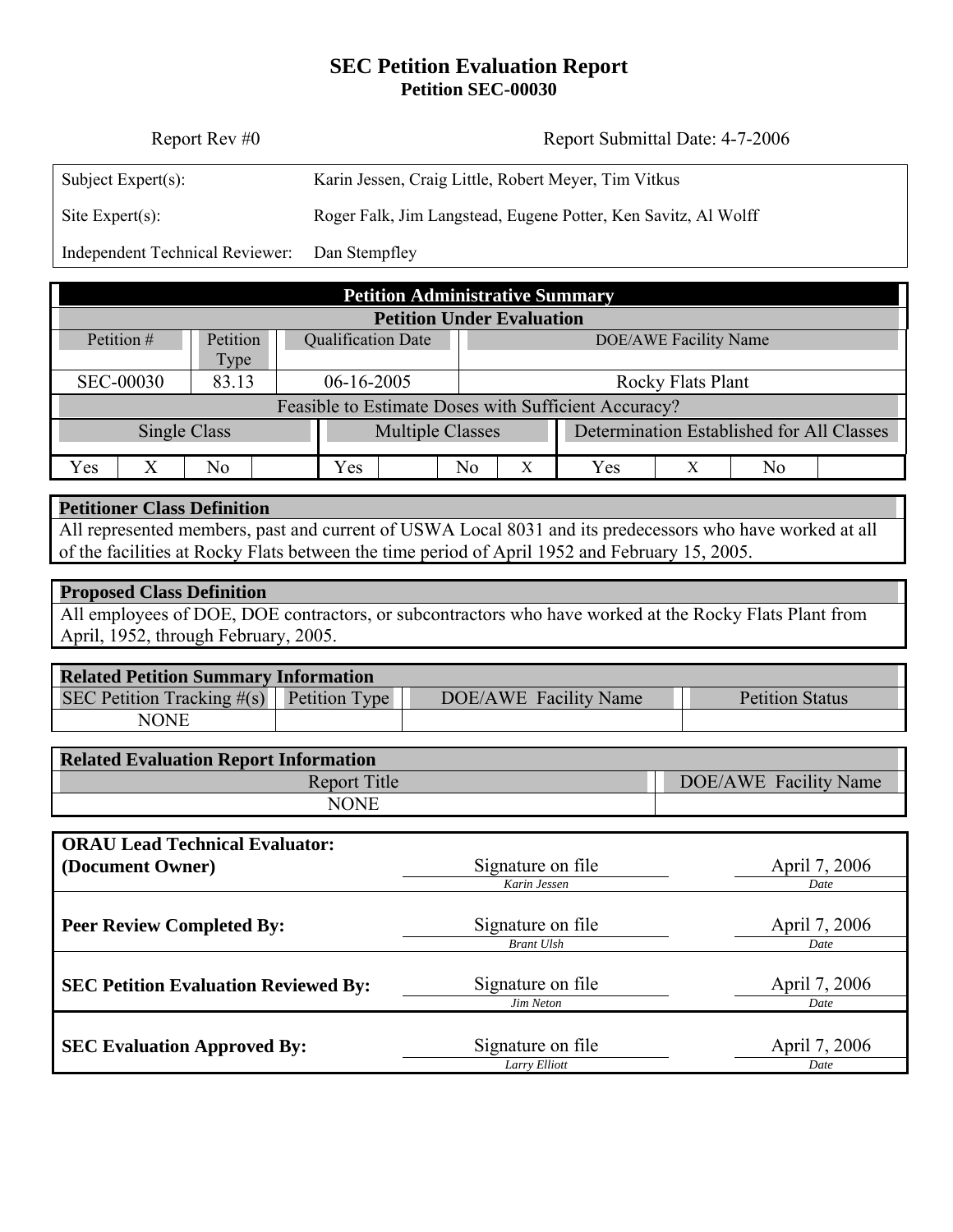This page intentionally blank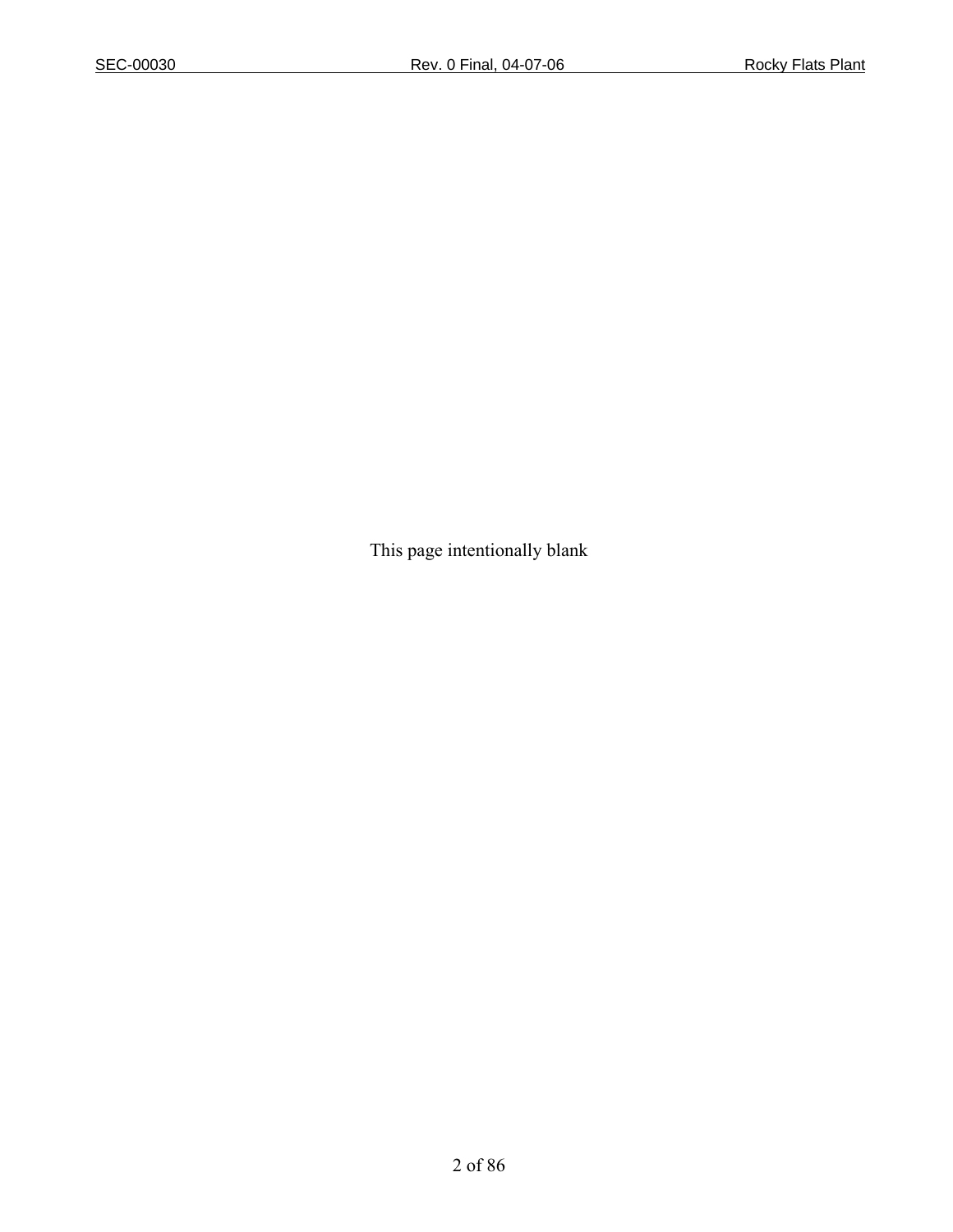## **Evaluation Report Summary: SEC-00030, Rocky Flats Plant**

This evaluation report by the National Institute for Occupational Safety and Health (NIOSH) addresses a class of employees proposed for addition to the Special Exposure Cohort (SEC) per the *Energy Employees Occupational Illness Compensation Program Act of 2000*, as amended, 42 USC (EEOICPA) and 42 CFR 83, *Procedures for Designating Classes of Employees as Members of the Special Exposure Cohort Under the Energy Employees Occupational Illness Compensation Program Act of 2000*.

#### Petitioner Requested Class Definition

Petition SEC-00030, qualified on June 16, 2005, requested that NIOSH consider the following class: *All represented members, past and current of USWA Local 8031 and it's predecessors who have worked at all of the facilities at Rocky Flats Plant between the time period of April 1952 and February 15, 2005.* 

#### NIOSH Proposed Class Definition

Based on its research, NIOSH expanded the petitioner-requested class to define a single class of employees for which NIOSH can estimate radiation doses with sufficient accuracy. This proposed class includes all employees of DOE, DOE contractors, or subcontractors (regardless of union membership) who worked at the Rocky Flats Plant (RFP) in Golden, Colorado, from April, 1952, through February, 2005, and who were employed for at least 250 aggregated work days either solely under the employment or in combination with work days within the parameters established for other SEC classes (excluding aggregate work day requirements). The class was expanded (Section 9.0) to include non-union employees because NIOSH determined that all employees were similarly or identically exposed, and therefore, cannot be disaggregated from the union workers with respect to their work and exposures.

#### Feasibility of Dose Reconstruction

Per EEOICPA and 42 CFR  $\S$  83.13(c)(1), NIOSH has established that it has access to sufficient information to: (1) estimate the maximum radiation dose incurred by any member of the class; or (2) estimate radiation doses more precisely than a maximum dose estimate. Information available from the site profile and additional resources is sufficient to estimate the maximum internal and external potential exposure to members of the proposed class under plausible circumstances during the specified period.

#### Health Endangerment Determination

Per EEOICPA and 42 CFR  $\S$  83.13(c)(3), a health endangerment determination is not required because NIOSH has determined that it has sufficient information to estimate dose for the members of the proposed class.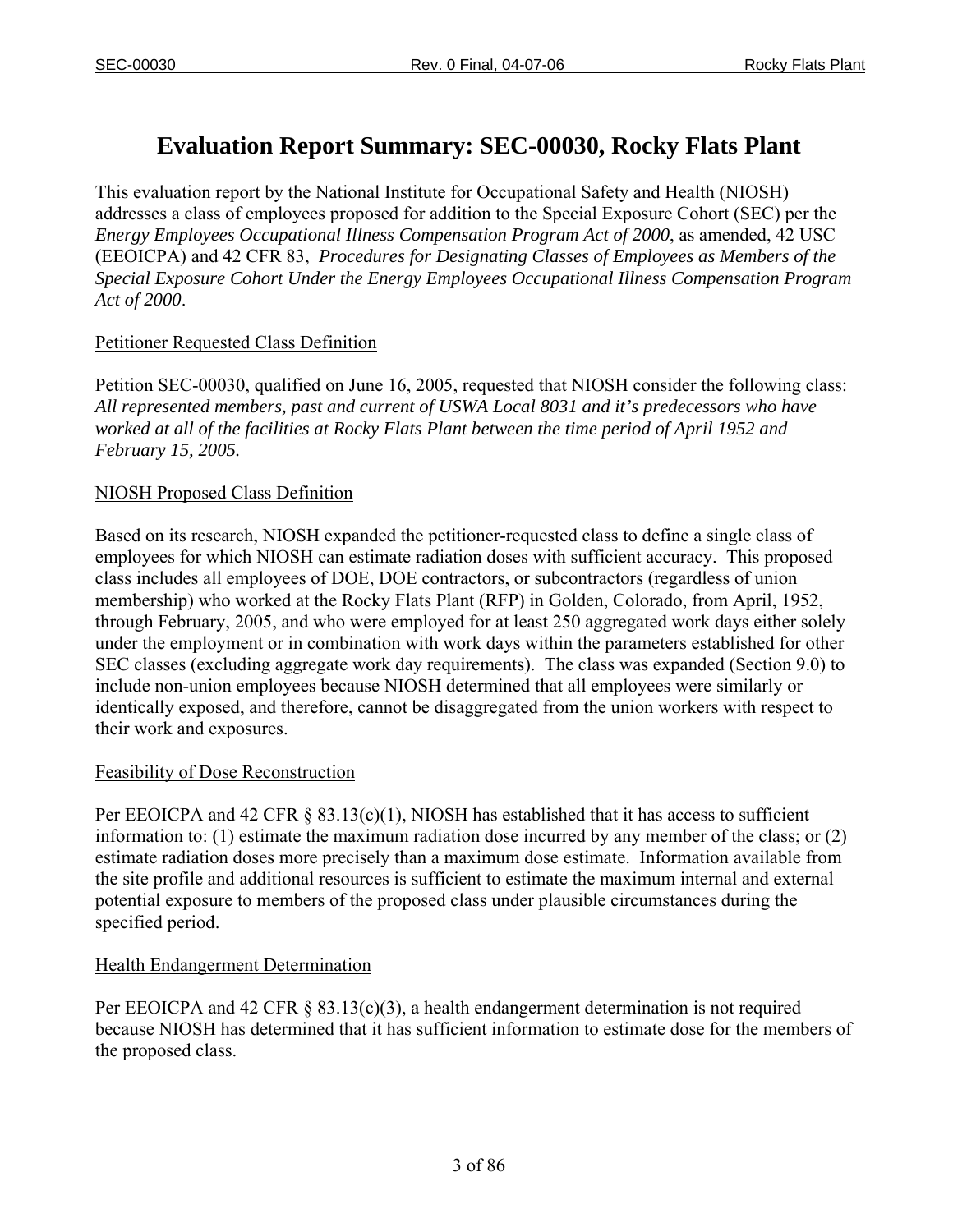This page intentionally blank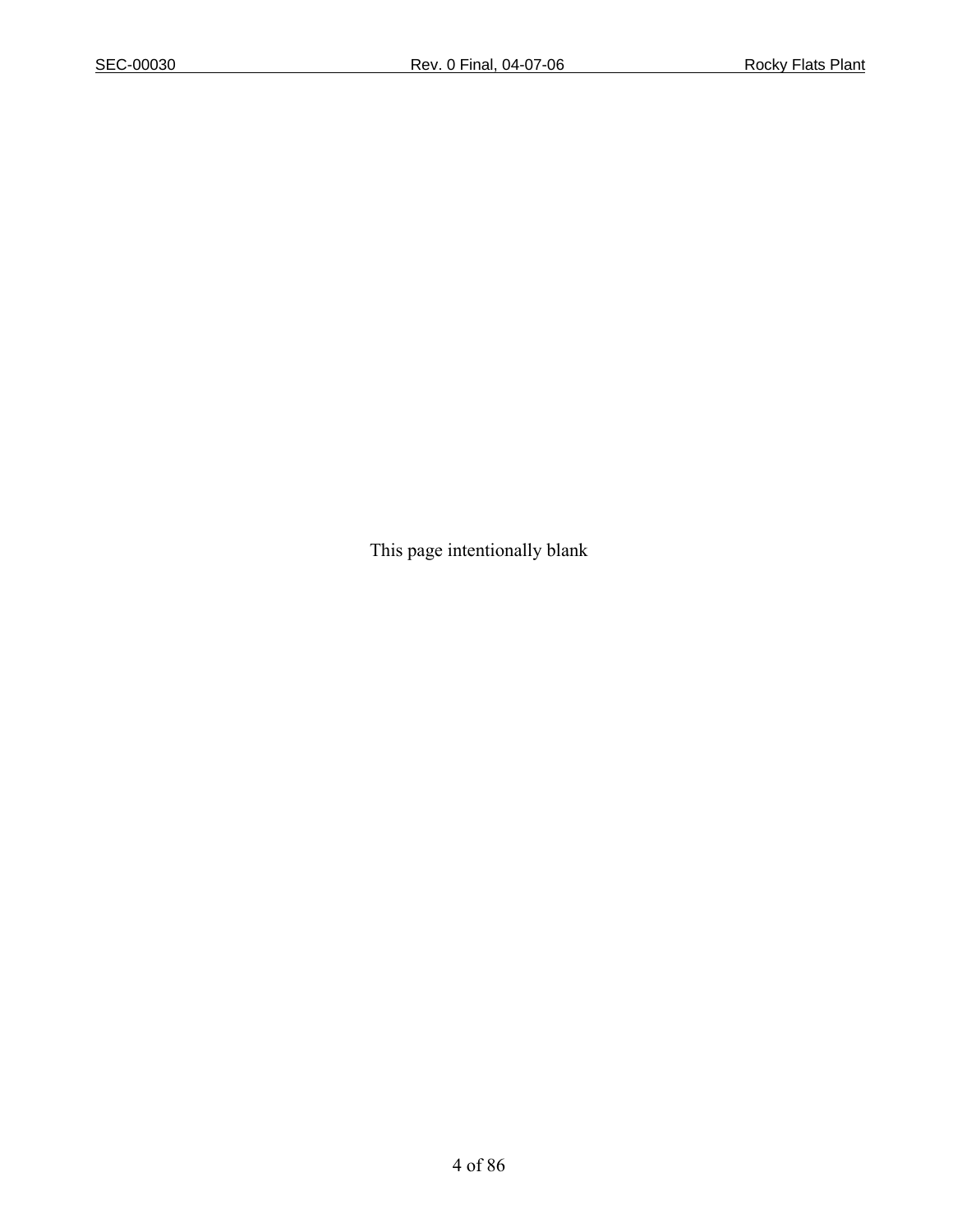# **Table of Contents**

| 1.0 |                                                                                 |  |
|-----|---------------------------------------------------------------------------------|--|
| 2.0 |                                                                                 |  |
| 3.0 |                                                                                 |  |
| 4.0 |                                                                                 |  |
|     | 4.1                                                                             |  |
|     | 4.2                                                                             |  |
|     | 4.3                                                                             |  |
|     | 4.4                                                                             |  |
|     | 4.5                                                                             |  |
|     | 4.6                                                                             |  |
|     | 4.7                                                                             |  |
| 5.0 |                                                                                 |  |
|     | 5.1                                                                             |  |
|     | 5.2                                                                             |  |
|     | 5.2.1                                                                           |  |
|     | 5.2.2                                                                           |  |
|     | 5.2.3                                                                           |  |
|     | 5.2.4                                                                           |  |
|     | 5.2.5                                                                           |  |
|     | 5.2.6                                                                           |  |
|     | Characterization of Radiological Exposure Sources from RFP Operations 25<br>5.3 |  |
|     | 5.3.1                                                                           |  |
|     | 5.3.2                                                                           |  |
|     | 5.3.3                                                                           |  |
|     | 5.3.4                                                                           |  |
|     | 5.3.5                                                                           |  |
| 6.0 |                                                                                 |  |
|     | 6.1                                                                             |  |
|     | 6.2                                                                             |  |
|     | 6.3                                                                             |  |
|     | 6.4                                                                             |  |
|     | 6.5                                                                             |  |
| 7.0 |                                                                                 |  |
|     | 7.1                                                                             |  |
|     | 7.1.1                                                                           |  |
|     | 7.1.1.1                                                                         |  |
|     | Comprehensive Epidemiologic Data Resource (CEDR) Data:  39<br>7.1.1.2           |  |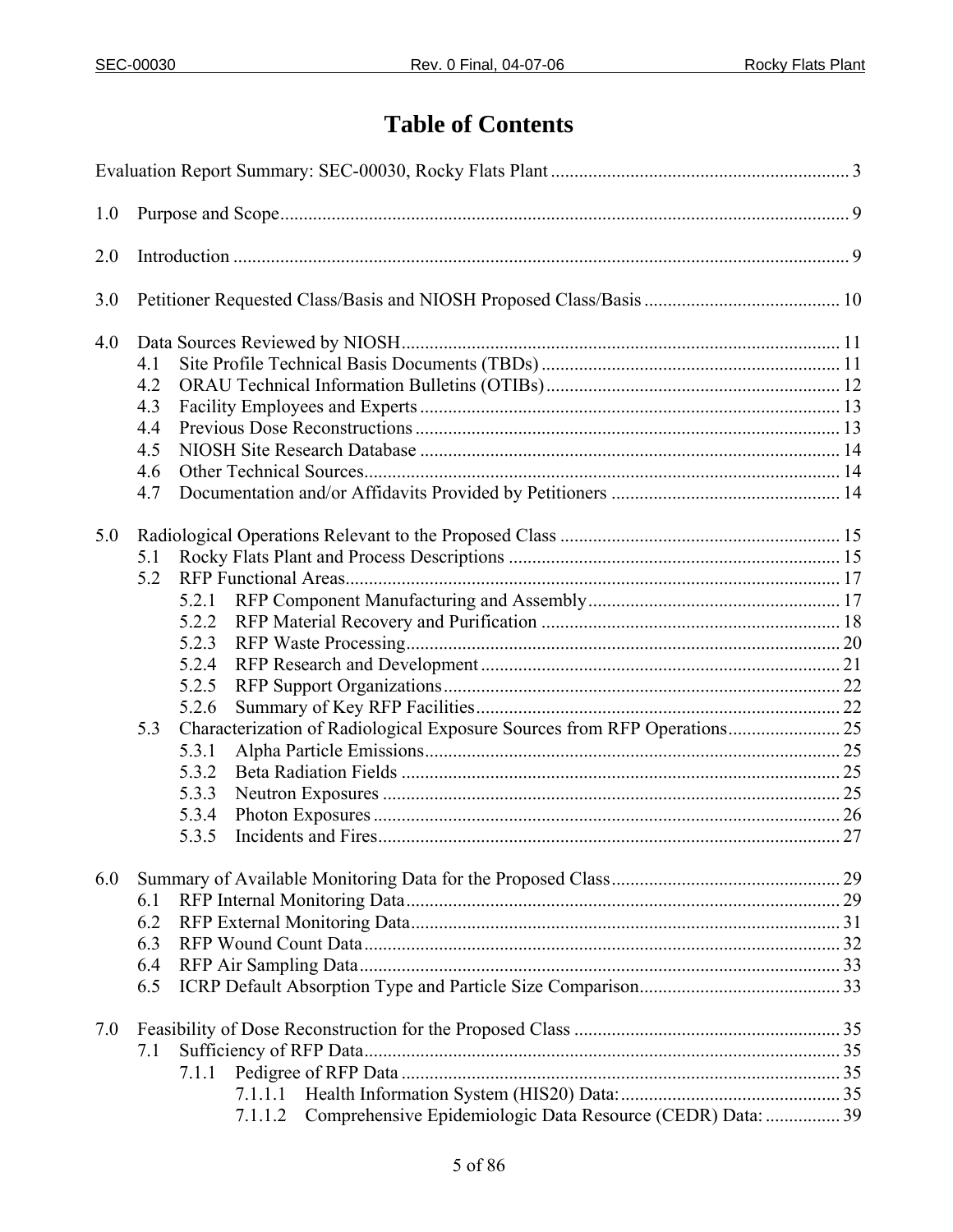|     |       | 7.1.2.1 | Credibility and Consistency of RFP External Dosimetry Data:  41           |  |
|-----|-------|---------|---------------------------------------------------------------------------|--|
|     |       |         | 7.1.2.2 Credibility and Consistency of RFP Internal Dosimetry Data:  42   |  |
|     | 7.1.3 |         |                                                                           |  |
| 7.2 |       |         |                                                                           |  |
|     | 7.2.1 |         |                                                                           |  |
|     |       |         |                                                                           |  |
|     |       | 7.2.1.2 |                                                                           |  |
|     |       |         | 7.2.1.3 Application of Co-Worker Data for Internal Dose Reconstruction 47 |  |
|     | 7.2.2 |         |                                                                           |  |
|     |       |         | 7.2.2.1 Ambient Environmental Internal Dose: Monitored Workers 48         |  |
|     |       | 7.2.2.2 | Ambient Environmental Internal Dose: Unmonitored Workers  48              |  |
|     | 7.2.3 |         |                                                                           |  |
|     | 7.2.4 |         |                                                                           |  |
| 7.3 |       |         |                                                                           |  |
|     | 7.3.1 |         |                                                                           |  |
|     |       |         |                                                                           |  |
|     |       | 7.3.1.2 |                                                                           |  |
|     |       | 7.3.1.3 |                                                                           |  |
|     |       | 7.3.1.4 |                                                                           |  |
|     |       | 7.3.1.5 |                                                                           |  |
|     |       | 7.3.1.6 | Application of Co-Worker Data for External Dose Reconstruction  60        |  |
|     | 7.3.2 |         |                                                                           |  |
|     |       |         | 7.3.2.1 Ambient Environmental External Dose: Monitored Workers 61         |  |
|     |       | 7.3.2.2 | Ambient Environmental External Dose: Unmonitored Workers  62              |  |
|     | 7.3.3 |         |                                                                           |  |
|     | 7.3.4 |         |                                                                           |  |
|     |       | 7.3.4.1 |                                                                           |  |
|     |       | 7.3.4.2 |                                                                           |  |
|     |       | 7.3.4.3 |                                                                           |  |
|     |       | 7.3.4.4 |                                                                           |  |
|     |       | 7.3.4.5 |                                                                           |  |
|     | 7.3.5 |         |                                                                           |  |
| 7.4 |       |         |                                                                           |  |
| 7.5 |       |         |                                                                           |  |
|     | 7.5.1 |         |                                                                           |  |
|     |       | 7.5.1.1 |                                                                           |  |
|     |       | 7.5.1.2 |                                                                           |  |
|     |       | 7.5.1.3 |                                                                           |  |
|     |       | 7.5.1.4 |                                                                           |  |
|     |       | 7.5.1.5 | Negative Effects of Site Closure on Accuracy of Dose Reconstruction  70   |  |
|     |       | 7.5.1.6 |                                                                           |  |
|     |       | 7.5.1.7 |                                                                           |  |
|     | 7.5.2 |         |                                                                           |  |
|     |       | 7.5.2.1 |                                                                           |  |
|     |       | 7.5.2.2 |                                                                           |  |
|     |       | 7.5.2.3 | Unmonitored Exposures for a Clerk Packer in Buildings 444 and 883  72     |  |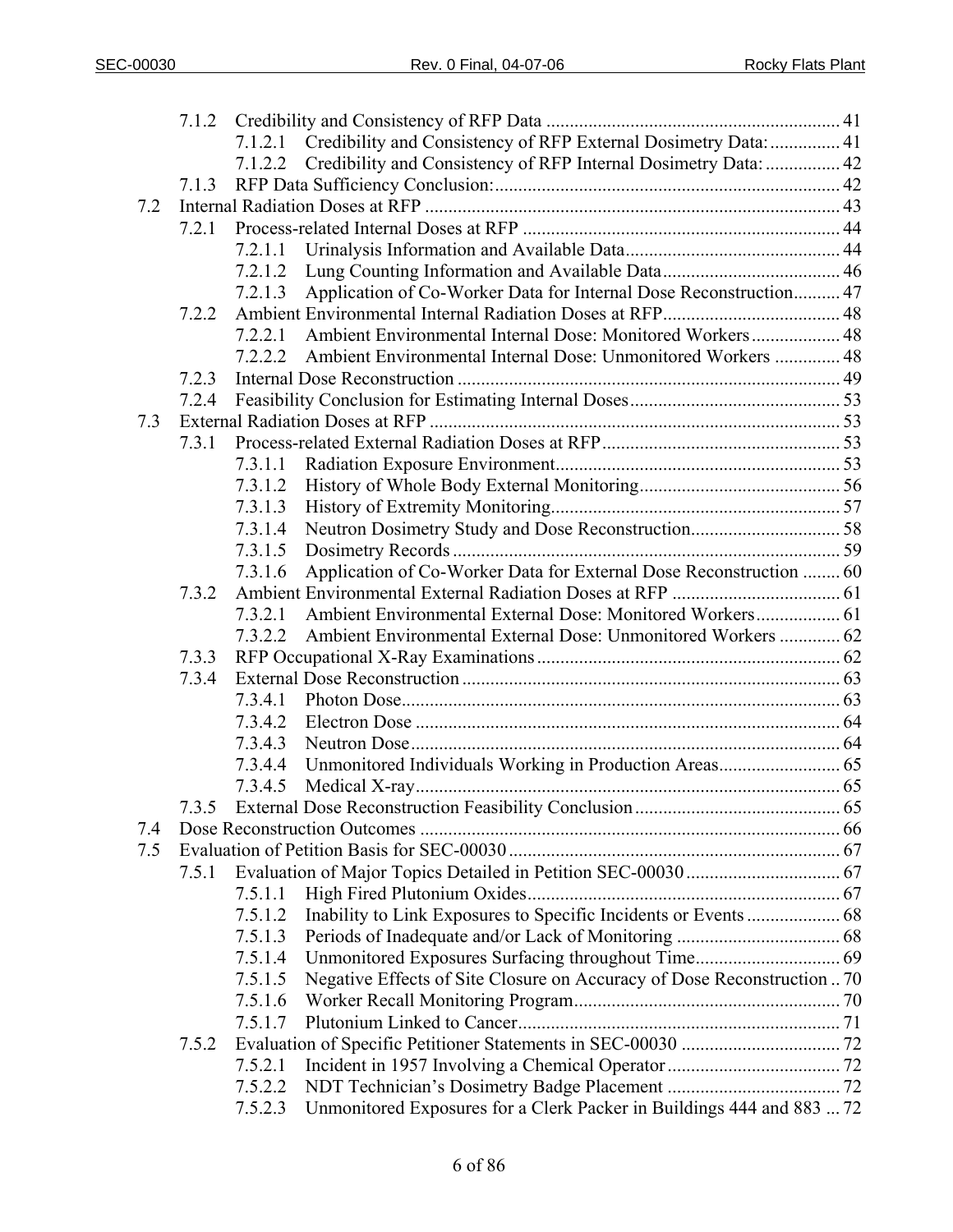|     |     |  | 7.5.2.4 |                                                                    |  |  |
|-----|-----|--|---------|--------------------------------------------------------------------|--|--|
|     |     |  | 7.5.2.5 | Exposures to a Chemical Operator/Nondestructive Assay Worker  73   |  |  |
|     |     |  | 7.5.2.6 | Unrecorded Contamination Incidents and Effect of Dosimeter Storage |  |  |
|     |     |  |         |                                                                    |  |  |
|     |     |  |         |                                                                    |  |  |
|     |     |  |         |                                                                    |  |  |
|     |     |  | 7.5.2.9 |                                                                    |  |  |
|     |     |  |         |                                                                    |  |  |
|     |     |  |         |                                                                    |  |  |
|     |     |  |         |                                                                    |  |  |
|     | 7.6 |  |         |                                                                    |  |  |
|     | 7.7 |  |         |                                                                    |  |  |
|     |     |  |         |                                                                    |  |  |
| 8.0 |     |  |         |                                                                    |  |  |
|     |     |  |         |                                                                    |  |  |
| 9.0 |     |  |         |                                                                    |  |  |
|     |     |  |         |                                                                    |  |  |
|     | .83 |  |         |                                                                    |  |  |
|     |     |  |         |                                                                    |  |  |

# **Figure**

|--|--|

# **Tables**

| 4-1: No. of Rocky Flats Claims Submitted Under the Dose Reconstruction Rule 13               |  |
|----------------------------------------------------------------------------------------------|--|
|                                                                                              |  |
|                                                                                              |  |
|                                                                                              |  |
|                                                                                              |  |
|                                                                                              |  |
| 6-3: Effect of Particle Size for Selected Organs for Intakes Assessed from Air Conc. Data 34 |  |
|                                                                                              |  |
|                                                                                              |  |
|                                                                                              |  |
|                                                                                              |  |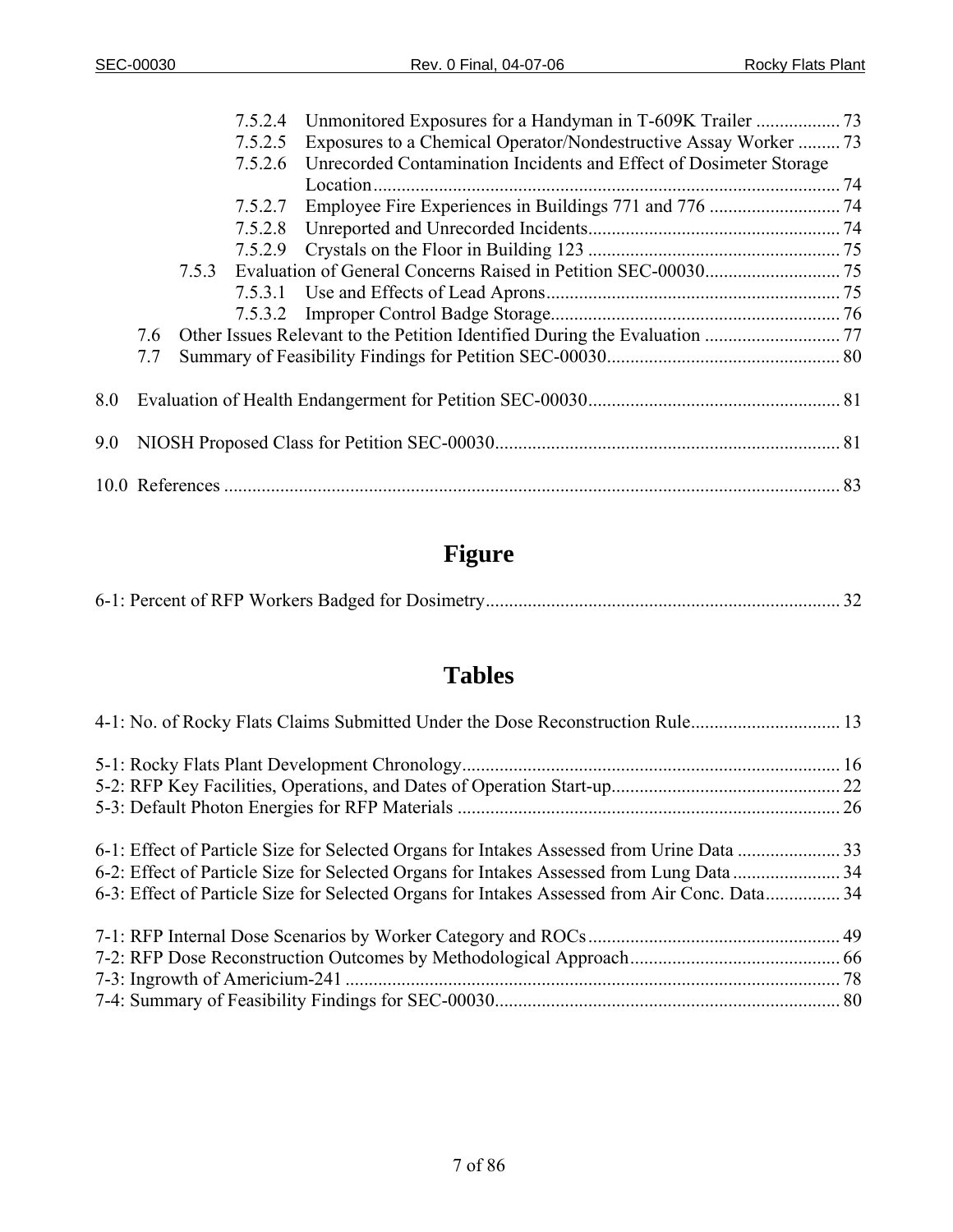This page intentionally blank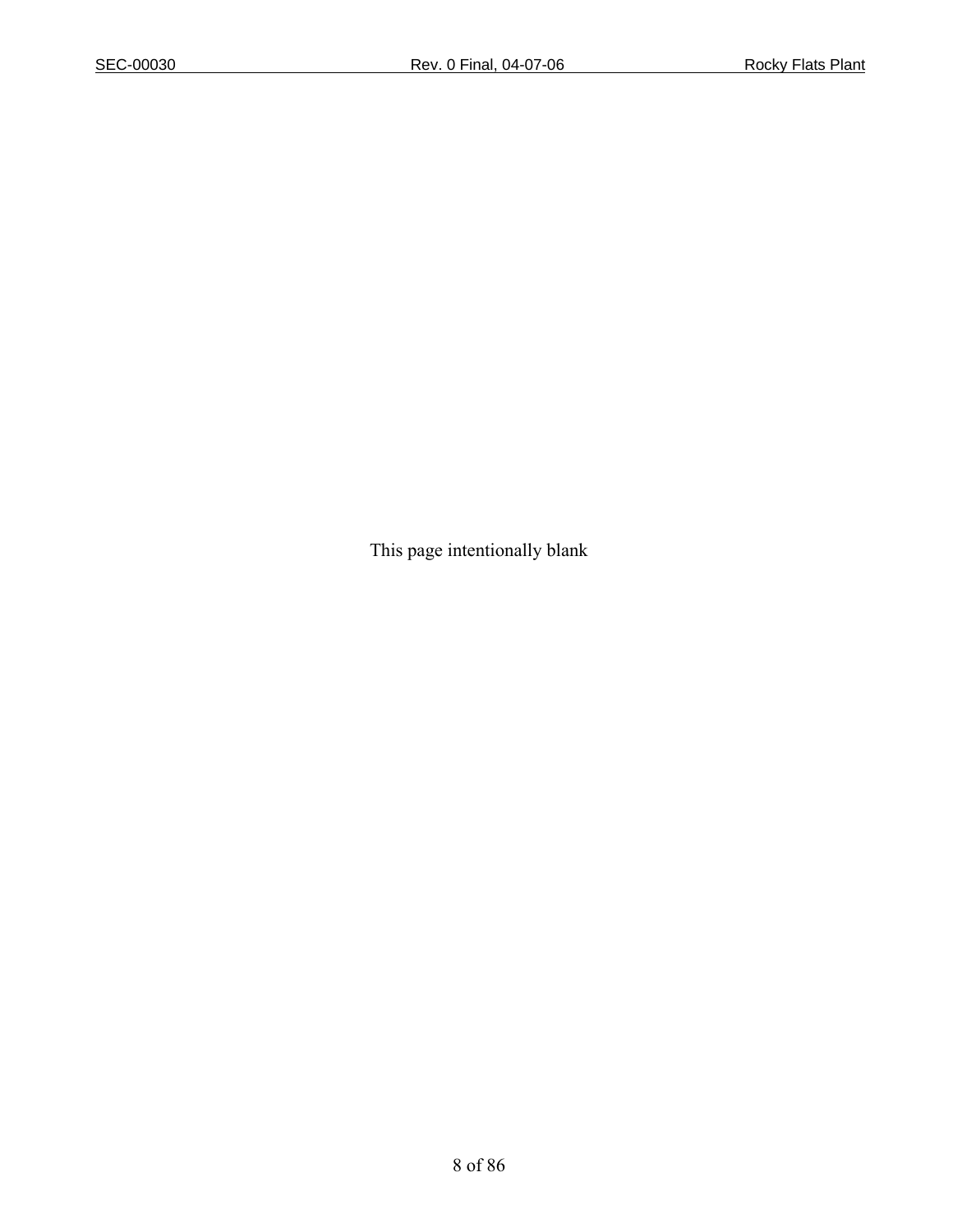## **SEC Petition Evaluation Report for SEC-00030**

## **1.0 Purpose and Scope**

This report evaluates the feasibility of reconstructing doses for all employees of DOE, DOE contractors, or subcontractors who have worked at the Rocky Flats Plant from April, 1952, through February, 2005. It provides information and analyses germane to considering a petition for adding a class of employees to the congressionally-created SEC.

This report does not provide any determinations concerning the feasibility of dose reconstruction that necessarily apply to any individual energy employee who might require a dose reconstruction from NIOSH. This report does not make the final determination as to whether or not the proposed class will be added to the SEC (see Section 2.0).

This evaluation was conducted in accordance with the requirements of EEOICPA, 42 CFR 83, and the guidance contained in the Office of Compensation Analysis and Support's *Internal Procedures for the Evaluation of Special Exposure Cohort Petitions*, OCAS-PR-004.

## **2.0 Introduction**

The EEOICPA and 42 CFR 83 require NIOSH to evaluate qualified petitions requesting the Department of Health and Human Services (HHS) to add a class of employees to the SEC. The evaluation is intended to provide a fair, science-based determination of whether or not it is feasible to estimate with sufficient accuracy the radiation doses of the class of employees through NIOSH dose reconstructions.<sup>1</sup>

42 CFR § 83.13(c)(1) states: *Radiation doses can be estimated with sufficient accuracy if NIOSH has established that it has access to sufficient information to estimate the maximum radiation dose, for every type of cancer for which radiation doses are reconstructed, that could have been incurred in plausible circumstances by any member of the class, or if NIOSH has established that it has access to sufficient information to estimate the radiation doses of members of the class more precisely than an estimate of the maximum radiation dose.* 

Under 42 CFR  $\S$  83.13(c)(3), if it is not feasible to estimate with sufficient accuracy radiation doses for members of the class, NIOSH must also make a determination whether or not there is a reasonable likelihood that such radiation doses may have endangered the health of members of the class. The regulation requires NIOSH to assume that any duration of unprotected exposure may have endangered the health of members of a class when it has been established that the class may have been exposed to radiation during a discrete incident likely to have involved levels of exposure similarly high to those occurring during nuclear criticality incidents. If the occurrence of such an exceptionally high level exposure has not been established, then NIOSH is required to specify that health was endangered for

 $\overline{a}$ <sup>1</sup> NIOSH dose reconstructions under EEOICPA are performed using the methods promulgated under 42 CFR 82 and the detailed implementation guidelines available at www.cdc.gov/niosh/ocas.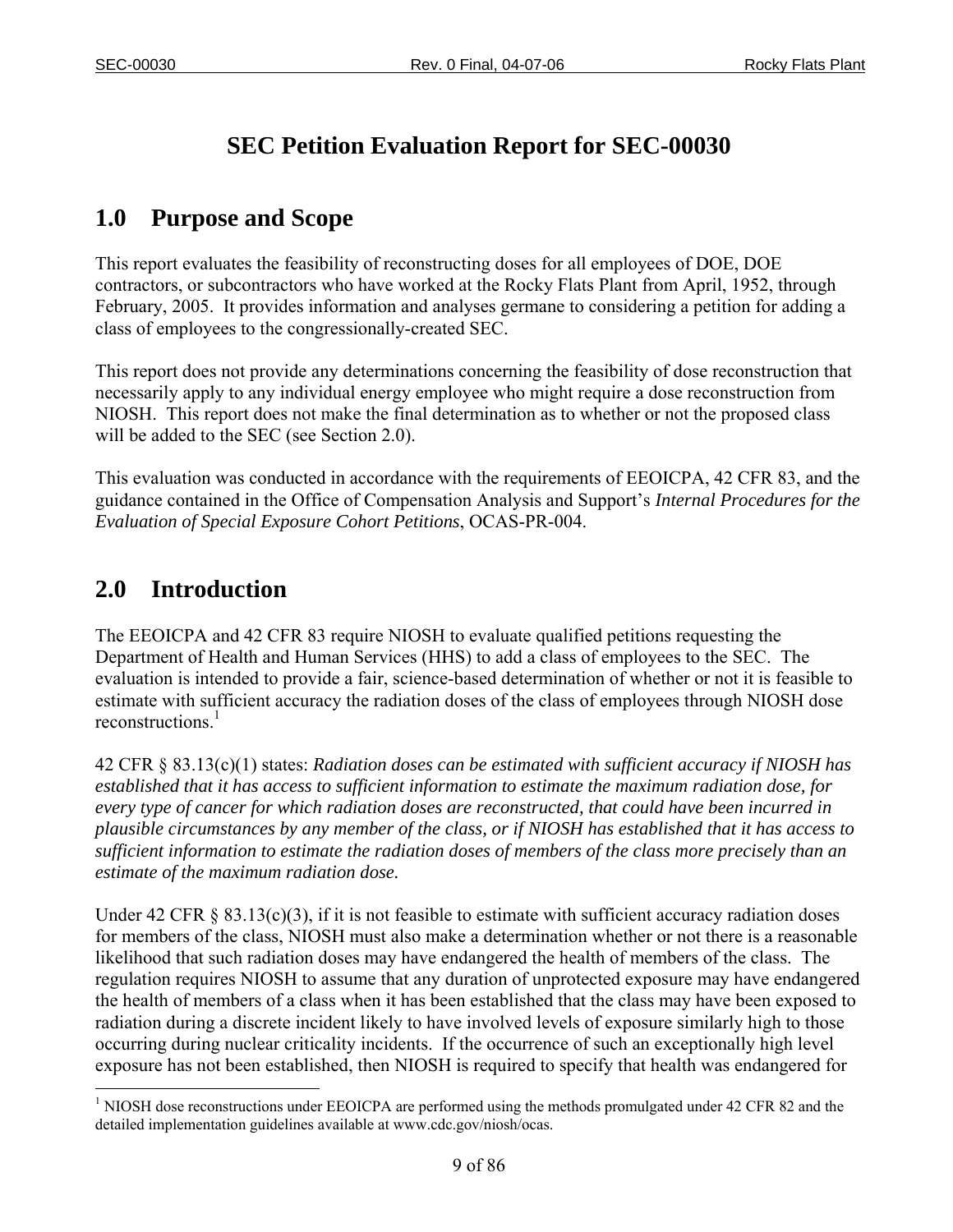$\overline{a}$ 

those workers who were employed for at least 250 aggregated work days either solely under the employment or in combination with work days within the parameters established for other SEC classes (excluding aggregate work day requirements).

certain types of proposed decisions issued by the Secretary of HHS.<sup>2</sup> NIOSH is required to document the evaluation in a report. For development of the evaluation report, NIOSH relies on its own dose reconstruction expertise as well as technical support from Oak Ridge Associated Universities (ORAU). Upon completion, the report is provided to the petitioners and to the Advisory Board on Radiation and Worker Health. The Board will consider the NIOSH evaluation report, together with the petition, petitioner(s) comments, and other information the Board considers appropriate, to make recommendations to the Secretary of HHS on whether or not to add one or more classes of employees to the SEC. Once NIOSH has received and considered the advice of the Board, the Director of NIOSH will propose decisions on behalf of HHS. The Secretary of HHS will make final decisions, taking into account the NIOSH evaluation, the advice of the Board, and the proposed decision issued by NIOSH. As part of this final decision process, petitioners may seek a review of

## **3.0 Petitioner Requested Class/Basis and NIOSH Proposed Class/Basis**

Petition SEC-00030, qualified on June 16, 2005, requested that NIOSH consider the following class: *All represented members, past and current of USWA Local 8031 and it's predecessors who have worked at all of the facilities at Rocky Flats Plant between the time period of April 1952 and February 15, 2005.* 

The petitioner provided information and affidavit statements in support of the petitioner's belief that accurate dose reconstruction over time is impossible. NIOSH considered the following information and affidavit statements sufficient to qualify SEC-00030 for evaluation.

Periods of inadequate monitoring, lack of monitoring, and/or changes in methodology and procedures over the history of the Rocky Flats Plant which make accurate dose reconstruction over time impossible. Examples include: no routine lung counting until the late 1960s, no monitoring for neutron radiation prior to the late 1950s, and neutron measurements found in error until the 1970s, and the impossibility of accurate dose assessment for high fired oxide exposure.

The petitioner asserted by affidavits that energy employees at RFP have either had their doses inaccurately reported or had unmonitored exposures.

The information and affidavit statements provided by the petitioner qualified the petition for further consideration by NIOSH, the Board, and HHS. The details of the petitioner-requested basis are addressed in Section 7.5.

NIOSH expanded the petitioner-requested class for the purpose of this evaluation to include all employees of DOE, DOE contractors, or subcontractors (regardless of union membership) who

 $2^2$  See 42 CFR 83 for a full description of the procedures summarized here. Additional internal procedures are available at www.cdc.gov/niosh/ocas.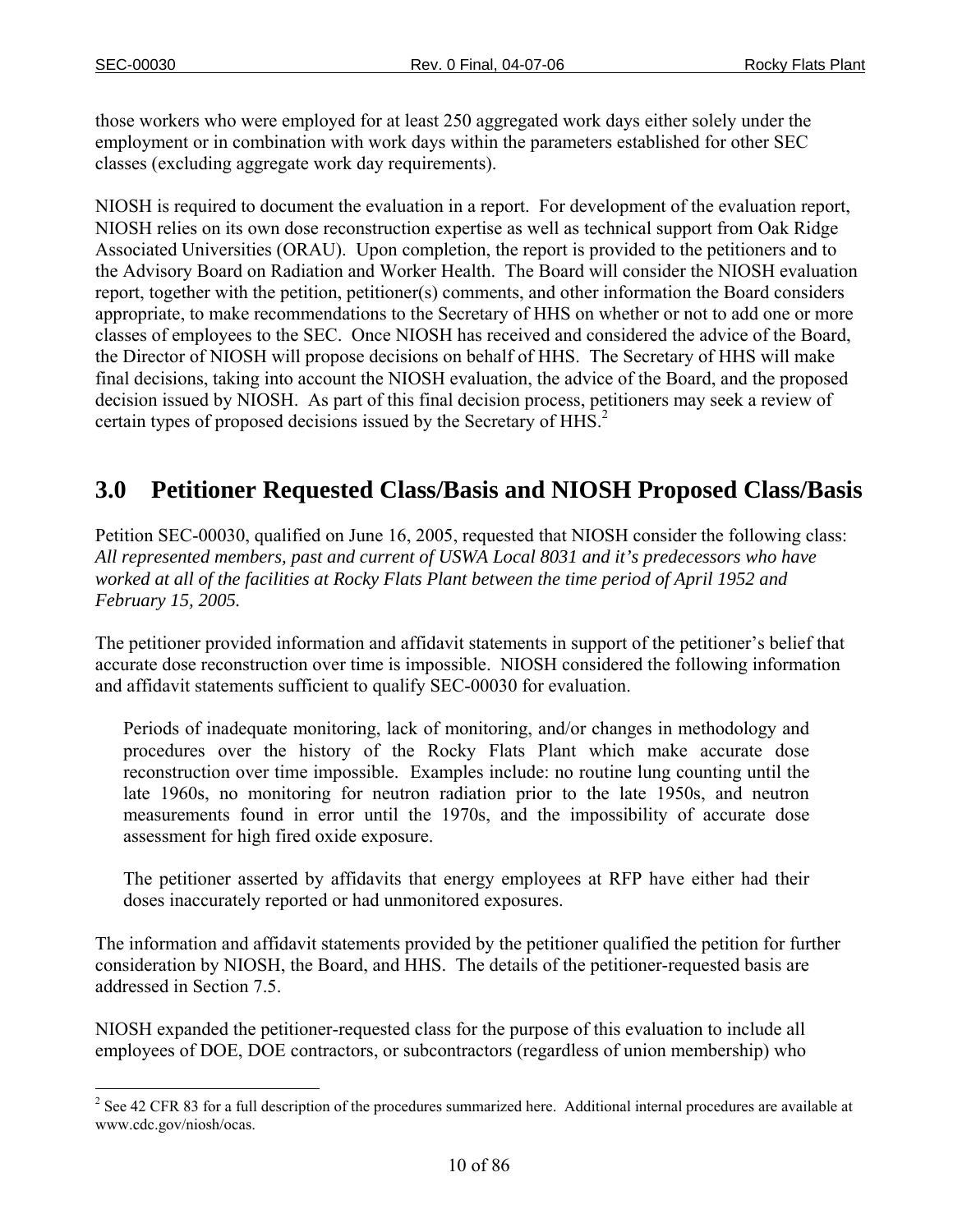worked at the Rocky Flats Plant (RFP) in Golden, Colorado, from April, 1952, through February, 2005. The class was expanded to include non-union employees because NIOSH determined that all employees were similarly or identically exposed, and therefore, cannot be disaggregated from the union workers with respect to their work and exposures.

## **4.0 Data Sources Reviewed by NIOSH**

NIOSH identified and reviewed data sources to determine the availability of information relevant to determining the feasibility of dose reconstruction for the class of employees proposed for this petition. This included determining the availability of information on personal monitoring, area monitoring, industrial processes, and radiation source materials. The following sections summarize the data sources identified and reviewed.

## **4.1 Site Profile Technical Basis Documents (TBDs)**

A Site Profile provides specific information concerning the documentation of historical practices at the specified site. Dose reconstructors can use the Site Profile to evaluate internal and external dosimetry data for monitored and unmonitored workers, and to serve as a supplement to, or substitute for, individual monitoring data. A Site Profile consists of an Introduction and five Technical Basis Documents (TBDs) that provide process history information, information on personal and area monitoring, radiation source descriptions, and references to primary documents relevant to the radiological operations at the site. As part of this evaluation, the following TBDs were reviewed:

- *Technical Basis Document for the Rocky Flats Plant Introduction*  ORAUT-TKBS-0011-1, Rev. 00; April 20, 2004
- *Technical Basis Document for the Rocky Flats Plant Site Description*  ORAUT-TKBS-0011-2, Rev. 00; January 10, 2004
- *Technical Basis Document for the Rocky Flats Plant Occupational Medical Dose*  ORAUT-TKBS-0011-3, Rev. 00; February 9, 2004
- *Technical Basis Document for the Rocky Flats Plant Occupational Environmental Dose*  ORAUT-TKBS-0011-4, Rev. 01; June 29, 2004
- *Technical Basis Document for the Rocky Flats Plant Occupational Internal Dose*  ORAUT-TKBS-0011-5, Rev. 00 PC-1; December 13, 2005
- *Technical Basis Document for the Rocky Flats Plant Occupational External Dose*  ORAUT-TKBS-0011-6, Rev. 00; January 20, 2004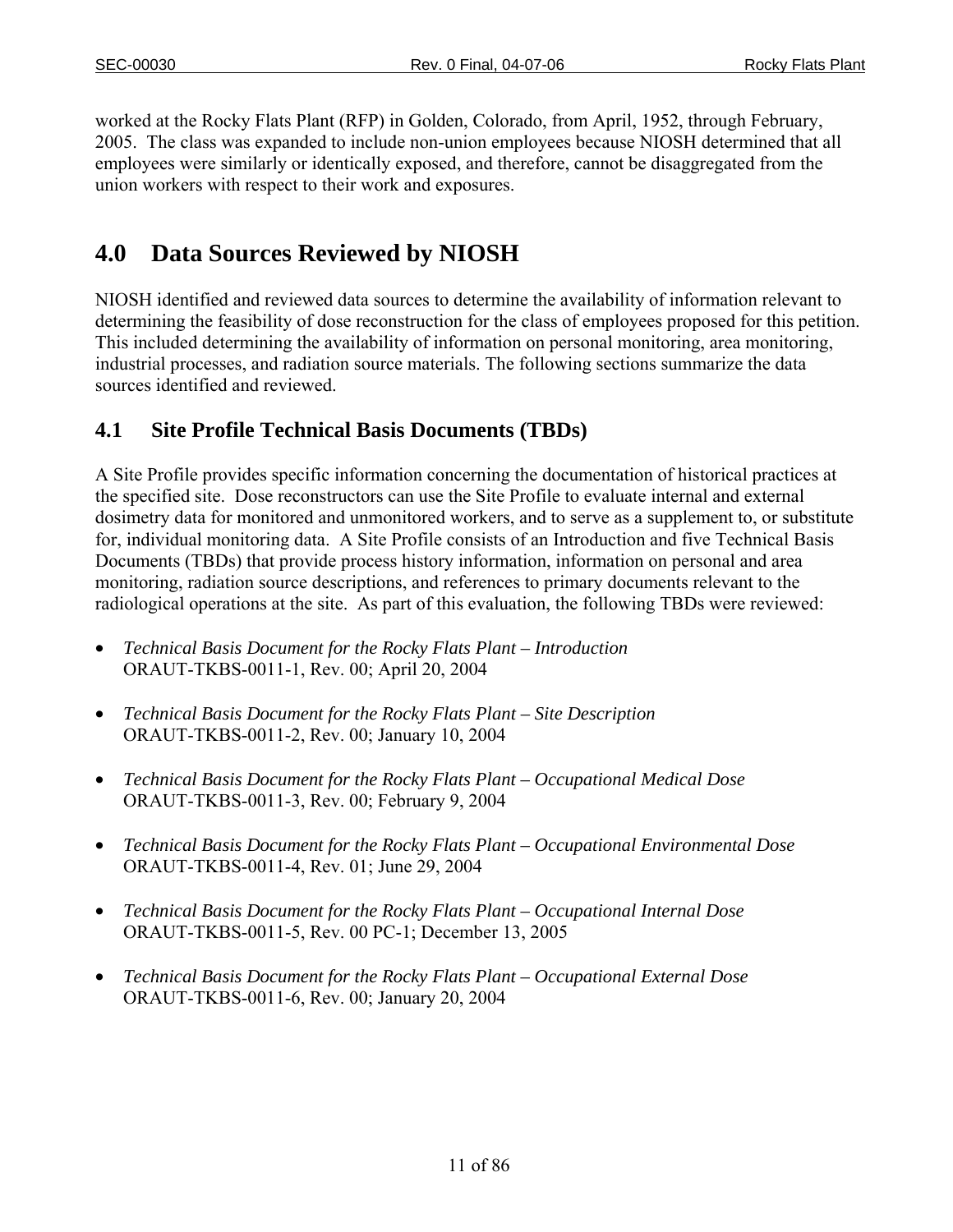## **4.2 ORAU Technical Information Bulletins (OTIBs)**

guidance concerning the preparation of dose reconstructions at particular sites or categories of sites. An ORAU Technical Information Bulletin (OTIB) is a general working document that provides An ORAU Procedure provides specific requirements and guidance regarding EEOICPA project level activities including the preparation of dose reconstructions at particular sites or categories of sites.

NIOSH reviewed several OTIBs describing the dosimetry program at RFP as well as a methodology for using co-worker data to fill in gaps in monitoring information for some employees and time frames:

- • *OTIB: Maximum Internal Dose Estimates for Certain DOE Complex Claims*  ORAUT-OTIB-0002, Rev. 01 PC-2; May 7, 2004
- • *OTIB: Dose Reconstruction from Occupationally Related Diagnostic X-ray Procedures*  ORAUT-OTIB-0006, Rev. 03 PC-1; December 21, 2005
- • *OTIB: A Standard Complex-Wide Correction Factor for Overestimating External Doses Measured with Thermoluminescent Dosimeters*  ORAU-OTIB-0008; Rev. 00; November 7, 2003
- • *OTIB: A Standard Complex-Wide Correction Factor for Overestimating External Doses Measured with Film Badge Dosimeters*  ORAU-OTIB-0010; Rev. 00; January 12, 2004
- • *OTIB: Analysis of Coworker Bioassay Data for Internal Dose Assignment*  ORAUT-OTIB-0019, Rev. 01; October 7, 2005
- • *OTIB: Use of Coworker Dosimetry Data for External Dose Assignment*  ORAUT-OTIB-0020; Rev. 01; October 7, 2005
- • *OTIB: Assignment if Missed Neutron Doses Based on Dosimeter Records*  ORAUT-OTIB-0023, Rev. 00; March 7, 2005
- • *OTIB: Supplementary External Dose Information for Rocky Flats Plant*  ORAU-OTIB-0027; Rev. 00; May 19, 2005
- • *OTIB: Application of Internal doses Based on Claimant-Favorable Assumptions for Processing as Best Estimates*  ORAU-OTIB-0033; Rev. 00; April 20, 2005
- • *OTIB: Use of Rocky Flats Neutron Dose Reconstruction Project Data in Dose Reconstructions*  ORAU-OTIB-0050; Rev. 00; December 13, 2005
- • *Procedure: Occupational X-ray Dose Reconstruction for DOE Sites*  ORAU-PROC-0061; Rev. 00; December 1, 2004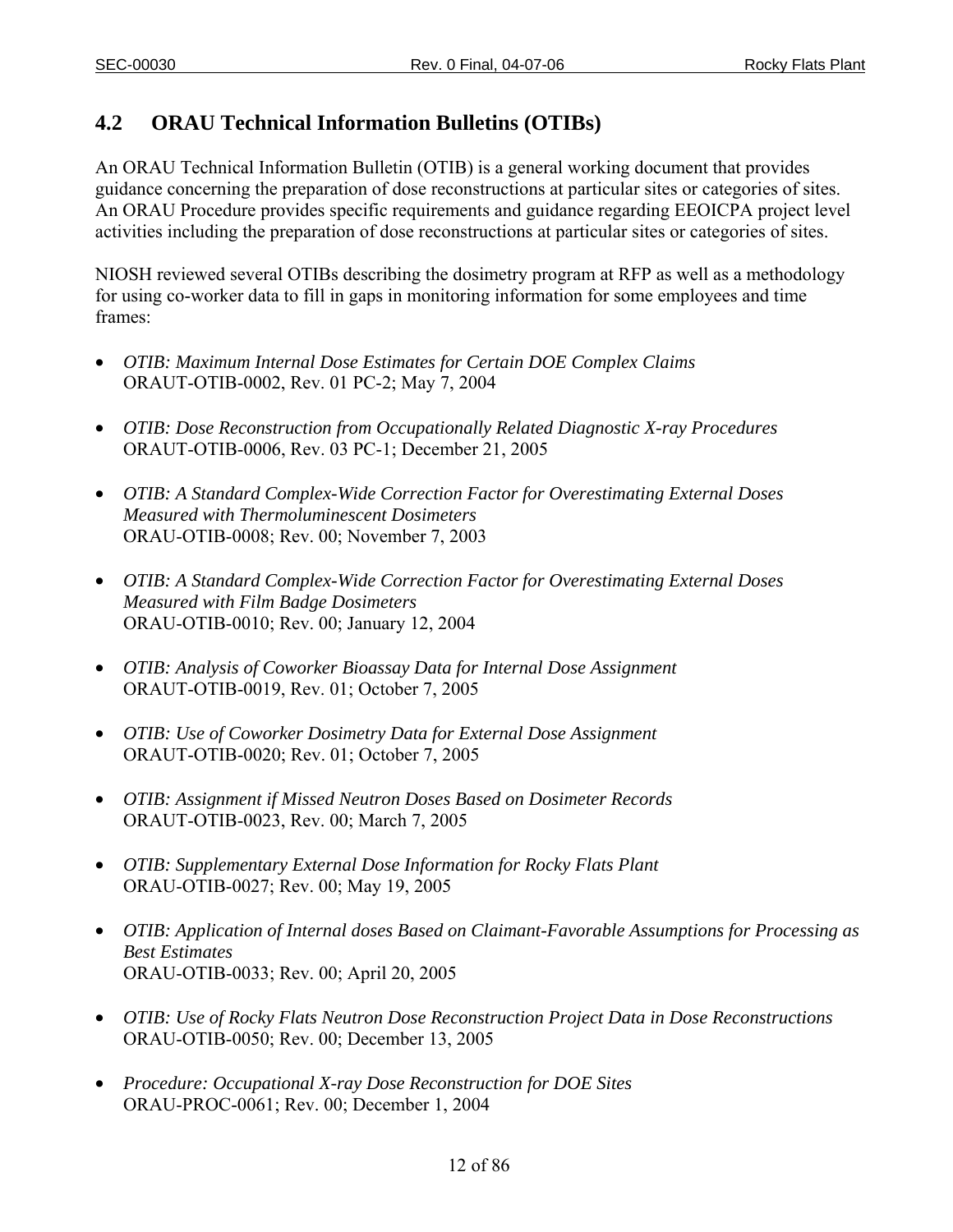## **4.3 Facility Employees and Experts**

Throughout the evaluation process, additional information was obtained via phone and e-mail as well as through a July 6, 2005, telephone conference with several of the RFP TBD authors and subject matter experts who previously worked at RFP, including several former employees who were radiation monitors, chemical operators, and managers. These communications are documented under SEC-00030, Non-Submitter Communications, SECIS IDs: 42, 48, 51 through 60, and 2002.

### **4.4 Previous Dose Reconstructions**

NIOSH reviewed its dose reconstruction database, the NIOSH OCAS Claims Tracking System (NOCTS), to identify dose reconstructions under EEOICPA that might provide information relevant to the petition evaluation. Table 4-1 provides a results summary of this review for the April, 1952, through February, 2005 timeframe. (Data available as of: February 8, 2006)

| Table 4-1: No. of Rocky Flats Claims Submitted Under the Dose Reconstruction Rule                                                               |               |  |  |  |
|-------------------------------------------------------------------------------------------------------------------------------------------------|---------------|--|--|--|
| (April, 1952, through February, 2005)                                                                                                           |               |  |  |  |
| <b>Description</b>                                                                                                                              | <b>Totals</b> |  |  |  |
| Total number of claims submitted for energy employees who meet the proposed class definition<br>criteria                                        | 1096          |  |  |  |
| Number of dose reconstructions completed for energy employees who were employed during the<br>years identified in the proposed class definition | 623           |  |  |  |
| Number of claims for which internal dosimetry records have been obtained for the identified years in<br>the proposed class definition           | 997           |  |  |  |
| Number of claims for which external dosimetry records have been obtained for the identified years in<br>the proposed class definition           | 1038          |  |  |  |

NIOSH reviewed each claim to determine whether internal and/or external personal monitoring records could be obtained for the employee. NIOSH also reviewed the interviews conducted with the claimants. The interviews provided some information that might be useful for dose reconstructions (i.e., work locations, hours worked, and hazards encountered, such as fires in the gloveboxes). Of the total number of claims (1096), only 46 claims have no external monitoring data available, 87 claims have no internal monitoring data, with 12 claims not receiving a response from the site.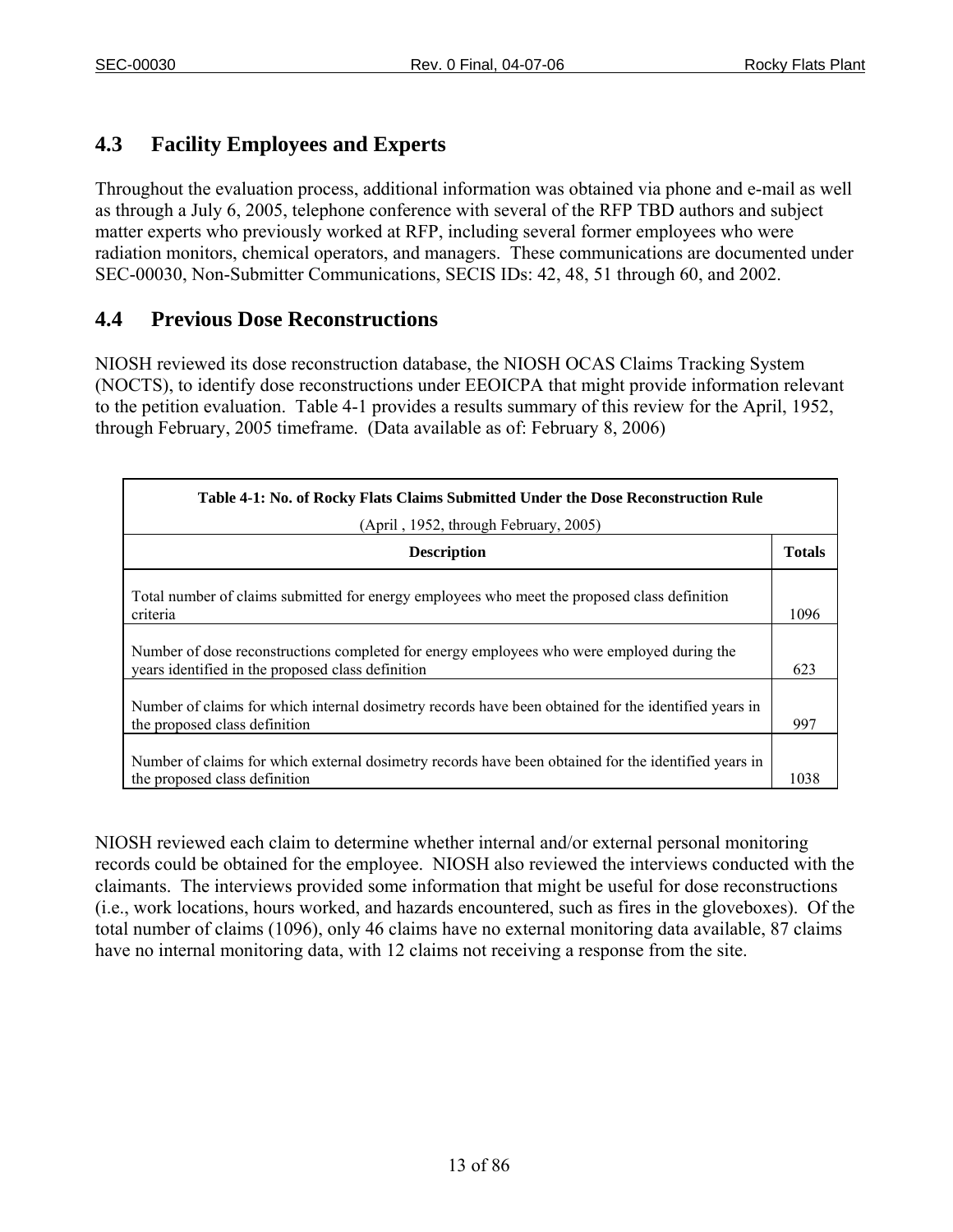### **4.5 NIOSH Site Research Database**

The NIOSH site research database was reviewed for documents to support the evaluation of the proposed class. Some information is available for the RFP regarding dust sampling, air monitoring, urinalysis data, the radiological control program, medical monitoring, process materials, and process description as referenced in this evaluation report.

### **4.6 Other Technical Sources**

The Neutron Dose Reconstruction Protocol (NDRP) reassesses the neutron doses to workers who worked in the plutonium production buildings between 1952 and 1970. The document describes the methods and technical basis used for: (1) reassessing doses for workers not monitored for neutron exposures; or (2) reassessing doses for monitored workers by re-reading films and plates. (ORISE-05 0199)

### **4.7 Documentation and/or Affidavits Provided by Petitioners**

In qualifying and evaluating the petition, NIOSH reviewed the following documents submitted by the petitioners (SECIS ID: 8448, received 02/15/05; SECIS ID 8892, received 05-24-05):

- *Advisory Board on Radiation and Worker Health*, Vol. I, July 1, 2002; Pages 206-214
- • *Historical Neutron Dosimetry at Rocky Flats*, May 18, 1994; presentation by Roger Falk
- • *Investigation Team Report*, March 15, 2001
- *Report on the Radiation Protections Review at the Rocky Flats Plant*, December 1, 1993; Defense Nuclear Facilities Safety Board
- • *Trip to Review Feed Characterization for Rocky Flats Plant Building 707 Thermal Stabilization Process*, January 20, 1994; Defense Nuclear Facilities Safety Board
- Consent Order Incorporating Agreement between U.S. Department of Energy and Kaiser-Hill, L.L.C. memo from Department of Energy to Kaiser-Hill Company, L.L.C.
- • *Preliminary Notice of Violation and Proposed Imposition of Civil Penalty, \$385,000*, July 17, 2001, from the Department of Energy to Kaiser-Hill Company, L.L.C.
- • *Lifetime Dose Limitation and Neutron Dose Reconstruction-MTS-193-94*, July 26, 1994, Interoffice Correspondence
- Summary of Events, 1952-1988
- Radiological Improvement Reports (RIRs) 1998-2003
- Twenty-two affidavits from workers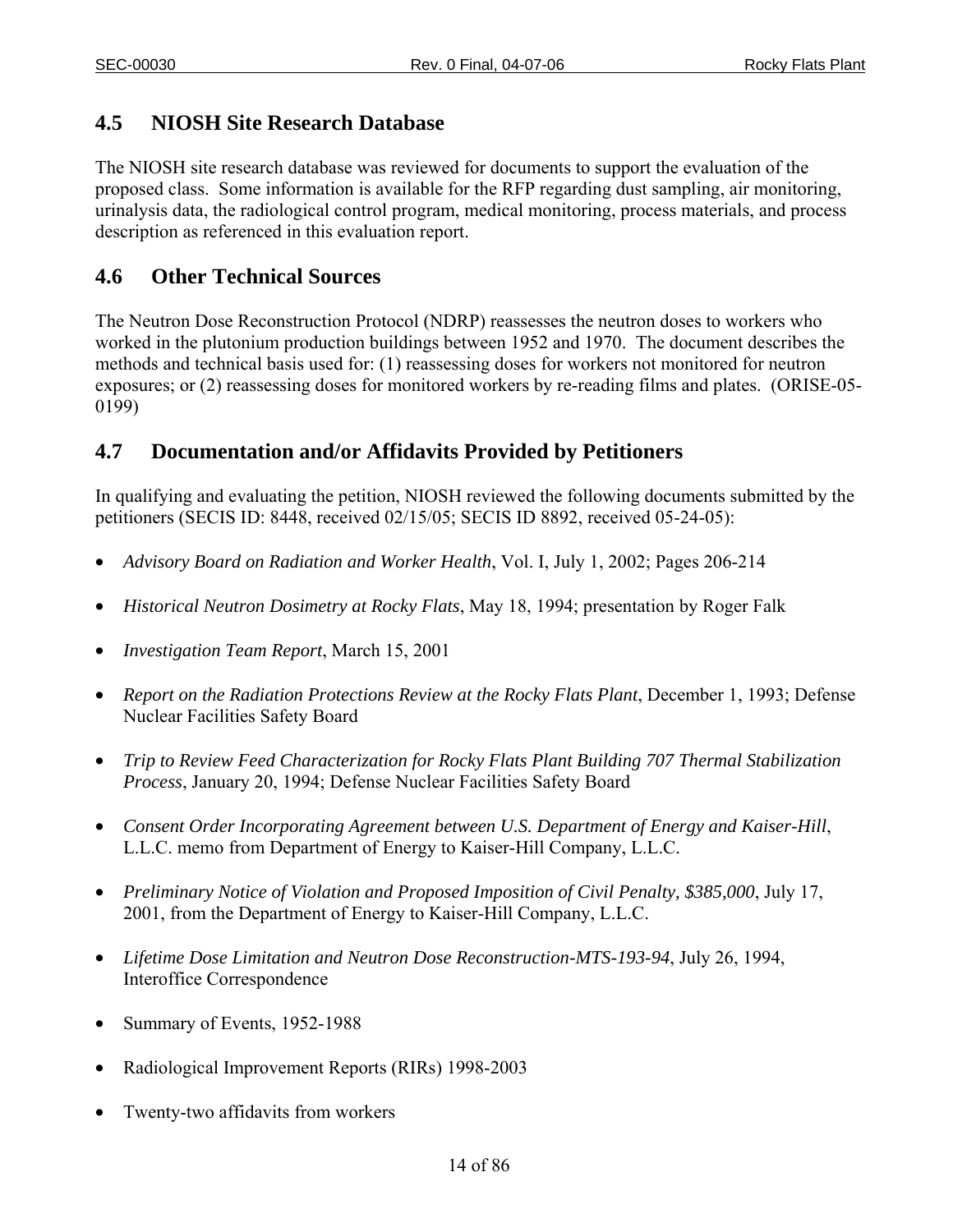## **5.0 Radiological Operations Relevant to the Proposed Class**

The following subsections summarize RFP radiological operations from April, 1952, to February, 2005. From available sources, NIOSH has gathered process and source descriptions, information regarding the identity and quantities of each radionuclide of concern, and information describing the process through which the radiation exposures of concern may have occurred and the physical environment in which they may have occurred. The information included within this evaluation report is meant only to be a summary of the available information. Radiological operations are discussed in more detail in ORAU-TKBS-0011-2, *Technical Basis Document for the Rocky Flats Plant - Site Description*.

## **5.1 Rocky Flats Plant and Process Descriptions**

 initiate the second-stage fusion reaction in hydrogen bombs. The plant received plutonium from The U.S. Atomic Energy Commission announced its decision on March 23, 1951, to build the Rocky Flats Plant in Colorado. Ground-breaking occurred in July of 1951 for what is now building 991. In general, the primary missions and general activities at the plant remained essentially the same from the time the plant opened until 1989, when the U.S. Department of Energy (DOE) suspended plutonium operations. The RFP had two major missions – production of plutonium triggers (or "pits") for nuclear weapons, and processing of retired weapons for plutonium recovery. From the beginning, the plant was a manufacturing facility. Plutonium triggers are components of fission bombs, used to production sites (Savannah River and Hanford), and from retired warheads and residues. Parts were formed and machined from plutonium and uranium as well as from beryllium, stainless steel, and other non-radioactive materials.

In 1984, the site was proposed as a Superfund Site and, in 1989, it was included on the National Priorities List for clean-up of environmental contamination. In December, 1989, DOE suspended plutonium processing to review and upgrade the plant's safety systems. EG&G, Inc., assumed operation of the site on January 1, 1990, working toward the resumption of operations in the plutonium buildings. With the President's 1992 announcement of cancellation of the W-88 Trident Warhead Program, the Rocky Flats production mission ended permanently. In 1993, the Secretary of Energy formally announced the end of nuclear production at Rocky Flats. In 1994, the last defense production-related shipment was sent from Building 460. Kaiser-Hill managed the RFP, which closed in October, 2005.

There have been only three basic pit designs since the beginning of plant operations, with the manufacturing of the first two designs phased out within the first five years of production. The first two designs were solid units made mostly of uranium. Design changed around 1957 to focus primarily on plutonium. (ORAUT-TKBS-0011-2)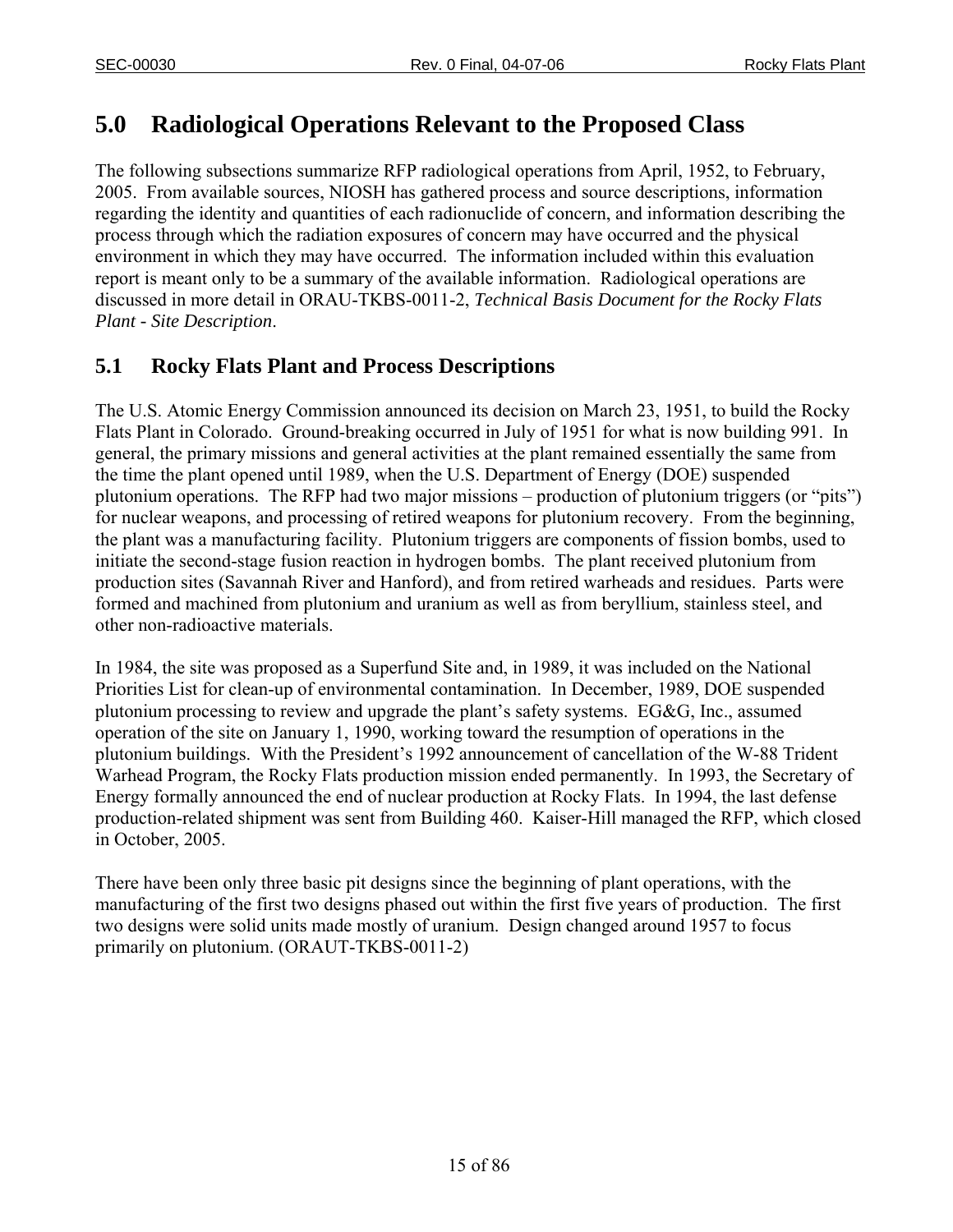| The SEC-00030 evaluation addresses the entire time period of the RFP. Table 5-1 summarizes the |  |  |
|------------------------------------------------------------------------------------------------|--|--|
| site's development.                                                                            |  |  |

| <b>Table 5-1: Rocky Flats Plant Development Chronology</b> |                                                                                         |                                                                                                                                                                                                                                                                                                     |                                                                                                                |  |  |
|------------------------------------------------------------|-----------------------------------------------------------------------------------------|-----------------------------------------------------------------------------------------------------------------------------------------------------------------------------------------------------------------------------------------------------------------------------------------------------|----------------------------------------------------------------------------------------------------------------|--|--|
| <b>Years</b>                                               | <b>Buildings</b>                                                                        | <b>Comments</b>                                                                                                                                                                                                                                                                                     | <b>Plant Population</b>                                                                                        |  |  |
| 1951-<br>1954                                              | 991, 771, 444, 881                                                                      | By April, 1952, production operations reportedly had<br>begun, but no production or shipment details are<br>available for 1952 or the first part of 1953. By 1954, the<br>plant was fully operational, with about 700,000 square<br>feet of building space.                                         | Employment grew steadily<br>during this time. In 1951,<br>there were 133 people.                               |  |  |
| 1955                                                       |                                                                                         | A major facility expansion began, referred to as Part IV<br>construction.                                                                                                                                                                                                                           |                                                                                                                |  |  |
| 1956-<br>1957                                              | 447, 776, 777, 883,<br>997, 998, 999 and<br>the expansion of<br>Bldgs. 444, 881,<br>771 | These additions were directly related to the change of the<br>weapon concept to a hollow unit and anticipated<br>production increases. A few years later, roughly<br>coincident with the onset of the Cold War, RFP became<br>the primary manufacturer of pits under the single-mission<br>concept. |                                                                                                                |  |  |
| Mid<br>1960s                                               | 559, 779, 865                                                                           | These additions were research and development facilities<br>focusing on effects of time and field conditions on<br>weapons.                                                                                                                                                                         | By 1964, the workforce<br>reached a level of about<br>3,000 people that remained<br>stable for about 15 years. |  |  |
| Early<br>1980s-<br>1990                                    | 371, 460                                                                                | By 1990, total building space had grown to about 2.5<br>million square feet.                                                                                                                                                                                                                        | Significant upturn in<br>employment, with a peak of<br>5,990 in 1984.                                          |  |  |
| 1990s-<br>2006                                             |                                                                                         | Pu processing ceased in 1990.<br>The announcement of the curtailment of nuclear weapons<br>components for submarine-based missiles ended nuclear<br>production.<br>Decontamination and Decommissioning phase. Site<br>closed in 2005.                                                               | Announcement in<br>workforce reduction to<br>$~1995$ .                                                         |  |  |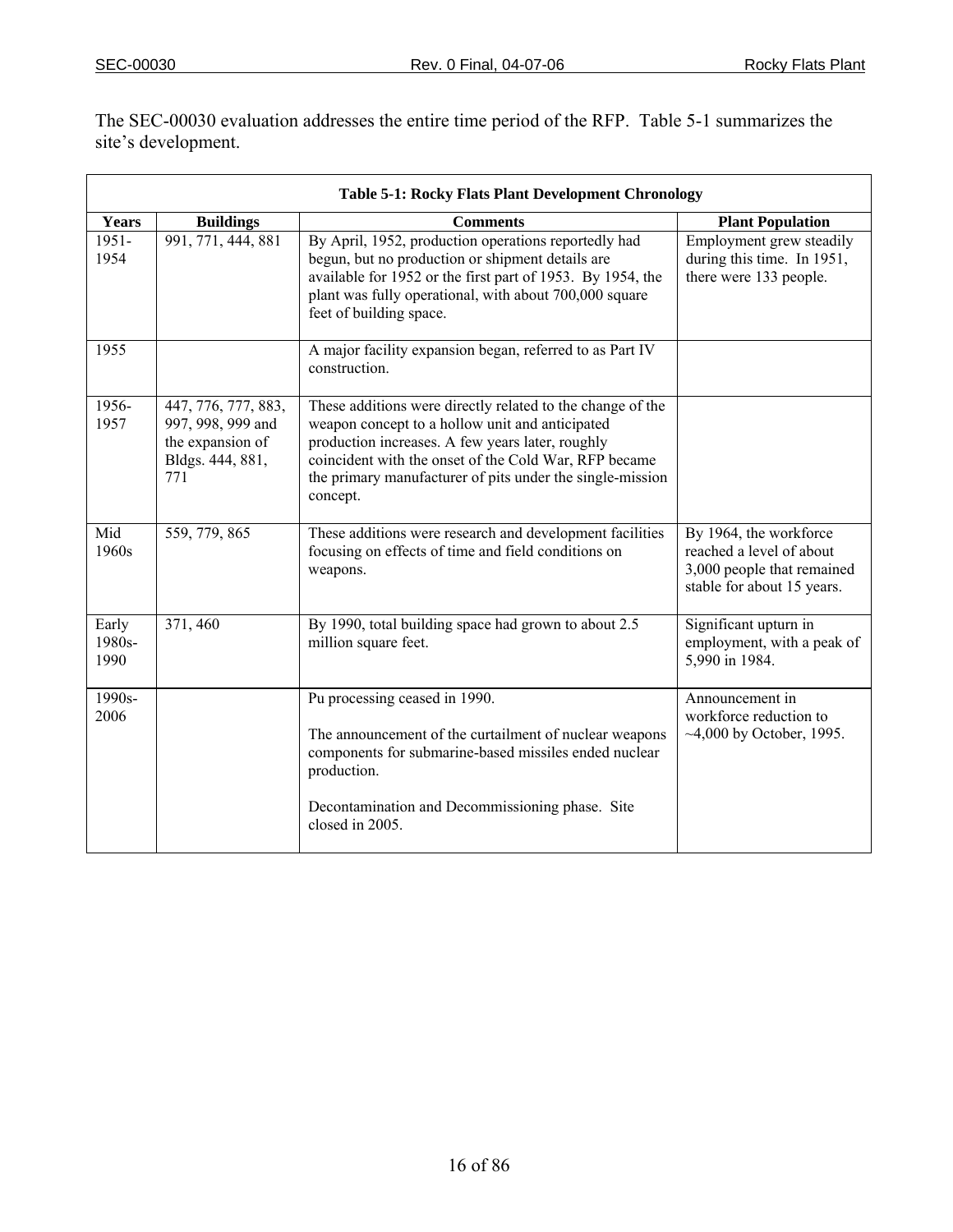## **5.2 RFP Functional Areas**

Rocky Flats operations included the following functional areas:

- Component Manufacturing and Assembly
- Material Recovery and Purification
- Research and Development
- Waste Processing
- Plant Support

To manufacture a fissionable product, RFP developed facilities, equipment, and personnel to conduct precision metalworking and to assemble fissionable and non-fissionable materials. Key nonfissionable components were made of beryllium, aluminum, and stainless steel.

Early work at the plant involved both U-235 and Pu-239 as fissionable materials. Enriched uranium contract work was transferred to the Oak Ridge Reservation in 1964. Americium-241 recovery began in 1957, functioning as a step in the plutonium recovery process and producing a marketable product. Use of beryllium in full-scale production operations began in 1958. Stainless steel component work began in 1966. Stainless steel operations (known as the "J Line") took place in Building 881 until 1984, when they moved to Building 460. (ORAUT-TKBS-0011-2)

#### **5.2.1 RFP Component Manufacturing and Assembly**

Originally, the plant had four operational areas – A, B, C, and D Plants – identified according to four primary types of work. The A Plant included Building 444 operations, which involved the fabrication of depleted uranium (DU) parts. Later known as Building 881, the B Plant recovered enriched uranium (EU) and manufactured enriched uranium components. The C Plant, later Building 771, housed plutonium operations, and the D Plant in Building 991 was the center of final product assembly operations.

The RFP originally received DU from Paducah, Kentucky, and later, from the Feed Materials Production Center in Fernald, Ohio, as feed material in the form of ingots in sealed cans. An external dosimetry TBD produced by the Rocky Flats site states that recycled uranium (RU) was present at Rocky Flats in relatively small quantities (RFETS, 1998). The TBD states that, of the 8,029 metric tons of DU metal received, "only 2.1 metric tons (received from the Fernald facility) is known to have been derived from the recycle process." The cited transuranic (TRU) and technetium (Tc) content provided by Fernald for that shipment was 2.8 parts per billion (ppb) plutonium, 389 ppb neptunium, and 8550 ppb technetium. The report also states that this shipment was "defined by Fernald as 'low enriched' material (containing slightly more than 0.7% U235)…." Although this material was not truly depleted uranium, "the site considered this material to be DU and included it in the mass balance ledger for that material type." It has not been identified whether this material was ever processed as DU. If a worker is identified to have been involved with processing low enriched uranium, the dose reconstructor would include the contribution of the RU contaminants.

Regarding enriched uranium, the TBD states that "HEU [highly enriched uranium] metal of the purity required for the weapons program would not have recycle contaminates because of the processing steps to establish the enrichment and therefore is considered de minimis." The report cites a shipment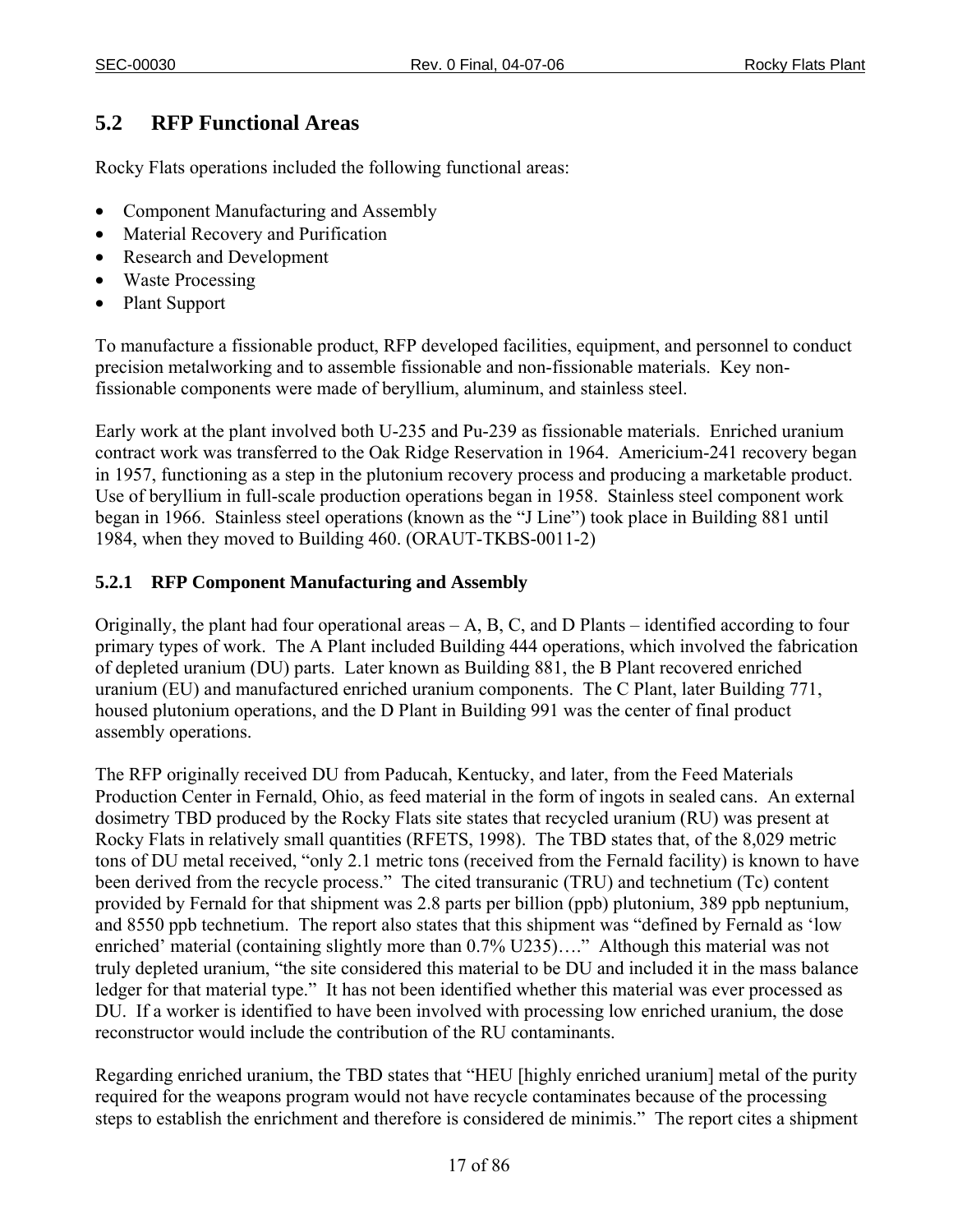of 200 kilograms of recycled highly-enriched uranium in the form of uranyl nitrate in 1955 from the "Idaho facility" and states contaminant levels of 0.007 ppb plutonium, 2.5 ppb neptunium, and 9.12 ppb technetium. This level of contaminants would not substantially affect the level of radiation dose of any exposed workers.

#### Thorium

Beginning in 1952, thorium was used on site in quantities small enough that effluents were not routinely analyzed for Th. Thorium quantities varied from as little as none to as much as 238 kilograms (kg) in a given month. The principle use was fabrication of metal parts from natural thorium metal (Th-232) and from various thorium alloys. Thorium oxide might have been used as a mold-coating compound in limited experiments. Thorium compounds were used in analytical procedures. In addition, twice between 1964 and 1969, thorium "strikes" were performed to remove gamma-emitting Th-228 from U-233 metal needed for fabrication of test devices. The strikes involved a fluoride precipitation and filtration process using natural thorium. Photon radiation from Th-228 decay products would have been monitored by standard gamma dosimetry badges in use at the plant. In addition, thorium was used as a stand-in for plutonium or uranium components in development programs.

#### Tritium

Tritium was present at the RFP beginning in approximately the mid-1960s. The tritium was associated with, and the result of, the receipt and reprocessing of contaminated weapons components returned to the site. The disassembly and reprocessing of these components introduced tritium into air and wastewater streams, and in several documented cases, resulted in site environmental releases.

#### **5.2.2 RFP Material Recovery and Purification**

Manufacturing produced wastes consisting of fissionable and non-fissionable materials; associated lubricating and cleaning compounds; and other materials such as rags, slags, clothing, tools, and paints. Wastes were stored in barrels in the 903 Area just outside the main fence. In the late 1960s, waste oils were eventually treated by fixation in concrete and shipped off site for burial. Clean-up of the 903 Area resulted in some potential for worker exposure to airborne plutonium from disturbance of contaminated soil.

#### Plutonium Recovery and Purification

When Building 771 became operational in 1953, operations included plutonium recovery (from weapons manufacture, and later, from weapons recycling), plutonium purification, and plutonium component manufacturing. Eventually, operational capacity reached 12 kg per day. In 1965, an expanded production area added five dissolution lines, increasing plutonium recovery by a factor of 20. In 1968, the decision was made to replace Building 771 recovery operations. However, the new Building 371 was plagued with problems from the outset. Building 371 was shut down in 1985 before achieving full-scale operation.

Originally, plutonium at the RFP came from Hanford as plutonium nitrate in small stainless-steel flasks packaged in cylindrical steel carrying cases. Later, plutonium was received from Hanford in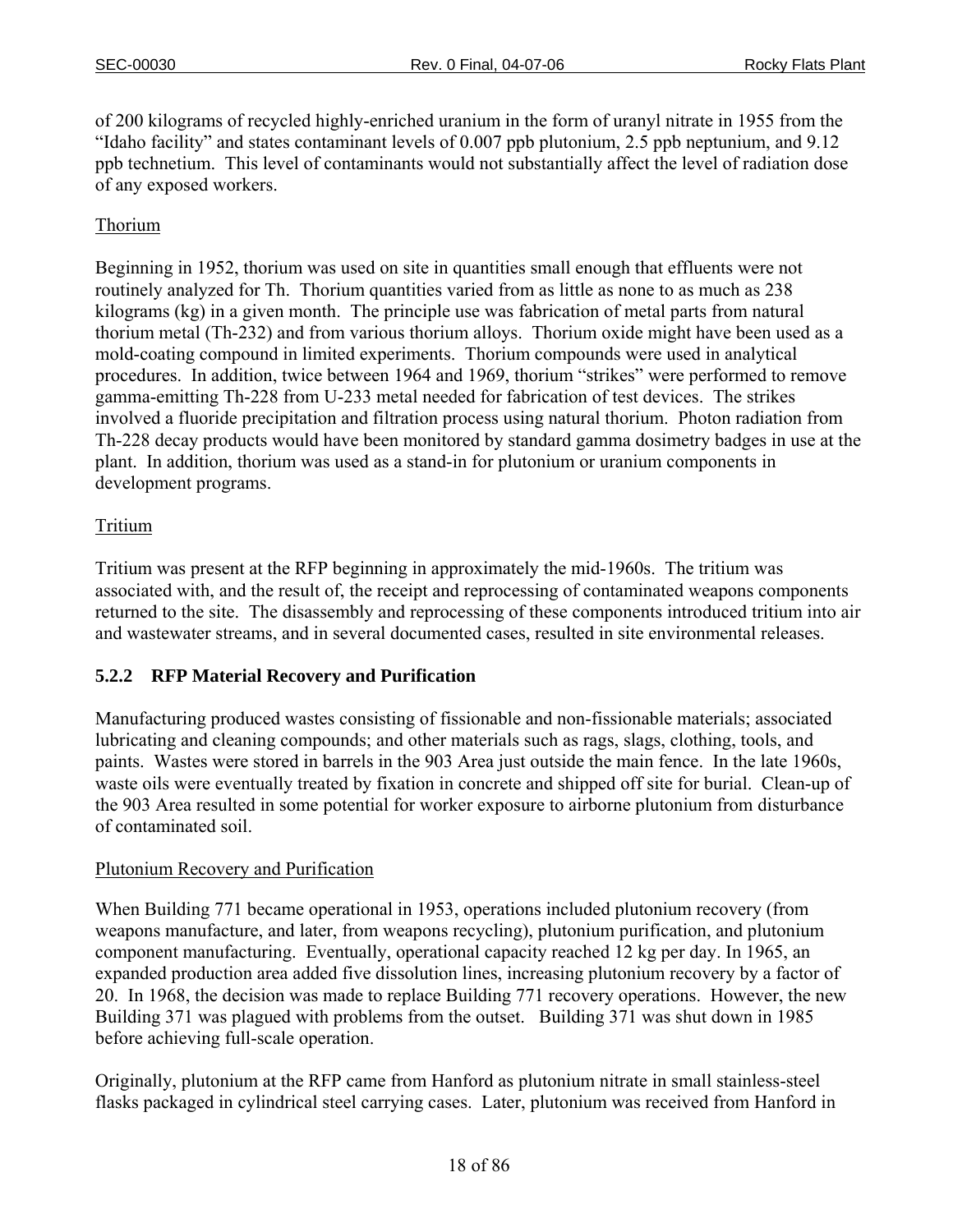the form of buttons. Occasionally, plutonium nitrate feed was received from the Oak Ridge Reservation. In 1959, these shipments were reduced, and most of the plutonium feed to recovery and purification operations was from recycled material from site returns, the foundry, or waste products from the recovery operation. Some plutonium that went through the system at this time came from outside sources in the form of plutonium dioxide. Later shipments of plutonium consisted of metal buttons from the Savannah River Site.

The RFP produced components from other metallic radionuclides on a limited basis for incorporation in pits for special-order operations. The inclusion of these radionuclides (neptunium-237, americium-241, plutonium-238, and curium-244) as tracers into the makeup of the pits enabled research elsewhere. The Special Recovery area processed the plutonium tracer materials. Eventually, leftover tracer materials had to be removed from the plutonium streams, which became part of Special Recovery operations. Special Recovery operations included the Oralloy and Part V Leaching lines, in which surface impurities were removed from enriched uranium and plutonium components.

The recovery process was often described in terms of functional divisions (i.e., "fast" and "slow" recovery operations). The fast cycle processed plutonium nitrate solution, turning the liquid to a powder and then to metal. The slow cycle received materials with higher concentrations of impurities that required a greater degree of pre-processing before entering the fast-cycle metal conversion process.

Before the implementation of the molten salt extraction (MSE) process in 1968, almost all plutoniumbearing materials went through slow recovery operations. These materials had to be converted to plutonium nitrate via the slow cycle and then introduced into the fast cycle line for conversion to a solid and reduction to metal. With the MSE process, some of the essentially-pure plutonium metal (e.g., metal from site returns) went through MSE to remove americium in-growth, and then directly to plutonium foundry operations in Building 777 for casting and subsequent processing into plutonium components.

#### Uranium Recovery and Purification

Building 881 was built in 1952 and housed enriched uranium component manufacturing, including machining and fabrication of parts. In 1954, when the chemical recovery line began enriched uranium recovery from metal residues created in the manufacturing processes, Building 881 housed all enriched uranium operations, from casting to forming, machining, assembly, recovery, and purification.

#### Americium Recovery

There was a pressing need to deal with the americium in the plutonium handled at RFP, because in-growth of Am-241 from Pu-241 decreases the effectiveness of the plutonium and creates a gamma exposure problem. The plant had a backlog of americium-containing sludge generated from a plutonium recovery process. As a result, an americium line began operation in 1957 in Building 771. From the late 1950s until the late 1970s, Am-241 was recovered and purified for resale. The demand for americium declined in the late 1970s, and the Am-241 removed in the plutonium purification process went to Building 774 to be processed as radioactive waste.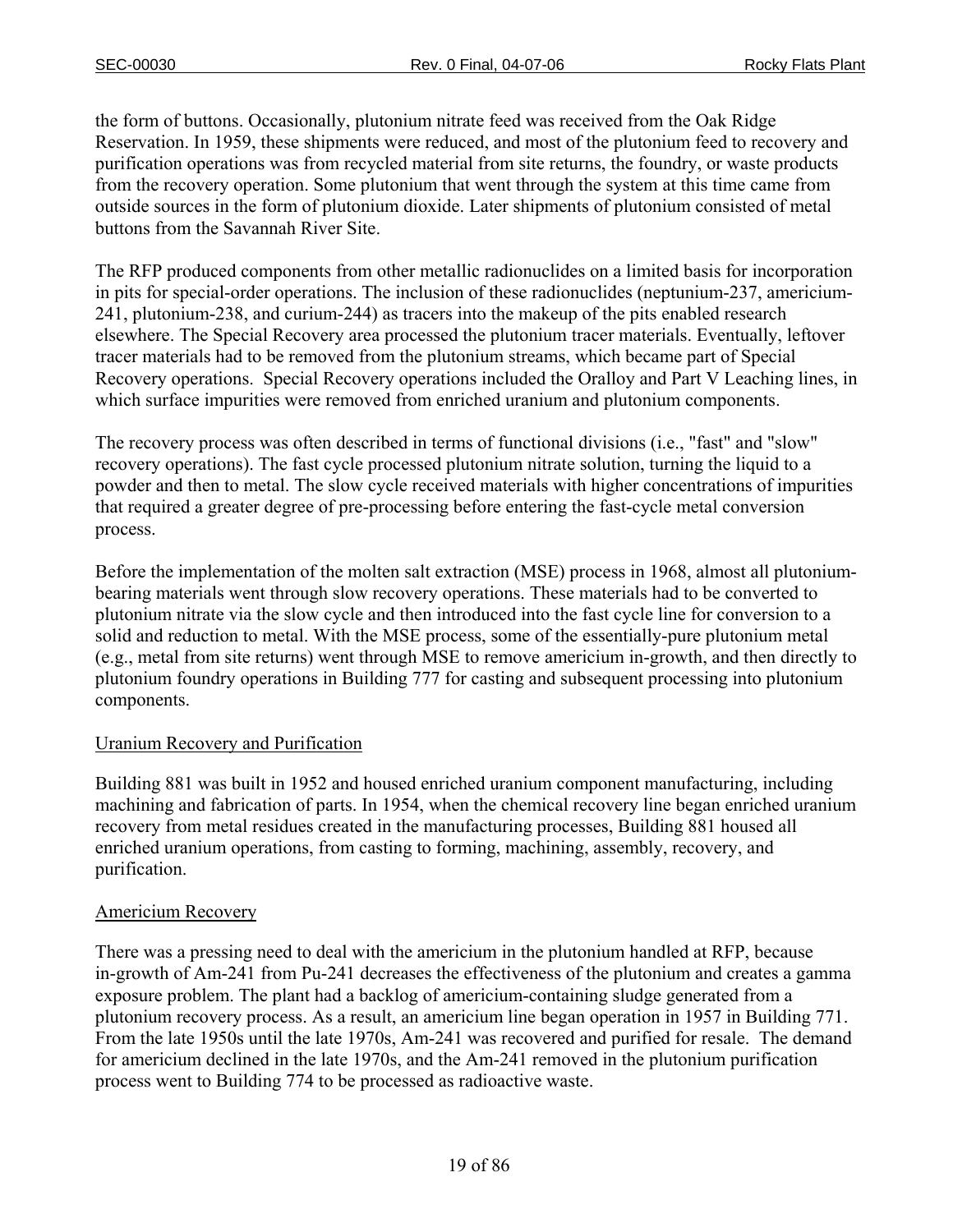In 1967, the MSE process became the feed source for americium purification. In MSE, molten americium-bearing plutonium came into contact with molten NaCl-KCl-MgCl<sub>2</sub> salt. Oxidation reduction reactions with the salt separated the americium from the plutonium by equilibrium partitioning. There were alpha-contamination personnel exposure problems associated with the hydroxide precipitation step, and in 1973 it was replaced with a cation-exchange procedure. The entire process underwent another major change in 1975 when the ammonium thiocyanate steps were eliminated and the americium was recovered from the anion effluent by oxalate precipitation with subsequent calcination to form the more stable oxide. Americium recovery and purification operations shut down in 1980, and work was limited to that required to extract americium from plutonium metal in site returns.

#### **5.2.3 RFP Waste Processing**

When Building 774 was built in 1952, its primary purpose was to support Building 771 by treating its radioactive aqueous waste. The general mission of the waste operations was to reduce the volume of wastes. Liquids transferred to Building 774 were subjected to pH adjustment and sent through a precipitation step to remove radionuclides. The resulting slurry was sent to vacuum filters. The solids removed from the filters were combined with cement or another solidifying agent and shipped to long-term storage as transuranic (TRU) mixed waste. The aqueous waste from this first stage went through the process again. Before 1973, aqueous wastes from this process went to either the solar evaporation ponds or to the "B" series of holding ponds, depending on the concentrations of radioactivity. Maintenance and eventual clean-up of the solar ponds introduced potential worker exposure scenarios.

Around 1965, an evaporator was installed in Building 774 to treat liquids that had accumulated in the solar evaporation ponds. Water and volatiles evolved from the evaporation process were discharged to the atmosphere. The concentrate from the evaporator was fed to a double-drum dryer, on which the salt solution dried for removal by a scraping blade. Water vapor and volatiles from the dryer went through a scrubber and de-mister before venting to the stack, with the liquids from the scrubber and de-mister returning to the aqueous treatment process. The evaporator was removed from service in 1979, and liquids from the second stage of treatment and the solar ponds were transferred to Building 374.

Building 374 went into operation in 1980 as an integral part of the new plutonium recovery facility, Building 371. Building 374 was designed to handle wastes generated in Building 371. The processes used in Building 374 were essentially the same as those used in Building 774, with more efficient equipment. Building 374 was also designed to provide greater safety of operation through improved containment, control systems, and separation of workers from operations.

While most hazardous and radioactive wastes were shipped off site for disposal, approximately 178 inactive waste sites existed within the plant boundaries as production operations were completed in the late 1980s, some of which had been used for burial, incineration, and land application.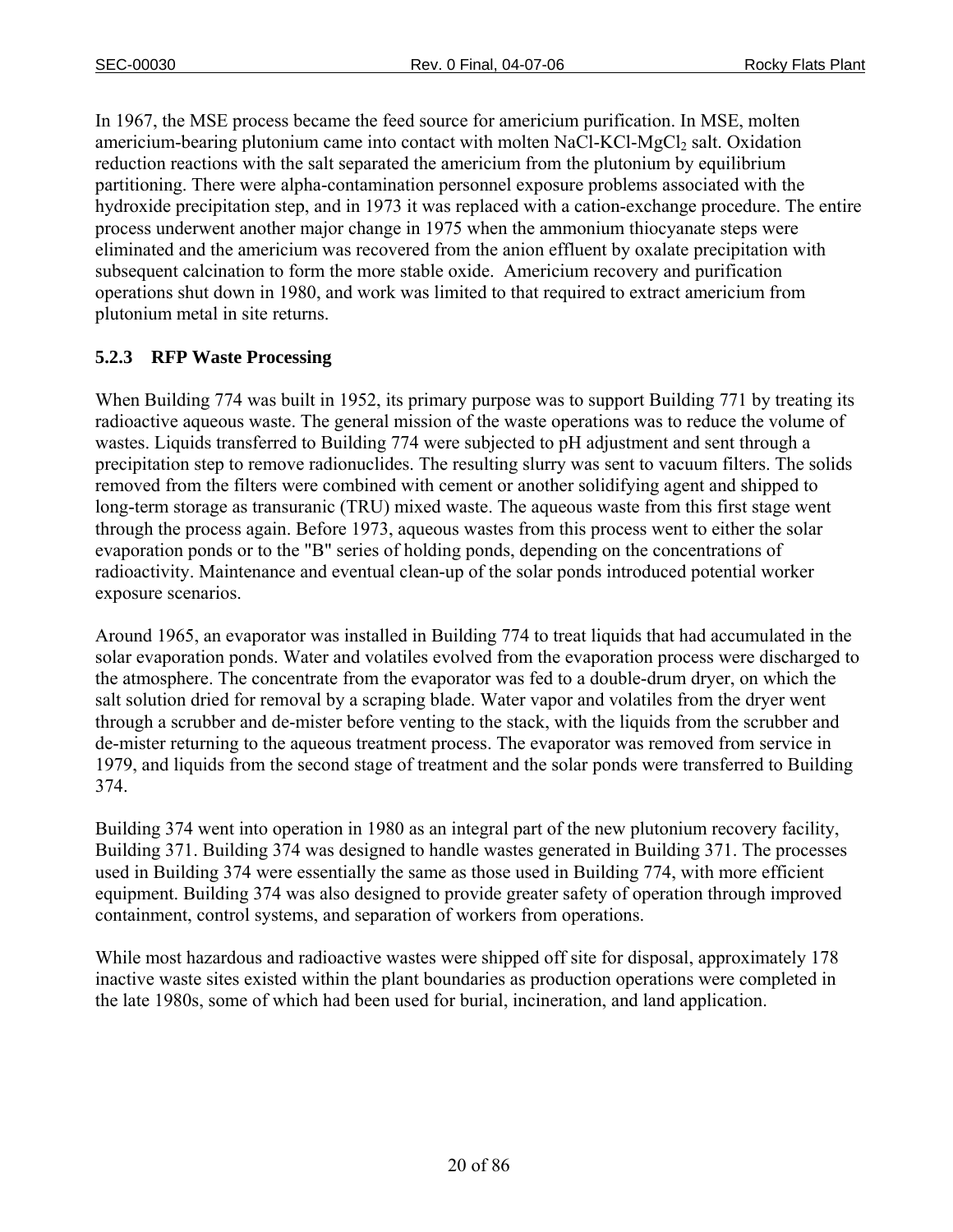Liquid sanitary waste operations were kept separate from the liquid process waste operations to prevent contamination of the sanitary waste streams. Holding tanks upstream from the treatment plant were sampled to check for plutonium contamination. Standard waste treatment was provided. Final disposition of sludges has changed over the years. From 1954 to 1968, 100 tons of sanitary sludges were disposed of in on-site trenches (T-2 through T-8). At that time, some floor drains in the manufacturing buildings were not isolated from the sewage treatment plant, and the sanitary sludge became contaminated with uranium and plutonium. A second landfill that opened in 1968 received sludges until 1969. At that time, the sludges were declared low-level radioactive waste and shipped off site to approved disposal sites.

There were instances of on-site burial of contaminated materials, most notably soils contaminated by the 1969 fire, and other soils excavated during clean-up of the laundry waste outfall formerly located on the north side of Building 771. In the early years of plant operation, laundry waste was discharged directly to Walnut Creek. The released water met then-current standards for concentrations of plutonium and uranium. On December 21, 1973, the release of laundry waste to Walnut Creek ended.

The original RFP landfill, on the south side of the plant, opened in 1952 and closed in August, 1968. An incinerator was in operation at that time in Facility 219 on the west access road. With a few exceptions, non-radioactive combustible waste was burned in the incinerator and the resultant ashes were buried adjacent to the incinerator. It is estimated that fewer than 100 grams of depleted uranium were incinerated in general plant waste between 1952 and 1968.

#### **5.2.4 RFP Research and Development**

In the mid-1960s, research and development (R&D) work became a larger part of the activities at the plant as Buildings 779, 559, and 865 were constructed and brought on-line. Much of this R&D work focused on examining site returns to determine the effects of time and field conditions on the weapons, including corrosion and other forms of deterioration.

Rolling of EU foil was conducted in 1964 in Building 331. Interviews suggest that this area was also used for the development of DU and uranium alloy casting techniques.

Building 779, a Pu R&D facility, studied the chemistry and metallurgy of Pu and its interactions with other materials.

Building 865 served as an R&D facility primarily for manufacturing processes using uranium and beryllium.

#### Work for Others

Rocky Flats conducted Special Order work for other facilities in the weapons complex, the DOD, or other Federal departments or agencies. Most Special Order work did not involve materials other than types used in production activities. The tracer work was an exception. Neptunium-237 tracer work associated with uranium and plutonium components took place in Buildings 771 and 881. Exact dates of production and later recovery of this tracer (from recycled materials) are not readily available; however, it is thought to have occurred from the mid-60s to late 70s. There was considerable effort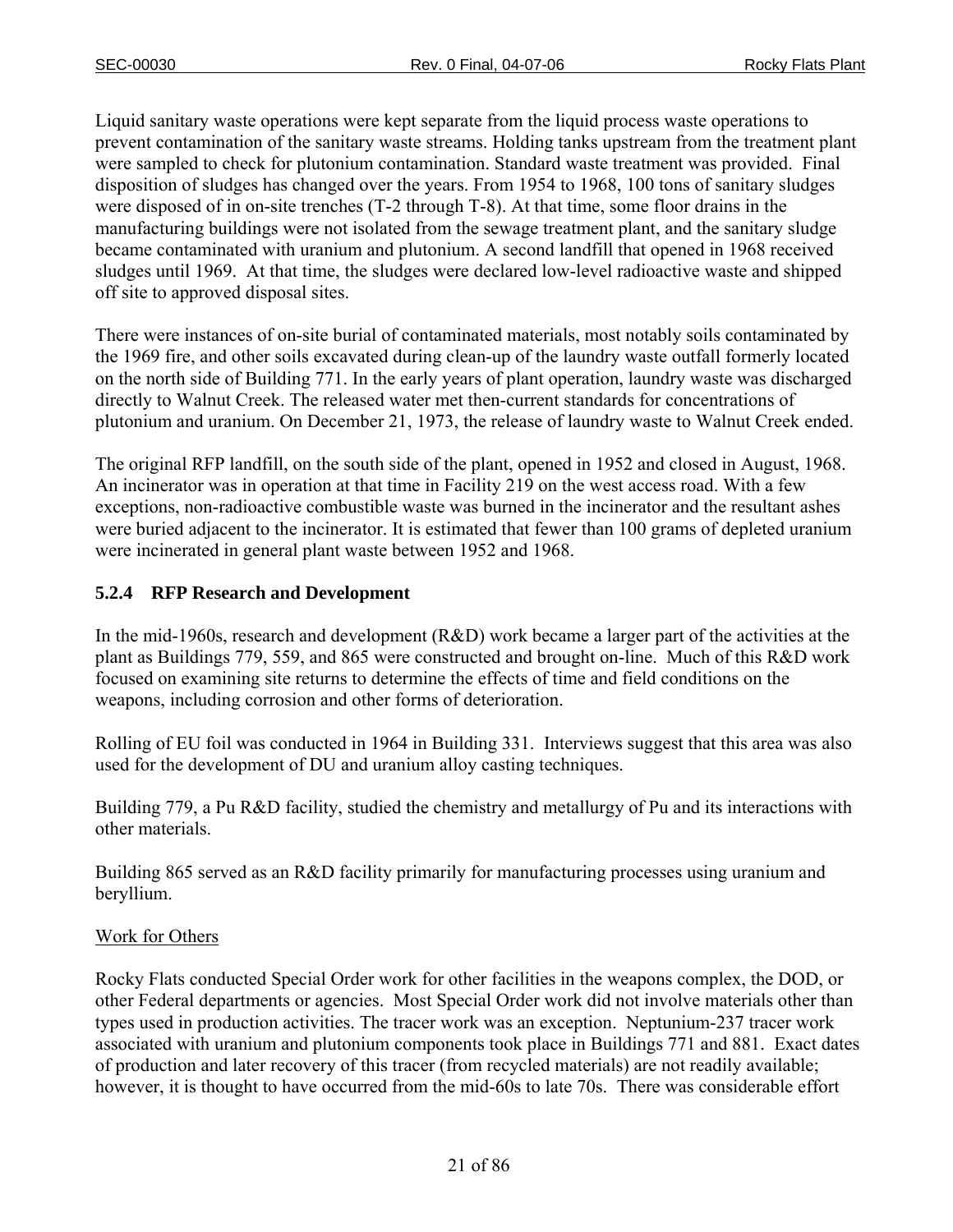devoted to keeping tracer materials separate from the regular production material streams, and Special Recovery operations focused on recovering the materials.

#### **5.2.5 RFP Support Organizations**

The plant had a number of support organizations. One of the support organizations included the Criticality Laboratory, or Nuclear Criticality Safety Group, which was responsible for identifying and directing control of the potential for criticalities. This group was at the plant beginning in 1953 and in the early years performed its work in the areas where production materials were handled. The *in situ*  experiments were always sub-critical; neutron count rates were observed as criticality was approached. In later years, the Nuclear Safety Group conducted its work in Building 886, which was commissioned in 1965. The group conducted about 1,600 critical mass experiments using EU, including Pu in solutions (800 tests), compacted powder (300), and metallic forms (500). After 1983, criticality experiments were not conducted with solid materials; they were conducted primarily with uranyl nitrate solutions, which were reused. Building 886 housed the Critical Mass Laboratory, some offices, and a small electronics and machine shop.

Additional information regarding RFP functional areas can be found in ORAUT-TKBS-0011-2.

#### **5.2.6 Summary of Key RFP Facilities**

Table 5-2 summarizes the key processes as well as the buildings and dates of operation<sup>a</sup>. All processing buildings were demolished as of October, 2005.

| Table 5-2: RFP Key Facilities, Operations, and Dates of Operation Start-up |                                                                                                                                                                                                                                                                                                                                                                                                  |                                             |  |  |
|----------------------------------------------------------------------------|--------------------------------------------------------------------------------------------------------------------------------------------------------------------------------------------------------------------------------------------------------------------------------------------------------------------------------------------------------------------------------------------------|---------------------------------------------|--|--|
| <b>Buildings</b>                                                           | <b>Facilities</b>                                                                                                                                                                                                                                                                                                                                                                                | Date of<br>Start-up of<br><b>Operations</b> |  |  |
| 371                                                                        | <b>Plutonium Recovery Facility:</b> Pilot scale operations conducted. Due to engineering<br>design problems production processes in this building never operated. Actual building<br>use began in 1976. Used for material storage and processing (Plutonium Stabilization<br>and Packaging System) until 1989. Monitoring data for radionuclides are available for<br>the life of this building. | 1976                                        |  |  |
| 374                                                                        | <b>Process Waste Treatment Facility:</b> Brought on line in 1978 to process waste for many<br>of the production buildings, including 122, 123, 443, 444, 460, 559, 707, 774, 776, 778,<br>779, 865, 881, 883, and 889.                                                                                                                                                                           | 1978                                        |  |  |
| 444/445                                                                    | DU and Beryllium Metallurgy: DU processing operations have included casting and<br>machining. Beryllium operations began in 1958; blanks received from commercial<br>supplier were machined. BE casting ended in 1980. Production plating laboratory began<br>operating in 1981 and ended in 1990. Tritium stripping began in 1987 and U foundry<br>shut down in 1989.                           | 1953                                        |  |  |
| 447, 448                                                                   | Building 447: A manufacturing building for a variety of U and Be parts, either for<br>production, special orders, disposal, or recovery. Building 448 was for shipping,<br>receiving, and storage.                                                                                                                                                                                               | 1956                                        |  |  |
| 460                                                                        | Consolidated Manufacturing Facility: Non-nuclear facility for war reserve and<br>special-order parts and assemblies.                                                                                                                                                                                                                                                                             | 1984                                        |  |  |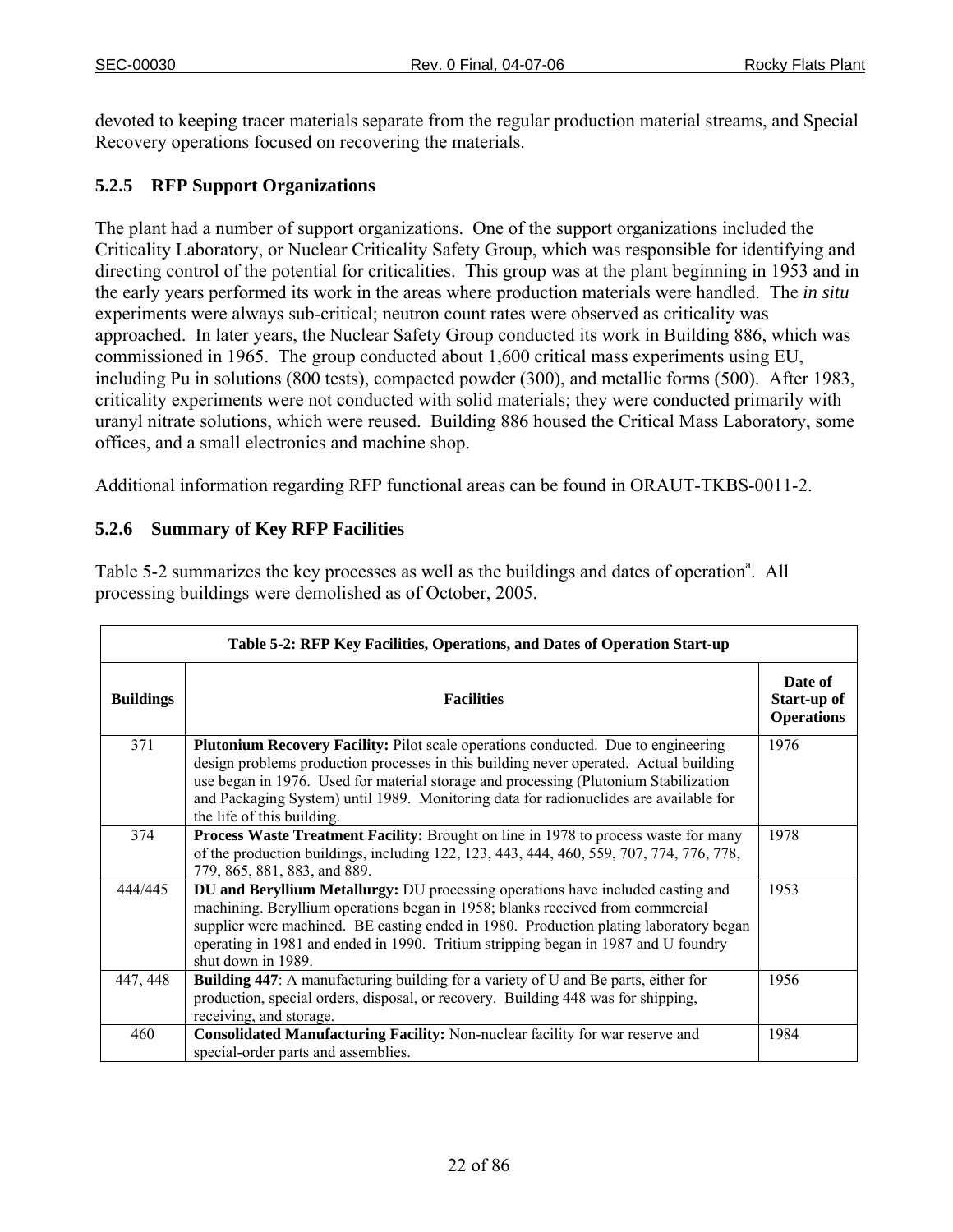| Table 5-2: RFP Key Facilities, Operations, and Dates of Operation Start-up |                                                                                                                                                                                                                                                                                                                                                                                                                                                                                                                                                                                                                                                                                                                                                                                                                                                                                                                                                                                                                                                                                                |                                             |  |  |
|----------------------------------------------------------------------------|------------------------------------------------------------------------------------------------------------------------------------------------------------------------------------------------------------------------------------------------------------------------------------------------------------------------------------------------------------------------------------------------------------------------------------------------------------------------------------------------------------------------------------------------------------------------------------------------------------------------------------------------------------------------------------------------------------------------------------------------------------------------------------------------------------------------------------------------------------------------------------------------------------------------------------------------------------------------------------------------------------------------------------------------------------------------------------------------|---------------------------------------------|--|--|
| <b>Buildings</b>                                                           | <b>Facilities</b>                                                                                                                                                                                                                                                                                                                                                                                                                                                                                                                                                                                                                                                                                                                                                                                                                                                                                                                                                                                                                                                                              | Date of<br>Start-up of<br><b>Operations</b> |  |  |
| 559                                                                        | Plutonium Analytical Lab: Supported Pu processing operations. Principal mission was<br>analyzing gaseous, liquid, and solid samples to quantify major components, including<br>isotopes, alloying agents, and impurities. Provided analytical support to SNM<br>management projects as well as production. Pu analytical laboratory operations are a<br>possible source of tritium emissions from processing product. Approximately once per<br>month, Pu oxidation conducted on remaining sample analyses prior to shipping the PuO <sub>2</sub><br>to another process on the plant.                                                                                                                                                                                                                                                                                                                                                                                                                                                                                                          | 1968                                        |  |  |
| 566                                                                        | Laundry Facility: Designed as laundry facility for clothing and respirators<br>contaminated with radioactive materials.                                                                                                                                                                                                                                                                                                                                                                                                                                                                                                                                                                                                                                                                                                                                                                                                                                                                                                                                                                        | unknown                                     |  |  |
| 701                                                                        | Waste Treatment Research and Development Facility: Research and development<br>facility used to design, build, and evaluate bench-scale and pilot-scale waste handling<br>and treatment processes.                                                                                                                                                                                                                                                                                                                                                                                                                                                                                                                                                                                                                                                                                                                                                                                                                                                                                             | 1965                                        |  |  |
| 705                                                                        | Coatings Laboratory: Coatings laboratories and associated offices. No evidence of<br>radioactive materials used in Bldg. 705 was found. Operations included vapor<br>deposition, Be vapor deposition, parts cleaning, Be parts cleaning, polishing, sand<br>blasting, and water cooling.                                                                                                                                                                                                                                                                                                                                                                                                                                                                                                                                                                                                                                                                                                                                                                                                       | 1966                                        |  |  |
| 707/707A                                                                   | Plutonium Fabrication Operations: Bldg. 707 was originally a manufacturing facility<br>for casting, fabricating, and assembling finished plutonium parts (as well as parts made<br>of other materials) into nuclear weapons components. Operations suspended in 1989,<br>but activities related to the restart of PU operations, nuclear facility maintenance, and<br>later D&D operations occurred post-1989. Bldg. 707A was added as part of a 1972<br>modification. These buildings have also been used for thermal stabilization, inspection,<br>brushing, and repackaging of Pu. Pu was stored in the building on an interim basis.                                                                                                                                                                                                                                                                                                                                                                                                                                                       | 1972                                        |  |  |
| 771/774                                                                    | Pu Recovery and Liquid Waste Treatment Building: Bldg. 771 was designed for Pu<br>recovery from scrap/residue materials. Recovery operations were terminated in 1989.<br>The facility was also used for the interim storage of large quantities of SNM and waste;<br>laboratory analysis; HEPA filter counting; low specific activity counting; and conduct of<br>risk reduction activities (low-level tank draining, bottle venting). The building also<br>solidified ion-exchange resins through cementation and utilizes microwave vitrification<br>for solid residue treatment. Bldg. 774 was used for low-level liquid waste treatment<br>operations. These buildings have been demolished.                                                                                                                                                                                                                                                                                                                                                                                               | 1953                                        |  |  |
| 776/777                                                                    | Pu Manufacturing and Assembly Complex: Until 1970, this complex was the major<br>Pu fabrication and assembly facility. Operations in the building were shut down for<br>several months after the 1969 fire and the production operations remained shut down.<br>Large amounts of Pu had been stored at the facility. Operations after the 1969 fire<br>included testing and inspection, disassembly of site returns, special projects, plutonium<br>recovery (pyrochemical operations: electro-refining, molten salt extraction, direct oxide<br>reduction, and salt scrub processes) (HAER). Waste operations (initiated in 1969 to<br>support disposition of equipment damaged by the fire as well as waste generated in the<br>clean-up efforts) were on-going. The Supercompactor and size-reduction facilities were<br>used to minimize the total volume of radioactive waste at the complex. Bldg. 776<br>housed drums containing Pu residue and supported drum-venting activities to prevent the<br>build-up of hydrogen gas. Bldg. 777 was a foundry operations and coatings facility. | 1957                                        |  |  |
| 778                                                                        | Building 778 was a support building for the Pu processing buildings (776, 777, and<br>707). It was located directly south of Buildings 776 / 777 and was connected to these<br>buildings, as well as Building 707, by enclosed walkways. Over its history, Bldg. 778<br>was used mainly as a protective clothing (Anti-C) laundry for all the Pu process<br>buildings, a locker room and shower area, and maintenance shops.                                                                                                                                                                                                                                                                                                                                                                                                                                                                                                                                                                                                                                                                   |                                             |  |  |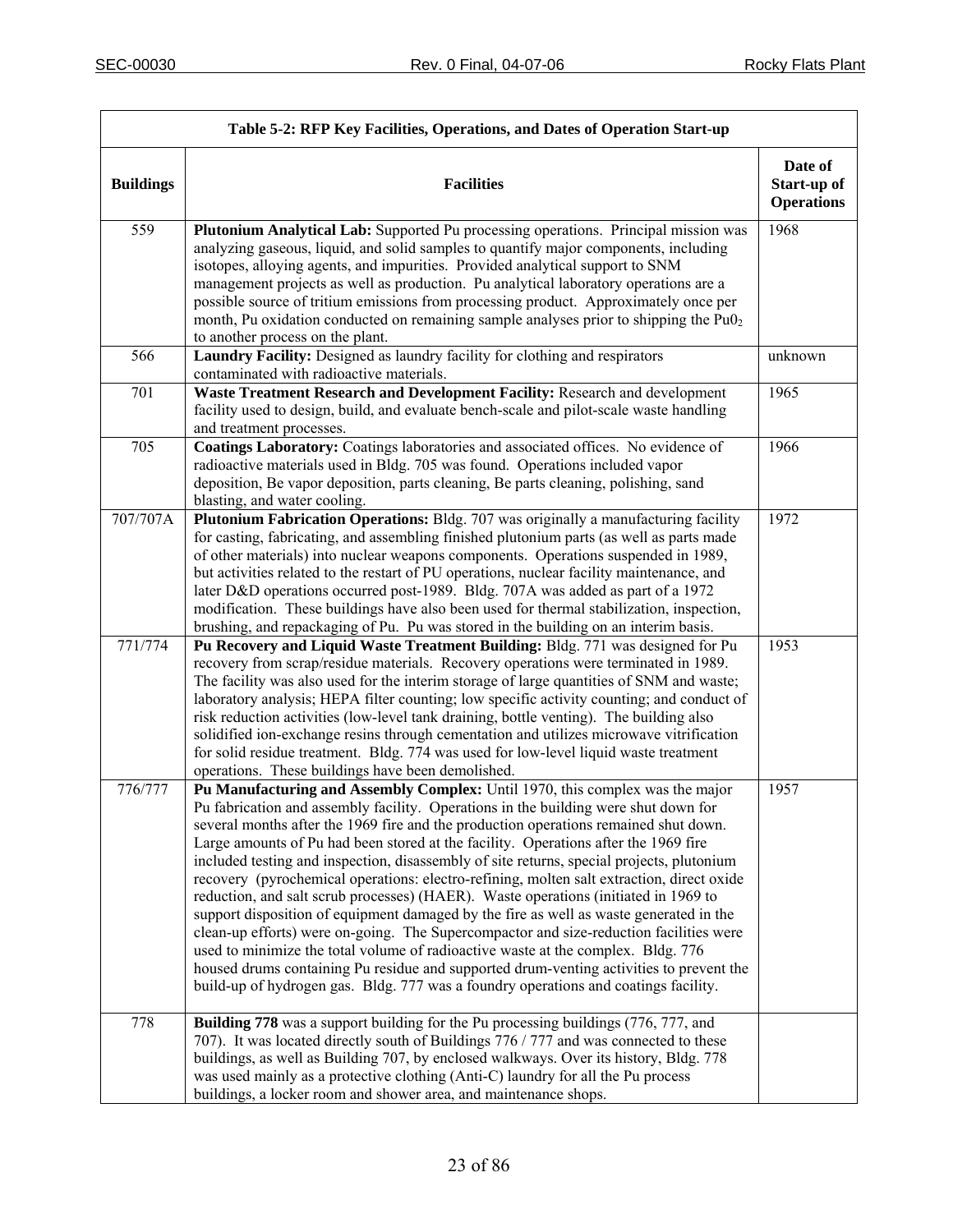Г

| Table 5-2: RFP Key Facilities, Operations, and Dates of Operation Start-up |                                                                                                                                                                                                                                                                                                                                                                                                                                                                                                                                                                                                                                                                                                                                                   |                                             |  |  |  |
|----------------------------------------------------------------------------|---------------------------------------------------------------------------------------------------------------------------------------------------------------------------------------------------------------------------------------------------------------------------------------------------------------------------------------------------------------------------------------------------------------------------------------------------------------------------------------------------------------------------------------------------------------------------------------------------------------------------------------------------------------------------------------------------------------------------------------------------|---------------------------------------------|--|--|--|
| <b>Buildings</b>                                                           | <b>Facilities</b>                                                                                                                                                                                                                                                                                                                                                                                                                                                                                                                                                                                                                                                                                                                                 | Date of<br>Start-up of<br><b>Operations</b> |  |  |  |
| 779                                                                        | Pu Development Building: This building was constructed for Pu research activities<br>involving process chemistry technology, physical metallurgy, machining and gauging,<br>joining technology, and hydrating operations. All activities were terminated in 1989,<br>although D&D activities occurred through the mid-1990s. The facility had been used for<br>storing SNM and waste. Glovebox activities in support of Pu storage included<br>inspection, metal brushing, and repackaging. Limited laboratory activities included<br>waste characterization and minimization, stockpile reliability evaluations, and surface<br>analysis.                                                                                                        | 1965                                        |  |  |  |
| 865, 867,<br>868                                                           | Research and Development of Uranium and Beryllium: Material and process<br>development and metallurgy laboratory. High Bay area of Building 865 supported<br>production through research and development. Most work was done with DU, Be, Cu,<br>tungsten, stainless steel, and other steel alloys. Processes included metal casting,<br>machining, rolling, heat-treating, and isostatic pressing. Grit Blasters in Bldg. 865 were<br>for surface cleaning of parts containing DU. Bldgs. 867 and 868 contained filter<br>plenums for process exhaust routed from Bldg. 865.                                                                                                                                                                     | 1970                                        |  |  |  |
| 881                                                                        | Laboratories, maintenance shops, and plant support facilities: The original building<br>was designed and built for processing enriched U. Small quantities of other radioactive<br>materials such as <sup>233</sup> U and Pu were also handled.                                                                                                                                                                                                                                                                                                                                                                                                                                                                                                   | 1953                                        |  |  |  |
| 883                                                                        | Beryllium and Uranium Machining Facility: Machining facility for both enriched and<br>depleted U. The building was divided into an A side and B side. The A side rolled<br>enriched U while the B side rolled depleted U. In 1966, the A side of Building 883 was<br>converted to Be rolling. Depleted U rolling continued on the B side. Be machining<br>stopped in mid-1970s, and from 1980 through 1985, there was increased processing of<br>depleted U.                                                                                                                                                                                                                                                                                      | 1957                                        |  |  |  |
| 886                                                                        | Critical Mass Laboratory/Nuclear Safety Facility: This building contained a critical<br>mass laboratory that had been used to conduct criticality experiments in support of<br>process operations. Most experiments were conducted using highly-concentrated and<br>enriched uranyl nitrates solutions. Solid uranium and Pu were also used. Criticality<br>experiments were conducted until 1987. More than 1,600 criticality experiments were<br>performed. Materials used in the experiments (uranyl nitrate metal powder) were<br>re-used. Short-lived fission products were produced and none were indicated as having<br>been released to the work or outdoor environment. The isotopes decayed rapidly and<br>were contained until stable. | 1965                                        |  |  |  |
| 910, Solar<br>Ponds,<br>207A, B,<br>and C                                  | Reverse Osmosis Facility: Bldg 910 was constructed in 1977. Solar Pond 207A<br>constructed and put into use in 1957. It was used to store and evaporate low-level<br>contaminated waste containing nitrates and radioactive substances (laundry wastewater<br>containing Pu and U). Solar Ponds 207B and 207C were put into service in 1960.                                                                                                                                                                                                                                                                                                                                                                                                      | 1957                                        |  |  |  |
| 991                                                                        | Building 991 was used for weapon assembly, and later, storage and shipment of waste.<br>Emissions data include: $^{238}Pu$ , $^{238/239}Pu$ , $^{241}Am$ , $^{233/234}U$ , and $^{238}U$ . Building 991 also<br>provided access to underground storage vaults 996, 997, and 999.                                                                                                                                                                                                                                                                                                                                                                                                                                                                  | 1952                                        |  |  |  |
| 995                                                                        | <b>Sanitary Sewage Treatment Facility</b>                                                                                                                                                                                                                                                                                                                                                                                                                                                                                                                                                                                                                                                                                                         | unknown                                     |  |  |  |

a) http://www.globalsecurity.org/wmd/facility/rocky\_flats.htm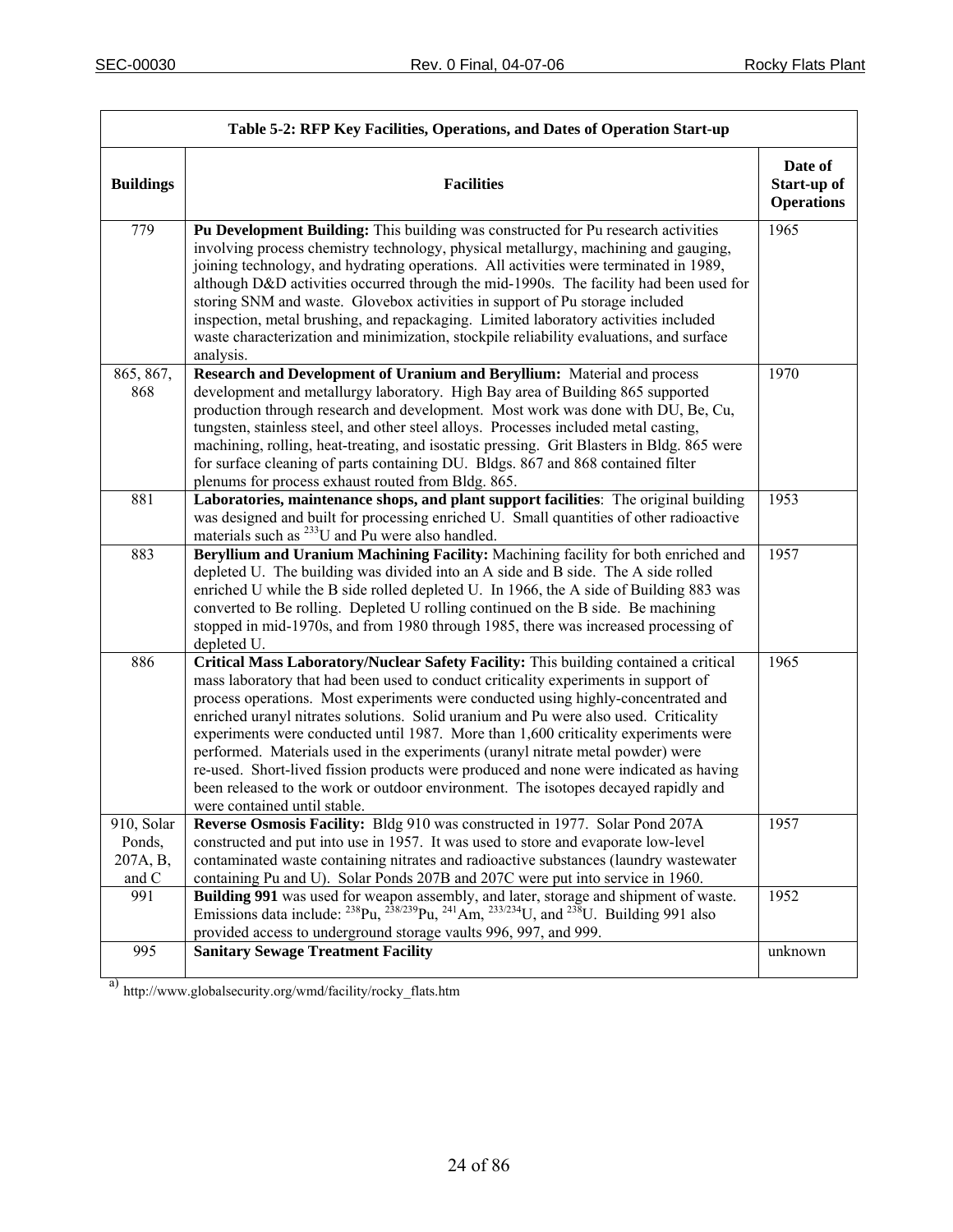### **5.3 Characterization of Radiological Exposure Sources from RFP Operations**

#### **5.3.1 Alpha Particle Emissions**

Alpha particle emissions from the radioactive source materials handled at the RFP presented the most significant radiological protection challenge in the prevention of internal deposits (alpha particles do not present an external exposure hazard). The main alpha-emitting plutonium isotopes associated with the weapons-grade plutonium handled at the RFP were Pu-239 and Pu-240. Pu-239 emits a 5.16 MeV alpha emission with a lower abundance 5.46 MeV emission. Similarly,  $^{240}$ Pu emits alphas at 5.17 MeV and a lower abundance emission at 5.12 MeV. Depleted uranium, comprised predominantly of the isotope U-238, also was a source of internal alpha exposure. U-238 emits alpha particles that are either 4.20 or 4.15 MeV.

#### **5.3.2 Beta Radiation Fields**

Beta radiation fields are usually the dominant external radiation hazard in facilities requiring contact work with unshielded forms of uranium. This was the case at the RFP for EU and DU work. For uranium enrichments up to 30%, the beta radiation field is dominated by contributions from U-238 decay products. Thus, for DU, 2.29 MeV (Emax) beta particles are from Pa-234m, the most energetic contributor to the beta exposure. The uranium foundry operations at the RFP produced "skull" that resulted in high beta dose rates. Large foundry ingots were generally handled by lifting devices, but machined uranium parts were handled with gloved hands. The RFP did have problems with elevated beta dose rates from contamination on leather gloves worn during foundry operations.

#### **5.3.3 Neutron Exposures**

The most problematic form of uranium from a neutron generation standpoint,  $UF_6$ , was not present at Rocky Flats. Neutron exposures become significant in processes involving kilogram quantities of plutonium. Neutrons originate from three sources:

- 1. Spontaneous fission of even isotopes of plutonium
- 2. Alpha-neutron reactions with low-atomic-number elements, including oxygen and fluorine in plutonium compounds and impurities in metals
- 3. Neutron-induced fissions

Because of strict criticality controls, most forms of plutonium have very little neutron-induced multiplication. Induced fission seems to be a problem only in metal (1 kg or more) or in very large, high-density arrays of plutonium oxide with an additional moderator.

Plutonium compounds created during the plutonium manufacturing process, such as  $PuF<sub>4</sub>$  and  $PuO<sub>2</sub>$ , can produce high neutron dose rates through alpha-neutron reactions with fluorine and oxygen. Fluorinator glove boxes typically have the highest neutron dose rates in a plutonium processing line. Although PuO<sub>2</sub> is the preferred form because of its chemical stability, the oxide emits almost twice as many neutrons as pure metal. (DOE STD-1128-98)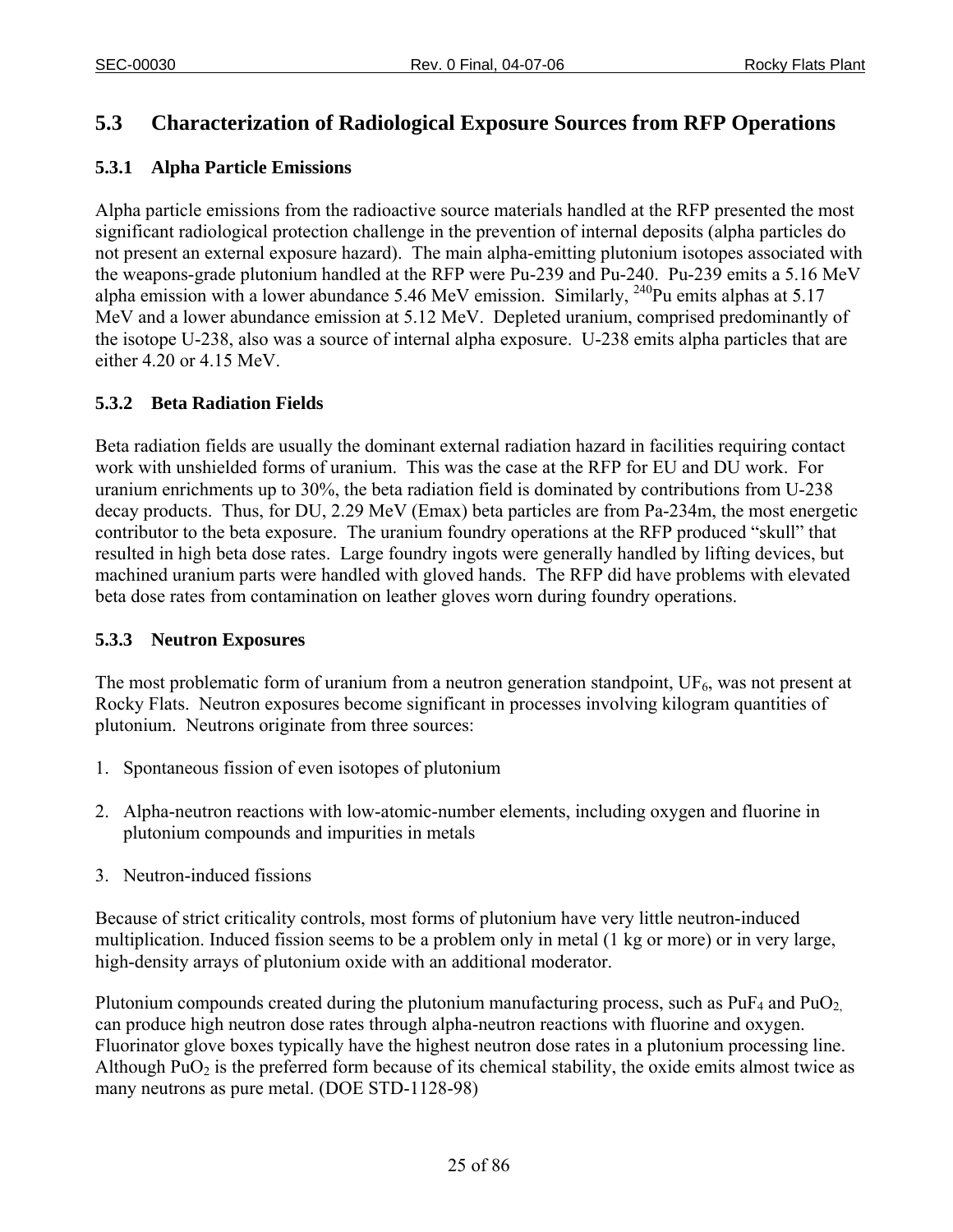#### **5.3.4 Photon Exposures**

Low energy photons from Pu are generally stopped by the metal sides of the glove boxes, where the majority of the Pu was handled. However, some photons do escape through material release, open glove ports, non-leaded windows and from oxide coated on the interior surfaces of the gloves, especially when they are pulled outside the glovebox for storage. Twenty five percent of the photon exposure spectra from freshly-separated plutonium is assumed to be from <30 keV photons. (Langstead; SEC-00030 Non-Submitter Communication, SECIS ID: 55)

Examples of workplaces that would typically have spectra with significant low-energy photons include:

- Weapons assembly and disassembly areas
- Plutonium machining areas
- Plutonium processing facilities in areas where the primary hazard is from the product
- Laboratories performing work with plutonium or americium

 and contribute photons of intermediate energy (30 - 250 keV). Bremsstrahlung radiation can  $^{234m}$ Pa is a decay product in the  $^{238}$ U (depleted uranium) decay chain and emits a 2.29 MeV beta particle. Thus, a significant quantity of photons resulting from Bremsstrahlung radiation are produced contribute up to 40% of the photon dose from uranium metal (DOE-STD-1136-2004). This decay product grows-in fairly rapidly and is present in equilibrium quantities for most depleted uranium that was processed at RFP. It is appropriate to use the default assumption for depleted uranium that 50% of the dose is contributed by photons in the 30 - 250 keV photon energy range and 50% of the dose is a result of exposure from photons in the >250 keV photon energy range.

Although enriched uranium has significantly less in-growth of  $^{234m}Pa$ ,  $^{235}U$  and its decay products emit a 185.7 keV photon 57% of time and a 143.8 keV photon 11% of the time. These photons dominate the measured photon energy spectra. Thus, for enriched uranium, it is appropriate to use the default assumption that the entire photon dose is a result of exposure in the 30 - 250 keV photon energy range. This is a claimant-favorable assumption. (ORAUT-TKBS-0011-6) The default assumptions are shown in Table 5-3.

| <b>Table 5-3: Default Photon Energies for RFP Materials</b>                             |         |       |       |  |  |
|-----------------------------------------------------------------------------------------|---------|-------|-------|--|--|
| <b>Enriched Uranium</b><br><b>Plutonium</b><br><b>Depleted Uranium</b><br><b>Energy</b> |         |       |       |  |  |
| $<30$ keV                                                                               | $25\%*$ | $0\%$ | $0\%$ |  |  |
| 30-250 keV                                                                              | $75\%*$ | 100%  | 50%   |  |  |
| $>250$ keV                                                                              | $0\%$   | $0\%$ | 50%   |  |  |

**\*** Langstead; SEC-00030 Non-Submitter Communication, SECIS ID: 55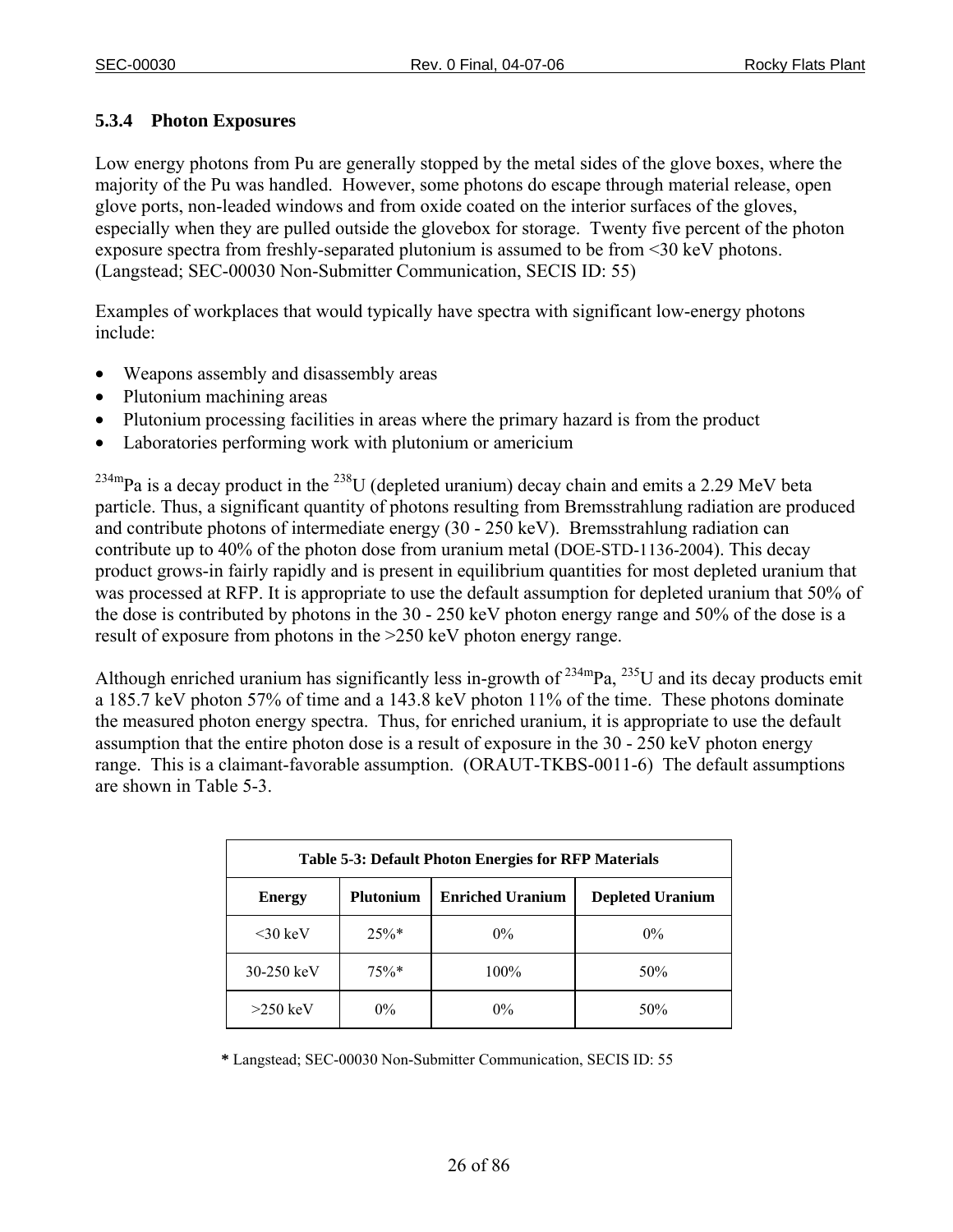#### **5.3.5 Incidents and Fires**

An extensive review of the Rocky Flats accident history occurred during Phases 1 and 2 of the environmental dose reconstruction. Researchers evaluated classified and unclassified accident-related databases and documents. Thousands of small-scale releases and accidents were identified over the 40-year operating history. Many events reviewed during the investigation resulted in releases that passed through filtered building ventilation systems.

Fires were a continuous hazard when working with Pu. For example, RFP data indicate 623 reportable fires (most were small) between January, 1955, and December, 1974. Of those fires, 387 occurred in Pu processing areas.

There were 164 reported fires between 1966 and the 1969. Of these fires, 31 involved Pu, of which 10 occurred in Buildings 776 and 777. Of the remaining 133 fires, 17 occurred in Buildings 776 and 777. There is no reliable estimate of the number of Pu fires not reported to the Fire Department. (ORAUT-TKBS-0002)

#### September 11, 1957 Fire

The September 11, 1957, fire (Voillequé, RAC Report 10) began when metallic plutonium casting residues spontaneously ignited in a glovebox in Room 180 of Building 71 (later Building 771). The fire spread to an exhaust filter plenum, Rooms 281 and 282, consuming a considerable quantity of filters and damaging the ductwork and fan system. No major injuries were reported in this fire.

Smoke from a burning glovebox, detected in a building hallway, led two watchmen to discover flames extending 18 inches from a Plexiglas window on a glovebox at approximately 10:10 p.m. on Wednesday, September 11, 1957. The fire started in a can of plutonium turnings in the "fabrication development line" in Room 180 (first floor) of the plutonium processing and fabrication building (Building 771). Because large quantities of plutonium were handled and stored in this area, people were delayed in fighting the fire until they could don adequate radioactive contamination protection. Attempts to fight the fire with carbon dioxide from hand extinguishers and a 100-pound cart were ineffective. A water spray nozzle was effective, although there was considerable uncertainty at the time about the potential for criticality.

During this time, the fire spread to the filters, which introduced hot gases through the ventilation booster system (pre-filter plenum) and the main exhaust duct. Fires in the box exhaust booster filters and main filter plenum on the second floor might have started around this time, but were not discovered until 10:28 p.m. An explosion of collected flammable vapors in the main exhaust duct at 10:39 p.m. resulted in spreading plutonium throughout most of the building. The Building 771 exhaust fans shut down at about 10:40 p.m. when power was lost. The only draft would have been that created by the natural updraft of the stack and through 100 feet or so of horizontal ductwork that leads to the base of the 150-175 foot stack. Supply fans might have created a positive pressure inside the building for about one-half hour. The fire in Room 180 was controlled at 10:38 p.m., but rekindled several times. The main filter fire was controlled at 2:00 a.m., and the fire was officially declared out at 11:30 a.m., Thursday, September 12, 1957.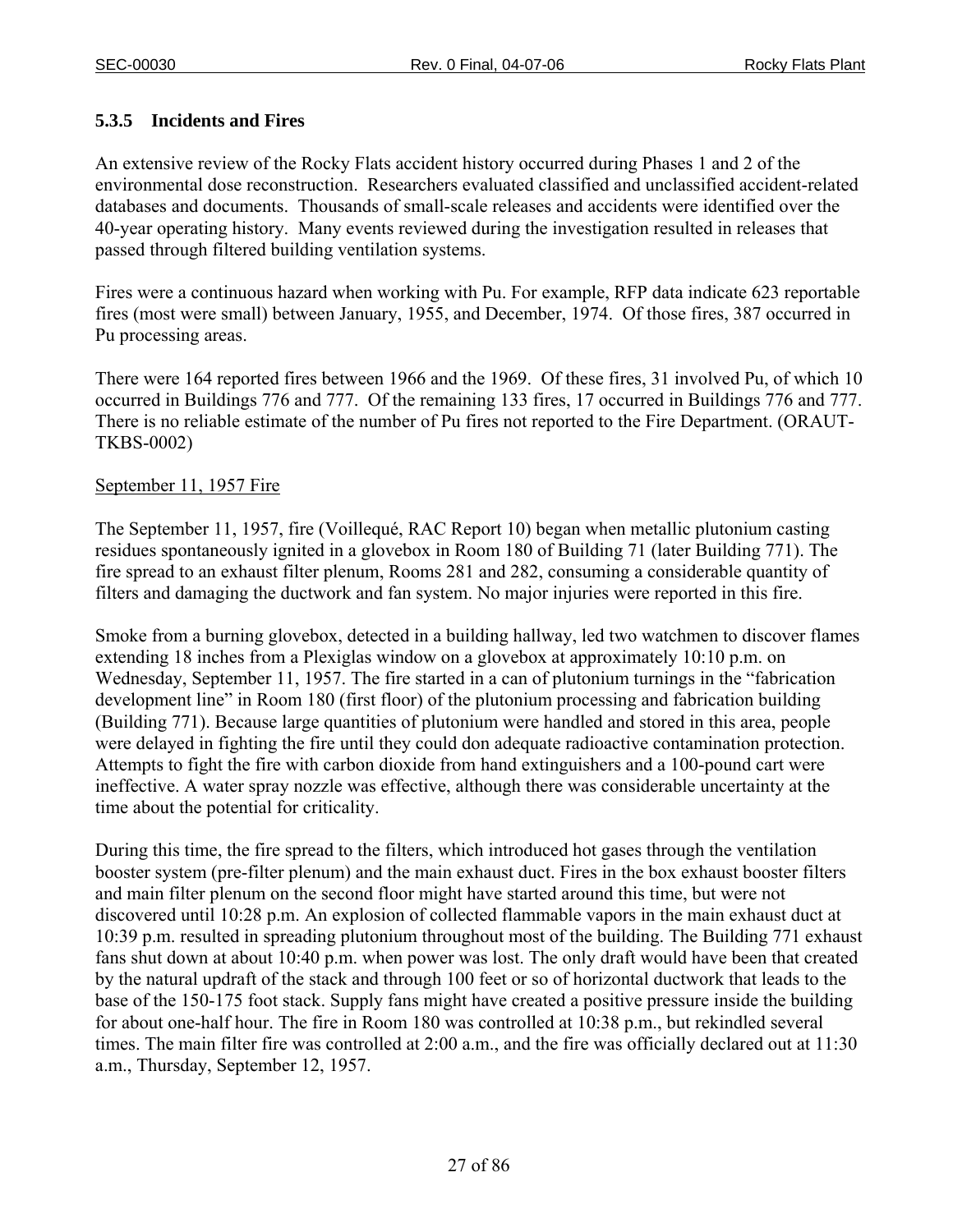#### 1965 Glovebox Drain Fire

In 1965, a plutonium fire occurred during a maintenance operation on a plugged glovebox drain in Buildings 776 and 777 (Voillequé, RAC Report 6). The fire vented to the room air and spread throughout the buildings through the normal ventilation system. About 400 employees, many without respirators, were potentially exposed to airborne plutonium dioxide. Body counter measurements indicated that 25 employees received 1 to 17 times the permissible lung burden. Lung concentrations greater than  $0.008 \mu$ Ci were found in fifteen employees.

The fire lasted for one-half to one-and-a-half minutes and was extinguished with carbon dioxide. It vented to the room atmosphere and combustion products were widely spread by the normal ventilation pattern. Residues of the fire and a drain leg removed from an adjacent lathe were analyzed. The analyses indicated that, during the fire, a chemical reaction occurred between plutonium and carbon tetrachloride. The burning of plutonium in air is generally nonviolent and described as smoldering. The reaction of plutonium and carbon tetrachloride can be violent. Plutonium contamination was spread through a major portion of Building 776 and through 25,000 square feet of Building 777. Major areas of the buildings were cleaned up by Monday morning, October 18, and nearly all production operations resumed at that time (ChemRisk, 1992; ORAUT-TKBS-0011-2).

#### May 11, 1969, Fire

A major plutonium fire started in a glovebox in the North Foundry Line in Building 776 on Sunday, May 11, 1969 (Voillequé, RAC Report 9). The fire burned for several hours, spreading through combustible materials in several hundred interconnected gloveboxes in Buildings 776 and 777. The first indication of a fire was an alarm in the Fire Station in the North Foundry Line at 2:27 p.m. The Fire Department responded promptly, but upon arrival the fire was moving rapidly through the Foundry Conveyor Line. The fire spread through an interconnecting conveyor to the Center Fabrication Line. It was brought under control about 6:40 p.m., but continued to burn or recur in isolated areas through the night. On Monday morning, a fire was discovered in a glovebox on the South Foundry Line; it was quickly extinguished, causing little damage.

The dense smoke, crowded conditions, and presence of large quantities of combustible material in the form of Plexiglas windows and Benelex-Plexiglas shielding made the fire difficult to fight and extinguish. The fire did not breach the building roof, and ruptured only a minor part of one exhaust filter system. As a consequence, most of the smoke and essentially all of the plutonium remained in the building. One fire fighter received a significant internal body burden of plutonium**.** There is no evidence that a criticality incident occurred. The damage to Buildings 776 and 777 and equipment was extensive. In addition to actual fire and smoke damage, the buildings were grossly contaminated with plutonium. Adjacent buildings sustained minor exterior and interior contamination. Building 771 was grossly contaminated during this fire when water used to extinguish the fire ran down the tunnel connecting Buildings 776 and 777.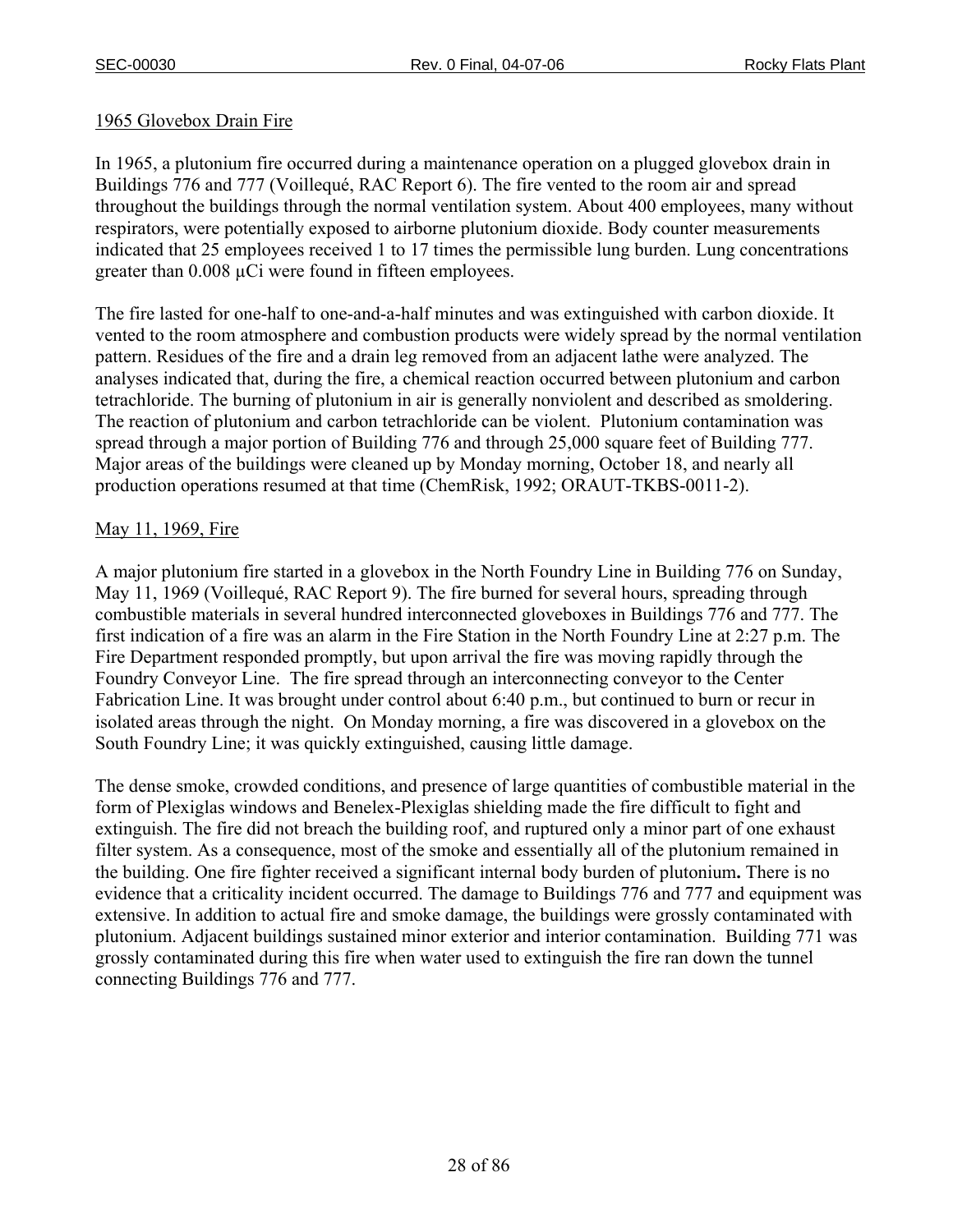## **6.0 Summary of Available Monitoring Data for the Proposed Class**

Historically, the main purpose of the RFP radiation monitoring programs has been to assure that each worker's exposure to radiation was kept below the annual prescribed occupational exposure limit in effect at that time. Because of this aim, personal radiation dosimetry data in the early years were seldom collected for workers who were considered to have low potential for exposure. External penetrating and shallow exposures to particulate and photon radiation were monitored using radiation-sensitive materials housed in personnel badges worn by workers. In the 1950s, the RFP practice for internal monitoring was to monitor workers only if they were expected to be exposed to 10% or more of the limit (called "tolerance"). Later, the goal was to operate at less than 10% of the radioactive concentration guides (RCG) and to investigate conditions if an air sample exceeded 100% of the RCG.

### **6.1 RFP Internal Monitoring Data**

The available RFP internal monitoring information indicates that RFP workers with the potential to receive intakes primarily of plutonium, americium, enriched uranium, or depleted uranium were monitored accordingly. The primary intake mode would have been chronic or acute inhalation or through breaks in the skin (wounds). The primary bioassay data are the urinalysis data, the activity of the radionuclide of interest excreted in the urine following an inhalation or wound intake, the lung count data, and the activity of the radionuclide present in the lungs after an inhalation intake.

The intake exposure record for a worker consists of records of the bioassay data and reports of involvement in incidents, accidents, or special situations.

Details regarding the various analyses used and the associated minimum detectable activities are presented in the *Technical Basis Document for the Rocky Flats Plant - Occupational Internal Dose*, ORAUT-TKBS-0011-5.

Other techniques for evaluating occupational uptakes were in use at various times at Rocky Flats. Techniques included a wound counter, nasal smears, and fecal samples.

Nasal smears served as supplementary data to verify that an intake had occurred, and provided data to determine the concentration of Am-241 in the inhaled plutonium mixture.

Fecal sampling was performed intermittently while site operations were active and served primarily as a means to verify an intake and evaluate clearance rates. In general, these fecal bioassay data are not as germane to dose reconstruction, with urinalysis and lung/body counting providing the primary data, but may be used as supplementary data for validation of acute intakes and some of the input assumptions.

In addition, during the site's decommissioning, fecal sampling was used to quantify a suspected intake and to assign dose, in addition to routine urinalysis and air monitoring. Intakes during decommissioning were the result of cumulative exposure over time from routine job activities. Examples of suspected intake incidents were personnel or clothing contamination, continuous air monitor (CAM) alarms, and instances where the ambient airborne radioactivity environment was higher than expected (e.g., while work was performed in containment enclosures). A fecal sample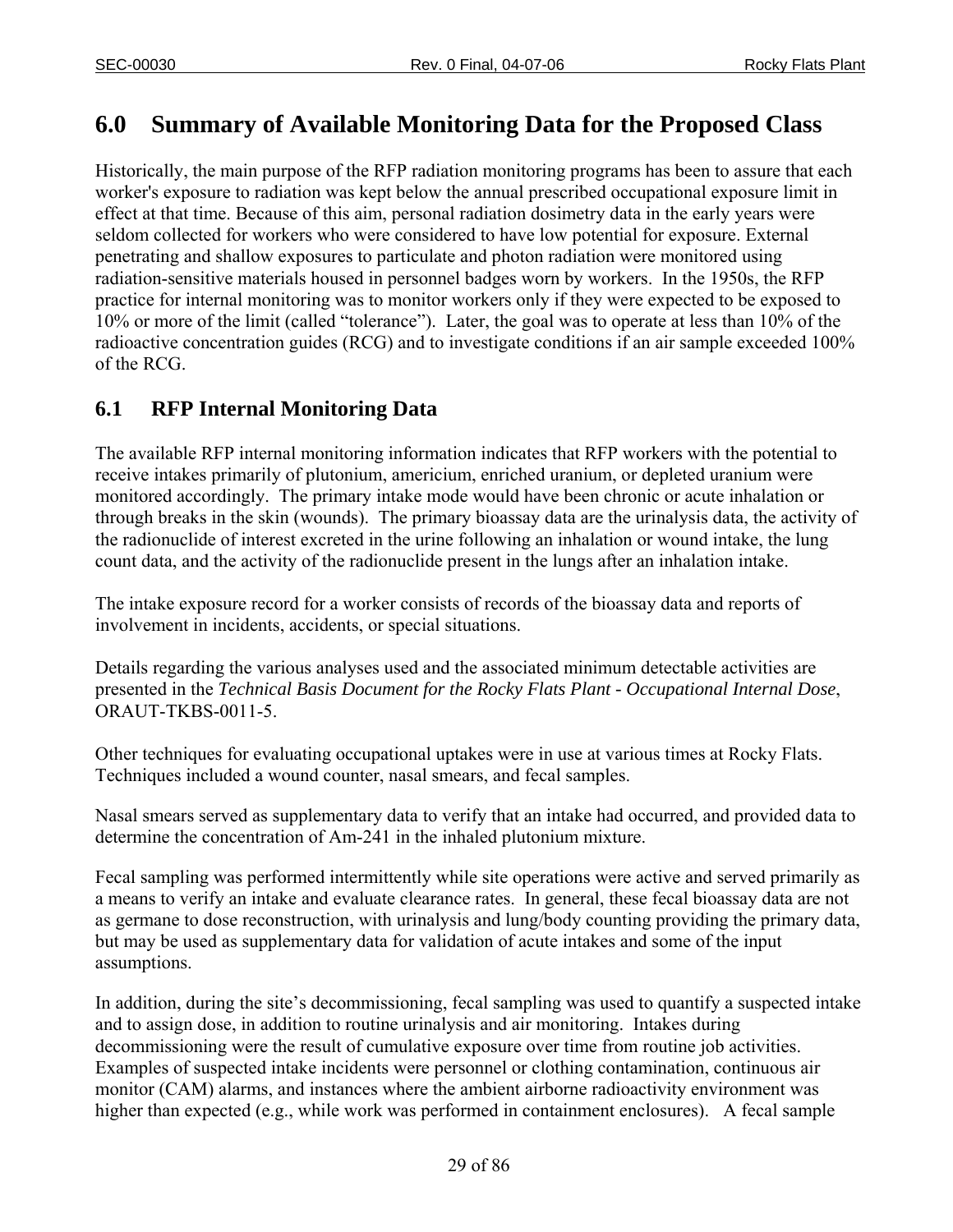was typically requested by internal dosimetry health physicists when a worker may have incurred an internal dose greater than 100 mrem from either an incident or cumulative airborne exposure.

Airborne radioactivity sampling results during decommissioning were used to track derived air concentration (DAC) hours and, in some cases, used by the site to assign dose in lieu of fecal sampling if an intake was suspected. The DAC-hour tracking was required whenever supplied-air or powered-air purifying respiratory protection was required.

 selective alpha air monitors were used for notifying of a potential release in a work area via an alarm. Several attempts were made during the production history to do specific workplace and worker Air monitoring was performed in work areas throughout the site's history. As reported by Putzier, the intent of the air sampling was multi-purpose. First and foremost was to ensure that ambient air radionuclide levels were below the RCGs, and to trend the effectiveness of engineering controls over time. Initial air sampling stations were within the work area but later changed to both collect samples for analysis and to continuously monitor the effluent air. Continuous air monitors (CAMs) and monitoring, but with limited success. With the start of site decontamination and decommissioning activities and improved personnel monitoring equipment, individual workers were monitored using lapel-type air samplers. The data from these samplers were used to trigger further evaluation if an intake was suspected (e.g., fecal sampling).

In addition to workplace air and stack effluent monitoring, environmental air monitoring stations were established in 1952 at numerous locations around the site. Air monitoring stations were also placed at off-site locations at this time and were operated throughout the site's history.

The air monitoring data collected from 1952 to 1969 provided gross alpha activity rather than radionuclide-specific results. After 1969, results were reported specifically for Pu-239/240. An evaluation of the available air monitoring data was conducted during a public exposure study of Rocky Flats performed during the 1990s. It was reported and referenced in the Occupational Environmental Dose TBD (ORAUT-TKBS-0011-4). The study was conducted in two phases: Phase I identified the radionuclides of concern; Phase II provided an assessment of plutonium air pathway exposure. The results of this study determined that the data from the period 1952 until 1960 were of limited value in estimating Pu-239/240 air concentrations because the long-lived alpha component of the result could not be determined (i.e., the result included both the long-lived alpha component and interferences from naturally-occurring radon progeny). From 1960 until 1964, measurements were made in a manner that enabled estimation of the long-lived alpha component, and therefore, an estimate of the Pu-239/240 concentration (i.e., by performing counts of gross alpha activity within four hours of sample collection and again one week later). However, these data were also considered of limited use in estimating plutonium air concentrations because they were reported as one on-site number rather than individually for each monitoring station. From 1964 until the initiation of radionuclide-specific analyses, the total long-lived gross alpha activity was reported for individual onsite samplers. Similarly, the Phase I study also estimated air concentrations for Am-241, EU, DU, and H-3.

Based on NIOSH's review of the RFP internal dosimetry information and documentation for this SEC evaluation report, it was determined that internal dosimetry information is available for the proposed worker class defined in this report, which is representative of the internal exposures received by individuals during their RFP work. Internal monitoring is discussed in further detail in Section 7.2.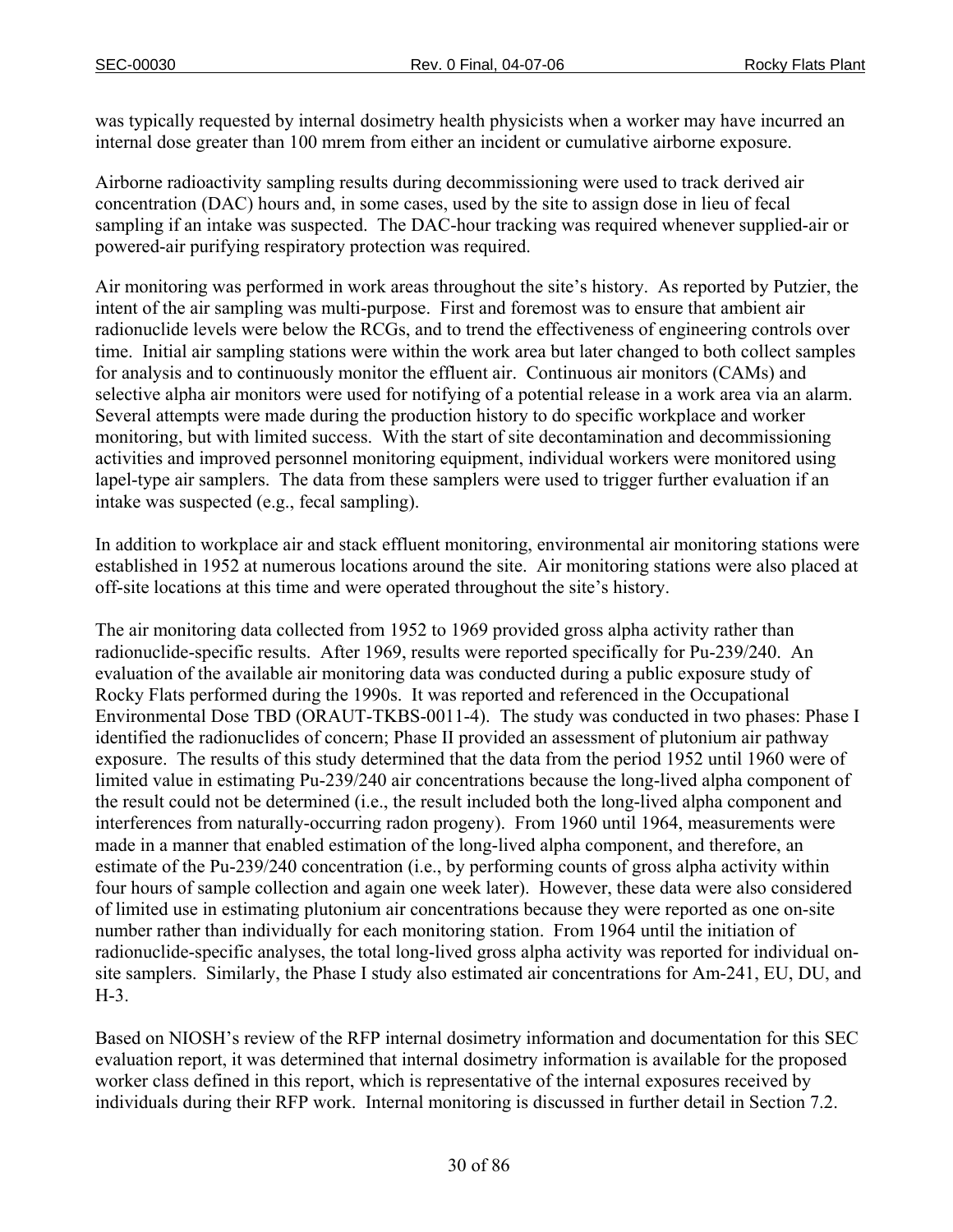## **6.2 RFP External Monitoring Data**

The methods for, and concepts of, measuring occupational external doses to workers evolved over time from the beginning of RFP operations. The RFP external beta-gamma dosimetry evolved from the use of film badges, during the early years of plant operation, to the use of thermoluminescent dosimeters (TLDs) in 1969. In the early years of plant operation, RFP neutron dosimetry consisted of neutron track plates; these plates were replaced with Nuclear Track Type A film in 1957. In 1971, the RFP replaced the NTA film with albedo neutron TLDs. In 1983, the Panasonic UD-809 dosimeter was introduced at RFP to measure neutrons; algorithm updates were made to this dosimetry system in 1990 and 1993. In 1964, the dosimetry badge was incorporated into the security badge, which ensured that each individual wore dosimetry. This design was maintained until the early 1990s, when the security badge was separated from the dosimetry and individuals unlikely to receive occupational radiation exposure greater than 100 mrem per year were no longer issued dosimeters.

The determination of the badge exchange frequency was based on the potential for external dose and the necessity to control dose to administrative limits. Badges were exchanged at various frequencies. Early dosimetry was exchanged on a weekly basis, which later became semimonthly and monthly. In later years, dosimetry was exchanged on semimonthly, monthly, and quarterly frequencies. In the 1990s, exchange frequencies went to monthly, quarterly, and semiannually.

The exchange frequency for an individual can be determined by reviewing the external dose record, if individual dosimeter readings were maintained. After 1976, the dose record will show a dosimeter reading for each exchange. For earlier years, the dose has been combined into quarterly records. (ORAUT-TKBS-0011-6)

Exchange frequencies used before 1976 were determined by reviewing original dosimetry laboratory worksheets, many of which have been assembled as part of the NDRP. Dosimetry laboratory worksheets from 1951 through 1970 were reviewed, and an exchange frequency was determined, along with the building and dosimeter type (photon, beta, or neutron). It was necessary to evaluate the job category because the worksheet did not indicate job assignment. Dosimetry worksheets are not readily available from 1970 to 1976, so exchange frequencies were extrapolated forward for those years. This provides a claimant-favorable assumption when determining missed dose. (ORAUT-TKBS-0011-6)

After about 1990, many individuals at RFP who did not work in radiological areas were not badged. The site Radiological Protection Organization determined that these individuals were unlikely to exceed 100 mrem occupational exposures in a calendar year.

Figure 6-1 shows the number of workers badged over various years. The solid line is derived from EEOICPA claimant files; the broken line shows the results of a similar analysis performed on the RFP electronic files for the entire plant population. The difference is due to discrepancies in termination dates in the electronic files. These dates are verified as claimant files are reviewed, providing a better understanding of the badging process as well as a more accurate individual claimant record.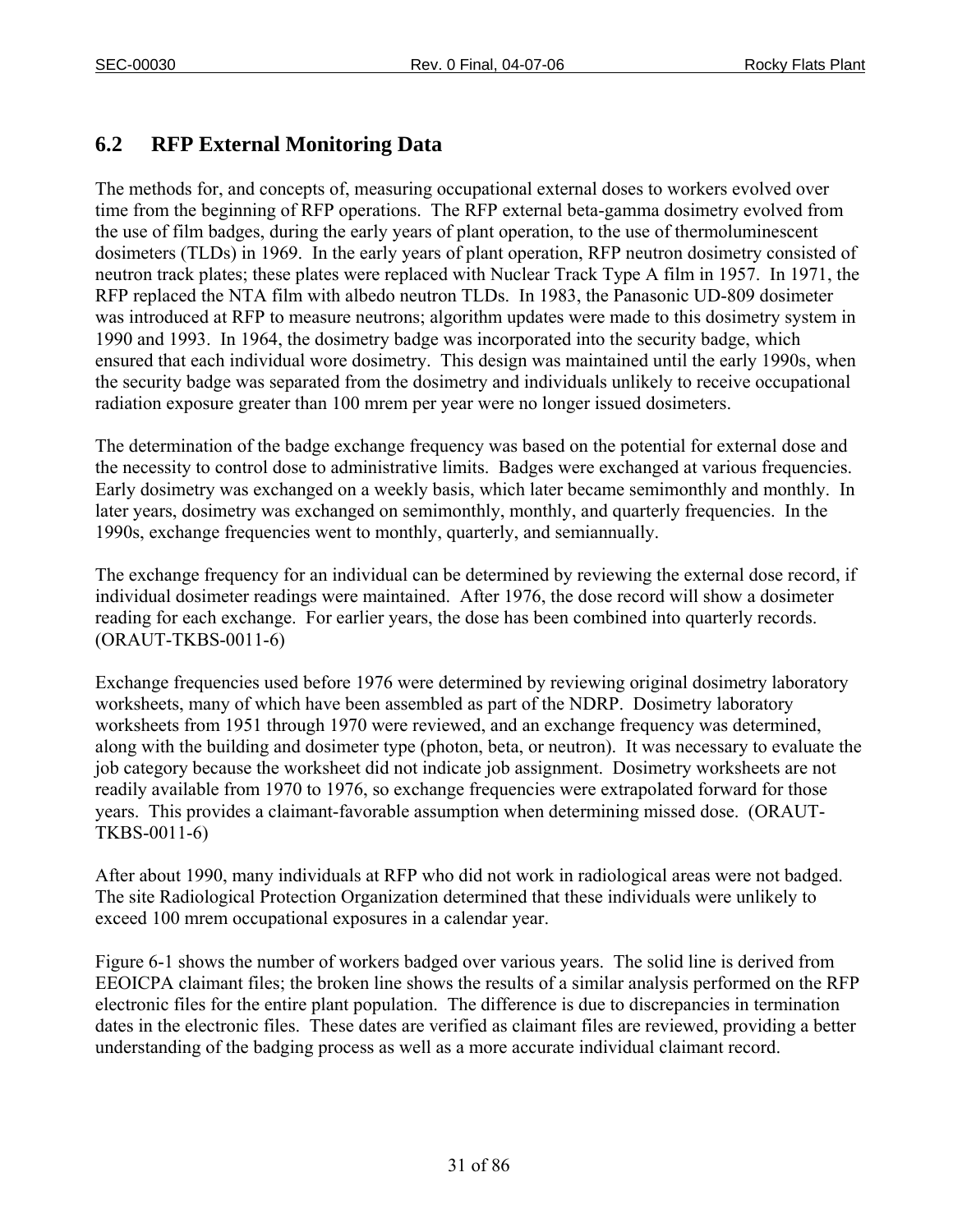

Based on NIOSH's review of the RFP external dosimetry information and documentation for this SEC evaluation report, it was determined that external dosimetry information is available for the proposed worker class defined in this report, which is representative of the external exposures received by individuals during their RFP work. External monitoring is discussed in further detail in Section 7.3.

### **6.3 RFP Wound Count Data**

After the advent of the wound counters in 1954 (alpha monitor) and 1957 (NaI gamma/X-ray monitor), any wounds that occurred in a work area involving Pu were monitored for Pu contamination. Wounds occurring in uranium work areas were monitored selectively. The records usually included an incident report, a wound count data sheet, a medical decontamination report, and a medical treatment report, depending on the era and circumstances. The primary data are the urinalysis results, the identification of the mode and date of intake, and whether there was residual Pu at the wound site. Three annual dosimetry reports are available for wound counts for 1984, 1985, and 1986. All potential intake pathways are analyzed and considered for a radiological dose reconstruction performed under the EEOICPA. When doing a dose reconstruction, intakes resulting from wounds are reflected in urine and/or fecal concentration data. Wound monitoring is discussed further in Section 7.2.1.3.

The wound counter was used for assessing whether a wound occurring in a work area was contaminated with plutonium. Reviewed documentation indicated that the wound counter was primarily a tool for assessing first if contamination was present (with data reported as counts or disintegrations per minute), for providing a means of evaluating decontamination effectiveness, and then for performing follow-up wound-site monitoring. Improvements to the wound counter (beginning in 1957) enabled more quantitative measurements as well as the estimation of contamination depth through gamma/X-ray rather than alpha measurements.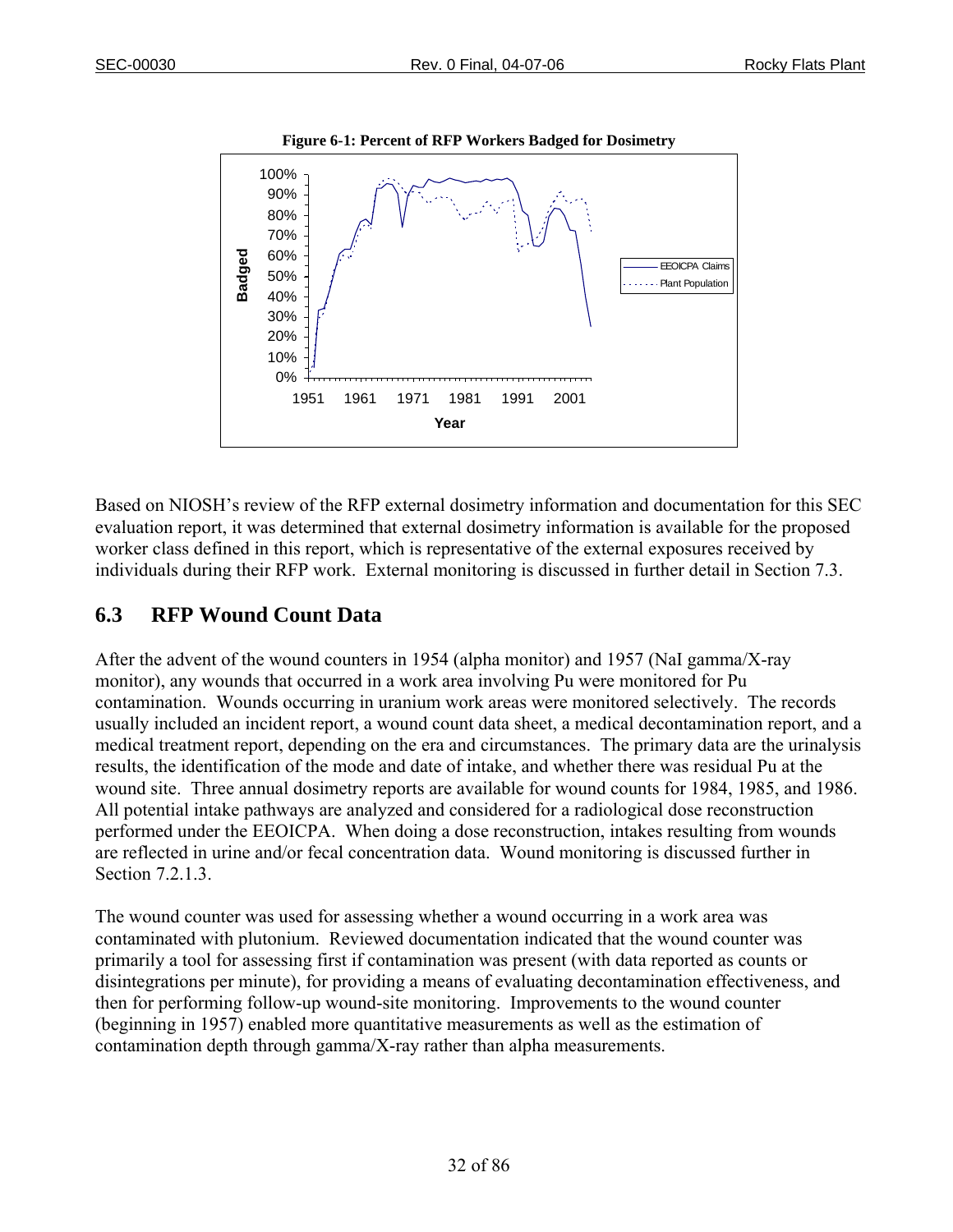## **6.4 RFP Air Sampling Data**

Air samples were taken in various locations within buildings where the possibility of airborne contamination existed, but were not employee-specific. In later years, lapel air sampling was used for certain workers and jobs and was employee-specific. Air monitoring is discussed in further detail in Section 7.2.1.4.

## **6.5 ICRP Default Absorption Type and Particle Size Comparison**

Dose coefficients for absorption Type F, Type M, and Type S, currently used by the ICRP 66, were compared with coefficients for Class D, W, and Y compounds, respectively, as defined in ICRP 30. The dose coefficients generated by models of ICRP 30 were based on default particle size of 1μm (AMAD) recommended in that document. The dose coefficients generated by models in ICRP 66 were based on the default particle size of 5μm, as recommended in that document. The absorption type selected during internal dose reconstruction is based on bioassay data, or as otherwise determined to be claimant favorable, and the ICRP 66-recommended default particle size is applied.

(Begin: Roger Falk; SEC-00030 Non-Submitter Communication, SECIS ID: 56) Note that when an intake is assessed based on urine bioassay or lung-count measurements, the particle size is not a significant factor except for the GI tract, for which a large particle size is claimant- favorable. This effect is illustrated in the following tables.

Table 6-1 presents the committed equivalent dose to selected organs based on urine excretion of 1 pCi/day at 1 year after an acute intake of Pu-239, for solubility types M and S and for particle sizes 1 and 5 µm AMAD. The assessment was made using the IMBA code with the default ICRP parameter values used by the dose reconstruction project (except for the 1 µm AMAD particle size).

| Table 6-1: Effect of Particle Size for Selected Organs for Intakes Assessed from Urine Data |                   |           |                   |           |  |
|---------------------------------------------------------------------------------------------|-------------------|-----------|-------------------|-----------|--|
|                                                                                             | Type M, CED (rem) |           | Type S, CED (rem) |           |  |
| Organ                                                                                       | 1 µm AMAD         | 5 µm AMAD | 1 µm AMAD         | 5 µm AMAD |  |
|                                                                                             |                   |           |                   |           |  |
| Kidneys                                                                                     | 3.76              | 3.98      | 8.68              | 8.64      |  |
| Liver                                                                                       | 192               | 203       | 427               | 425       |  |
| <b>RBM</b>                                                                                  | 43.4              | 46.0      | 99.5              | 99.1      |  |
| <b>Bone Surface</b>                                                                         | 911               | 966       | 2010              | 2000      |  |
| SI                                                                                          | 1.61              | 1.70      | 3.48              | 3.48      |  |
| ULI                                                                                         | 1.61              | 1.71      | 3.68              | 3.64      |  |
| LLI                                                                                         | 1.61              | 1.72      | 3.47              | 4.00      |  |
| Colon                                                                                       | 1.61              | 1.72      | 3.60              | 3.80      |  |
| Lung                                                                                        | 18.9              | 19.9      | 940               | 1030      |  |
| BB sec                                                                                      | 32.2              | 49.3      | 765               | 1440      |  |
| bb                                                                                          | 27.0              | 22.9      | 72.8              | 73.3      |  |
| Gonads                                                                                      | 12.1              | 12.9      | 27.1              | 26.9      |  |
| Remainder                                                                                   | 1.63              | 1.73      | 3.76              | 4.36      |  |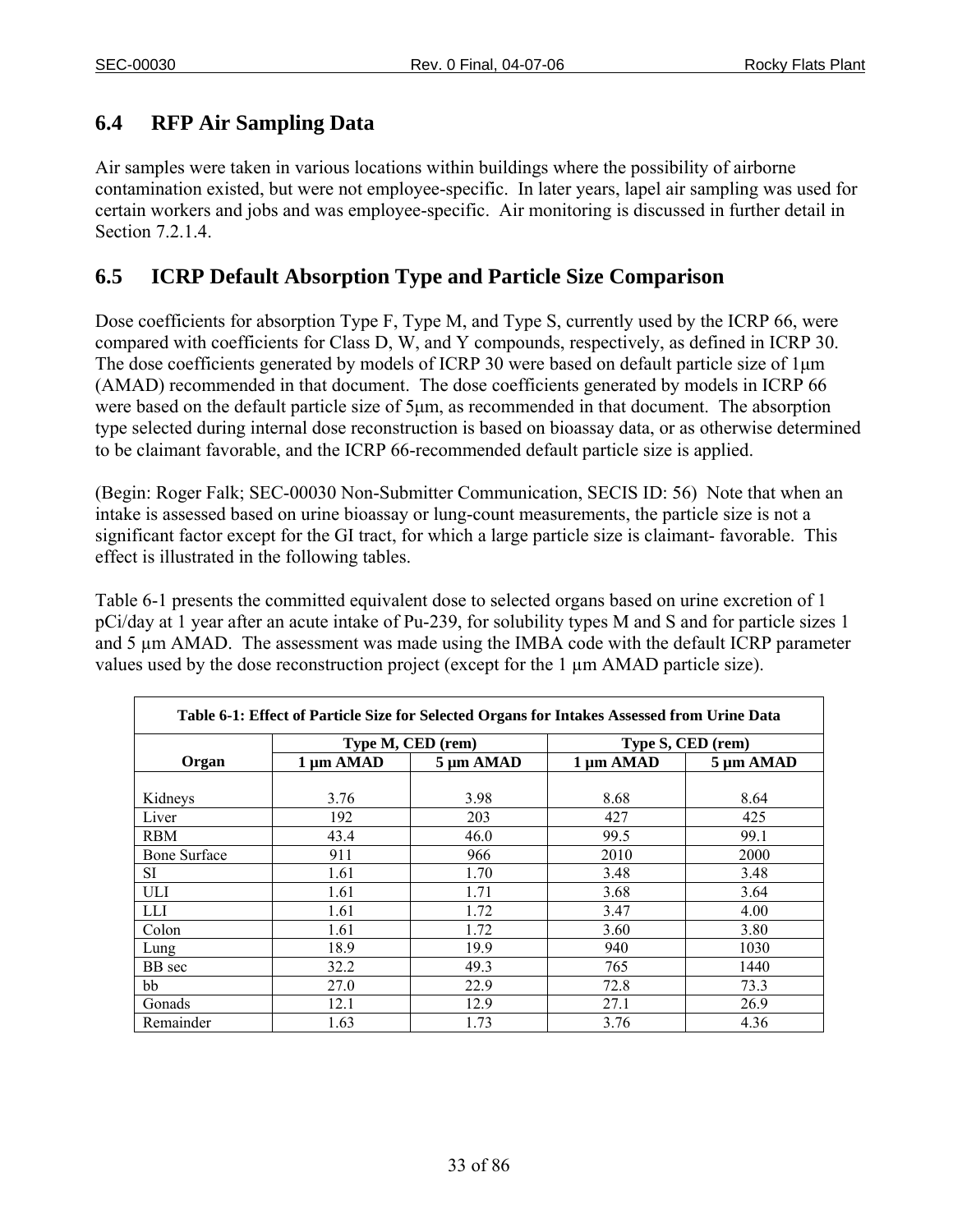Table 6-2 presents the committed equivalent dose to selected organs based on a lung count result of 1000 pCi of Pu-239 at 1 year after an acute intake, for solubility types M and S and for particle sizes 1 and 5 µm AMAD. Again, the assessment was made using the IMBA code with the default ICRP parameter values used by the dose reconstruction project (except for the 1 µm AMAD particle size).

|                     | Type M, CED (rem) |           | Type S, CED (rem) |           |
|---------------------|-------------------|-----------|-------------------|-----------|
| Organ               | 1 µm AMAD         | 5 µm AMAD | 1 µm AMAD         | 5 µm AMAD |
| Kidneys             | 2.81              | 3.86      | 0.0518            | 0.0548    |
| Liver               | 143               | 197       | 2.55              | 2.69      |
| <b>RBM</b>          | 32.4              | 44.6      | 0.594             | 0.628     |
| <b>Bone Surface</b> | 680               | 935       | 12.0              | 12.7      |
| SI                  | 1.20              | 1.65      | 0.0208            | 0.0221    |
| ULI                 | 1.20              | 1.66      | 0.0211            | 0.0231    |
| <b>LLI</b>          | 1.21              | 1.67      | 0.0219            | 0.0254    |
| Colon               | 1.20              | 1.66      | 0.0215            | 0.0241    |
| Lung                | 14.1              | 19.3      | 5.61              | 6.55      |
| BB sec              | 24.1              | 47.8      | 4.56              | 9.10      |
| bb                  | 20.1              | 22.1      | 4.35              | 4.65      |
| Gonads              | 9.11              | 12.5      | 0.161             | 0.171     |
| Remainder           | 1.22              | 1.68      | 0.0224            | 0.0276    |

Use of a 1  $\mu$ m AMAD particle size is more claimant favorable than use of a 5  $\mu$ m AMAD particle size when the intake is assessed from air concentration data. Table 6-3 illustrates this point for intakes of 1000 pCi airborne  $^{239}$ Pu.

| Table 6-3: Effect of Particle Size for Selected Organs for Intakes Assessed from Air Conc. Data |                   |           |                   |           |  |
|-------------------------------------------------------------------------------------------------|-------------------|-----------|-------------------|-----------|--|
|                                                                                                 | Type M, CED (rem) |           | Type S, CED (rem) |           |  |
| Organ                                                                                           | 1 µm AMAD         | 5 µm AMAD | 1 µm AMAD         | 5 µm AMAD |  |
|                                                                                                 |                   |           |                   |           |  |
| Kidneys                                                                                         | 0.0224            | 0.0154    | 0.0274            | 0.00145   |  |
| Liver                                                                                           | 1.14              | 0.785     | 0.135             | 0.0713    |  |
| RBM                                                                                             | 0.259             | 0.174     | 0.0314            | 0.0166    |  |
| <b>Bone Surface</b>                                                                             | 5.43              | 3.73      | 0.635             | 0.336     |  |
| SI                                                                                              | 0.00956           | 0.00658   | 0.00110           | 0.000585  |  |
| ULI                                                                                             | 0.00957           | 0.00661   | 0.00112           | 0.000611  |  |
| LLI                                                                                             | 0.00961           | 0.00666   | 0.00116           | 0.000673  |  |
| Colon                                                                                           | 0.00959           | 0.00663   | 0.00114           | 0.000638  |  |
| Lung                                                                                            | 0.112             | 0.0769    | 0.297             | 0.174     |  |
| BB sec                                                                                          | 0.192             | 0.191     | 0.242             | 0.241     |  |
| bb                                                                                              | 0.161             | 0.0884    | 0.234             | 0.123     |  |
| Gonads                                                                                          | 0.0726            | 0.0500    | 0.00855           | 0.00452   |  |
| Remainder                                                                                       | 0.00970           | 0.00669   | 0.00119           | 0.000732  |  |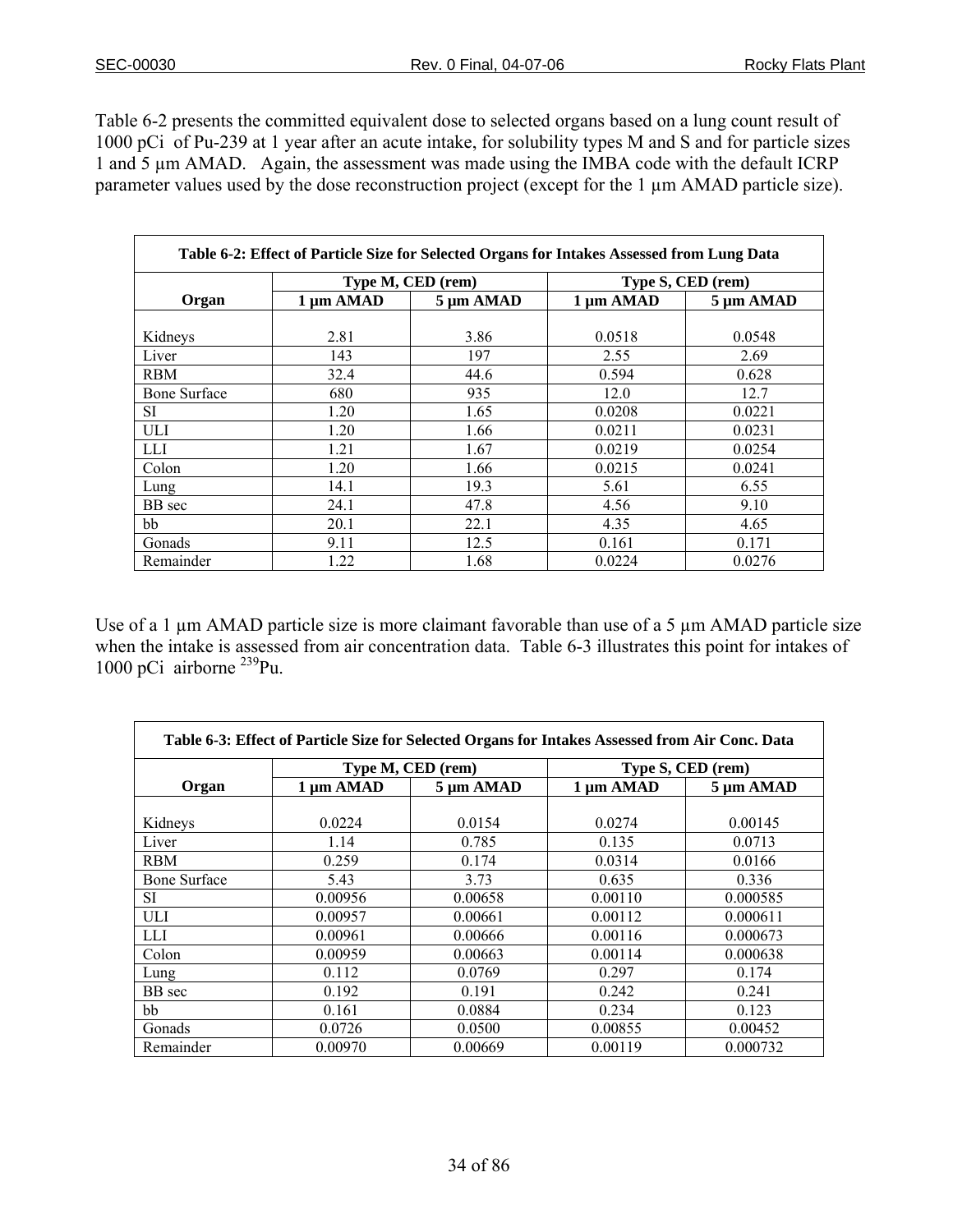Because of the data hierarchy used for dose reconstructions (lung and urine data taking precedence over air concentration data), it is expected air concentration data will rarely be used when assessing RFP workers at risk of workplace intakes. However, air concentration data will likely be used when assessing environmental intakes for unmonitored workers. (End: Roger Falk; SEC-00030 Non-Submitter Communication, SECIS ID: 56)

## **7.0 Feasibility of Dose Reconstruction for the Proposed Class**

The feasibility determination for the proposed class of employees covered by this evaluation report is governed by EEOICPA and 42 CFR  $\S$  83.13(c)(1). Under this Act and rule, NIOSH must establish whether or not it has access to sufficient information to either: (1) estimate the maximum radiation dose for every type of cancer for which radiation doses are reconstructed that could have been incurred under plausible circumstances by any member of the class; or (2) estimate the radiation doses to members of the class more precisely than a maximum dose estimate. If NIOSH has access to sufficient information for either case, then it would be determined that it was feasible to conduct dose reconstructions.

In making determinations of feasibility, NIOSH begins by evaluating whether current or completed NIOSH dose reconstructions demonstrate the feasibility of estimating with sufficient accuracy the potential radiation exposures of the class (identified in Section 9.0 of this report). If not, NIOSH systematically evaluates the sufficiency of different types of monitoring data, process and source or source term data, which together or individually might assure NIOSH can estimate either the maximum doses members of the class might have incurred, or more precise quantities that reflect the variability of exposures experienced by groups or individual members of the class (summarized in Section 7.7). This approach is specified in the SEC Petition Evaluation Internal Procedures (OCAS-PR-004) available at www.cdc.gov/niosh/ocas. The next four major subsections examine:

- the sufficiency and reliability of the available data. (Section 7.1)
- the availability of information necessary for reconstructing internal radiation doses. (Section 7.2)
- the availability of information necessary for reconstructing external radiation doses. (Section 7.3)
- the bases for petition SEC-00030 as submitted by the petitioner. (Section 7.5)

### **7.1 Sufficiency of RFP Data**

#### **7.1.1 Pedigree of RFP Data**

#### 7.1.1.1 Health Information System (HIS20) Data:

(Begin: Ken Savitz; SEC-00030 Non-Submitter Communication, SECIS ID: 57) Rocky Flats was operated for the Department of Energy from 1952 to 2005. Workers were monitored for occupational radiation exposure during the history of the site and the records were retained in various forms over that period. As computer systems evolved, the exposure data was migrated from earlier databases. The Health Information System (HIS20) from Canberra Industries was the last system at RFETS for the retention of occupational radiation exposure data. This system is an Oracle-based relational database. The system that preceded the HIS20 system was also an Oracle system developed by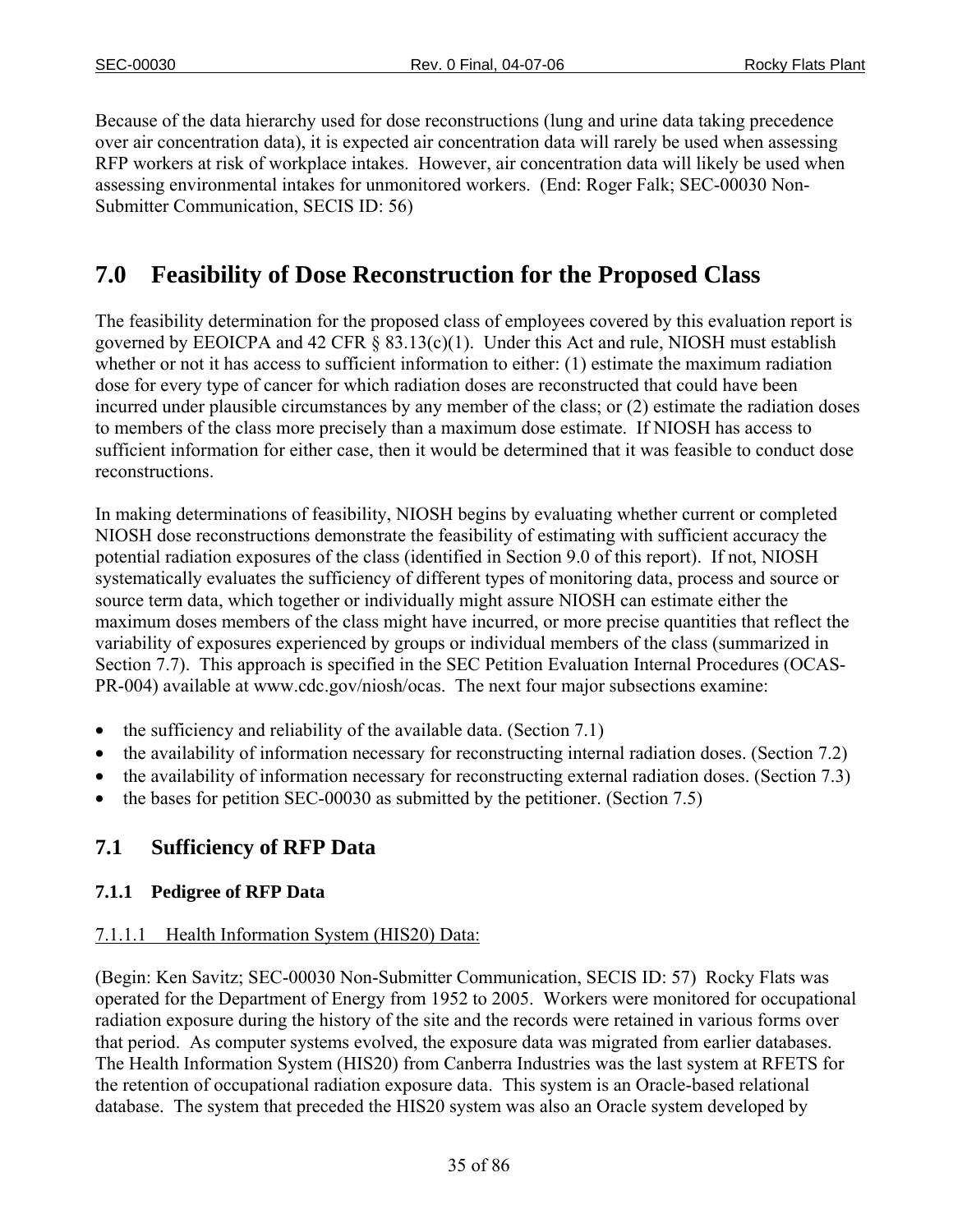RFETS computer specialists. The Radiological Health Records System (RHRS) was used by the Radiological Health Department from about 1991 until 1999. This system was the initial source of the data for the HIS20 database.

#### HIS20 External Dosimetry Data

Once the data was migrated from RHRS to HIS20, it was soon discovered that there were very few results prior to 1976. A document discovered later revealed that, during a previous migration to RHRS, results from 1952 to 1976 were summed into a single value representing an individual's prior external radiation exposure history. This value was called the 'lump sum' exposure. In about 1997, the Radiological Health Department recovered a dataset that contained individual annual external exposure data. This dataset contained total annual deep dose measurements for individuals uniquely identified by plant ID, social security number, birth date, and name. A project was initiated to load this information into the HIS20 system. For the individuals who were in the HIS20 system, a comparison was made of the 'lump sum' to the sum of the annual doses in the dataset. In addition to the electronic investigation, a group of health physics files for both active employees and inactive employees were reviewed to validate the dataset and to provide guidance on the proper method for loading the data. The following rules were imposed on the project:

- For those individuals for whom the totals were the same, the 'lump sum' was deleted, and the annual doses were inserted.
- If the total was <u>less</u> than the 'lump sum', the annual doses were inserted, and the difference was retained in a single record representing the period from the earliest monitoring date to the end of 1976.
- If the total was greater than the 'lump sum,' the annual doses were inserted.
- If the 'lump sum' skin dose was different from the 'lump sum' deep dose, the skin dose record was retained and identified as representing the period from the earliest monitoring date to the end of 1976.

Since there was no way to discern the neutron dose, the neutron value in HIS20 was set to 'null' and the deep dose was applied to the gamma component.

The beginning and ending monitoring dates for the annual dose records were set to the hire date and to the termination date for the years in which those dates applied. All other years were set to January 1<sup>st</sup> and December  $31<sup>st</sup>$  for the monitoring period. Altogether, a total of 55,288 annual exposure records for 7,840 individuals were loaded.

In addition, there were a number of records that were not migrated due to the absence of a social security number. It appeared that this data value was not available from an earlier radiological records system since it was linked to a human resources computer system that provided the demographic information. There were also individuals who were identified as missing completely from the database. This omission appeared to be related to individuals who had been hired and left the site before 1976. As was the case with the radiological database, the human resources systems had undergone similar migrations and modifications over time. One of the outcomes of this evolution was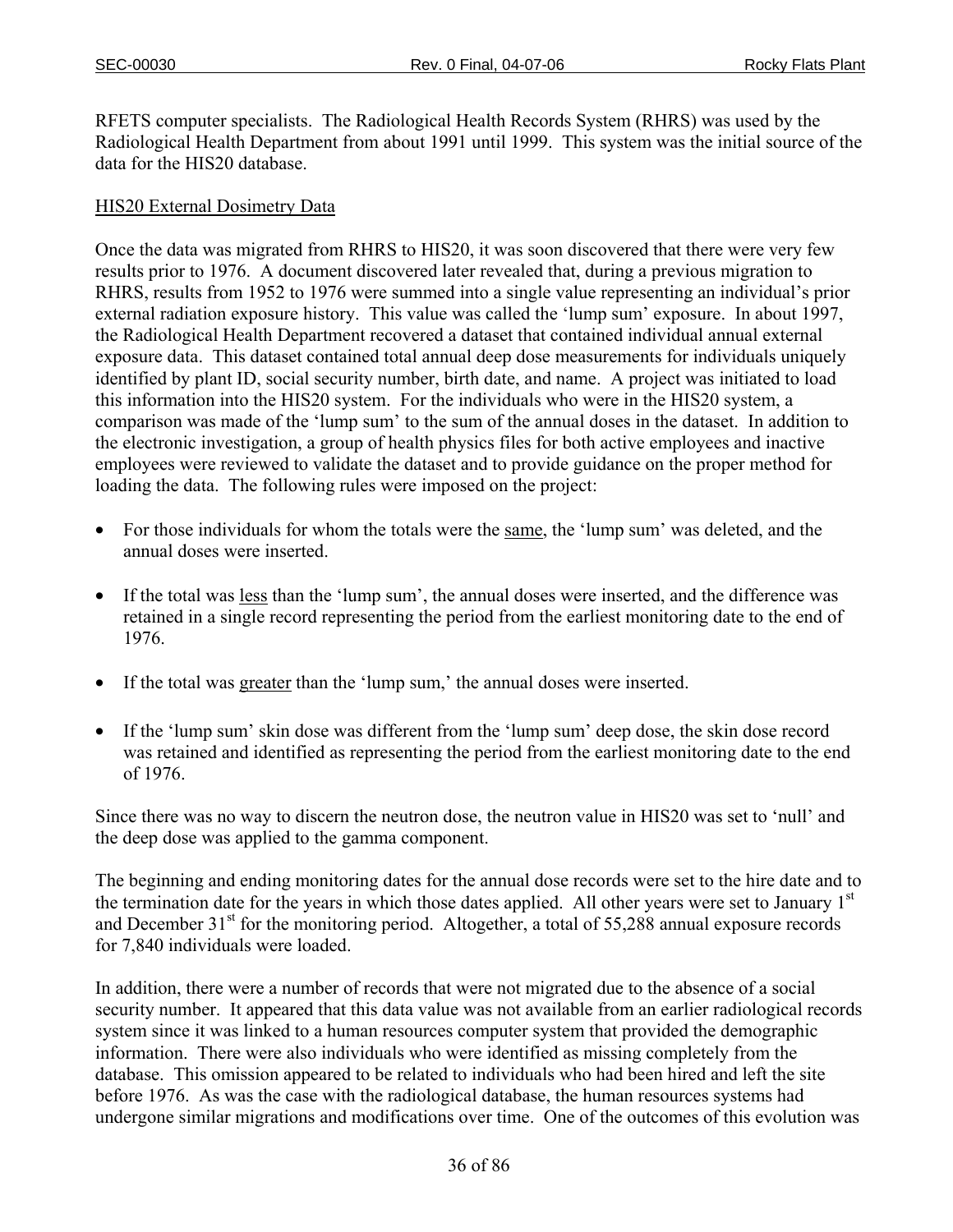the removal of individual's records who were no longer employed and not receiving benefits. Fortunately, records were maintained by the human resource staff that contained the individuals who had been removed from their database system. From a search of this data, about 1200 additional individuals were identified by plant ID, name, and birth date and were incorporated into the HIS20 system.

Another significant modification to the HIS20 database was the incorporation of the Neutron Dose Reconstruction Project (NDRP) data from ORAU. This data consisted of neutron values for employees who worked in specific buildings between 1952 and 1970. Since the NDRP program did not always identify the original gamma dose, it was determined that only the difference in the original neutron dose and the recalculated neutron dose would be incorporated into HIS20. This data was included as an annual neutron dose value for each individual in the study. This dose value was also included as an increase to the skin exposure. There were a total of 23,386 NDRP neutron dose records for 5244 individuals.

Finally, modifications were made to the electronic record in HIS20 whenever discrepancies were discovered by the radiological health staff in an individual's health physics file. Periodically, requests for an employee's health physics file would be received for various reasons, including EEOICPA requests. It was the policy of the radiological health department to review the electronic record from HIS20 and compare it to the hardcopy health physics file. If, for example, there was still a lump sum for years prior to 1976, the staff would correct the data by including the annual exposure data from the annual exposure report(s).

The policy was to correct dates and exposure data as necessary. However, if there was exposure data in the electronic record that was not contained in the health physics file, that data would be retained with an explanation. (End: Ken Savitz; SEC-00030 Non-Submitter Communication, SECIS ID: 57)

#### HIS20 Internal Dosimetry Data

(Begin: E. W. Potter; SEC-00030 Non-Submitter Communication, SECIS ID: 58) The main sources of internal dosimetry data in the HIS20 database were:

• *Data transferred from the RHRS (Radiological Health Records System) database.* The RHRS database was populated from data in the Health Sciences Database (HSDB), which was the earliest-known electronic database system at the site. Most of this data was hand-entered from paper records. There was a documented verification of the data uploaded to RHRS. Lung count information was hand-entered into RHRS by internal dosimetry personnel. This generally only included the date and time of a count and some demographic data (height, weight, count type, etc.) but may not have included calculated activity, uncertainty, or decision level. The upload of the HSDB data resulted in duplicates, consisting of both an original result and a rounded result. The Health Physics Database (HPDB) came between HSDB and RHRS and this is the most likely origin of the duplicates that are referred to below came from; one from HSDB and one un-rounded result from HPDB. The rounded result was used to calculate the systemic burden prior to 1989.

In the late 1990s, the obviously-rounded duplicates were removed using an algorithm. This left some less-obvious duplicates in the database. Some of the remaining duplicates were removed on a case-by-case basis, but some remain. Another known issue is that some of the data is marked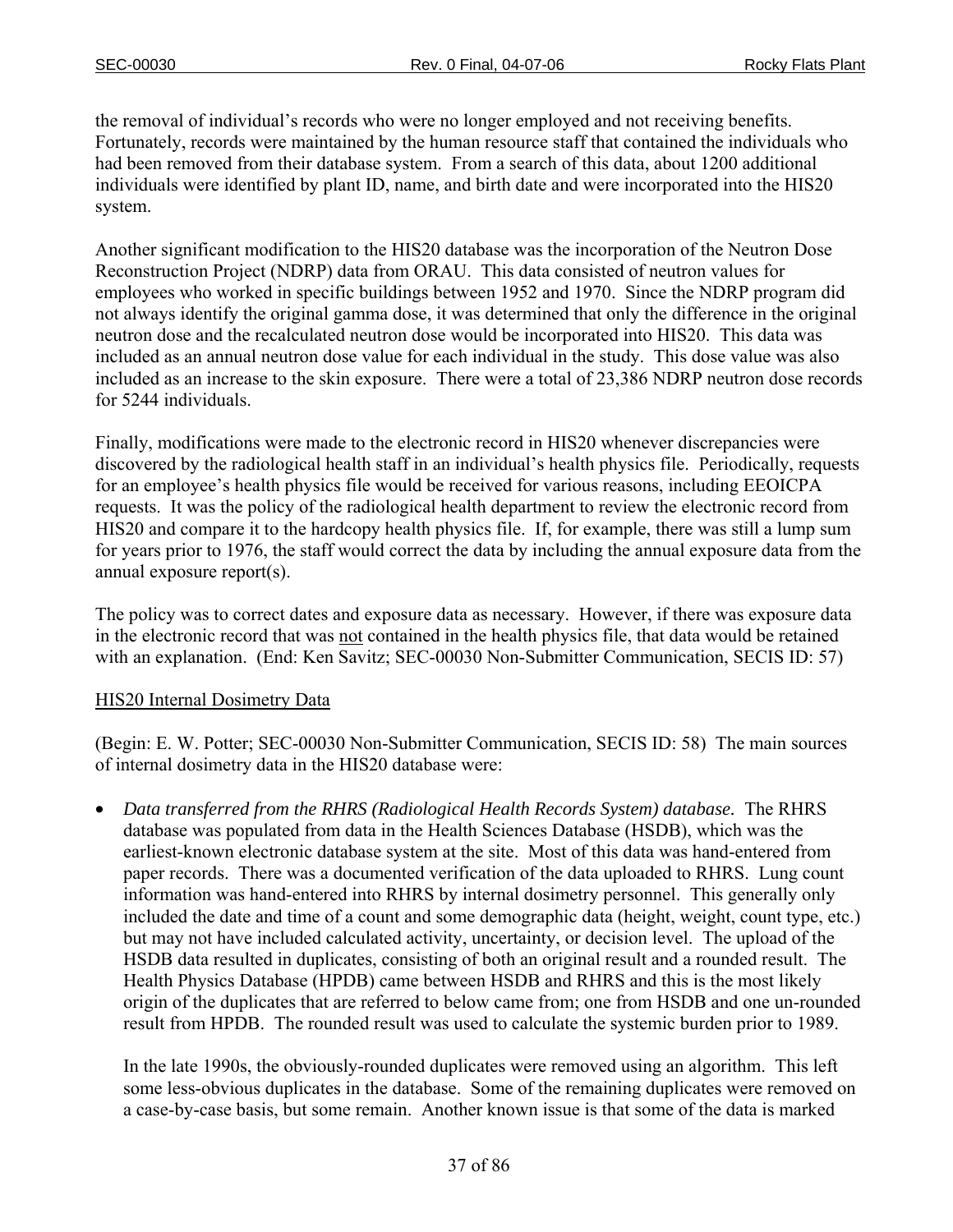with a "no calculation" code inappropriately. This code was used to indicate that the data value should not be used to recalculate the systemic burden. This is an artifact of removing duplicates in the data created by rounding during the systemic burden era. There is also data that was not intended to be used to calculate the systemic burden for other reasons that is similarly marked (e.g., DTPA-influenced results, invalid results). Potential intake events were also marked in the HSDB with a code that indicated the date the systemic burden calculation was to use as an intake date, and this date may not necessarily correspond to an actual urine result. Committed doses calculated from the systemic burden and lung burden data were uploaded from RHRS. As a result, many employees have large doses assigned to calendar year 1993, which are really from all intakes in prior years. Doses assigned after 1989 were individually calculated and hand-entered by internal dosimetry personnel either into RHRS or into HIS20 after its implementation.

- • *Bioassay data transferred from the Building 123 Laboratory Information System (LIMS) used from about 1988 to 1997.* Before 1988 or so, the Building 123 laboratory used the Laboratory Information System (LIS). The data from this system was probably hand-entered, not transferred electronically. The dates for LIS are not certain. Originally, the bioassay data was collected in lab notebooks, etc., and transferred to cards that were maintained in the individual files. It is believed that nearly all of this data was also hand-entered into a database. During 1996-1998, an extensive effort was made to upload this data from the on-site bioassay laboratory (shut down in 1997) so that the LIMS could be retired. The data was checked by internal dosimetry personnel to ensure that it had uploaded properly.
- • *Electronic data deliverables from off-site laboratories (mainly the IT/Quanterra/Severn-Trent lab in Richland, WA).* The site started using Quanterra for bioassay sample analysis around 1994 or 1995. Hard copy records were always furnished, and at some point, the site started to require electronic data deliverables that were supplied on diskettes. This resulted in a six-months to one-year gap in the electronic records. The Oak Ridge Lab was also used for a short while around 1994-1995; this data was not immediately uploaded. The data on the electronic data deliverable diskettes was eventually uploaded and verified by internal dosimetry personnel. The known gaps in the urine and fecal data are in the modern era when hard copies were sent to the individual dosimetry records. These records are available to dose reconstructors. In addition, these gaps occurred when more than one laboratory was analyzing the samples, so electronic bioassay results should be available for all periods for the purpose of co-worker studies.
- • *Bioassay data obtained from General Engineering Laboratories, in Charleston, SC (also known initially as General Physics).* Starting around 1998-1999, this data was received electronically and routinely uploaded and verified by internal dosimetry personnel.
- *Data from the Building 122 lung counters (1995-2004) and the lung count trailer (2004-2005).* This data was transferred electronically by radiological health personnel. Even though both of the counters and HIS20 used Canberra Industries software, the transferred data generally only included the date, time, and type of count. It did not include details of the count (results, decision level, etc.) unless the result was "positive" (e.g., a peak of interest was identified). However, the results were stored in HIS20 with units of micro-Ci with four decimal places. There was generally verification that the upload had taken place and any upload errors (unknown identifiers, etc.) were corrected. (End: E. W. Potter; SEC-00030 Non-Submitter Communication, SECIS ID: 58)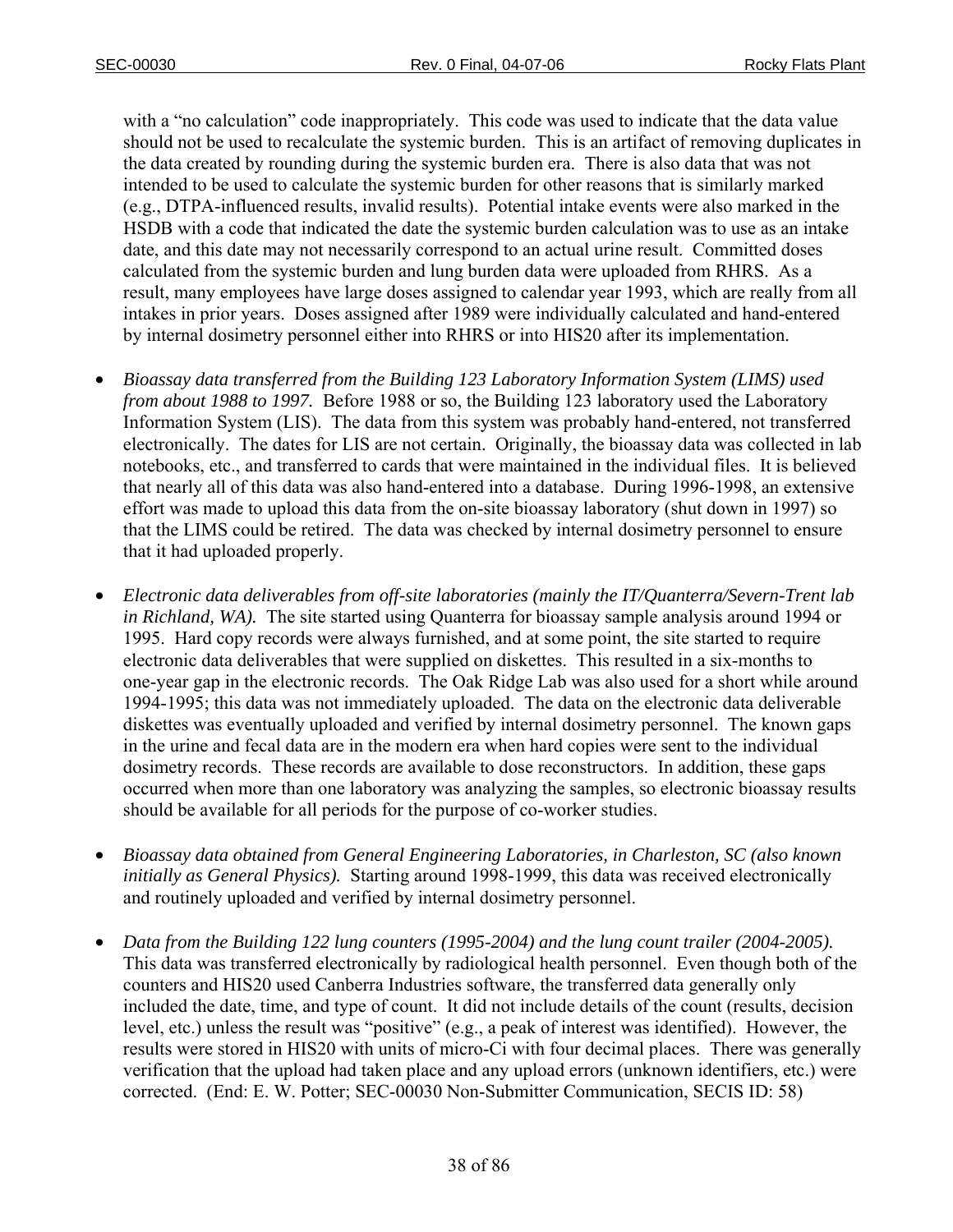#### 7.1.1.2 Comprehensive Epidemiologic Data Resource (CEDR) Data:

Comprehensive Epidemiologic Data Resource (CEDR) is a working data file set prepared by the Los Alamos National Laboratory. The following description of the data set was pulled from CEDR. Note that details are provided for both external and internal data contained in CEDR. However, NIOSH is using external data from the HIS20 database instead of CEDR because HIS20 is a primary data source. Also note that the description refers to workers employed from 1951-1979; however, RFFACW02 BIOASSAY was updated on April 1, 2002, with data for additional years (up to 1988).

#### Description from CEDR:

This working data file set, prepared by the Los Alamos National Laboratory, Occupational Medicine Group, consists of six working files prepared for mortality studies of workers employed at the Rocky Flats Plant (RFP) during the years 1951-1979.

Data were obtained in various formats and media from Rocky Flats departments and other agencies. Demographic data were collected from two primary sources of records provided by the RFP Personnel Department. Supplemental data were obtained from RFP Health Physics records. Death information was abstracted from death certificates obtained from various states. External ionizing radiation exposure and plutonium bioassay data were provided by the RFP Health Physics Department. The external ionizing radiation data from hard copy records through 1978 were computerized by the Epidemiology Section at LANL.

The six files in the RFFACW02 data file set are segregated by type of data: demographic, external ionizing radiation exposure, and plutonium-239 bioassay results. Data pertaining to an individual that appear in one or more files may be linked by the individual identification number assigned to each worker.

 Cohort Size: 9537 Exposure Type: External ionizing radiation and internal Exposure Type: External ionizing radiation and internal Exposure Agent: Whole-body doses and plutonium-239 and americium-241 and uranium Number of Data Files: 6 Providing Organization: Los Alamos National Laboratory, Occupational Medicine Group, Epidemiology Section Races: All Sexes: Both Diseases: All causes of death Methods: Film badges, thermoluminescent dosimeters (TLDs), urine bioassay, and mathematical calculation

1. *RFFACW02\_PERSON:* This working file contains demographic information, including race, sex, birth date, limited work history information, and death information, such as cause-of-death, date of death, and state of death for 9,537 males and females hired between 1951 and February, 1979. The file includes 1,563 females, 7,973 males, and one with unknown sex. Race was determined for 99% of the workers. Death information was last obtained in 1992 from the National Death Index (NDI). Mortality data were available from the NDI from 1979 through 1990. Earlier death information was obtained from the Social Security Administration (SSA) and other sources, including the Colorado Department of Motor Vehicles and active tracing. There are 1,423 deaths identified in this working file. Cause-of-death information (ICDA8) is not available for six deaths.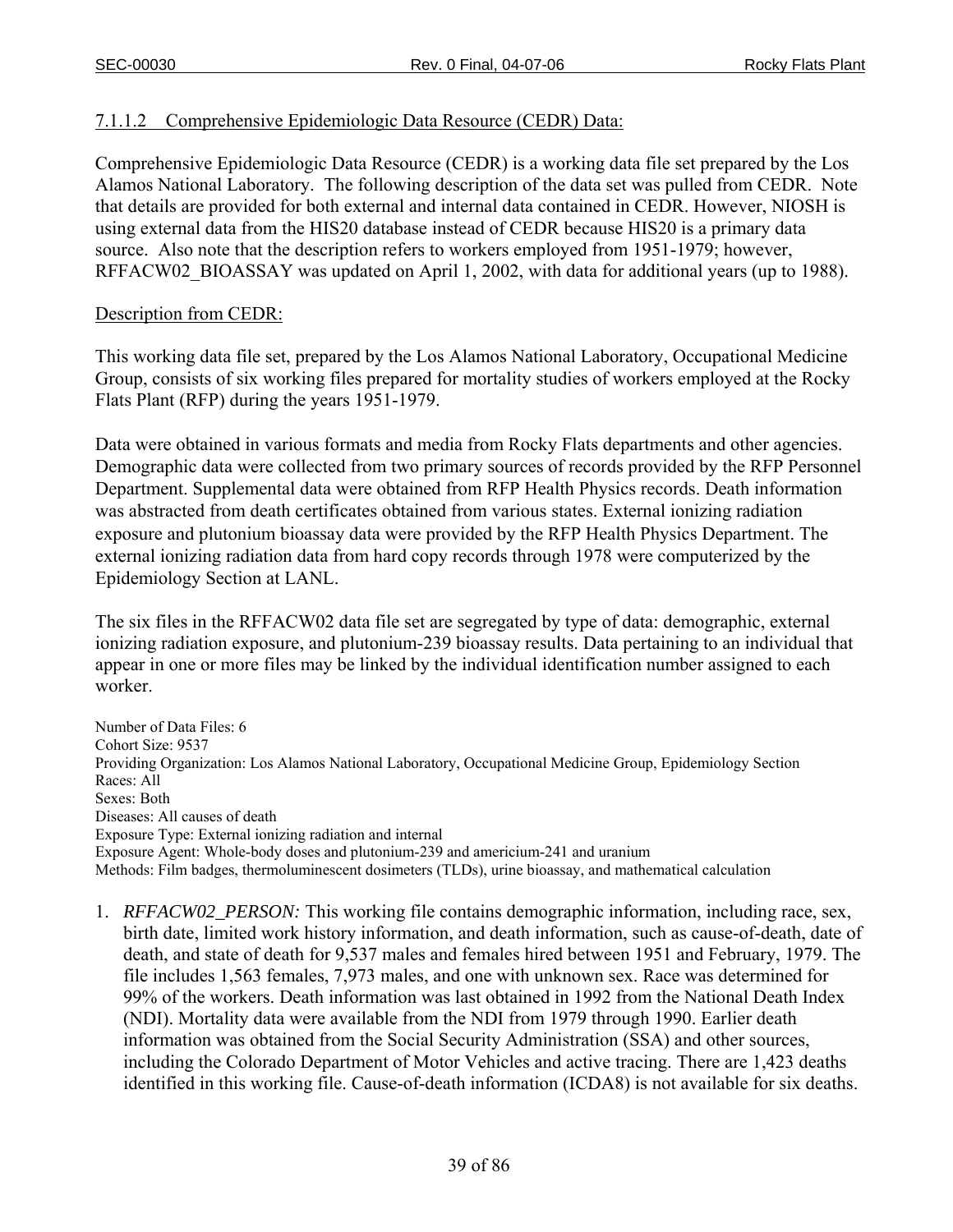This file also includes dosimetry data from 1981 that has been superseded by the data in the other four files in this working data file set.

- 2. *RFFACW02 BIOASSAY:* This working file contains results of urine bioassay measurements for gross alpha, uranium, enriched uranium, depleted uranium, plutonium-239, and americium-241 through 1989. The file contains 300,261 records for contractor personnel and hires after 1979. Data include the date of the sample, type of analysis, activity of each isotope, and estimated body burdens for plutonium-239 and for americium-241. These data were not edited by LANL. [NOTE: The BIOASSAY file was entered into CEDR on Apr 21, 1994 and updated on April 1, 2002 with data for additional years (up to 1988)].
- 3. *RFFACW02\_RFEXTRAD:* This working file contains external ionizing radiation exposure data. There are 62,375 records for 9,015 workers for the years 1951 through 1978. The variables include year of monitoring, and annual whole-body penetrating dose (in millirems) incurred while working at RFP. These data have been edited extensively with the help of the RFP Health Physics staff.
- 4. *RFFACW02\_ RFLTA:* This file contains values recorded at RFP for "lifetime accumulated other" external ionizing radiation exposure received from a facility other than the RFP. There are 9,015 readings for 9,015 individuals. These data were coded from hard copy records provided by RFP and are available for 1965 through 1978. These data have been edited with the help of the RFP staff.
- 5. *RFFACW02\_ RFTLD:* This file contains 360,388 records of badge readings for external radiation for the last quarter of 1976 through 1989. In addition to records for RFP workers, readings are present for contractor employees and workers hired at RFP after 1979. These data were provided in computerized form by RFP in 1990 and have not been edited.
- 6. *RFFACW02\_ RFWB:* This file contains americium and plutonium whole-body counts. The file contains 79,761 records for contract employees and workers hired after 1979. These data were never used by the LANL Epidemiology Section in any analyses, and no documentation exists at LANL as to the units or meaning of data in this file.

### BIOASSAY Urinalysis Data and RFWB Lung Data

Urinalysis data for uranium and plutonium from 1952 to 1988 were extracted from a Microsoft Access table named RFFACW02\_BIOASSAY. There were just over 300,000 records in the urinalysis database. Four cases had a date prior to 1952: one each in 1950 and 1951, and two that appeared to be date errors (years incorrectly entered as 1911 and 1923).

In most cases, both the uranium and plutonium results were recorded as dpm/24 hr. However, the depleted uranium units are date-dependent: through April, 1964, the units were  $\mu$ g/24 hr; from May 1964 to 1988, the units were dpm/24 hr. Micrograms of uranium were converted to dpm by a 0.89 multiplier determined from the isotopic abundances specified for depleted uranium in IMBA. Once converted to dpm, the uranium data were assumed to be entirely U-234.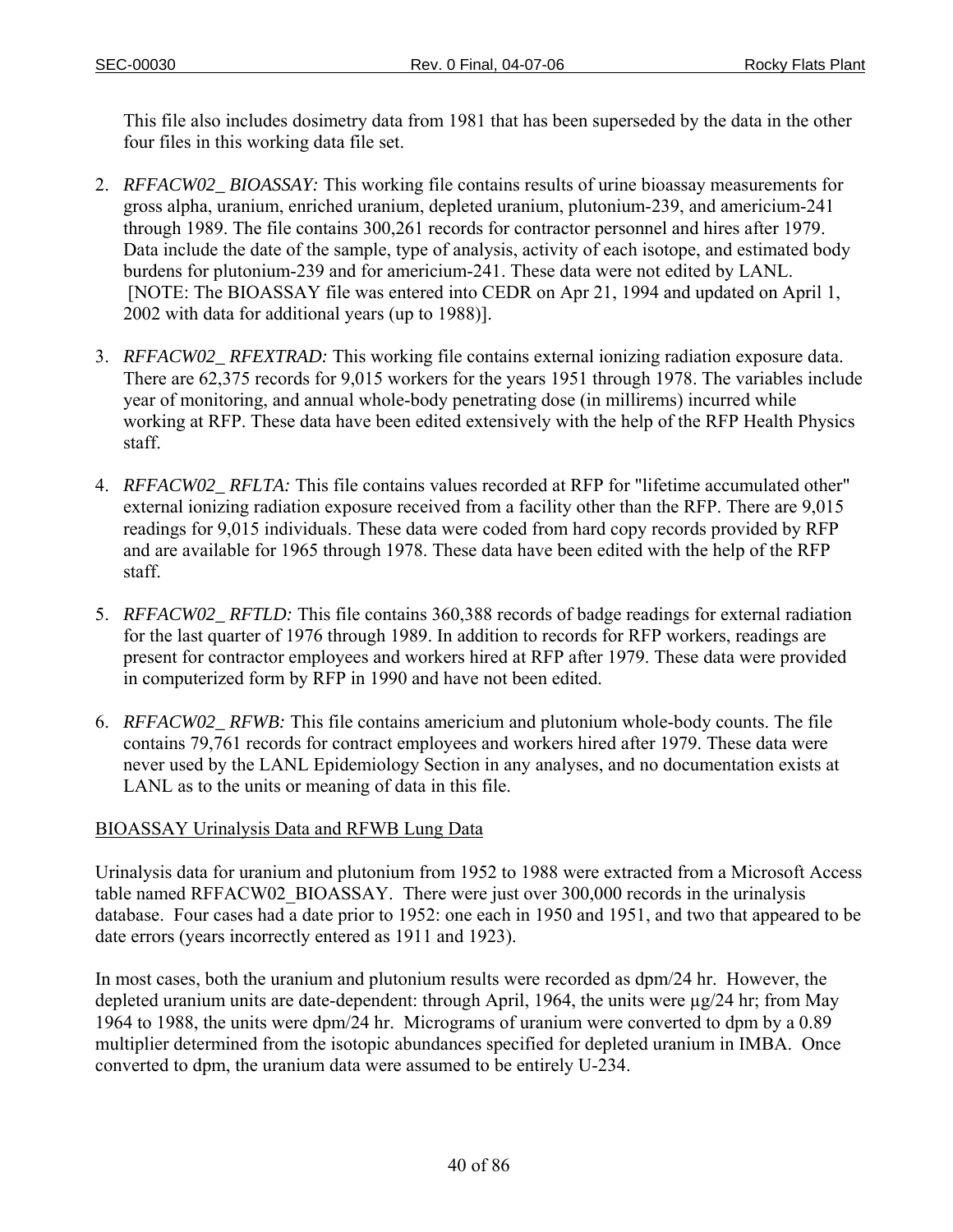All of the uranium and plutonium urinalysis results were recorded either as positive numbers or zeros. In general, a zero entry meant the result was less than some reporting level; however, after April 6, 1970, actual results were reported, even negative values, according to Technical Basis Document for the Rocky Flats Plant – Occupational Internal Dose. The RFP TBD for Occupational Internal Dose (ORAUT-TKBS-0011-5) states, "After April 6, 1970, all results  $\ge$  = 0.00 dpm/24-hr sample were reported. Negative results were reported as zero through 1989. After 1989, the actual negative value was reported." Zeroes were reported in 176,900 records, a little over half of the results for all measurements. The TBD states that uranium and plutonium urinalysis data with a "1" flag in the "nocalc" column of the database (about 2,500 records out of roughly 300,000) should be (and were) excluded from analysis because the data did not meet quality objectives.

In vivo Am-241 lung data from 1965 to 1988 were extracted from a Microsoft® Access table named RFFACW02 RFWB. There were just fewer than 80,000 Am-241 records in the lung database. From 1965 through 1971, all results (about 4,000) were reported as zero, with no explanation of what those values might have meant. Therefore, no analyses were performed on those data. Furthermore, ORAUT-TKBS-0011-5 mentions that the Am-241 activities were quantified only if a known plutonium incident occurred. However, the TBD also says that results were sometimes recorded (in counts per minute) when no known incident had occurred. Some results were also recorded in micrograms or nanocuries. After 1971, positive values began to appear but there still were no exclusion instructions for when 0 values were reported. (See the "nocalc" discussion above.) Therefore, 0 results were treated as zeroes because no better information was available. Calculations of the lung plutonium values recorded with the Am-241 lung data were determined by using the Am-241 data and an assumed concentration of 1000 ppm (by weight) of Am-241 in the plutonium.

In both the urinalysis and lung counting data sets, badge numbers (column "ID") are associated with most records. However, in the urinalysis data, 55,200 records had a "0" in the badge-number column. It was not determined what a "0" badge ID meant other than, perhaps, to identify unbadged personnel. For the urinalysis data, about 34,000 of the "0" badges were plutonium records, 15,000 were gross alpha ("A"), and 6,000 were "U". It was decided to treat "0" badge numbers as one individual when counting the number of unique individuals in any period. The "sdate" column provided the date of each analysis in YYMMDD order.

# **7.1.2 Credibility and Consistency of RFP Data**

### 7.1.2.1 Credibility and Consistency of RFP External Dosimetry Data:

External dosimetry is available for most Rocky Flats workers. Although the petitioners have expressed concerns with the reliability of this data, to date no evidence other than numerous worker affidavits has been provided that would support these concerns. In response to a letter to the petitioner dated March 16, 2006, requesting reports or citations supporting allegations of fraud in recording and reporting worker dosimetry results, the petitioner directed NIOSH to Freedom of Information Officer Lisa Bressler. Ms. Bressler informed NIOSH that a search for "all abnormal dose records that have resulted in a criminal and/or internal investigation at the Rocky Flats Site for the past 50 years," as suggested by the petitioner, would take 2-4 months. Officer Bressler also directed us to a few other DOE and Kaiser-Hill personnel. NIOSH is currently continuing conversations with these additional personnel, but an early opinion offered is that they are not aware of any findings of criminal and or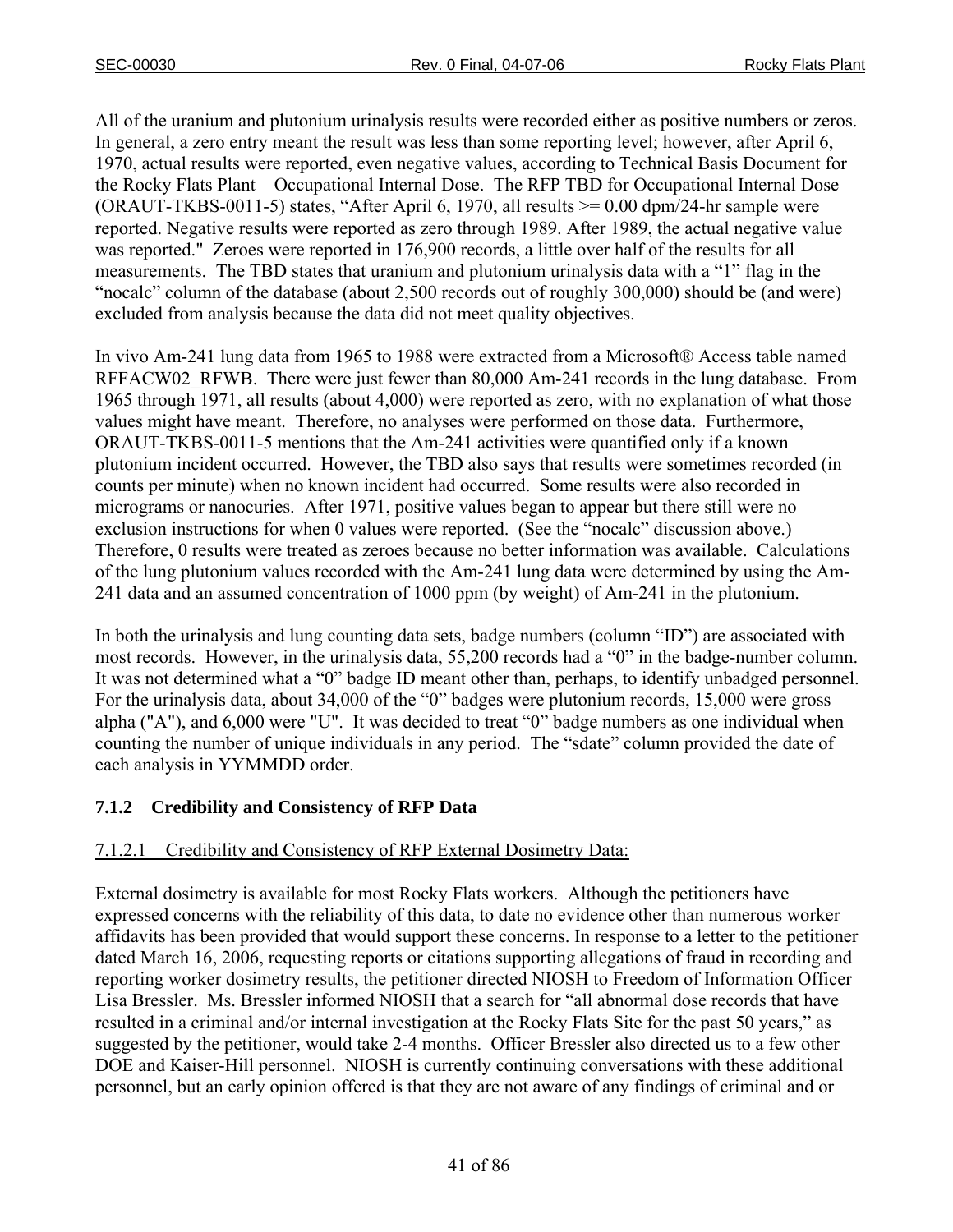fraudulent activities regarding dosimetry records. (Lisa Bressler; SEC-00030 Non-Submitter Communication, SECIS ID: 59)

External dosimetry data from the HIS20 database were compared against the original hardcopy records for a number of individuals (approximately 25 worker-years worth of data so far). No evidence of systematic errors or significant differences between the electronic and hardcopy data was observed. The following observations were noted from this comparison: (1) there is substantial agreement between HIS20 and hardcopy (2) there is no evidence of systematic underestimation of dose by HIS20 (3) in the few instances where HIS20 and the hardcopy do not agree, HIS20 usually gives the slightly higher number. These comparisons support the use of data from HIS20 to generate external co-worker data for use in dose reconstructions of unmonitored individuals. The HIS20 database is a primary data source (individual dosimetry records maintained by the site), as compared to secondary data sources such as CEDR. There is generally less concern regarding the credibility of primary data sources, although an examination of the pedigree of secondary data sources can be helpful in establishing their credibility. The availability of individual external dosimetry data, both for a great majority of EEOICPA claimants, and for use in co-worker data to support dose reconstruction for unmonitored workers, leads NIOSH to conclude that sufficient data exists to reconstruct external doses for all members of the proposed class for 1952 to the present.

## 7.1.2.2 Credibility and Consistency of RFP Internal Dosimetry Data:

Two comparisons were made to establish the credibility and consistency of internal dosimetry data:

- 1. Data retrieved from the CEDR database were compared to the internal dosimetry data found in the HIS20 database. No evidence of systematic errors or significant differences between the two databases was observed.
- 2. HIS20 data was compared with original hardcopy records for a number of individuals. No evidence of systematic errors or significant differences between the HIS20 database and hardcopy data was observed.

These comparisons support the use of data from CEDR to generate external co-worker data for use in dose reconstructions of unmonitored individuals. The availability of individual dosimetry data both for a great majority of EEOICPA claimants, and for use in co-worker data to support dose reconstruction for unmonitored workers leads NIOSH to conclude that sufficient data exists to reconstruct external doses for all members of the proposed class for 1952 to the present.

# **7.1.3 RFP Data Sufficiency Conclusion:**

NIOSH has investigated the pedigree of the external dosimetry data from the HIS20 database and performed comparisons between this data and original hardcopy records. Similarly, NIOSH also investigated the pedigree of internal dosimetry data found in the CEDR and HIS20 databases, compared the CEDR data to HIS20 data, and finally compared HIS20 data to original hardcopy records. No evidence of censoring or data manipulation that would cast doubt on the integrity of the data for use in dose reconstruction or in the generation of co-worker dose distributions was found.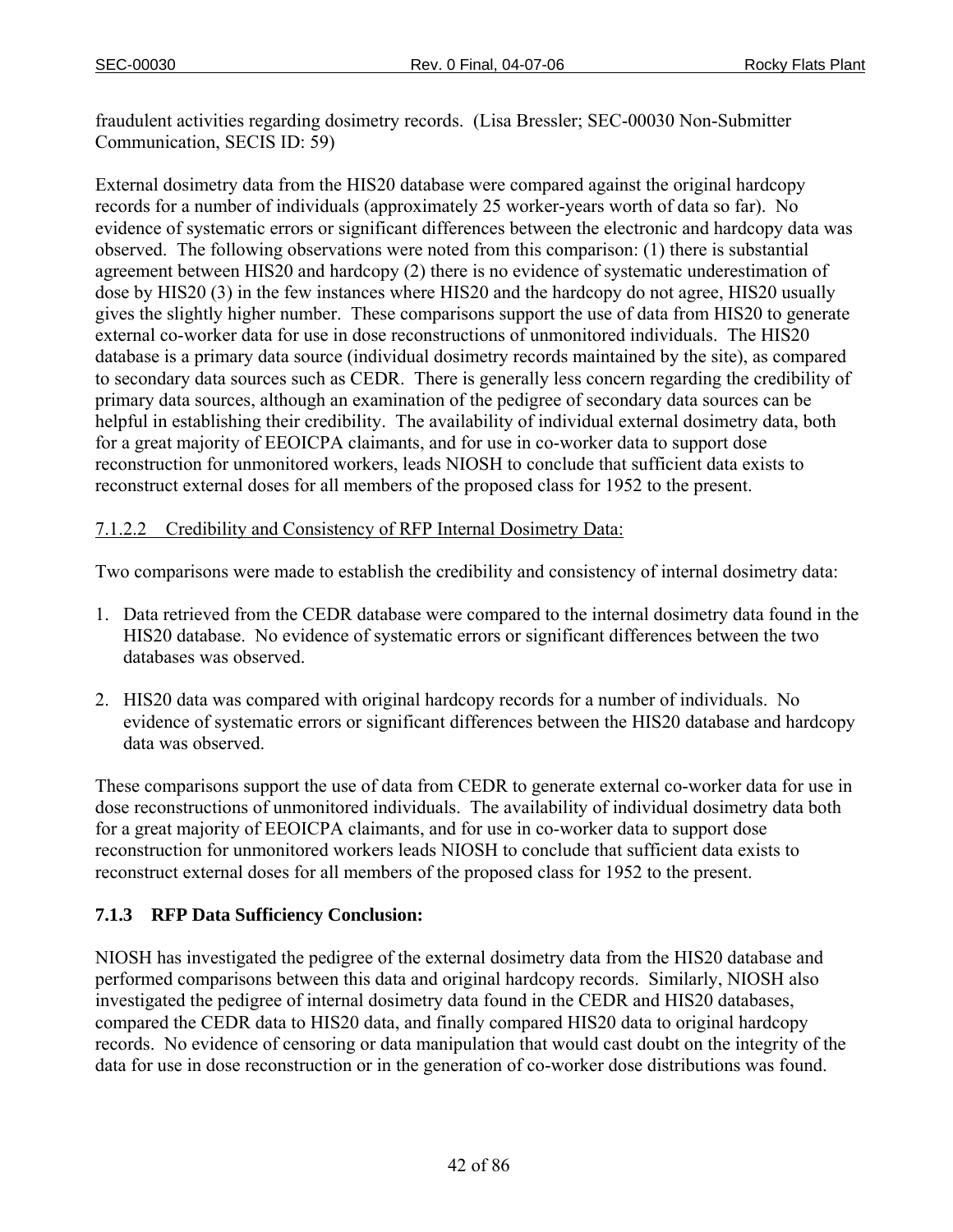# **7.2 Internal Radiation Doses at RFP**

The principal source of internal radiation dose for members of the class was airborne releases of several primary plutonium isotopes found in weapons-grade plutonium—comprised of 99.6 weight percent of plutonium-239/240 and 0.36 weight percent of plutonium-241—for which the isotopic make-up is well known. The other radionuclides of concern (ROCs) for workers' internal dose were americium-241 and uranium in both depleted and enriched isotopic abundances. (ORAUT-TKBS-0011-5).

These radioactive materials could have become airborne as a result of: machining operations, chemical processing and recovery operations, re-suspension from contaminated surfaces, remediation activities, and most significantly, fires. The airborne source term could then be inhaled by individuals in the building work areas and a fraction deposited in the respiratory tract with varying systemic transport. Furthermore, inhalation of material was possible within the site environs outside of the various buildings due to: routine releases of radioactive materials through building ventilation stacks; releases resulting from non-routine incidents; and re-suspension of contaminated soils (ORAUT-TKBS-0011-4). Other modes of uptake in addition to inhalation of airborne material were: transport of contamination directly to the bloodstream via a wound; or ingestion into the body by transfer from contaminated surfaces via hand to mouth.

The site employed a variety of personnel protective and engineering controls to minimize worker exposure. These controls included: protective clothing; respiratory protection for workers with the potential for exposure using supplied air, full- or half-mask respirators; building ventilation systems; glove boxes; contamination self-monitoring stations; and hooded machining areas (Putzier, 1982). However, both chronic and acute uptakes did occur over the history of operations. Most uptakes would have been chronic in nature with acute uptakes due to non-routine episodic events, such as the fires or other incidents. The workers known to have been involved in an incident where an acute uptake could have occurred should have site records available documenting their involvement in the occurrence/incident. Otherwise, individual monitoring records can be evaluated for trends indicative of an acute intake and coupled with site documentation/records and/or co-worker data to evaluate the potential exposures.

Review of RFP processes and operations indicates that the ROCs would have been present in a number of physical and chemical forms. In conjunction with the form and/or operation, the solubility of the ROCs encountered by the workers, and ultimately the estimated dose to the organ of concern, would vary from somewhat soluble to highly insoluble. The plutonium compounds in most metal-working operations were insoluble (Type S). An exception to this solubility classification for plutonium metal was if the metal was associated with a solvent, and therefore, more soluble (Type M). In the case of the larger fires that occurred in Buildings 771 and 776/777, and other events both at Rocky Flats and other plutonium facilities, it was determined that the plutonium, in an oxide form as a result of fires, exhibited higher lung retention than what was predicted by accepted dosimetry models (Mann, 1967). Therefore, plutonium in this form is considered highly insoluble (Type Super S). This condition may also exist for other small fires that occurred at the site. Plutonium in the chemical processing operations could have been either Type M or S or a combination of the two, depending on the specific process. The particle size assumed for a given uptake will also impact the assigned dose to the organ(s) of interest, with particle size impacting regional respiratory tract deposition, and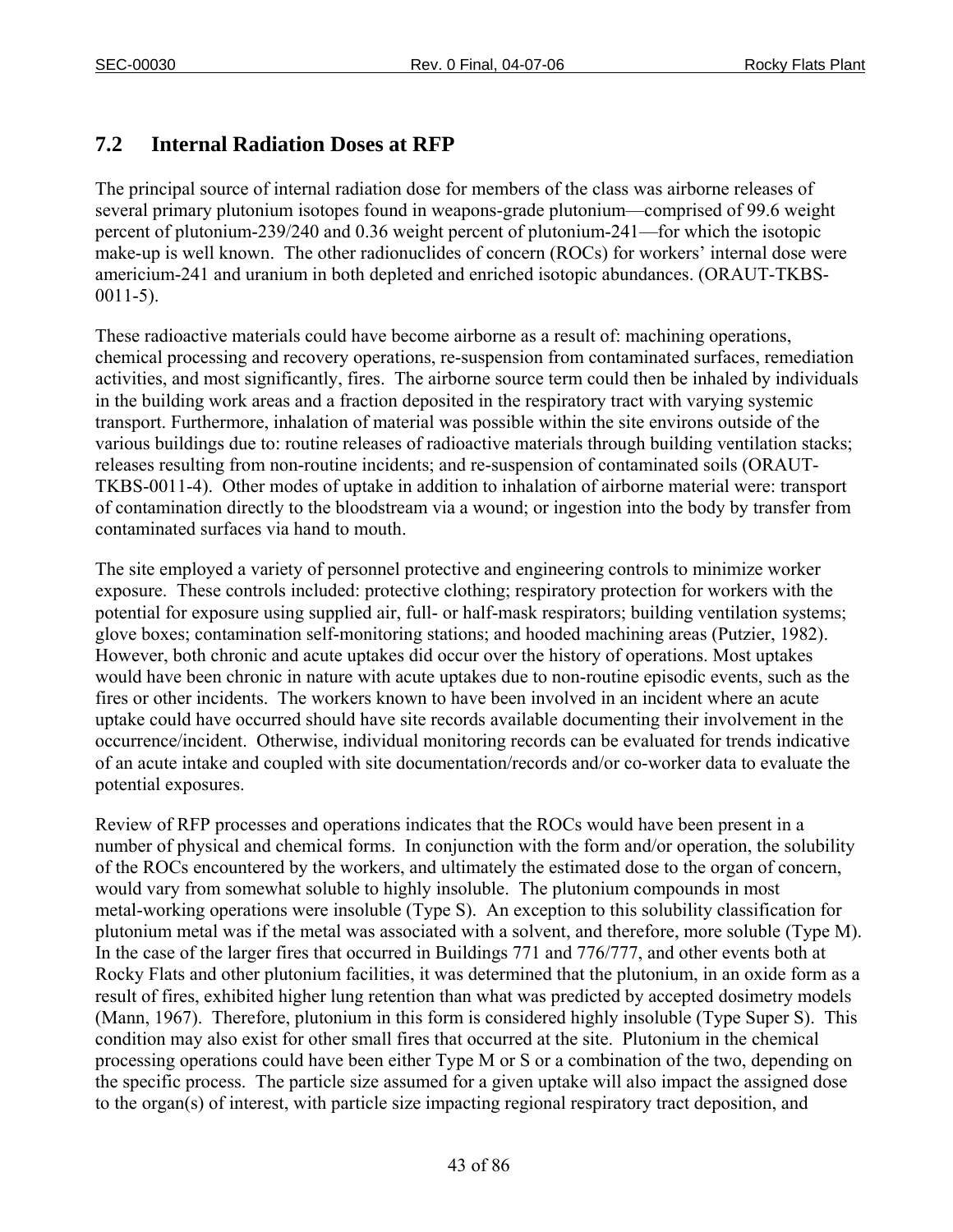ultimately, systemic transfer. The specific particle sizes and distributions of airborne materials may not be known for all situations. However, adequate technical bases exist for bounding particle size relative to the respirable fraction, and associated solubilities are available from ICRP publications and published scientific studies for deriving claimant-favorable assumptions during dose reconstructions (see Section 6.5).

Related to the weapons-grade plutonium was the presence of americium-241—the immediate progeny of plutonium-241—resulting as a purified by-product following plutonium recovery, or as a result of in-growth as the plutonium metal matrix aged. The solubility type of the recovered, purified americium-241 is considered to be Type M, as documented in ICRP 68. When incorporated as part of the plutonium metal matrix, the solubility class and particle size assigned would correspond with that of the accompanying plutonium with consideration of an initial more-rapid clearance of a moresoluble component of Am-241 relative to the overall intake composition (PNNL-MA-860).

At the onset of site operations, uranium was the primary ROC until the mid- to late-1950s as uranium operations declined and plutonium operations continued to increase (ORAUT-TKBS-0011-2). Uranium compounds were present in enriched (EU) and depleted (DU) isotopic abundances. Uranium work included casting, machining, and recovery in specific buildings; some of which were further subdivided for work with DU or EU, respectively. In the 1980s, there was extensive DU work in the making of tank armor and armor-piercing munitions tips. The solubility of uranium is also dependent on its physical or chemical form, ranging from Type F to Type S. Specific information on the uranium compounds present when intakes may have occurred is incomplete as is information on uranium particle sizes. However, claimant-favorable assumptions regarding solubility type may be derived during dose reconstructions, similar to those for plutonium (see Section 6.5).

Lastly, there have been a number of special projects involving small quantities of other radionuclides. Small quantities of thorium-232 were used in the fabrication of metal parts as early as 1952, as moldcoating compounds, and in analytical procedures. Thorium-228 was noted as being removed from uranium-233 metal in thorium "strikes" during the mid- to late-1960s. Limited amounts of neptunium-237, curium-244, americium-241, and plutonium-238 were employed as tracers into the make-up of Special Order pits to assist research taking place at other facilities, for plutonium-238 as Zero Power Reactor fuel elements, and extraction of americium-241 for special applications. None of these other radionuclides were present at Rocky Flats in high enough quantities to contribute significantly to internal dose potential.

# **7.2.1 Process-related Internal Doses at RFP**

The following subsections summarize the extent and limitations of information available for reconstructing the process-related internal doses of members of the proposed class.

# 7.2.1.1 Urinalysis Information and Available Data

Rocky Flats began routine *in vitro* urinalysis at the onset of site operations in 1952 for workers with the potential for intakes of radioactive material (Putzier, 1982; ORAUT-TKBS-0011-2). The urinalysis program methodologies were continuously evolving over the course of the plant's history (ORAUT-TKBS-0011-5). In addition to improvements in the methods for separating interfering ROCs, the methodology changes allowed for quantification of individual isotopes—beginning in 1973 and fully-implemented by 1978—and improved the minimum detectable activities (MDAs). The RFP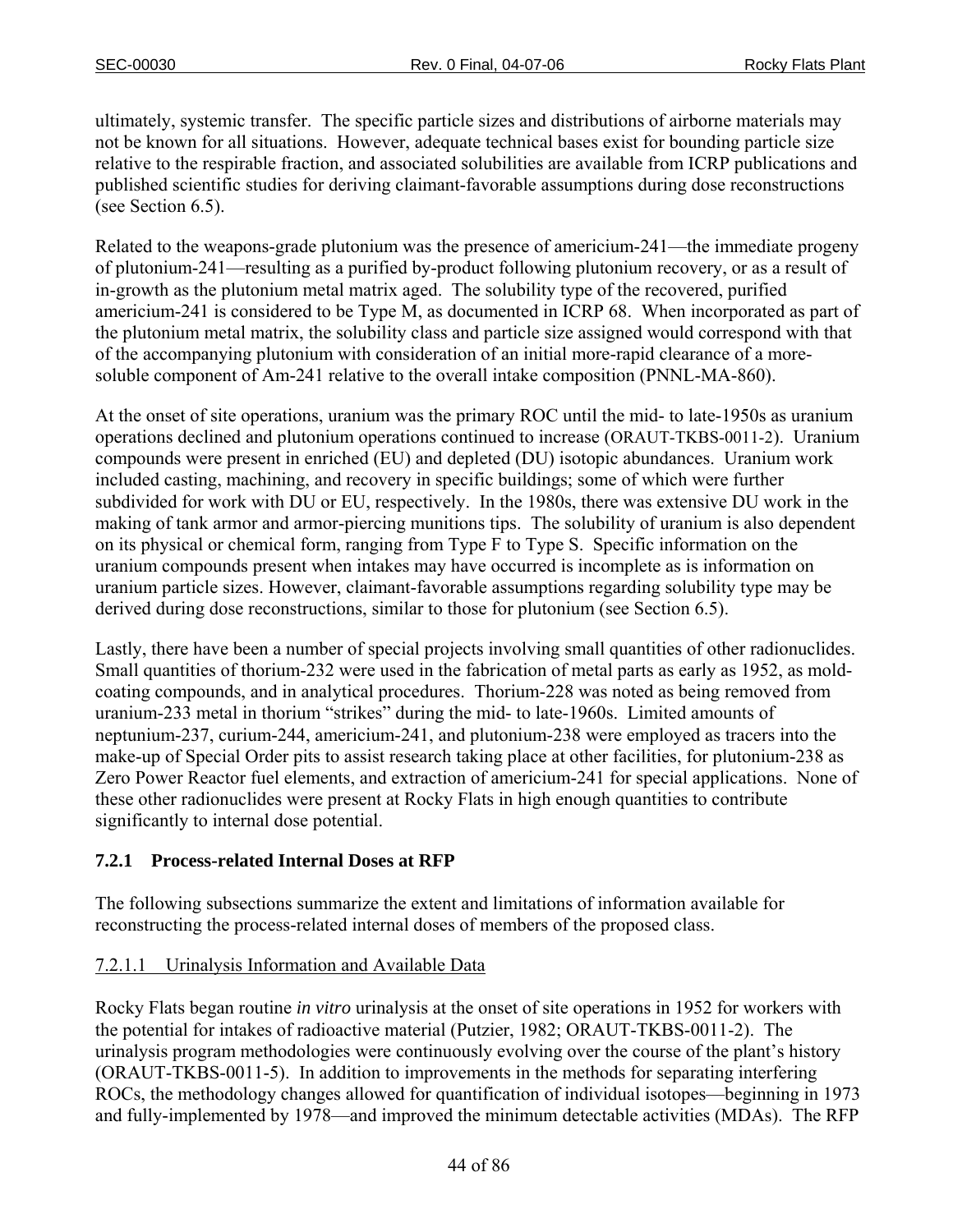relied almost exclusively on urinalysis to monitor its workers' exposures through 1964. After 1964, urinalysis was combined with lung counting to monitor intakes (see Section 7.2.1.2).

Urinalysis for each worker was scheduled either routinely or as a specific request following a suspected or actual intake. The urinalysis sample extraction procedure used depended on where the employee worked. The samples were chemically extracted for the specific ROCs and precipitated for counting. Prior to the refinement of the chemistry procedures and the addition of counting systems that enabled separation of the various alpha energies to quantify individual isotopes, a number of interferences were noted. Additionally, if an employee worked in both plutonium and uranium areas, or one of the Special Project areas during a given monitoring period, a non-specific gross alpha analysis was performed. The activity was then assigned as either enriched uranium through 1963 or as plutonium after this period until the gross alpha method was discontinued (about 1973). Results of analyses for each worker were recorded on a Urinalysis Record Card through 1969, after which a database system was put in place, the Health Sciences Data System – Urinalysis Detail Report. An assigned systemic body burden was then calculated from the data.

Urinalyses were also performed in cases where workers had the potential for exposure to tritium. The TBD states that the specific tritium urinalysis methodology has not been reviewed but that the method probably involved liquid scintillation counting of samples (ORAUT-TKBS-0011-5). The actual bioassay result and an uncertainty value were reported for each monitored worker. The MDA of the procedure also has not been calculated for the period from when tritium bioassay began in the 1970s through the 1980s. However, the procedures for recovering tritium from a liquid sample and counting the sample are well known, as are the accompanying MDAs, which can be conservatively estimated if needed for dose reconstruction.

NIOSH has access to more than 300,000 urinalysis results for the period from 1952 to 1989. The records during the decommissioning phase are also available. The internal dosimetry program in place during the decommissioning phase ensured that all employees who were trained as Radiological Workers and who accessed contamination areas participated in the routine bioassay program (RFETS, 2003). The records available will enable dose reconstruction for the monitored workers. Distributions of these data may also be applied as co-worker data for unmonitored workers when appropriate. Specific considerations for dose reconstruction using bioassay data are provided in project Technical Basis Documents and Technical Information Bulletins and include provisions for issues related to varying MDAs, reporting of values that were less than the MDA, uncertainties, possible interferences from other radionuclides in the chemical extraction procedure, and non-radionuclide-specific analyses.

A Technical Information Bulletin is under development that will provide for application of these data as co-worker data for determining the best estimate of intakes for unmonitored workers and for accounting for potential missed doses (ORAU-OTIB-0038 draft). Another Technical Information Bulletin under development and concerning the use of urinalysis data addresses the reconstruction of dose for workers who may have had an intake of Type Super S plutonium oxide prior to the implementation of lung counting in 1964 (ORAU-OTIB-0049 draft). This is an issue because the material (due to its insolubility) would exhibit higher lung retention than solubility class S. Thus, this material may not have been excreted at concentrations greater than the MDA. Therefore, the activity deposited in the lung and the corresponding dose would be underestimated if solubility type S is assumed to calculate intakes. The dose reconstruction can account for a potential Type Super S material intake by using empirically- and analytically-observed parameter values in the ICRP 66 lung model, and can account for missed dose, as discussed in Section 7.2.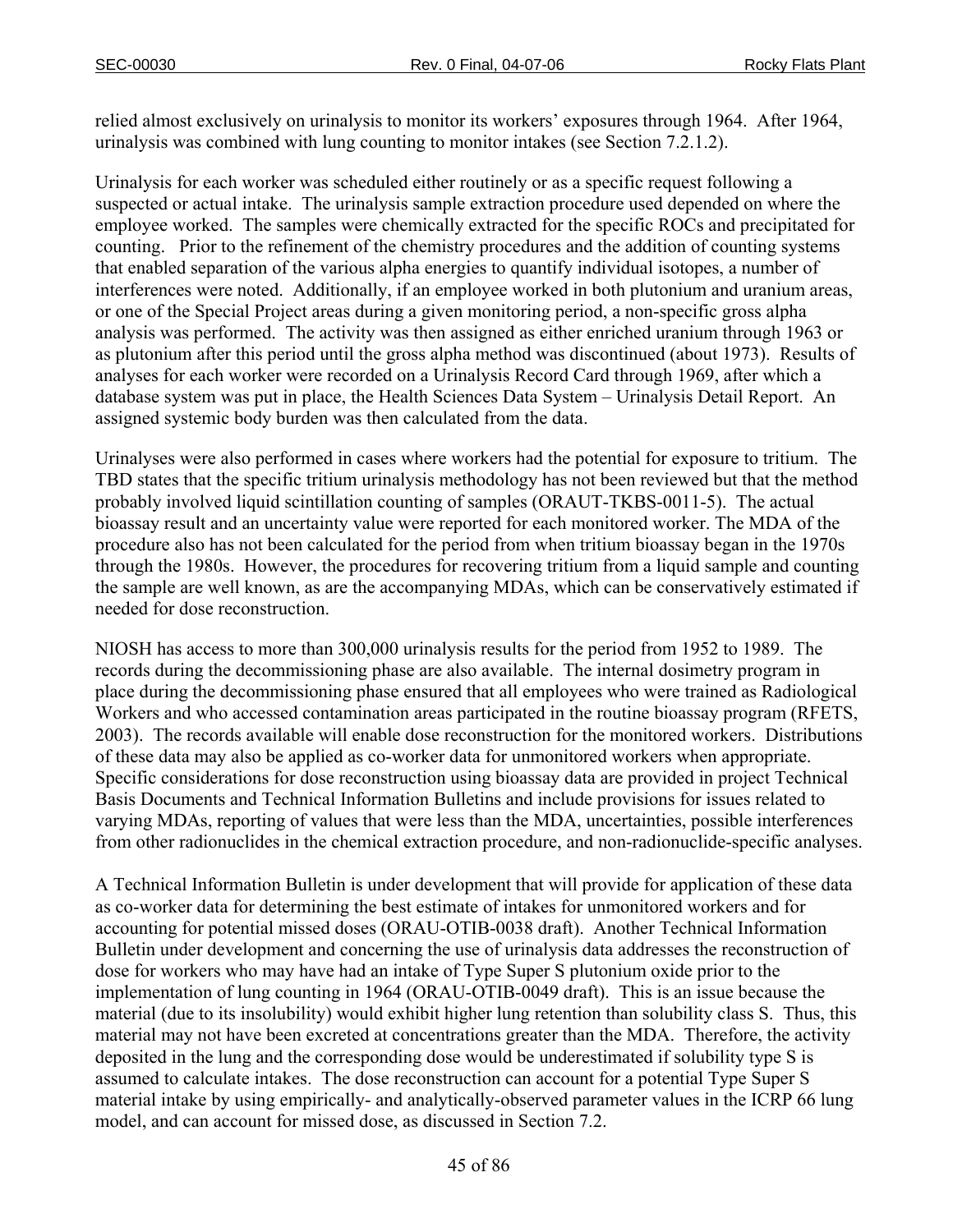### 7.2.1.2 Lung Counting Information and Available Data

 quantification process. These improvements further led to the site's ability to perform lung counting In 1964, the site implemented lung counting using gamma spectroscopy for workers with the potential for intakes of plutonium. Lung counting allows for increased precision in estimating the quantities of inhaled intakes. The procedures and detection equipment used improved over time. These improvements resulted in lower MDAs and improved resolution of photopeaks used in the specifically for depleted uranium quantification beginning in 1978. (Putzier, 1982).

The basis for quantifying plutonium lung depositions using gamma spectroscopy relied on measurements of Am-241, the direct progeny of Pu-241. Results would then be quantified and converted to a percent of the maximum permissible body burden only after confirmation that the counts observed were the result of a lung deposition. There were a number of assumptions that were required in the original site's calculation that also impact contemporary dose reconstruction. The assumptions include the initial fraction of Pu-241 in the Rocky Flats plutonium isotopic mixture at the time of the intake, the initial Am-241 concentration at the time of intake, and estimation of the intake date if the lung count was not the result of a specific, known event. Interferences for quantifying plutonium lung deposition that would, in most instances, result in an overestimate of the intake were: intakes of uranium prior to improvements in resolution of the gamma spectroscopy system; skin contamination or plutonium intakes that were not associated with the lung deposition; and build-up of plutonium within the skeletal system. A specific issue raised by the SEC-00030 petition involves measurements of intakes of Type Super S plutonium. The Type Super S designation relates to the chemical compound's solubility classification and would not degrade the measurement capability via gamma spectroscopy.

Lung counting for DU began in 1978 for special cases in which lung deposition was suspected; such evaluations became routine beginning in 1983. The method involved measuring one of the shortlived, immediate progeny of uranium-238, thorium-234, with secular equilibrium assumed. The counting data would then be converted to an activity either in special cases or once the detection of thorium-234 was confirmed by a secondary photopeak. As the measurement systems improved, reporting of the lung count data for DU became routine. Beginning in 1995, the conversion to activity was automatically performed. Interferences in the DU lung count data should only be from natural, environmental uranium-238. Methods for discerning natural from occupational uranium deposition are provided in the TBD.

There are approximately 80,000 lung count records available for use in reconstructing doses through 1989. The numbers of records available post-1989 have not been tallied at the time of this report. These records will be useful to support reconstructions using the bioassay records and also as complementary data for dose reconstructions for workers employed after 1964 who may have had intakes of Type Super S plutonium. A review of lung count procedures is provided in the Rocky Flats Occupational Internal Dose TBD (ORAUT-TKBS-0011-5). Gamma spectroscopy calibrations will normally account for effects from geometry, source-to-detector distance, and attenuation. As discussed earlier in this section, the gamma spectroscopy system, calibration, and counting procedures evolved over time.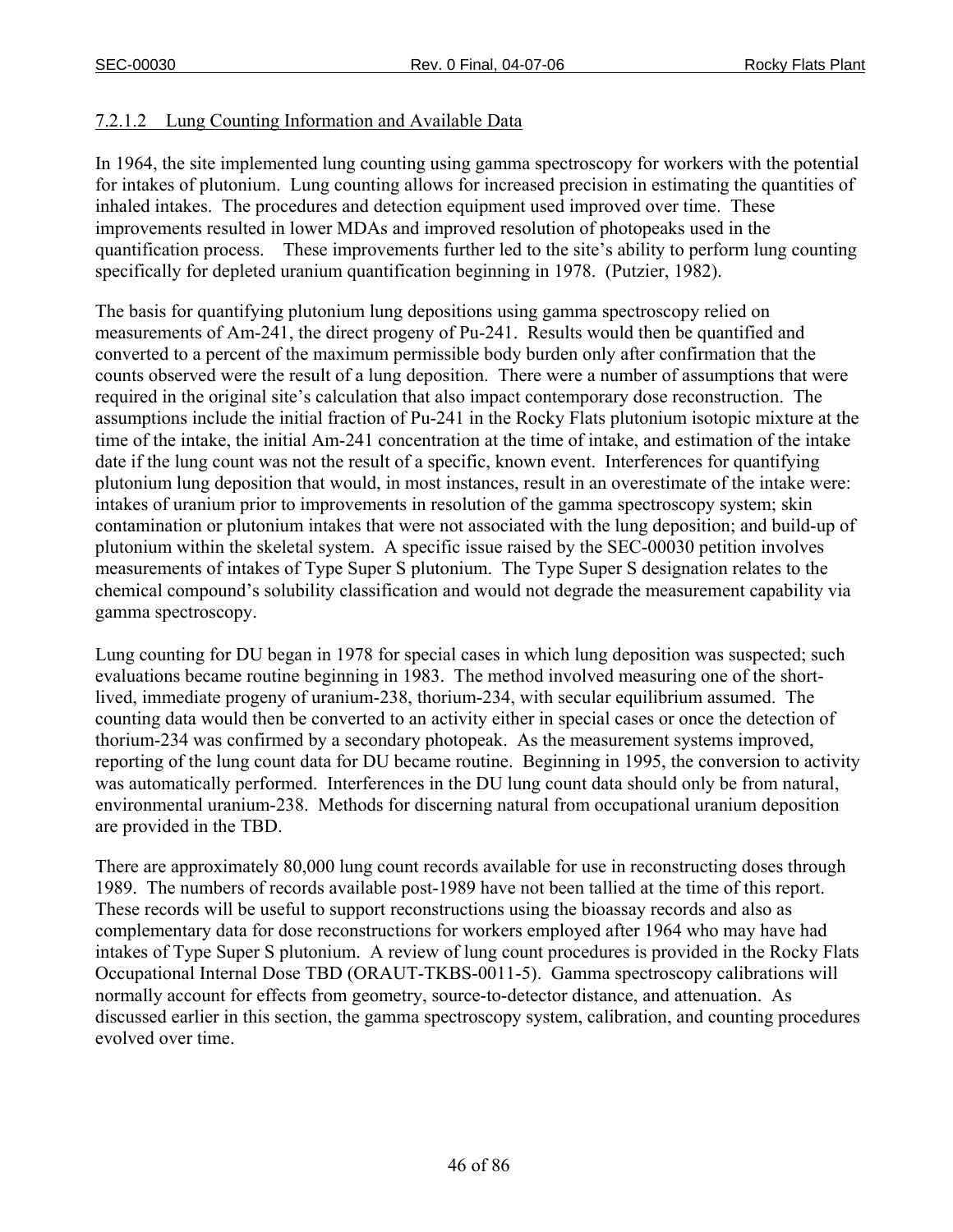#### 7.2.1.3 Application of Co-Worker Data for Internal Dose Reconstruction

 routine monitoring was also performed when an intake was suspected as a result of discrete events. From the onset of operations, the RFP's monitoring program ensured that those workers who could potentially receive intakes had routine bioassays for evaluating possible internal exposures. Non-This monitoring has resulted in a database with over 300,000 urinalysis and 80,000 lung count records covering the period from 1952 until 1989. During the more recent decommissioning phase of the site, urinalysis, lung counting, and fecal monitoring records are available. Site air monitoring records are also available.

These data have been evaluated and intake models have been developed. These models, coupled with claimant-favorable inputs, may be used to reconstruct doses for unmonitored workers or to fill data gaps where records may have been lost, incorrectly recorded, or where assigned doses may have been underestimated. Section 7.2.3 provides further detail.

The application of co-worker bioassay and *in-vivo* data is used to assign intakes of radionuclides for the purpose of assigning doses to workers who were either unmonitored and should have been, or for partially monitored workers. Analyses of coworker internal dosimetry data, including the results and deviations from the process, are documented in a site-specific TIB or a site profile.

In general, participation in a bioassay program involves workers who have the largest potential for exposure. While there are exceptions to this generality, such as accidents involving unmonitored workers, it is unlikely that an unmonitored worker would have received a larger dose than the most highly-exposed monitored worker at a site. Statistical methods used to calculate co-worker intake values assume that bioassay results for groups of workers have a lognormal distribution.

To determine co-worker intake rate values from bioassay, the 50th-percentile (median) and 84thpercentile bioassay results are calculated for specific periods from the available data. The  $R^2$  fit parameter is also calculated as an indicator of reasonableness-of-fit for each distribution of bioassay results. Co-worker intake rates are determined from the resultant two data sets, and the geometric standard deviation (GSD) of the coworker intake distribution is calculated by dividing the 84thpercentile intake(s) and/or intake rate(s) by the 50th-percentile intake rate(s).

This statistical method eliminates the need to define the minimum detectable activity or amount (MDA) for uncensored data sets (that is, data sets that include all values regardless of statistical significance). Where the data sets are censored, there may be insufficient information for performing a fit to obtain the 50th- and 84th-percentile values. These censored data often are recorded as zeroes, numbers preceded by a less-than symbol (<), or as a code such as "ND." In such cases, a method for substituting a range of values for that censored data may be used if the reporting level or cutoff value is specified or can be determined. This method is only to be used for cases where the fitting of the positive data yields unsatisfactory results. If the reporting level cannot be determined, the data may need to be used without modification. In some cases, such as when monitored individuals typically had a measurable body burden from natural or manmade sources, substituting a range of values below the reporting level could be inappropriate.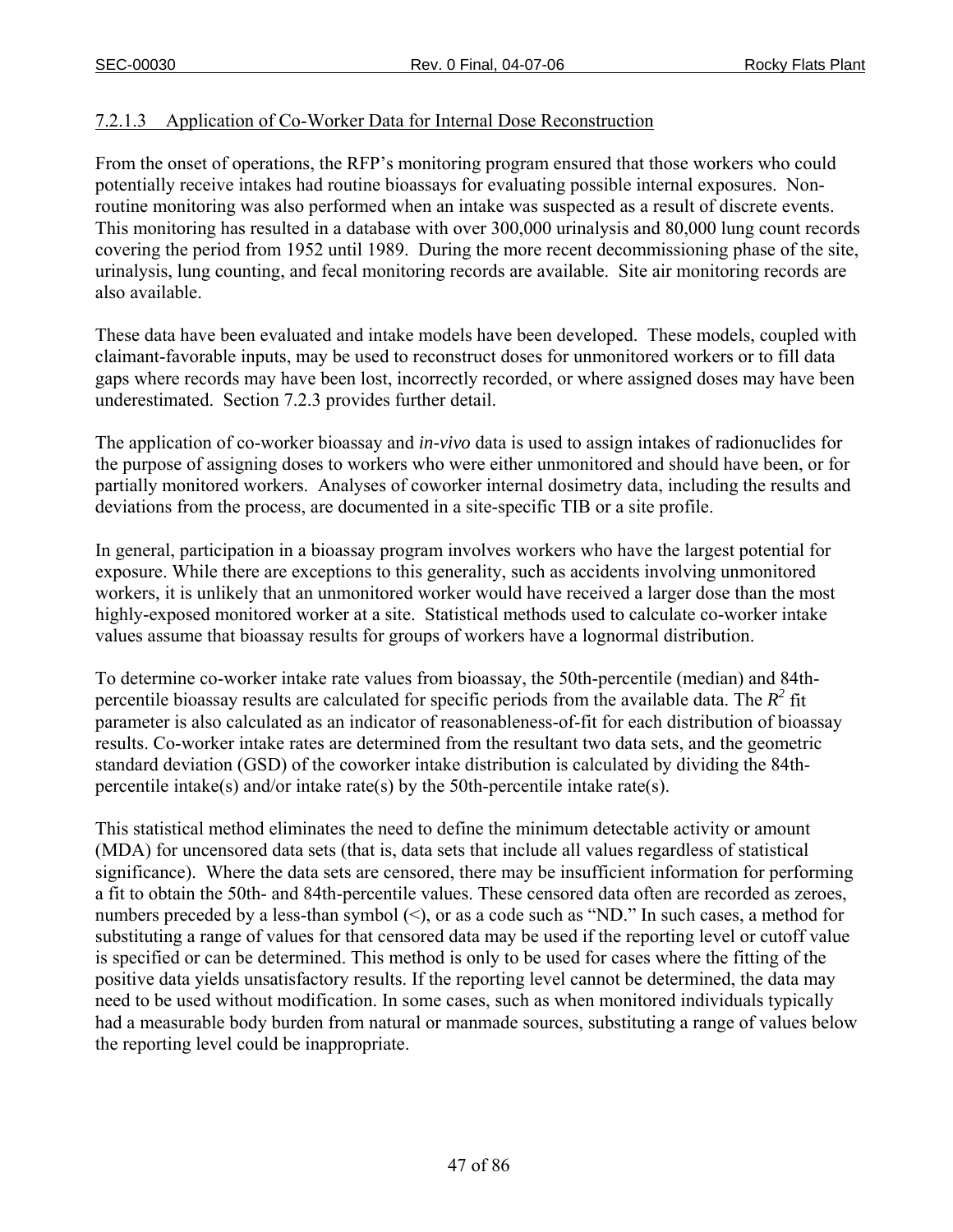## **7.2.2 Ambient Environmental Internal Radiation Doses at RFP**

Ambient environmental internal exposures due to inhalation of radioactive materials resulting from routine releases of radioactive materials through building ventilation stacks, non-routine incidents, and re-suspension of contaminated soils could contribute to internal radiation dose. Such exposures could have impacted both monitored and unmonitored workers.

The following subsections summarize the extent and limitations of information available for reconstructing the ambient environmental-related internal doses of members of the proposed class.

### 7.2.2.1 Ambient Environmental Internal Dose: Monitored Workers

In the case of exposure assessments for monitored individuals, any ambient environmental exposures will be accounted for in the assignment of the process-related dose (based on individual monitoring data or the assignment dose from co-worker data). Therefore, no additional dose from ambient environmental internal exposures would be assigned unless: (1) the ambient environmental dose is assigned (in addition to process-related dose) to ensure claimant-favorability in the dose reconstruction; or (2) the ambient environmental dose is representative of the internal exposures for those individuals (assigned as the process-related dose for a monitored individual with no, or low, potential for internal exposures).

#### 7.2.2.2 Ambient Environmental Internal Dose: Unmonitored Workers

Ambient environmental exposure would have been the primary internal exposure pathway for the unmonitored worker. The Occupational Environmental Dose TBD (ORAUT-TKBS-0011-4) provides methods for estimating potential intakes using the air monitoring data discussed above. For the period 1952 until 1964, the TBD relies on the air concentrations calculated through atmospheric dispersion modeling conducted for the Phase II study for estimating annual intakes; for later years, it uses measured concentrations from site air samplers. Although site air samplers continued to be monitored through the site decommissioning phase, the TBD recommends using the highest concentrations observed during the prior 20-year period as a claimant-favorable assumption. Other claimantfavorable assumptions can be made for particle size, breathing rates, exposure time, respirable fraction, solubility classes, and for accounting for variations for certain parameters that can be applied for site workers employed during events such as the large fires and other known releases.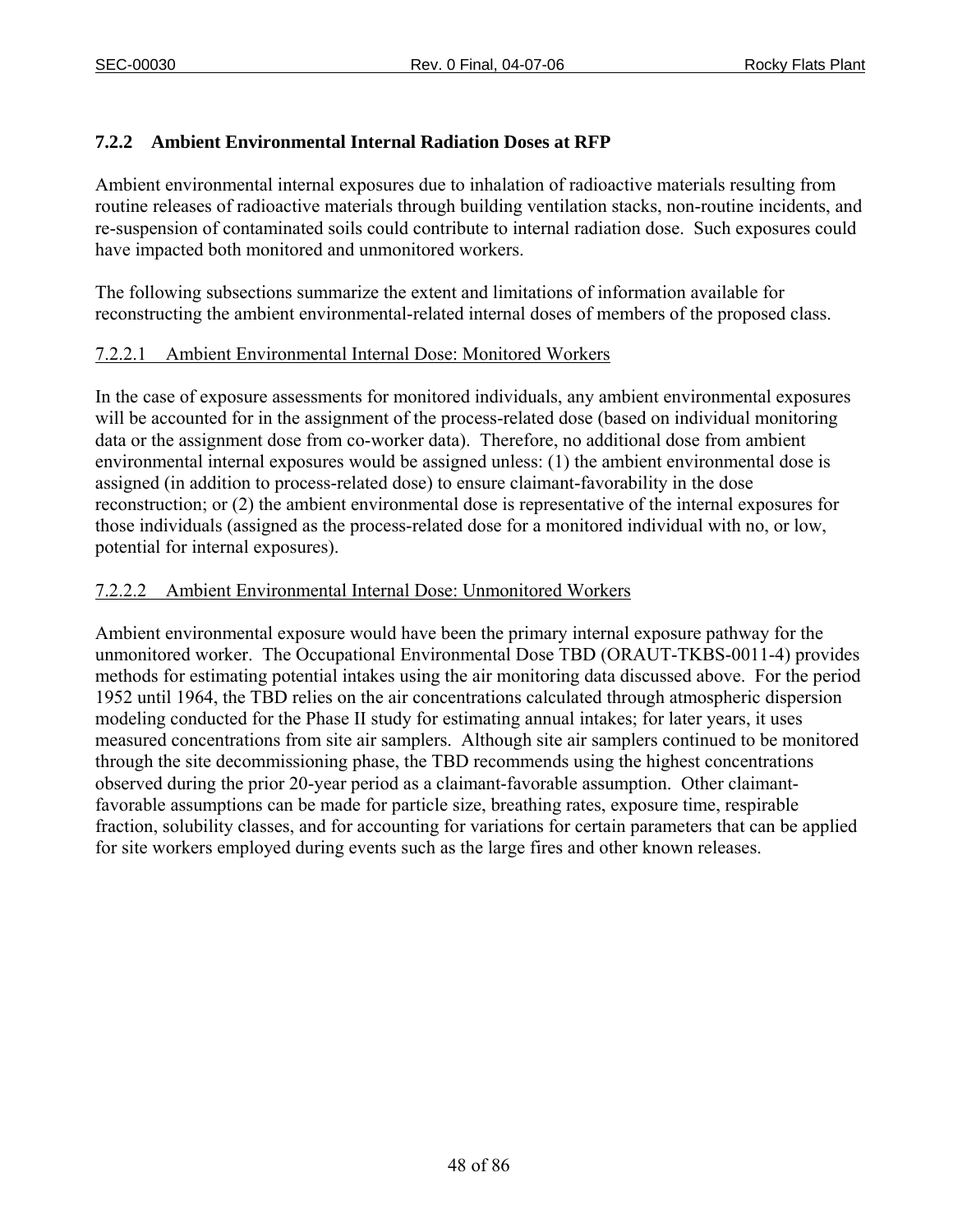## **7.2.3 Internal Dose Reconstruction**

There are numerous scenarios involved with the SEC-00030 petition that must be independently evaluated prior to determining if the internal dose for each scenario can be reconstructed using claimant-favorable assumptions. These scenarios are a result of the broad historical timeframe of the site, the multiple monitoring programs in place over the site's history, the presence of multiple ROCs, and varying forms of the ROCs. Table 7-1 provides 16 combinations of worker categories and ROCs. The demarcation of 1964 was selected because it coincides with the advent of the lung counter. Up to 1964, the primary data for dose reconstruction will be urinalysis data, after which the urinalysis data may be analyzed together with the lung counting data.

NOTE: The determination whether claimant-favorable overestimates of potential internal dose can be performed for each worker category/ROC combination is discussed in turn. In the discussions below, the numbers to the left refer to the corresponding scenario number in the Table 7-1 cells.

| Table 7-1: RFP Internal Dose Scenarios by Worker Category and ROCs<br>(Scenarios are numbered 1-16) |                                                      |                  |                                  |                                                                 |  |  |  |  |  |  |
|-----------------------------------------------------------------------------------------------------|------------------------------------------------------|------------------|----------------------------------|-----------------------------------------------------------------|--|--|--|--|--|--|
|                                                                                                     | <b>Internal Dose Radionuclides of Concern (ROCs)</b> |                  |                                  |                                                                 |  |  |  |  |  |  |
| <b>Worker Category</b>                                                                              | <b>Uranium</b>                                       | <b>Plutonium</b> | Uranium plus<br><b>Plutonium</b> | <b>Miscellaneous</b><br>Transuranics/Thorium/<br><b>Tritium</b> |  |  |  |  |  |  |
| Monitored / Terminated<br>Pre-1964                                                                  |                                                      | 2                | 3                                | 4                                                               |  |  |  |  |  |  |
| Unmonitored / Terminated<br>Pre-1964                                                                | 5                                                    | 6                |                                  | 8                                                               |  |  |  |  |  |  |
| Monitored / Employed<br>through or after 1964                                                       | 9                                                    | 10               | 11                               | 12                                                              |  |  |  |  |  |  |
| Unmonitored / Employed<br>through or after 1964                                                     | 13                                                   | 14               | 15                               | 16                                                              |  |  |  |  |  |  |

### Monitored/Terminated Pre-1964

1) Uranium was the primary ROC during the early years of RFP production activities, with enriched uranium predominating. As plutonium was phased in, the uranium and plutonium production areas were separated and, in most cases, employees worked within a specific facility for security reasons. From the onset of site operations, uranium workers were monitored for internal intakes via urinalysis. Although bioassays were intended to monitor for occupational exposure, any environmental intakes would also contribute to, and therefore be accounted for, in the bioassay result. The urinalysis records, most of which reported gross activity during this time period, provide the necessary data for reconstructing the uranium internal dose of the monitored worker using the current dose reconstruction models.

Claimant-favorable assumptions can be made regarding uranium isotopic abundances, solubility class (Type F, M, and S), and default particle size distribution of 5 μm AMAD (in the absence of documentation of another specific applicable value) in order to maximize the dose to the organ(s) of concern. Missed dose to a monitored worker may have resulted if a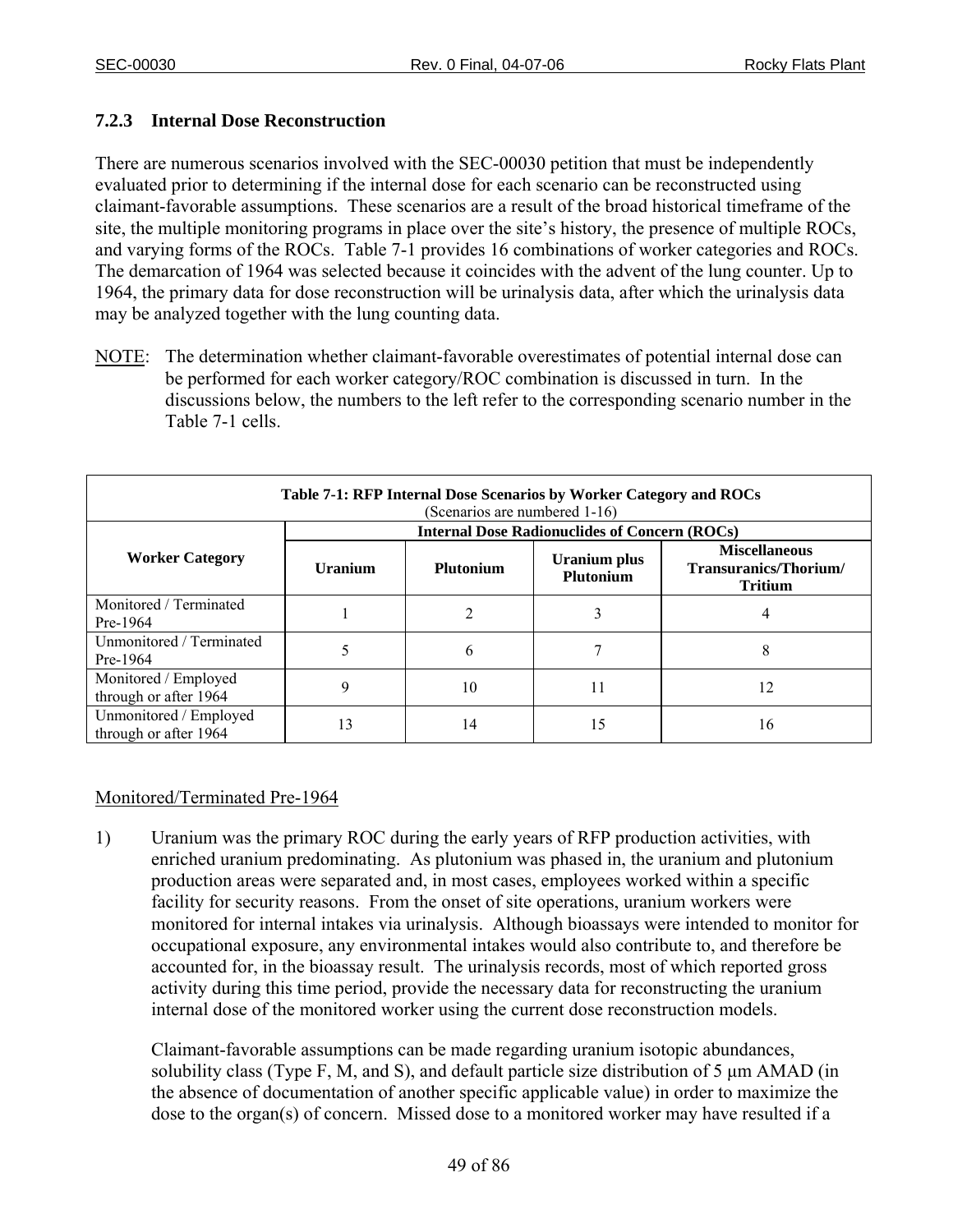zero or less-than-MDA value was assigned for a specific urinalysis, if a dosimetry record was missing, or if there were gaps in routine monitoring of an individual worker who was normally monitored. Missed dose may be accounted for during reconstruction in several ways. For cases where the urinalysis record lists a zero or less-than-MDA value, a conservative intake may be input that corresponds to the MDA for an overestimate, or more realistically, at a fraction of the MDA. Otherwise, a co-worker data distribution from the specific time period corresponding to a missed dose period may also be applied. (ORAUT-TKBS-0011-5)

2) The early plutonium production workers were also monitored for intakes via urinalysis. These records, combined with claimant-favorable assumptions, enable dose reconstruction. As discussed for uranium, early urinalysis analytical processes recorded results as gross activity concentrations rather than radionuclide-specific results. A worker's building assignment(s) history, when available in records, may be used during dose reconstruction to discern whether the gross alpha activity result may be input solely as plutonium isotopes. Without specific worksite history, it would be claimant-favorable to assume plutonium activity due to the greater inhalation dose conversion factor. Positive urinalysis results (i.e., greater than the MDA) may be modeled using claimant-favorable solubility characteristics to calculate the intake and resultant dose.

draft). These data were used to develop claimant-favorable lung dose adjustment factors that Most published research findings have shown that intake models using urinalysis data overestimated the intakes measured post-mortem. The exception was the determination that the retention time and deposition fraction of Type Super S plutonium in the pulmonary region of the lung exceeded the model predictions as a result of reduced solubility. As a result, the reliance solely on urinalysis data and biokinetic models without accounting for the Type Super S characteristics could result in significant missed dose if an intake of Type Super S was suspected due to a worker's involvement in an incident. Therefore, additional considerations are necessary to reconstruct doses involving the respiratory tract. A Technical Information Bulletin is currently being prepared that evaluates the *in vivo* and urinalysis data for a number of well-documented cases involving intakes of Type Super S plutonium (ORAUT-OTIB-0049 will be applied to the dose calculated from the standard model using the Type S parameters. Alternatively, the dose may be reconstructed using the claimant-favorable assumptions discussed in the Occupational Internal Dose TBD. Supplementary records to support reconstruction for monitored workers may include fecal sampling records, wound monitoring records, and occupational/environmental air monitoring records.

Dose contributions from the in-growth of Am-241 may also be required. The two primary factors to consider are the weight percent of Am-241 present in the plutonium at the time of intake and the solubility characteristics. The additional in-growth of Am-241 is readily accounted for based on an assumed or known intake time. In general, the americium is considered to share the solubility characteristics of plutonium. Claimant-favorable assumptions regarding the weight percent of Am-241 present at the time of the intake may be input (ORAUT-TKBS-0011-5). The Occupational Internal Dose TBD provides the approaches necessary for accounting for these multiple variables during dose reconstruction for inhalation exposure and internal exposures from wounds (ORAU-OTIB-0049).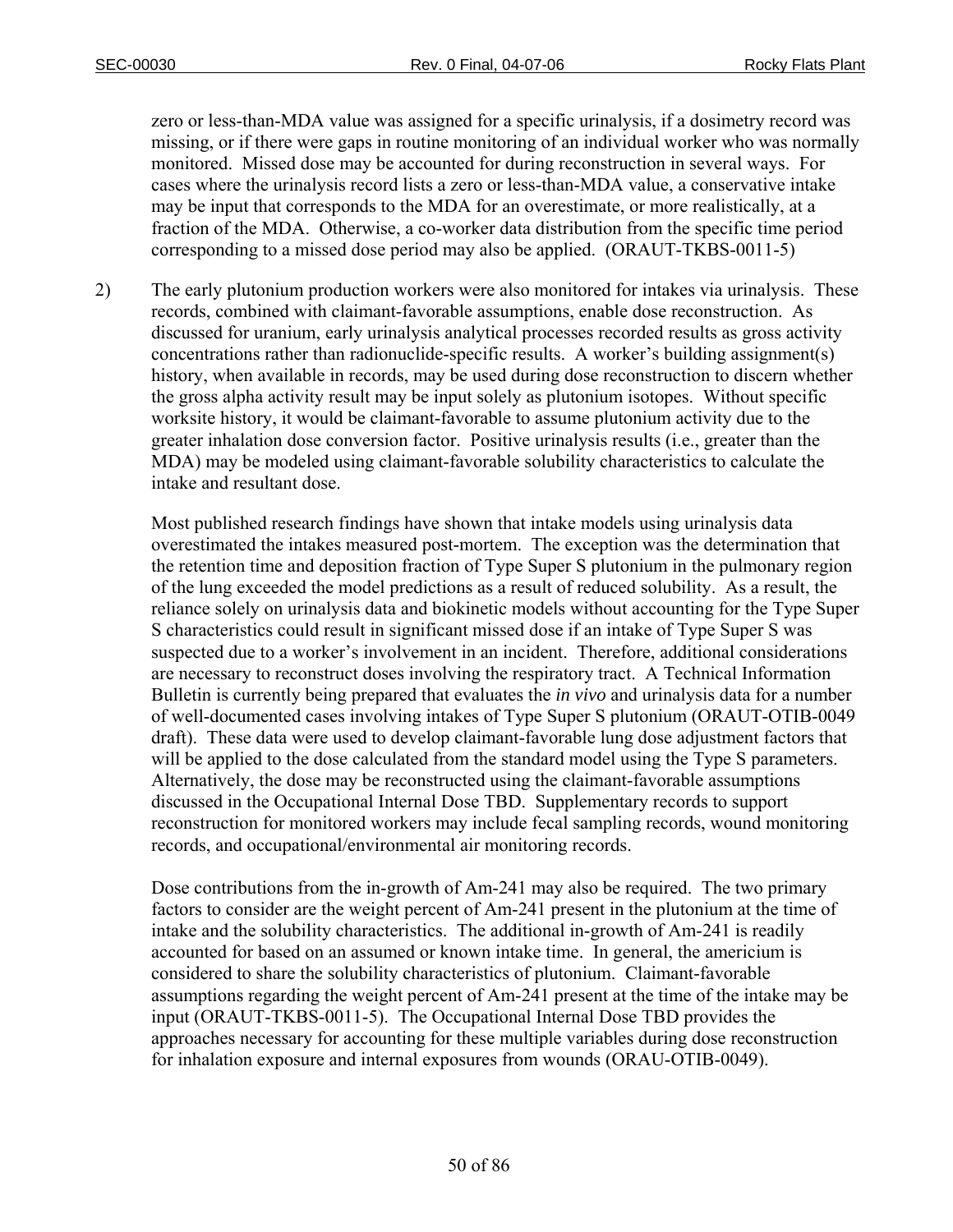- 3) Some monitored workers may have been exposed to both uranium (enriched uranium during the early site years) and plutonium, either occupationally or from environmental exposures. The site's urinalysis method reported gross alpha activity during the earlier years, as previously discussed. The records reported activity as enriched uranium until 1963 and plutonium after then. However, if a worker's building assignment work history records are incomplete or indicate work was performed in both plutonium and uranium facilities, uncertainties in radionuclide intake assignment may be addressed by performing the dose reconstruction as either a uranium or plutonium intake, or a mixture thereof, and selecting the most claimant-favorable assumption to estimate or maximize the dose. Other dosemaximizing assumptions may also be applied regarding solubility type and missed dose. (ORAUT-TKBS-0011-5 and ORAUT-OTIB-0049 draft)
- 4) Some workers may have been exposed to de minimis levels of contaminants in recycled uranium. Of these, only thorium is listed in the site history documentation for this time period. The inventory quantities were small relative to plutonium and uranium so that they were considered insignificant from a monitoring standpoint. Intakes that may have occurred would have contributed to the gross alpha urinalysis result, and hence, would be captured in the dose reconstruction, although these small exposures are unlikely to have a major impact on the dose. For workers whose records suggest such an intake, the urinalysis gross activity results would be modeled as a thorium intake to ensure claimant-favorability and to ensure all potential dose was accounted for in the individual dose reconstruction. (ORAUT-TKBS-0011-5)

#### Un-monitored/Terminated Pre-1964; Uranium and/or Plutonium

- 5–7) Workers whose job responsibilities had low potential for exposure may not have been monitored routinely, or at all, depending on the period and policy in place. However, intakes could have occurred from site incidents, environmental exposure, or non-production work assignments in production facilities. Internal dose reconstruction for workers without monitoring data applies to the air concentration modeling data that has been developed to account for environmental intakes. These models also include provisions for increased annual intake resulting from the 1957 fire. A model was developed for the pre-1964 air concentrations rather than using actual air monitoring results because of the limited availability of usable, actual air-concentration data. Internal dose reconstruction methods for monitored workers will be applied using co-worker data for individuals who were not monitored but should have been based on their job assignments and duties (i.e., who have missing or unavailable internal monitoring data). The dose reconstruction methods and data to be applied in these cases are specified in (ORAUT-TKBS-0011-4, ORAUT-TKBS-0011-5, ORAUT-OTIB-0038 draft, and ORAUT-OTIB-0049 draft)
- 8) As with the monitored workers described in Scenario 4 above, thorium was the only additional ROC present at the site prior to 1964. However, the small quantities present at the site would not be major contributors to a worker's dose. Co-worker gross alpha data could be assigned with a thorium intake percent fraction ranging from 0 to 100% to ensure claimant-favorability and to ensure that all potential dose was accounted for in the individual dose reconstruction if there is information in a claim indicating a potential intake. (ORAUT-TKBS-0011-5)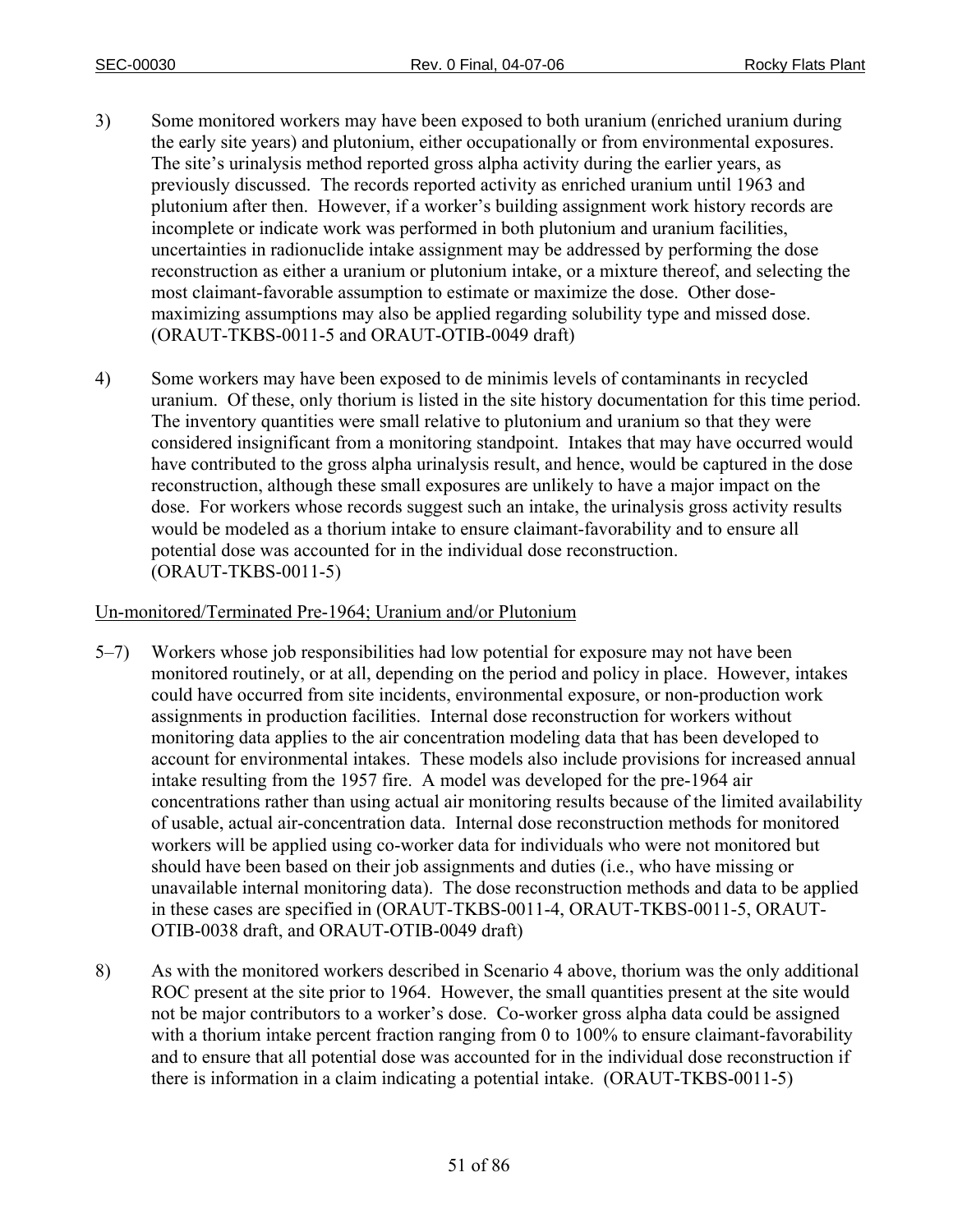#### Monitored/Employed through or after 1964

9-11) Post-1964 workers were monitored via urinalysis, lung counting, wound counting and, during the latter years, by fecal sample if an intake was suspected. Plutonium was the dominant ROC after 1964, with uranium again present during the 1980s. Urinalysis remained the primary routine bioassay monitoring method and these data are available. The urinalysis data, combined with the other monitoring data and claimant-favorable assumptions, allow completion of maximizing dose reconstructions. Claims involving pre-1973 records, which preceded radionuclide-specific urinalysis, will require claimant-favorable assumptions regarding radionuclide intake in the event there is no documentation of work areas, lung/wound count records, or documentation of involvement in an event with a specified ROC. However, in most cases, any intakes would likely be the result of plutonium. After 1973, radionuclide-specific analyses would eliminate the need to assume the ROC. Post-1973 records will also include the period when uranium work was reintroduced at the site.

Dose reconstructions involving a possible intake of Type Super S may be evaluated by comparing urinalysis and lung count records. Cases without accompanying lung count data can be evaluated and the doses reconstructed using the urinalysis records and claimantfavorable assumptions as described in Scenario 2. Lung count data will also assist reconstructions for workers who may have been exposed to uranium because, beginning in 1978, measurement system capability allowed for quantification of uranium lung burdens.

Monitored worker missed dose may readily be factored into the reconstruction by assigning intakes corresponding to the respective MDAs (or a fraction thereof, as detailed in TBDs), together with other claimant-favorable assumptions, for those periods when a urinalysis record or lung count does not have a positive result. Additionally, co-worker data may be applied for monitoring record data gaps. (ORAUT-TKBS-0011-5 and ORAUT-OTIB-0049 draft)

12-16) Workers involved with the Special Projects may have records providing specific bioassay results for H-3 or the miscellaneous alpha emitters (Th-232/228, Np-237, Pu-238, Am-241, and Cm-244, as applicable), or alternatively, gross activity results. Even if there was some potential for exposure to the very low levels of these contaminants in recycled uranium, the assumption that gross alpha results reflect Pu-239/240 is claimant-favorable. (ORAUT-TKBS-0011-4, ORAUT-TKBS-0011-5, ORAUT-OTIB-0038 draft, and ORAUT-OTIB-0049 draft)

#### Unmonitored/Employed through or after 1964

13-16) Reconstruction of the unmonitored radiological workers is feasible using a number of available data sources. The primary data source will be co-worker data from routine urinalysis and lung counting. Because these data represent those individuals with the greatest potential for exposure, they will provide claimant-favorable input values for unmonitored workers. Application of the data assumptions during dose reconstructions relative to a specific ROC and its chemical and physical characteristics can follow the same premises used for monitored workers. Co-worker data may be further supplemented for environmental exposure using the developed air-concentration models and available air monitoring that has been analyzed and plotted over time (taking into account incidents that have contributed to increased air concentration during specified periods). Environmental data are available for assigning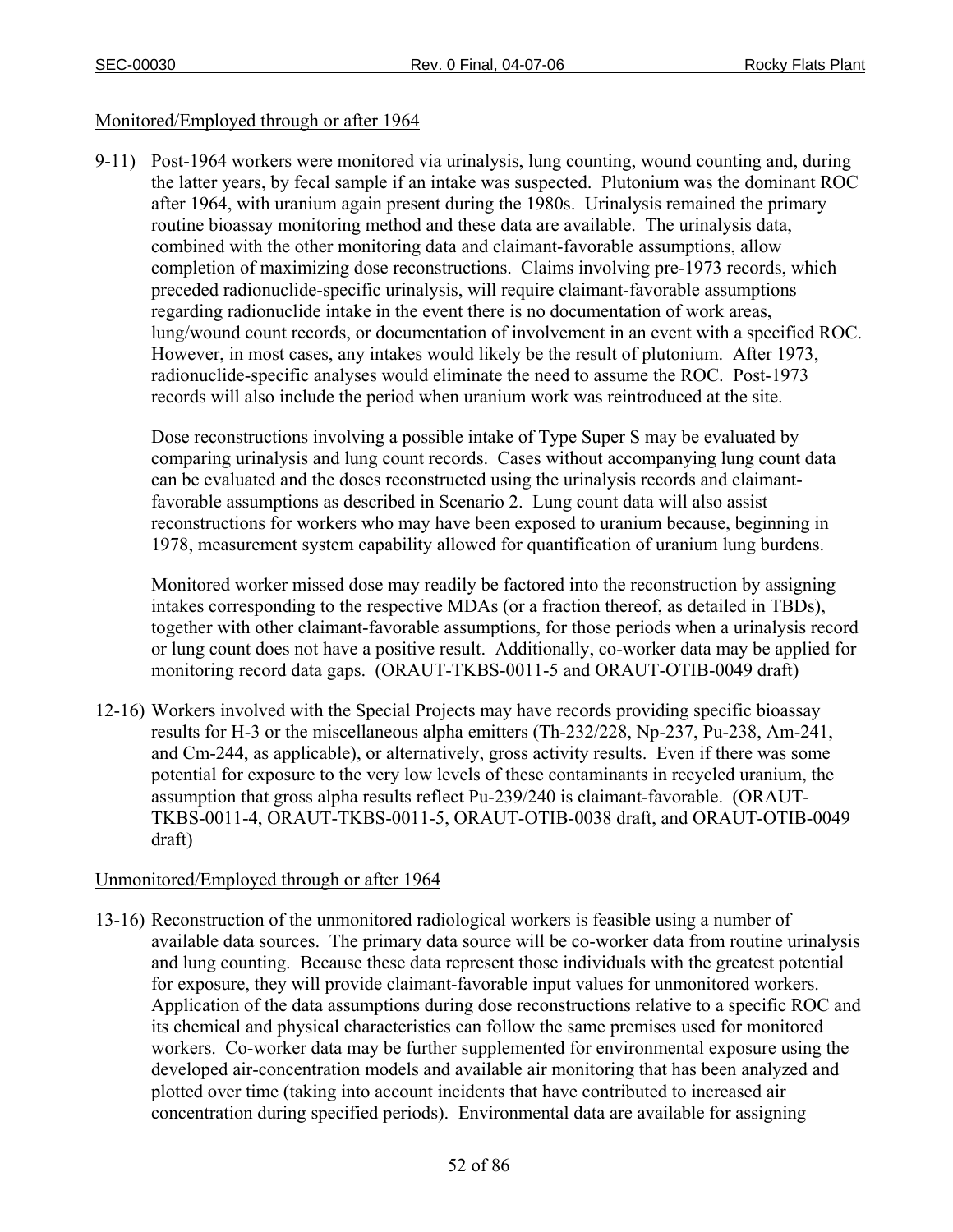assumed intakes for those workers whose job assignments did not involve activities within controlled areas. These data evaluations and models are provided in ORAUT-TKBS-0011-4, ORAUT-TKBS-0011-5, ORAUT-OTIB-0038 draft, and ORAUT-OTIB-0049 draft.

## **7.2.4 Feasibility Conclusion for Estimating Internal Doses**

NIOSH has established that it has access to sufficient information to either: (1) estimate the maximum internal radiation dose for every type of cancer for which radiation doses are reconstructed that could have been incurred under plausible circumstances by any member of the class; or (2) estimate the internal radiation doses to members of the class more precisely than a maximum dose estimate.

# **7.3 External Radiation Doses at RFP**

Work operations at Rocky Flats were separated into two primary radiation environments: plutonium and non-plutonium processing areas. In the early years, workers were separated in their work by security restrictions. Later, they were separated in their work by work assignment. Few workers alternated routinely between the work environments. Some maintenance and support personnel (i.e., radiation monitors) did alternate between the primary radiation environments, but they routinely received low dose.

In both radiation environments, radioactive sources were also used for instrument calibration, waste assay, radiography, and other functions. These sources included Cs-137, Sr-90, Co-60, and Cr-252. Exposure contribution from these sources was limited due to their low activity or enclosure in a shielding device.

# **7.3.1 Process-related External Radiation Doses at RFP**

The following subsections summarize the extent and limitations of information available for reconstructing the process-related external doses of members of the proposed class.

# 7.3.1.1 Radiation Exposure Environment

In the plutonium processing areas, the primary sources for external radiation exposure were low-energy photons from plutonium and Am-241, a progeny of the Pu-241 present in weapons-grade plutonium (WGPu). Also present were neutrons from spontaneous fission of even isotopes of plutonium, alpha-neutron reactions, and (not many) neutron-induced fissions.

In the non-plutonium processing areas, the primary concern for external radiation exposure was due to high-energy beta emitters from uranium progeny and impurities. During processes such as melting and casting, these daughter elements may concentrate on the surface of the castings and equipment, producing elevated beta dose rates. Photon doses from uranium were typically a small fraction of the beta doses; however, storage of large amounts of uranium can create low-level gamma radiation fields. (DOE-STD-1128-98)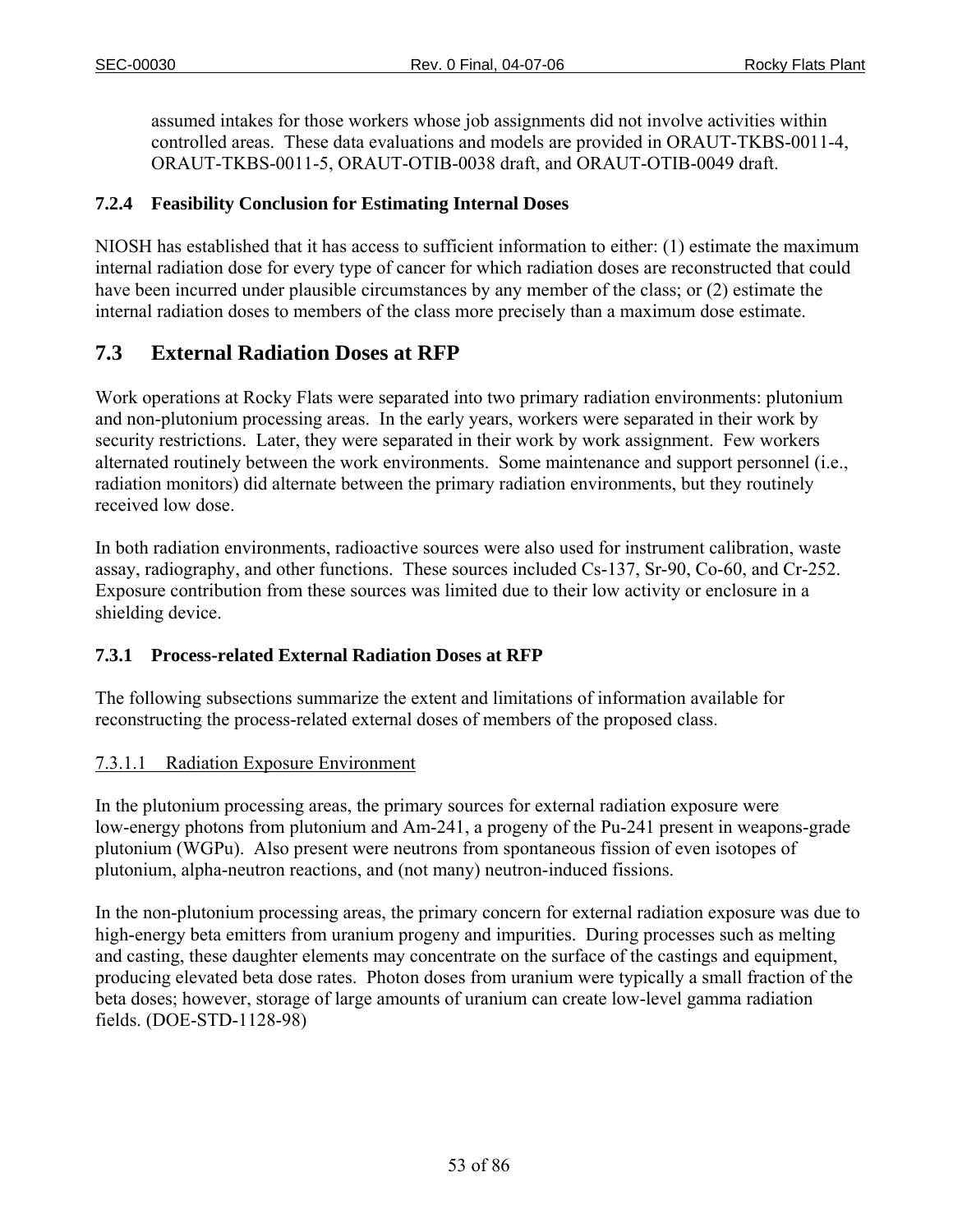#### Beta and Photon Characterization

Plutonium produces very few highly-penetrating gamma rays because they occur at such a low emission probability. Most photons from plutonium are from low-energy X-rays that are easily shielded. The primary source of external photon exposure is the decay of Am-241, which produces a 60 keV photon with 37% probability of emission per alpha disintegration. Am-241 is the beta decay progeny of Pu-241, which is present in WGPu. The Am-241 in-growth in the plutonium increases with time, and hence, increasingly contributes its higher energy photon component to the total exposure. The Pu-241 decay beta is of low energy (0.022 MeV) and is completely shielded by thin rubber gloves and various other materials. (DOE-STD-1128-98)

The gamma spectrum to which RFP workers were exposed has been reconstructed by considering the decay characteristics for concentrations of weapons-grade plutonium, enriched uranium, and depleted uranium (ORAUT-TKBS-0011-6). For the reconstruction, these radionuclides were all considered to be freshly-separated materials decayed for 10 and 30 years, respectively. Those decay times provided an understanding of the material to which workers were potentially exposed. Plutonium was almost exclusively handled in glove boxes, which provided shielding from the materials. Depleted and enriched uranium were routinely handled in the open with no shielding. The field calculations performed in the study assumed large pieces of material (infinitely thick with respect to the photon path length in that material) and 1/16-inch stainless steel as the shielding provided by the glovebox. (Typically, shielding of 1/8-inch was used, which makes the 1/16-inch assumption claimantfavorable.) Plutonium processed at the RFP varied in age from freshly-separated material to wastes stored on site for many years.

Pa-234m is a decay product in the U-238 (depleted uranium) decay chain and emits a 2.29 MeV beta particle. A significant amount of photons resulting from Bremsstrahlung radiation are produced, which contribute photons of intermediate energy (30 - 250 KeV). Bremsstrahlung radiation can contribute up to 40% of the photon dose from uranium metal. This decay product grows-in rather rapidly and was present in equilibrium quantities for most of depleted uranium processed at the RFP. It can therefore be assumed that 50% of the dose is contributed by photons in the 30 - 250 KeV photon energy range, and 50% by photons in the >250 KeV photon energy range for depleted uranium.

The beta spectrum from uranium is highly dependent on the quantity of daughter products in the uranium which, in turn, depends on the enrichment level of the uranium. Daughter products from depleted uranium grow into secular equilibrium relatively quickly (~30 days) and can be conservatively assumed to be present at these levels. The assumption of equilibrium of Th-234 with U-238 for lung count measurements is reasonable for most inhalation situations involving depleted uranium because the most likely source of airborne uranium is air-oxidized uranium, which implies an aging process. Even after a thorium strike, 50% equilibrium is achieved after 24 days and 90% after 80 days.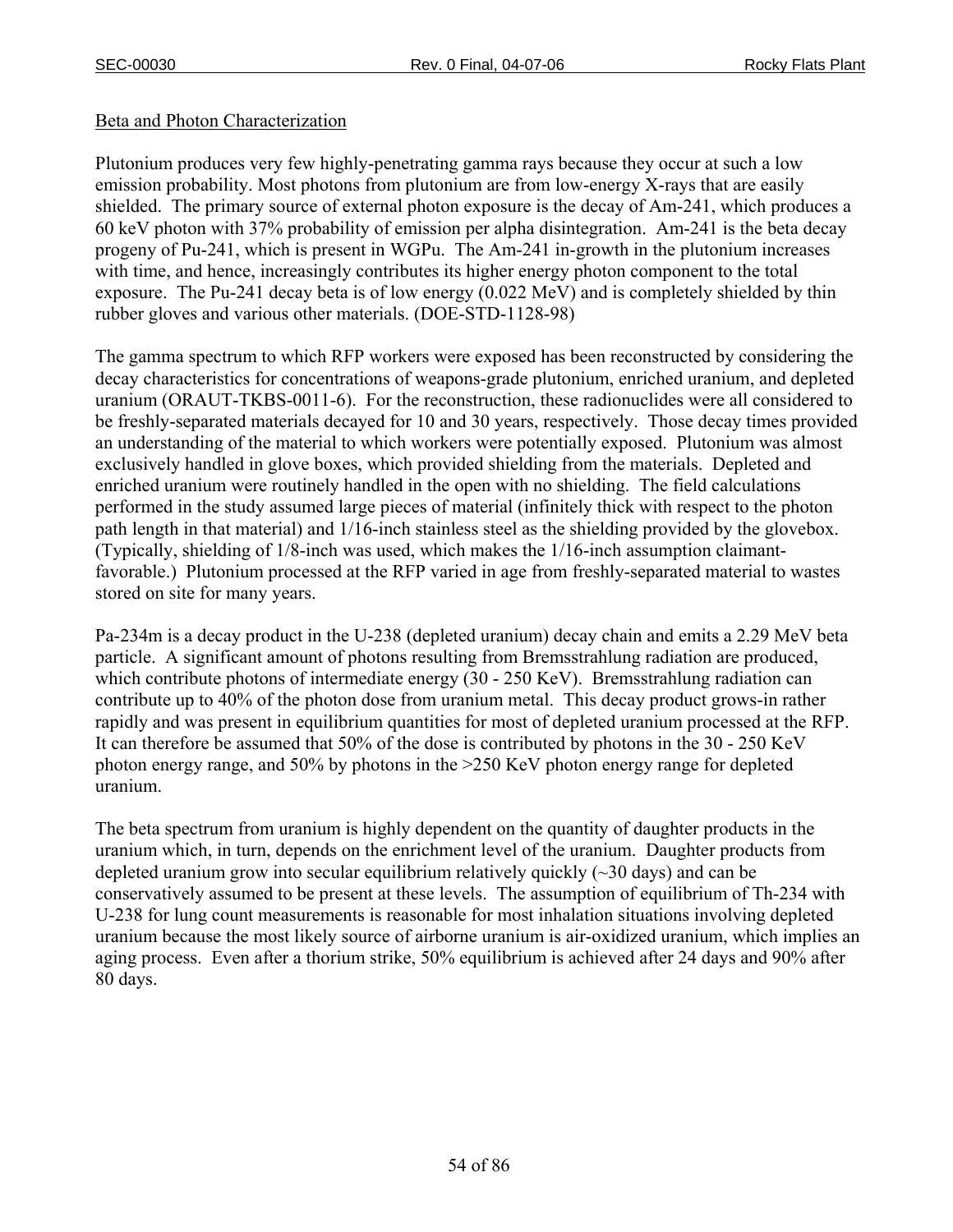Enriched uranium has much less in-growth of Pa-234m, but U-235 and its decay products emit a 185.7 KeV photon 57% of time and a 143.8 KeV photon 11% of the time. These two photons dominate the measured photon energy spectra. It is appropriate to assume that the entire photon dose from enriched uranium is a result of exposure in the 30 - 250 keV photon energy range. For enriched uranium, the reconstruction assumed that all photon doses were a result of exposure to the 30 - 250 keV photon energy range, which provides an overestimate for external dose reconstruction.

#### Neutron Field Characterization

Neutron exposures become significant in any process involving kilogram quantities of plutonium. Experience has shown that alpha-neutron reactions and spontaneous fission are the only important sources of neutrons. Because of strict criticality controls, most forms of plutonium have very little neutron-induced multiplication. Induced fission seems to be a problem only in metal (1 kg or more) or in very large, high-density arrays of plutonium oxide with an additional moderator. Plutonium compounds created during the plutonium manufacturing process (e.g.,  $PuF_4$  and  $PuO_2$ ) can produce measurable neutron dose rates through alpha-neutron reactions with fluorine and oxygen. Fluorinator glove boxes typically have the highest neutron dose rates in a plutonium processing line. Neutron fields varied from rather unmoderated Pu containing a high-energy component to any level of moderation. Most neutrons produced by plutonium have energies less than 20 MeV, with the majority of energies being less than 5 MeV. (DOE-STD-1128-98)

With assistance from researchers from Pacific Northwest National Laboratory (PNNL), health physics staff performed neutron dose assessments at the RFP in 1988. The results are expected to be applicable prior to 1988 given the materials routinely used and processed at the RFP. These 1988 assessments used multi-sphere neutron measurements in representative high-neutron dose situations. The neutron dose measurements were taken at production locations with mock-ups in which plutonium parts were in a glovebox where measurements could be performed, and also at waste storage locations (Brackenbush, 1989).

The neutron energy spectrum for  $PuF_4$  produces an average energy of about 1.1 MeV. The neutron energy spectrum for plutonium–aluminum alloy produces an average energy between 1.5 and 2 MeV. The average energy for  $PuO<sub>2</sub>$  produces a continuum from 1 MeV to 2.5 MeV. Maximum neutron energies observed from plutonium-beryllium mixtures were around 12 MeV.

With neutron shielding in place similar to that experienced by workers in that area, measurements lasting several days were required to acquire a dose sufficient for accurate results. The neutron spectra were determined from the multi-sphere measurements and presented in the PNNL report. (Brackenbush, 1989).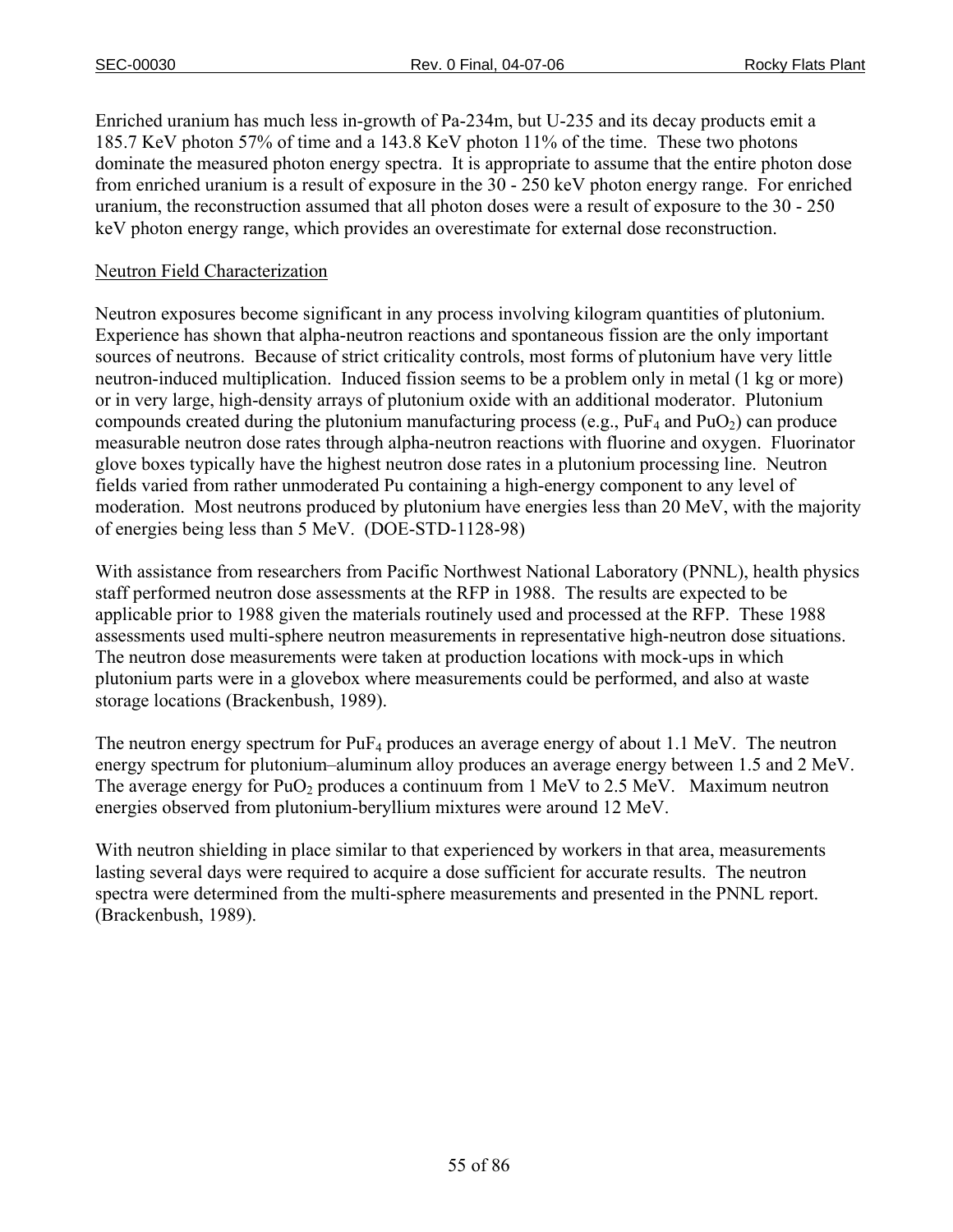### 7.3.1.2 History of Whole Body External Monitoring

In 1951, the RFP collaborated with Oak Ridge National Laboratory (ORNL) to implement their dosimetry program. The RFP began monitoring personnel for external radiation exposure in 1952, beginning with the operating group in Building 991. At the time, Building 991 was the only building on site in operation. (Putzier, 1982)

The RFP dosimeter was similar to a design being used at ORNL and Los Alamos Laboratories. It consisted of a stainless-steel holder with two open windows. The larger window was shielded on the inside of the holder by cadmium with dimensions of about 1x27x33 mm. The bottom window was unshielded. The back of the holder was also shielded by 1 mm of cadmium. This first dosimeter contained X-ray film sensitive to beta and gamma emissions. This dosimeter was capable of monitoring exposure to Am-241 (with the 60 keV photon) which was prevalent even in early operations. The film was developed using standard hand-dip darkroom techniques (i.e., developer, rinse, fixer, and drying) specific for the brand of film in use. The densities of the various sectors (areas of film under different filters) were measured with the densitometer instrument. This dosimeter had no designed filter for beta. From inception until May, 1953, the beta-gamma film elements were processed by Los Alamos Laboratories. The RFP assumed processing of the dosimeters in June, 1954. (Putzier, 1982)

This first dosimeter also contained an element sensitive to neutrons. This element, known as a neutron track plate, was a piece of glass about 2.5 cm square. The glass was coated with an emulsion on one side. The neutron track plates were interpreted by using a microscope to measure track lengths. The neutron track plates were interpreted by Los Alamos Laboratories until 1956. In 1956, the RFP introduced a new neutron element and contracted with Health Physics Services to process the neutron and beta-gamma elements. The new neutron element was referred to as NTA film. Health Physics Services processed the dosimeter for two years while the RFP started their own in-house processing (using about 10 workers in Building 771 as a pilot). By 1958, the RFP was processing all of their dosimeters. (Baker, 2002)

The dosimeter design and structure remained constant until 1964 except for the addition of a brass filter on a portion of the open window. The brass filter gave one-half the filtration of the cadmium filter and was used to distinguish 60 keV photons from the lower-energy component. In 1964, a new plastic holder was introduced to replace the stainless-steel holder. A personal nuclear accident dosimeter (PNAD) element was also added to the badge configuration in 1964 (ORAUT-TKBS-0011 6). The PNAD was not used for routine dosimetry (Baker, 2002). Also in 1964, the security badge was incorporated in the dosimetry badge, which ensured that each individual wore a dosimetry badge (Putzier, 1982). This design was maintained until the early 1990s when the security badge was separated from the dosimeter and individuals unlikely to receive occupational radiation exposure greater than 100 mrem were no longer issued dosimeters (ORAUT-TKBS-0011-6).

By 1971, the RFP had planned for, and fully adopted the use of, thermoluminescent dosimeter (TLD) chips for both beta-gamma and neutron dosimetry. Three Harshaw TLD 700 model elements (chips) were used to record exposure from beta and gamma fields. A TLD 600 chip (which measured both beta-gamma and neutron response) was used to monitor exposure to neutrons. The neutron response was determined by subtracting the response of the TLD 600 chip from the TLD 700 gamma response.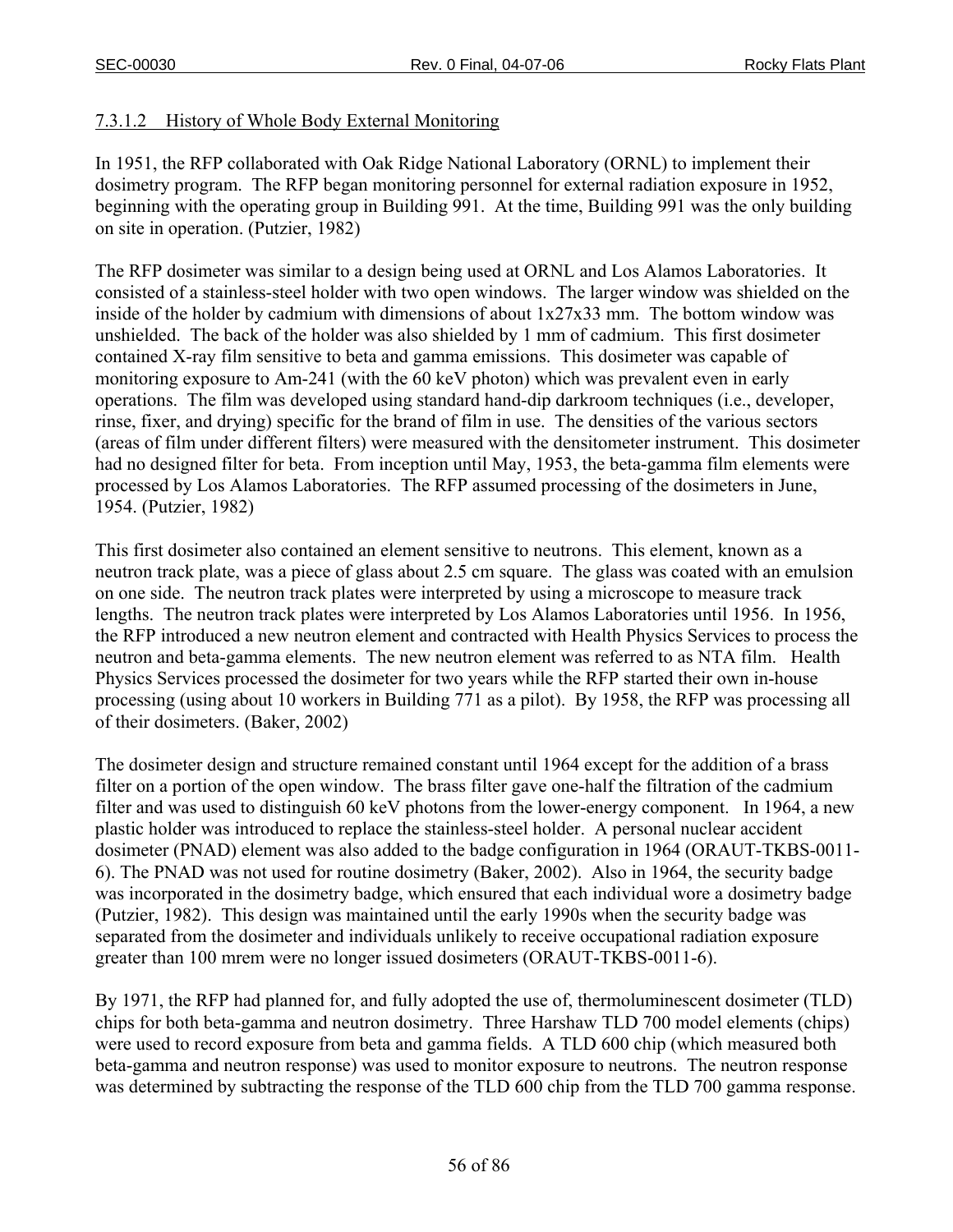The RFP processed these dosimeters, which remained in use until 1986. All Harshaw dosimeters were processed using manual Harshaw model readers. (Putzier, 1982)

In 1983, in addition to the Harshaw chips, the RFP began using Panasonic dosimeters to monitor workers engaged in higher-exposure-risk activities. The Panasonic UD-802 dosimeter was used to monitor for beta-gamma exposure; the Panasonic UD-809 dosimeter was used to monitor neutron exposure. Each Panasonic dosimeter type contained four elements/filter arrangements which permitted evaluation of response to a range of irradiation environments. In 1987, external dosimetry of all RFP workers was transitioned to the use of the Panasonic dosimeter models UD-802 and UD-809.

The external dosimetry program for whole body monitoring passed the Department of Energy Laboratory Accreditation Program (DOELAP) in 1991. Obtaining DOELAP accreditation requires a site to measure and accurately report exposure from external radiation (DOE-STD-1111-98). While accreditation has only been in place since 1992, the RFP had used similar dosimeter designs prior to that time.

Since 1991, only workers identified as having potential for occupational exposure to radiological hazards were routinely monitored by whole body dosimetry. Workers who were not monitored were not considered to have the potential for exposure to external radiation (shallow, penetrating, or neutron) greater than 100 mrem per year.

### 7.3.1.3 History of Extremity Monitoring

Extremity dosimeters were used at RFP beginning in 1952, employing a film badge dosimeter designed by Oak Ridge National Laboratory. This dosimeter was similar to the whole body dosimeter in use at the time, but modified with a brass filter similar to the body badge. The extremity dosimeter was worn on the wrist (Baker, 2002, Putzier, 1982). The only workers monitored with extremity dosimeters were those who performed tasks in which the extremity dose was considered to be significantly greater than the whole body dose. (Rocky Flats, 2001)

In 1971, the RFP began using a wrist dosimeter designed in-house that used the same Harshaw chips (TLD-600 and TLD-700) used for whole body beta-gamma and neutron monitoring. The 1971 extremity dosimeter contained four Harshaw chips. Both chip types were incorporated to enable neutron and photon dose determination. Before 1971, wrist dosimetry at the RFP did not record a neutron response.

In 1991, the RFP implemented a custom-designed model of the Panasonic model UD-813 dosimeter (UD-813AS11) in a plastic wrist holder, and discontinued the use of the Harshaw wrist dosimeter. This wrist dosimeter (used until January, 2005) contains two Li-6 borate elements (sensitive to neutrons) and two Li-7 elements (insensitive to neutrons), which enables neutron dose measurement as well as gamma and beta Two of the elements are under a thin open window to provide for beta and low-energy photon dose measurements. This Panasonic extremity dosimeter passed DOELAP performance testing in 2000 (Baker, 2002; Rocky Flats, 2001).

The RFP has not used finger-ring dosimeters on a routine basis. Studies showed the use of finger rings did not provide satisfactory results (Putzier, 1982). Doses to the hand were estimated by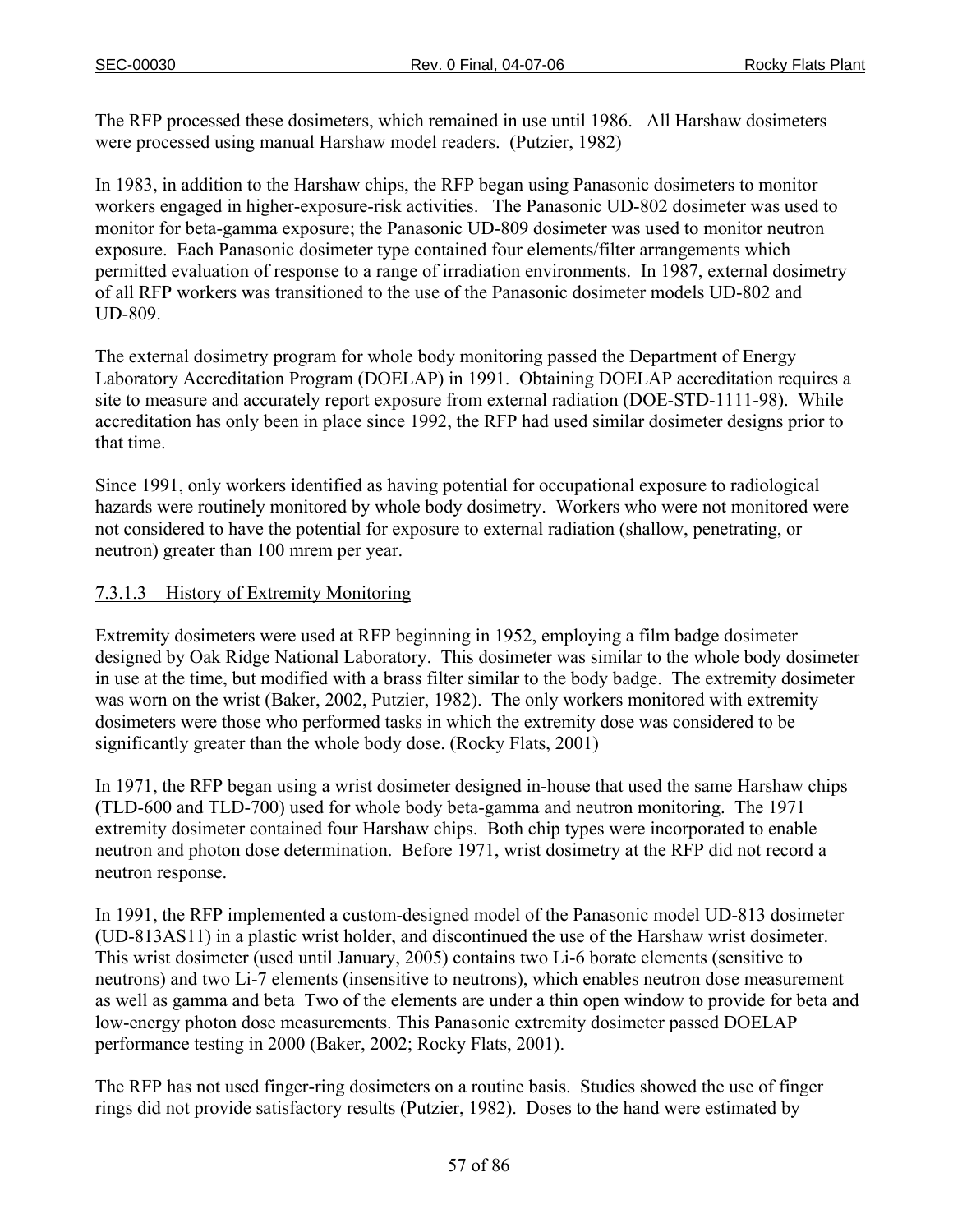multiplying the dose measured by the wrist dosimeter by a hand-to-wrist ratio. For RFP workers who were not monitored with extremity dosimetry, the wrist (or forearm) dose was assigned the same dose as the measured skin (shallow) dose, and the hand dose was assigned the same value. Where an extremity dosimeter was worn, but the resulting value was less than the skin dose measured by the whole body dosimeter, it was assumed that the extremity dosimeter was not worn. In such cases, the skin dose was assigned as the wrist dose. When the extremity dosimeter result exceeded the result (dose) recorded by the whole body dosimeter, the extremity measurement was assigned to the wrist. Then, a hand-to-wrist ratio was used to estimate the dose to the hand. Several studies were performed over time to determine the hand-to-wrist ratio. Different values were determined and used for different buildings and some job categories. (Baker, 2002)

#### 7.3.1.4 Neutron Dosimetry Study and Dose Reconstruction

As stated previously, neutron dosimetry was implemented in 1952. However, a pilot study performed in 1994, and the NDRP completed in 2005, identified some issues related to the RFP neutron dosimetry program which are addressed in the referenced reports, and in information included in this section (both studies are discussed in ORISE 05-0199). Some workers were not monitored for neutron exposure during the period 1952 through 1970. For some plutonium workers, neutron monitoring was not provided until the early 1960s. Their recorded dose may not have included significant contributions from neutron exposure. These workers included most of the employees working in Building 771. From a review of available records, it appears that less than 20 of these employees were monitored for neutron exposure, and that monitoring was only during the period October, 1956, to September, 1957. Operations in Building 771 involved chemical processing of plutonium in acid solutions which typically can result in significant neutron fields from the alphaneutron reaction with light elements. For some other workers in the period from 1967 through 1970, the NTA film badges were issued but not evaluated. It is also appears that no shielding of neutrons was used before the mid-1960s. (ORISE 05-0199)

As the RFP neutron dosimetry program was upgraded starting in 1967, the following improvements were made: (1) implementation of quality assurance oversight; (2) implementation of a system to prioritize films to be evaluated microscopically; and (3) implementation of a program to assign "notional" neutron doses to personnel whose NTA films were not evaluated. Neither the 1994 nor the 2005 study looked at neutron dosimetry from 1971 forward. The RFP transitioned to the Harshaw LiF TLD for neutron monitoring in 1971. (Baker, 2002)

As a result of the 2005 study, neutron dosimetry and dose results were re-evaluated and reconstructed. Results of 5317 workers were examined. Doses were reconstructed for 4676 workers. 825 workers received an increased dose of 5 rem or more. The techniques used in the reconstruction study are presented in the *Neutron Dose Reconstruction Protocol,* ORISE 05-0199.

(Begin: Roger Falk; SEC-00030 Non-Submitter Communication, SECIS ID: 56) There were few sources of neutrons at Rocky Flats that were not associated with plutonium operations. Although UF<sub>4</sub> was processed at RFP, the neutron yield for uranium fluoride is approximately one hundred thousand times less than the neutron yield for plutonium fluoride per unit mass. The chemistry of uranium processing performed in Building 881 (until 1964) produced significantly less neutron exposure than similar plutonium processing.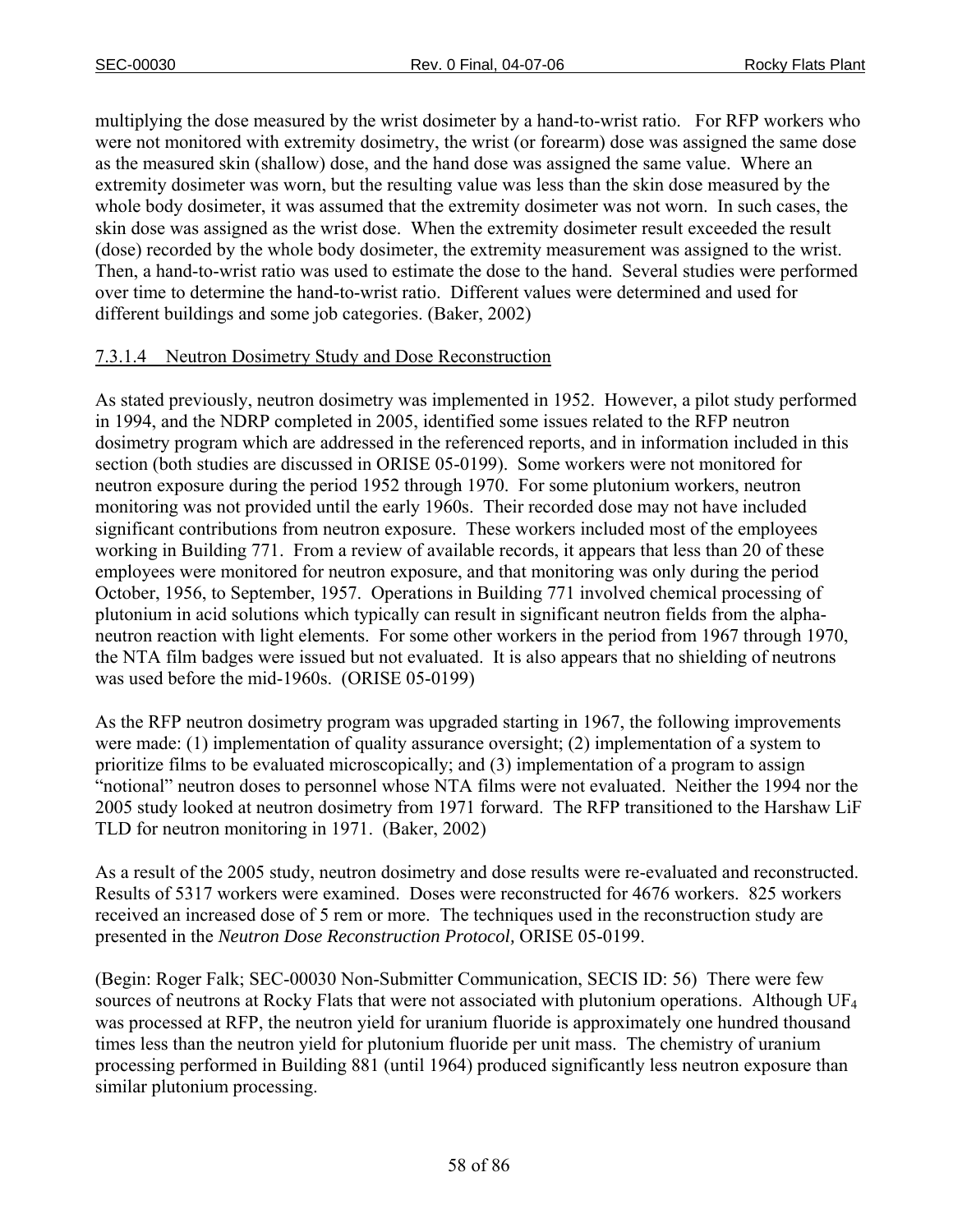The NDRP did evaluate all neutron dosimetry elements available. These did include personnel with home building assignments in non-plutonium buildings (e.g., Buildings 21, 22, 23, 34, 44, 81, and 86). These individuals were identified as workers who performed occasional work in the plutonium production areas. Thus, these individuals included non-plutonium workers and roving workers. The neutron-to-photon ratio developed for "All Others" is based on the entire set of neutron films, and thus, includes non-plutonium and roving workers. It does include the higher neutron-exposure plutonium workers and provides a claimant-favorable value to apply to non-plutonium and roving workers.

The NDRP and the ORAU team technical documentation (ORAUT-OTIB-0050) provide time-varying (and location-varying for the NDRP data) neutron-to-photon ratios. Application of these results to dose reconstruction is documented in ORAUT-OTIB-0050 and the dose reconstruction instructions. (End: Roger Falk; SEC-00030 Non-Submitter Communication, SECIS ID: 56)

#### 7.3.1.5 Dosimetry Records

Data and documents covering external dosimetry, and related records covering the entire operational period of the RFP, are readily available.

There is a large set of records on RFP external dosimetry and external monitoring available from the onset of the monitoring program. Initially, through the early 1960s, external dosimetry data were handwritten and reported manually. In the 1960s, the RFP began storing dosimetry data on mainframe computers. Starting in 1976, the following databases were developed to maintain dosimetry and other health physics data:

- HSDB (Health Sciences Database) 1976 to 1990
- RHRS (Radiological Health Records System) 1990 to 1999
- HIS-20 (Health Physics Information System, Canberra Industries) 1999 to present

The RFP typically summed the deep gamma dose and the neutron dose into a "penetrating" value. The neutron and deep gamma numbers were not retained and only the penetrating value remains.

Data obtained prior to 1976 were stored in these databases; however, the data were entered on an annual basis. In years through 1958, data is available in the paper record by quarter even though dosimeters might have been exchanged more frequently. Hand dose, as described in Section 7.3.1.3, was also maintained. Hard copy reports are available for the period 1959 through 1963, which contain details for each measurement for a monitored worker. In 1964, data appears to have been maintained by quarter. Starting in 1976 and through the current time period, individual dosimeter results were maintained with assigned- and ending-dates. These dates can be used to ascertain the monitoring frequency. (ORAUT-TKBS-0011-6)

The RFP data are also available without worker identification in the Department of Energy Comprehensive Epidemiologic Data Resource (CEDR). These datasets were recently used to generate exposure distributions for the RFP co-worker population for workers who were potentially exposed to occupational radiation but were not monitored, not monitored during all time intervals, or where records are not available.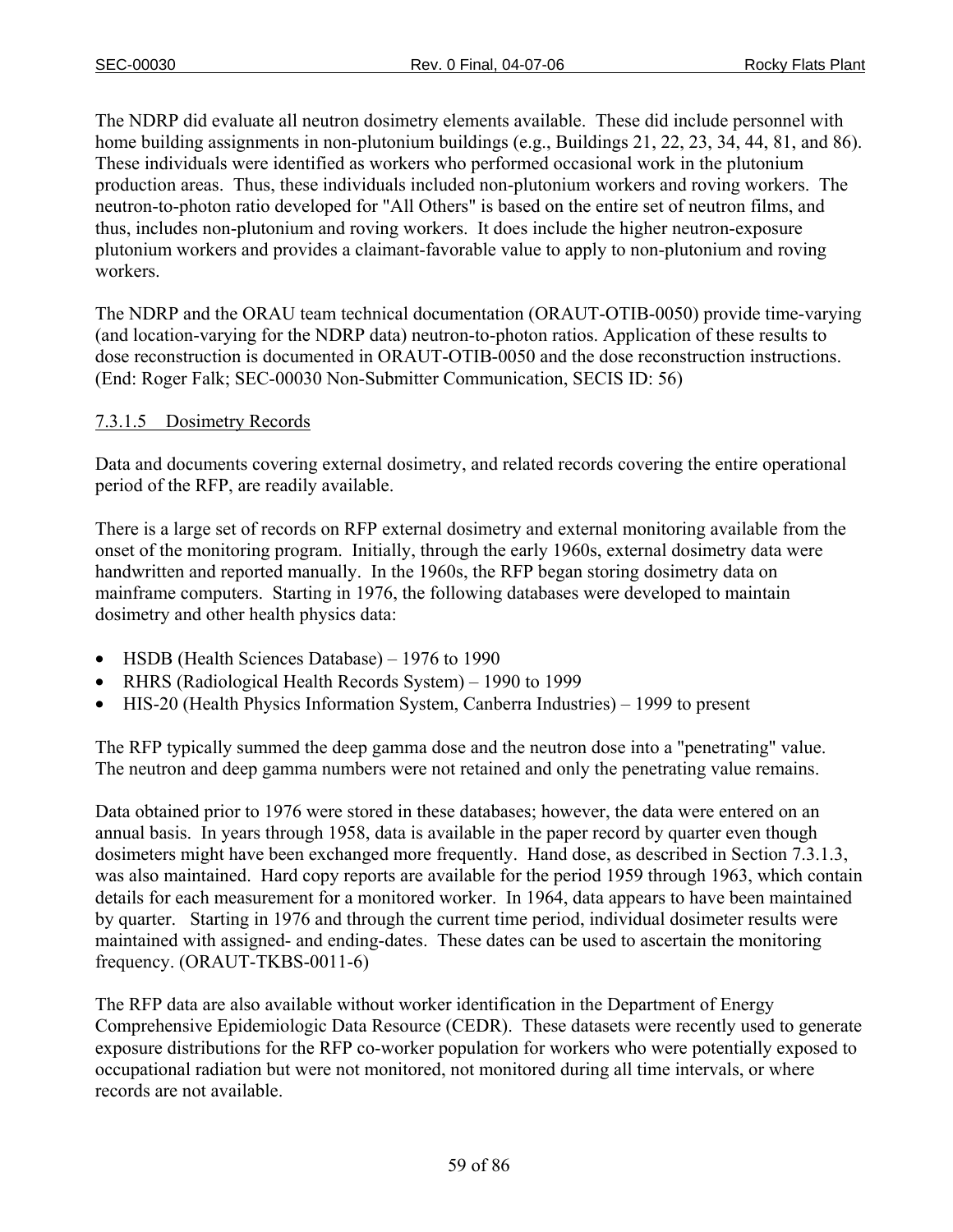The exchange frequency for an individual can be determined by reviewing the external dose record, if individual dosimeter readings were maintained. After 1976, the dose record will show a dosimeter reading for each exchange. For earlier years, the dose has been combined into quarterly records for which the exchange frequency has been lost, although it is reasonable to assume badges were exchanged at least quarterly (ORAUT-TKBS-0011-6).

Exchange frequencies before 1976 were determined by reviewing original dosimetry laboratory worksheets, many of which have been assembled as part of the Neutron Dose Reconstruction Project (NDRP). Dosimetry laboratory worksheets from 1951 through 1970 were reviewed, and an exchange frequency was determined (which includes the building and dosimeter type [photon, beta, or neutron]). It was necessary to evaluate the job category because the worksheet did not indicate job assignment. Dosimetry worksheets are not readily available from 1970 to 1976, so exchange frequencies were extrapolated forward for those years (Baker, 2002).

### 7.3.1.6 Application of Co-Worker Data for External Dose Reconstruction

The application of co-worker external data is used to assign doses to workers at DOE sites who have little or no individual monitoring data. These workers generally are in one of the following categories: (1) the worker was unmonitored and, even by today's standards, did not need to be monitored [e.g., a non-radiological worker]; (2) the worker was unmonitored, but by today's standards would have been monitored; (3) the worker may have been monitored, but the data are not available to the dose reconstructor; or (4) the worker may have partial information, but the available information is insufficient to facilitate a dose reconstruction. Analyses of co-worker external dosimetry data, including the results and deviations from the process, are documented in a site-specific TIB or site profile.

Development of site-specific data summaries and distributions involve a careful examination of the various data sources with the objective of identifying the most complete and accurate data set available. Prior to the analysis of the selected data and the development of summary statistics and dose distributions, a sampling of the data is compared to claim-specific data submitted to NIOSH by the DOE sites. The comparison also provides information needed to adjust the site-wide data sets to account for missed dose, partial year data, etc. Should significant issues arise during the course of this comparison that shed doubt on the accuracy or completeness of the site data selected for analysis, additional evaluations will take place to ensure that a valid data set has been selected.

Selected co-worker datasets are analyzed for the purpose of developing annual 50th and 95th percentile doses. Prior to calculating the percentile doses, the doses are adjusted to account for missed dose based on the badge exchange frequency and the dosimeter limit of detection (LOD). For example, the median annual reported dose might be zero at a particular site and in a particular year, but it would be inappropriate to assign a dose of zero as a median value because of the potential for missed dose, which must be included in the dose estimates to claimants. Specifically, one-half of the maximum annual missed doses are added to the reported annual doses, except for reported positive doses, in which case the maximum missed dose is reduced by the dose corresponding to one badge exchange (because it is not possible that all individual badge results were zero if a positive annual dose was reported). The 50th and  $95<sup>th</sup>$  percentile annual penetrating and shallow doses are then derived by ranking the data into cumulative probability curves and extracting the 50th and 95th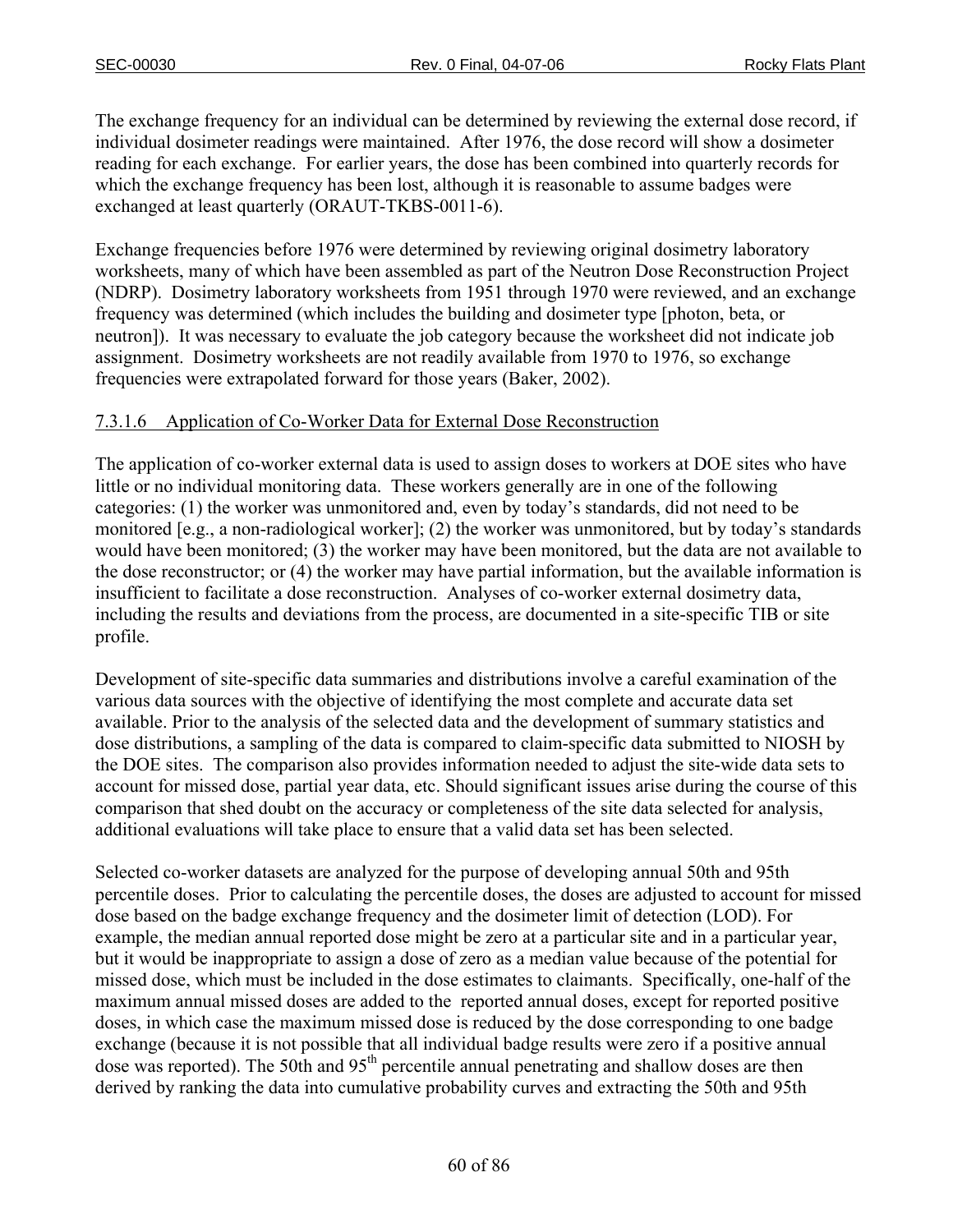percentile doses for each year. Additional details on the incorporation of missed dose in the site coworker data are provided in site-specific TIBs.

# **7.3.2 Ambient Environmental External Radiation Doses at RFP**

Releases to the environment of weapons-grade plutonium, enriched and depleted uranium, tritium, and natural thorium have all occurred during the RFP operational period. Since these isotopes are not strong gamma or energetic beta emitters, there is little external dose consequence. In addition, releases from incidents would not increase the ambient dose rates appreciably due to the large proportion of the total environmental external dose coming from naturally-occurring radioactivity. This can be seen by comparing ambient gamma measured at the site perimeter stations with the on-site stations. The on-site stations were an average of 9% higher than the perimeter stations, equating to approximately 10 mrem/yr. (ORAUT-TKBS-0011-4)

Annual environmental reports from 1975 through 1994 contain environmental TLD data, which can be used to estimate external dose. Prior to 1975, external dose was determined by film badges, which are not suitable for monitoring environmental doses.

The 1994 Rocky Flats Site Environmental Report (RFETS, 1994) is the last annual report from the RFP site. This report contained on-site air-concentration measurements used to estimate intakes, but did not provide ambient external dose measurements. After 1993, the external dose measurements were no longer reported. On-site air-monitoring data continued to be reported in quarterly environmental monitoring reports through 1998. After 1998, only perimeter measurements were reported.

For external dose after 1993, the current TBD assumes the mean for all years for which measurements have been reported (1973 through 1993) for each year between 1994 and October, 2005, when the plant closed. (ORAUT-TKBS-0011-4)

For intakes after 1998, the current TBD assumes that the maximum intake over the 20-year period preceding 1998 applies. Currently, some limited on-site monitoring data (from approximately two samplers) available from the Colorado Department of Public Health and Environment is being reviewed with the intent to substitute that information for the 20-year maximum value.

Ambient environmental external doses are assigned to account for any doses potentially received from stack releases of other radiation sources that may have been subtracted from an individual's dosimeter readings and could have contributed to their external radiation dose. Such exposures could have impacted both monitored and unmonitored workers.

The following subsections summarize the extent and limitations of information available for reconstructing the ambient environmental-related external doses of members of the proposed class.

# 7.3.2.1 Ambient Environmental External Dose: Monitored Workers

Based on information in the RFP Site Profile, and in the procedure, *External On-site Ambient Dose Reconstruction for DOE Sites* (ORAUT-PROC-0060), on-site ambient should be included, in addition to the assigned external dose, for time periods where individuals may have been exposed to elevated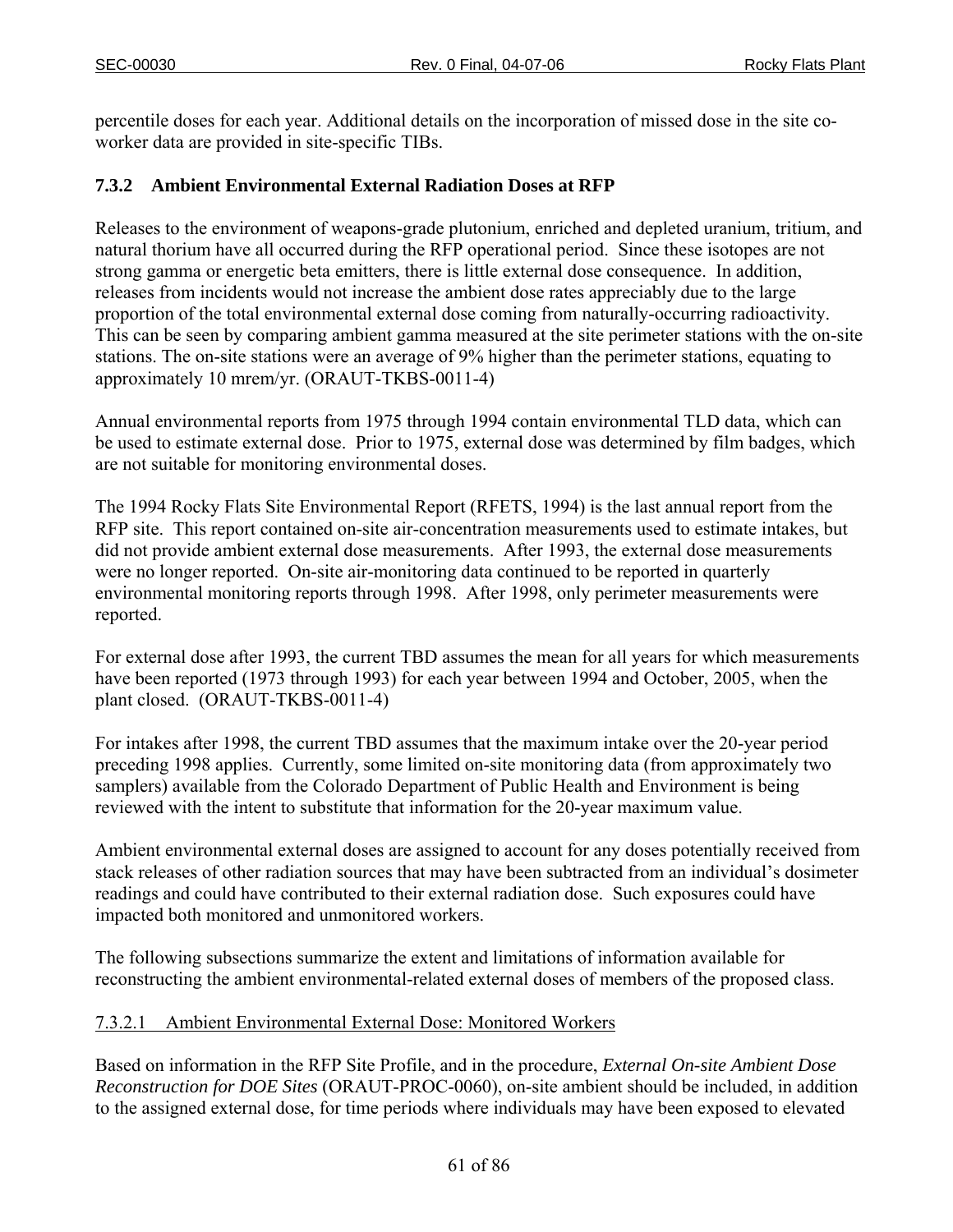ambient environmental external doses, or when the ambient environmental external dose has not been otherwise accounted for in the assignment of individual external doses (applicable to pre-1977 and post-1999 exposure periods).

### 7.3.2.2 Ambient Environmental External Dose: Unmonitored Workers

Ambient environmental exposures would have been the primary external exposure source for the unmonitored worker. The Occupational Environmental Dose TBD (ORAUT-TKBS-0011-4) and the procedure, *External On-site Ambient Dose Reconstruction for DOE Sites* (ORAUT-PROC-0060), provide methods for estimating potential ambient environmental external doses. External dose reconstruction methods for monitored workers will be applied for individuals who were not monitored, but should have been based on their job assignments and duties (i.e., who have missing or unavailable external monitoring data).

### **7.3.3 RFP Occupational X-Ray Examinations**

As part of the requirements for RFP employment, entrance, exit, and periodic physical examinations may have been performed on employees. These physical examinations could include radiographic examinations of the lungs and, for some employees, the lumbar spine.

Before approximately 1986, many production workers would receive single-view chest X-rays on a nearly annual basis. After that date, the frequency of routine chest X-rays varied widely: none for office personnel, every 5 years for respirator wearers, and annually for beryllium workers and asbestos workers over age 45 and with a 10-year history of asbestos exposure. Because chest X-rays were not consistently performed on a strict annual basis due to missed exams or changing policies, and because an exam would not have been provided more frequently than annually, it is claimant-favorable to assume an annual chest X-ray for all workers. (ORAUT-TKBS-0011-3)

Between 1952 and 1974, workers could have received spinal X-rays during their initial employment medical examination. This X-ray series consisted of a 14-in by 17-in. anterior-posterior (AP) view and a 10-in by 12-in. lateral (LAT) view of the lumbosacral spine. To be claimant-favorable, workers whose start date falls within this range could be assumed to have received the spinal X-ray. (ORAUT-TKBS-0011-3)

Photofluorography (PFG) may also have been performed at RFP. Although no specific records or protocol exist showing PFG was performed, evidence does exist indicating the disposal of a PFG machine in 1968. Since doses from PFG are typically higher than standard PA chest radiography, NIOSH will use default dose values that assume an annual chest PFG in addition to regular chest X-rays for all years prior to 1968 could be used to assure claimant favorability. (ORAUT-OTIB-0006)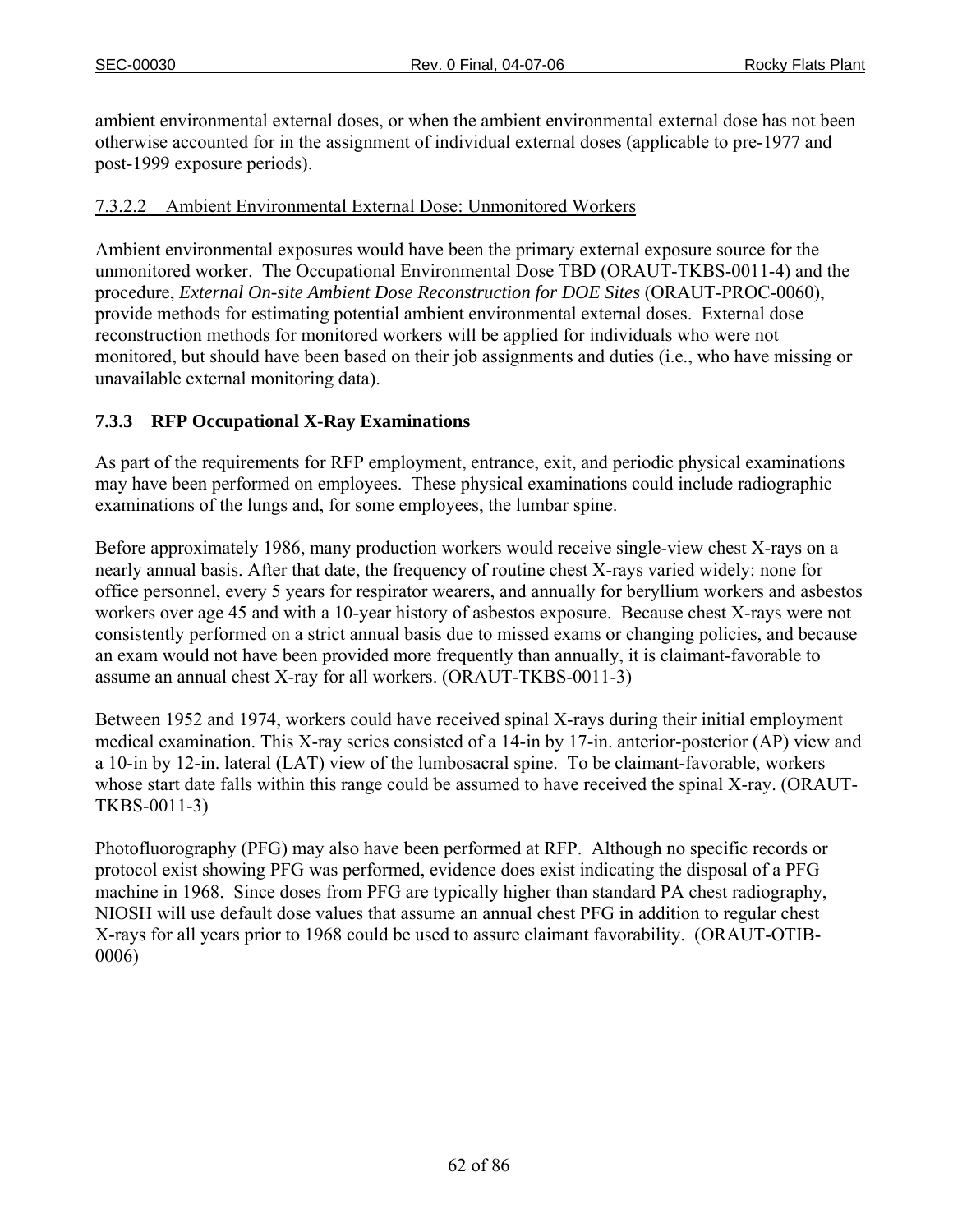#### **7.3.4 External Dose Reconstruction**

Through December 2005, 1076 EEOICPA claims from RFP workers had been submitted to NIOSH. Of those 1076 claims, dose reconstructions have been completed for 588 claims. These claims cover the entire range of RFP operations and include claims with external monitoring data.

There is an established protocol for assessing external exposure when performing dose reconstructions for the RFP claims (discussed in the following subsections):

- Photon Dose
- Electron Dose
- Neutron Dose
- Unmonitored Individuals Working in Production Areas
- Medical X-ray

### 7.3.4.1 Photon Dose

Film dosimeters required the use of workplace-specific calibration factors, so it was necessary to know the facility in which the individual worked. The Dosimetry Department determined this by using facility assignment rosters, and issuing and retrieving badges to each major facility. Individuals sometimes worked in other facilities on temporary or overtime assignments that the Dosimetry Department could not detect. Area-specific calibration factors were necessary to evaluate readings from X-ray/gamma dosimeters used in the plutonium areas and the beta/gamma dosimeters used in the uranium areas. If a dosimeter was exposed in a different field, this could not be detected, which introduced a source of uncertainty.

TLD systems use more tissue-equivalent detection elements that do not require a field-specific calibration factor. This source of uncertainty is minimal with these dosimeters.

The claimant-favorable assumption is that the photon dose is a result of exposure in the 30-250 keV photon energy range (for Pu, this is 75%; for EU, this is 100%; for DU, it is 50%). When performing a dose reconstruction, dose conversion factors are used to calculate the exposure to photon radiation, coupled with information supplied from site dosimetry records, area monitoring, and personal monitoring for the claimant (when available). The energy fraction used in the dose reconstruction represents the amount of measured and missed dose applied to the appropriate energy range. Potential missed dose can be assigned to a potential dosimeter cycle to provide a claimant-favorable estimate of the external missed dose.

The NDRP-reported gamma dose only includes those gamma doses that were in some way used to estimate neutron dose; they are usually less than the DOE dosimetry reports from the site. In some cases, the gamma dose in the NDRP evaluation files is greater than the penetrating gamma dose reported in the DOE site dosimetry files. In that event, the greater dose will be used for dose reconstructions with maximizing and best-estimate approaches. The smaller dose may be used when using minimizing approaches. (ORAUT-OTIB-0027)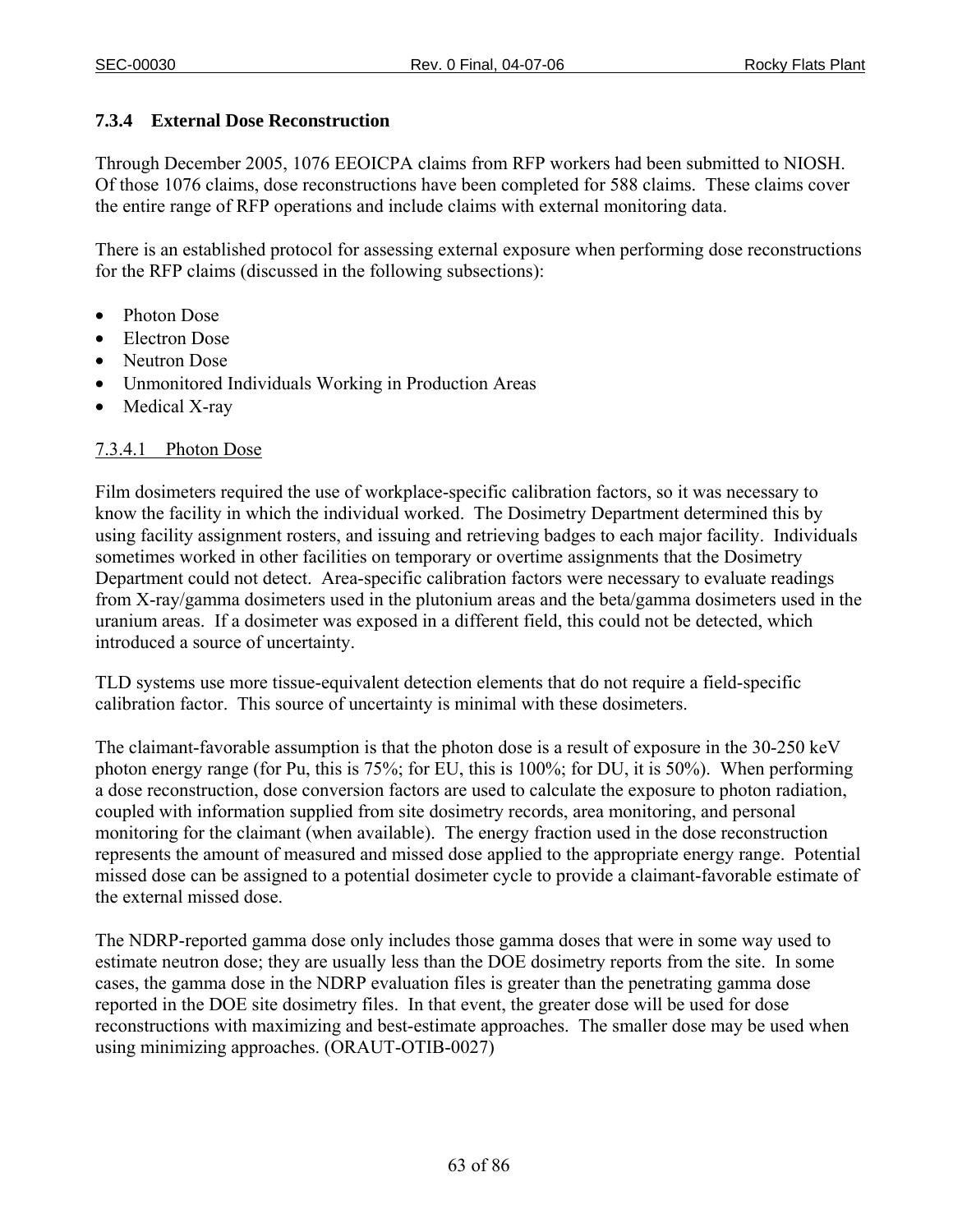Pre-1960: Some dosimetry records indicate the dose determined by film darkening under each dosimeter element, as well as the recorded skin and penetrating dose values. The dosimeter could not effectively measure the 60 keV photon; thus, penetrating dose was calculated. The sum of the low energy (<30keV photons or >15keV electron) and the photon doses (30-250 keV and/or>250 keV photon, as applicable) exceeds the original reported skin dose. Thus, by implementing the methodologies discussed in ORAU-OTIB-0027, dose reconstruction can be calculated from the reported penetrating and skin doses.

1960-1970: The three-element film dosimeter used at the RFP from 1960-1970 had an open window (OW), a cadmium (CD) filter, and an additional brass (BR) filter providing half of the filtration of the CD. The brass filter was added to more accurately measure the 60 keV photons. This dosimeter was phased out during 1970. Based on review of each dosimeter element, as well as the recorded skin and penetrating dose values, and estimate of >15keV electrons, <30keV photons, 30-250 keV photons, and >250 keV photon dose, dose reconstruction can be calculated from the reported penetrating and skin doses, which were calculated as a sum of the three windows. The penetrating dose was calculated using 35% OW plus the other two windows. (ORAUT-OTIB-0027)

1970-present: The RFP started using TLDs to measure photon dose in 1970. The TLD materials used were much more tissue-equivalent and the response much less energy-dependent. Dosimeters were calibrated to more appropriate photon energies and filter design was more advanced. It is believed that these dosimeters performed substantially better than film. Although various chip and filter combinations were used, data provided in DOE dosimetry files does not generally include dose from individual components similar to the various categories from the film era (CD, OW, BR). (ORAUT-OTIB-0027)

# 7.3.4.2 Electron Dose

Beta radiation fields are usually the dominant external radiation hazard in facilities requiring contact work with unshielded forms of uranium. This was the case for enriched and depleted uranium work at the RFP. Large foundry ingots were generally handled by lifting devices, but machined uranium parts were handled with gloved hands. The RFP did experience elevated beta dose rates from contamination on leather gloves worn during the foundry operations. Extensive research in the areas of dosimeter wear location, electron energy spectra, and film response currently requires conversion of dose readings to shallow dose, which is an overestimation of the true shallow dose. This assumption is claimant-favorable for RFP workers. (ORAUT-TKBS-0011-6)

### 7.3.4.3 Neutron Dose

Missed doses are assigned using the Limit of Detection (LOD)/2 method. This method involves the assignment of a dose equal to the LOD divided by 2 for each dosimetry measurement that is recorded as zero, below the limit of detection, or below a reported threshold. Workers who were unmonitored for external radiation exposure are not assigned missed dose using the LOD/2 method; rather, they are assigned either (1) external on-site ambient doses (if they were non-radiological workers and would not have been exposed to workplace radiation sources); or (2) unmonitored doses (using co-worker studies or some other approach) if a potential for exposure existed. (ORAU-OTIB-0023)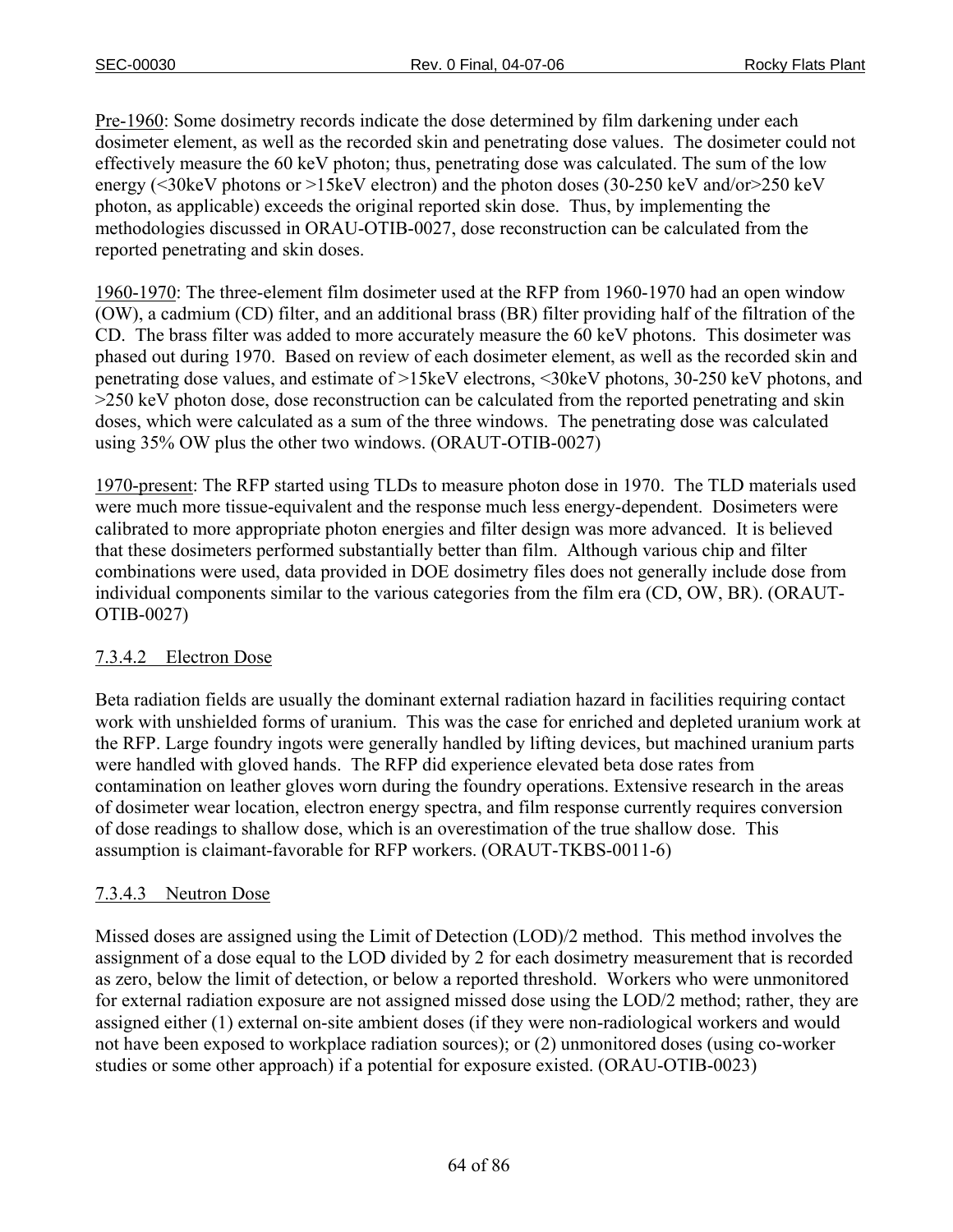be used to determine the neutron-photon ratio for the period from 1970-1976. All NIOSH worker ORAUT-OTIB-0050 describes the methodologies for calculating neutron dose that apply to workers at the RFP plutonium facilities during the period from 1952-1970. Data from 1977 to the present will data from 1977 to the present were analyzed to determine a neutron-photon ratio for claims involving these years of operation.

### 7.3.4.4 Unmonitored Individuals Working in Production Areas

In the early 1950s, only groups expected to receive doses greater than 10% of the Radiation Protections Guideline (called the "threshold dose") received dosimeters. During this time, the Radiation Protection Guideline was 3 rem per quarter. Thus, the missed dose estimate for unbadged individuals working in radiological controlled areas would be one half of 10% of three rem per quarter, or 600 mrem per year. When assigning the doses, a lognormal distribution will be assumed, with the upper 95% dose estimate used for these individuals or 1.2 rem per year. (ORAUT-TKBS-0011-6).

## 7.3.4.5 Medical X-ray

The frequency of X-ray examination varied significantly for RFP workers. A protocol for frequency of a single posterior-anterior (PA) view chest X-ray as a function of job category was not established until approximately 1986. Between 1952 and 1974, all workers received spinal X-rays during their initial employment medical examination. The medical files did not always document each X-ray taken until the mid-1970s. A claimant-favorable approach to the estimation of the X-rays taken would assume lumbosacral spine X-rays if the claimant started work between 1952 and 1974. An annual chest X-ray is assumed for all claimants, as well as AP and LAT lumbar spine X-rays at the start of employment for all individuals employed from 1952 to 1974 (ORAUT-TKBS-0011-3). This potential overestimation of the X-ray use will compensate for the few "retakes" that may have been necessary in individual cases for which the initial X-ray was of poor quality.

### **7.3.5 External Dose Reconstruction Feasibility Conclusion**

NIOSH has established that it has access to sufficient information to either: (1) estimate the maximum external radiation dose for every type of cancer for which radiation doses are reconstructed that could have been incurred under plausible circumstances by any member of the class; or (2) estimate the external radiation doses to members of the class more precisely than a maximum dose estimate.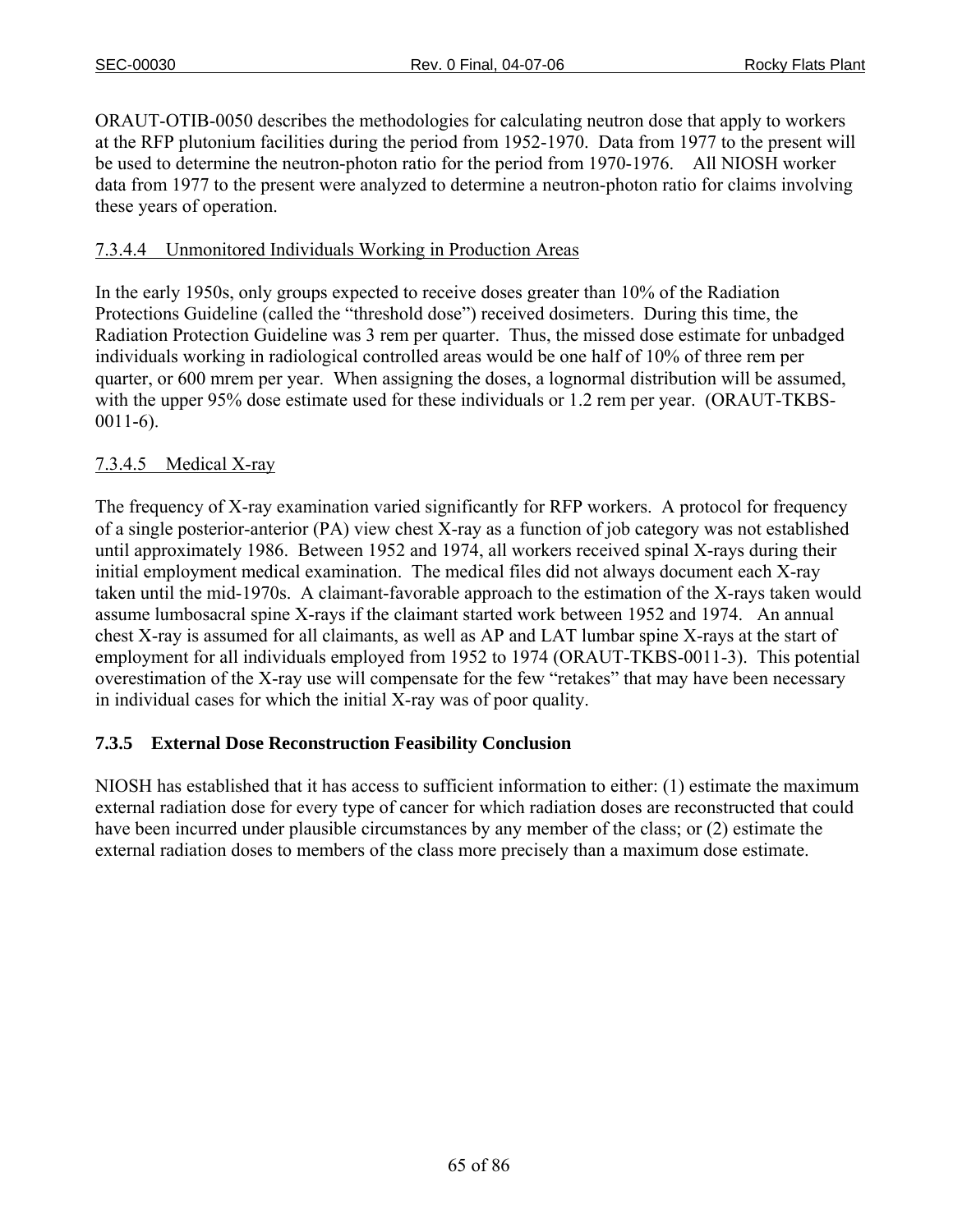# **7.4 Dose Reconstruction Outcomes**

NIOSH reviewed its dose reconstruction database, NIOSH OCAS Claims Tracking System (NOCTS), to identify dose reconstructions under EEOICPA that might provide information relevant to the petition evaluation.

The NOCTS data do not fully address the feasibility issues for this class, which is extensive and diverse in its history of exposures, monitoring experiences, and records availability. However, the data clearly show that dose reconstructions can be successfully completed using the methodological approaches shown in Table 7-2 for all years at the RFP. The data used for the dose reconstructions include data from internal and external sources, as discussed in Sections 7.2 and 7.3 of this report. Each claim in the table is only counted once and each claim is categorized based on the earliest start date of RFP employment.

| <b>Table 7-2: RFP Dose Reconstruction Outcomes by Methodological Approach</b> |                    |          |          |          |          |                          |                |  |  |  |  |
|-------------------------------------------------------------------------------|--------------------|----------|----------|----------|----------|--------------------------|----------------|--|--|--|--|
| (Timeframe: 1952-2005) (Results as of: July, 2005)                            |                    |          |          |          |          |                          |                |  |  |  |  |
| <b>Methodological Approach</b>                                                | 1950s <sup>a</sup> | 1960s    | 1970s    | 1980s    | 1990s    | 2000s                    | <b>Totals</b>  |  |  |  |  |
| Not Entered <sup>b</sup>                                                      | 9                  | 5        |          | $\Omega$ | $\Omega$ | $\theta$                 | 15             |  |  |  |  |
| <b>Full Internal and External</b>                                             |                    | 0        |          | $\Omega$ | $\Omega$ | $\Omega$                 | 2              |  |  |  |  |
| <b>Full Primarily External</b>                                                | $_{0}$             |          | $\Omega$ | $\theta$ | $\theta$ | $\Omega$                 |                |  |  |  |  |
| <b>Full Primarily Internal</b>                                                |                    |          | $\Omega$ | $\Omega$ | $\theta$ | $\Omega$                 | $\mathfrak{D}$ |  |  |  |  |
| Overestimate Primarily External                                               | 0                  | $\theta$ | 4        | 2        | 2        | $\Omega$                 | 8              |  |  |  |  |
| Overestimate Internal and External                                            | 28                 | 94       | 75       | 104      | 38       | $\varsigma$              | 344            |  |  |  |  |
| Overestimate Primarily Internal                                               | $\mathfrak{D}$     | $\Omega$ | $\Omega$ |          |          | $\Omega$                 | 4              |  |  |  |  |
| Underestimate Primarily External                                              | 21                 | 14       |          | 3        | $\theta$ | $\Omega$                 | 39             |  |  |  |  |
| Underestimate Primarily Internal                                              | 18                 | 20       | 8        | 3        | $\Omega$ | $\Omega$                 | 49             |  |  |  |  |
| Underestimate Internal and External                                           | 10                 | 7        |          | $\Omega$ | $\Omega$ | $\Omega$                 | 18             |  |  |  |  |
| <b>Completed Totals</b>                                                       | 90                 | 142      | 91       | 113      | 41       | $\overline{\mathcal{L}}$ | 482            |  |  |  |  |
| Unsubmitted Totals <sup>c</sup>                                               | 172                | 200      | 67       | 65       | 16       | 3                        | 523            |  |  |  |  |

a. Decade columns list the number of dose reconstructions completed for the corresponding methodological approach.

b. "Not Entered" = Dose reconstruction completed, but type of dose reconstruction not entered. c. "Unsubmitted Totals" = Claims that have not been sent to the Dept. of Labor.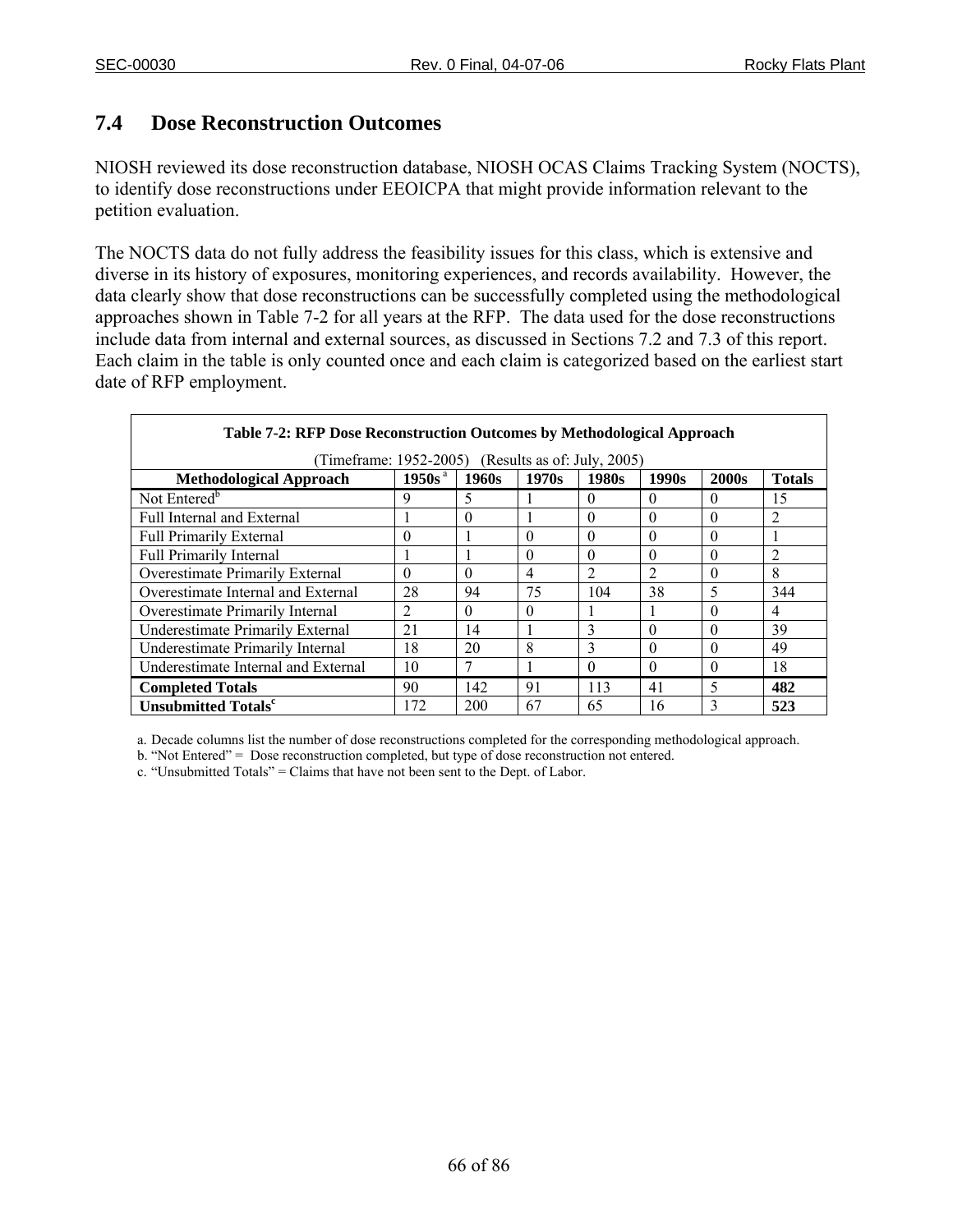# **7.5 Evaluation of Petition Basis for SEC-00030**

The following subsections evaluate the assertions made on behalf of petition SEC-00030 for the Rocky Flats Plant. Twenty-two specific statements were made by workers on behalf of the petition. Nine statements are directly addressed in Section 7.5.2. The remaining 13 statements are generally addressed in Sections 7.5.1 and 7.5.3.

# **7.5.1 Evaluation of Major Topics Detailed in Petition SEC-00030**

The following major topics were detailed in petition SEC-00030. Italicized statements are from the petition; the comments that follow are from NIOSH.

# 7.5.1.1 High Fired Plutonium Oxides

SEC-00030: *Exposure to a unique form of plutonium referred to as high fired oxides or super class Y materials that are metabolized differently and have self-shielding properties which make accurate assessment of dose impossible. In addition, the uniquely small particle size of high fired oxides – as small as 0.12 um Activity Median Aerodynamic Diameter (AMAD)- makes current dose models inaccurate. Dose models in use at Rocky Flats use a particle size of 1.0 um AMAD and underestimate high fired oxide doses by a factor of 1-2. Current models in use by NIOSH – International Commission on Radiological Protection (ICRP) 66 – use a particle size of 5.0 um AMAD and underestimate these doses by a much as a factor of 10. High fired oxides were generated from the Building 771 fire in 1957, the Building 776 fires in 1965 and 1969, numerous other smaller fires, and multiple high temperature processes in furnaces, incinerators and production process areas used in multiple plutonium buildings at Rocky Flats. A detailed accounting of these activities is included in our petition. The impossibility of accurate dose assessment for high fired oxides exposure is summarized in more detail on the following pages* [of the petition]*.* 

NIOSH agrees that there is evidence of high-fired Pu oxides at the Rocky Flats Plant. The presence of such materials does not, however, affect the feasibility of dose reconstructions.

One issue the petitioner has focused on is the "extreme nature of high fired oxides." The concern is that "Super Class Y material" (also discussed in this report as Type Super S material) was released during the various fires that occurred at the site. The concern is the relative insolubility of Type Super S, which limits the sensitivity of standard bioassay techniques. While this is a non-trivial issue, it is not a feasibility concern. Forms of Pu that are more soluble than Type Super S are assumed for maximizing dose reconstructions for cancers in non-respiratory tract organs. This results in claimantfavorable dose estimates for non-respiratory tract organs. For respiratory tract claims that have POC <50% using Type S material, NIOSH will assume type Super S, and will calculate lung doses using the methodology outlined in ICRP 66, together with empirically-observed solubility and retention parameter values as described in ORAUT-OTIB-049

Another issue raised by the petitioner is the difference between the potential particle size of high-fired oxides and the particle size assumption used in NIOSH dose reconstructions. This is not a feasibility concern. When an intake is assessed based on urine bioassay or lung count measurement, the particle size is only a significant factor for reconstructing doses to organs of the GI tract, as demonstrated in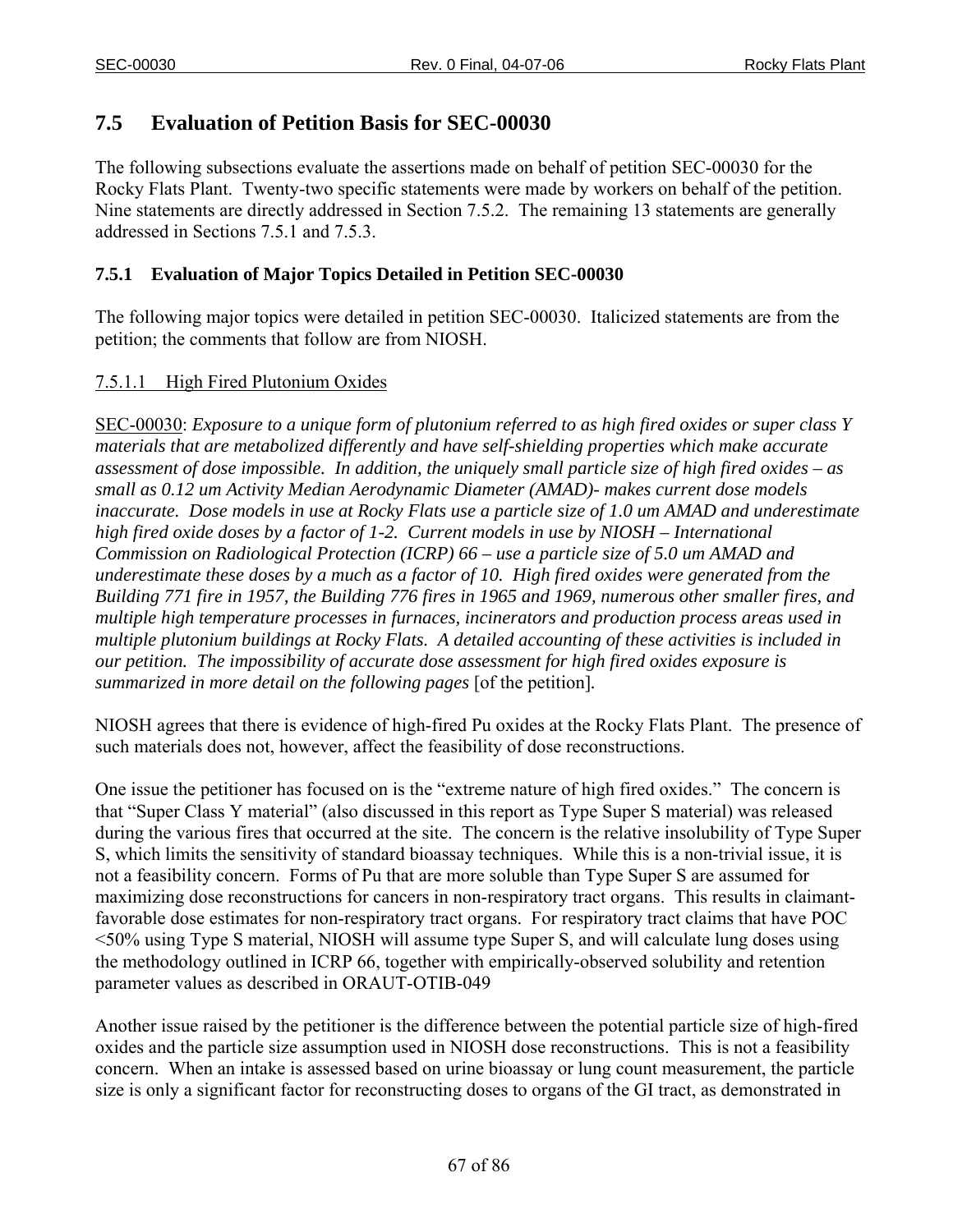Section 6.5 of this report. In these cases, however, the NIOSH assumption of a particle size of 5.0 um AMAD is claimant favorable.

The petitioner also asserted that high-fired Pu oxide particles would be ceramicized, and that this would lead to "self-shielding," which would challenge the ability of lung counting to detect Pu inhalation intakes. However, since Pu lung counting relies on the detection of the 60 keV gamma radiation from the Am-241 daughter, it is not plausible that any significant self-shielding would occur. From first principles, even if the Am-241 were encased in a solid ceramic sphere of 0.12 μm diameter (the size that the petitioner asserts should be used for the particle size), the chance of the resultant gamma ray from the Am-241 daughter being shielded by the sphere is approximately 3 x  $10^{-4}$ , or 0.03%. Even under the worst-case assumptions made in this scenario (spherical particle with Am atom in the center), this shielding potential is trivial and would not affect the ability of the lung counter to detect a Pu lung burden.

# 7.5.1.2 Inability to Link Exposures to Specific Incidents or Events

SEC-00030: *Inability to link exposures to specific incidents as evidenced by the Building 771 worker exposure issue as recently as 2000/2001. In this incident, workers received undetected exposures through chronic long-term exposures below the threshold of workplace monitors that were discovered only by happenstance. Without a date to enter into the equation for bioassay results, an accurate dose assignment is impossible.* 

Undetected or unmonitored intakes occur at many DOE facilities and are not a concern for the feasibility of dose reconstruction. Estimates of the unmonitored dose can be made using either co-worker data or using the proximate recorded doses for the specific worker of interest occurring prior to and following a period of unmonitored dose. OCAS-PR-004 describes several different options for calculating unmonitored dose in various situations. A definitive intake date, while helpful, is not necessary for dose reconstruction. In cases where a definite intake date cannot be ascertained, claimant-favorable assumptions (e.g., assuming that the intake occurred on the first day of work with radioactive materials) are made to estimate the maximum possible internal dose.

### 7.5.1.3 Periods of Inadequate and/or Lack of Monitoring

SEC-00030: *Periods of inadequate monitoring, lack of monitoring, changes in methodology, and inconsistency in procedures over the history of the Rocky Flats site which make accurate dose reconstruction over time impossible. Examples include: no routine lung counting until the late 1960's, no monitoring for neutron radiation prior to late 1950's and neutron measurements found in error until 1970's.* 

It was recently determined that neutron doses may have been under-reported or over-reported for certain individuals hired prior to 1968. Process workers who were exposed to neutrons may not have been monitored for neutrons from 1953 until about 1958. In addition, the neutron film used to monitor employees in the late 1950's and early 1960's may not have been read properly, thereby either missing some neutron exposure or reporting more neutron exposure than was actually received. The issue appears to be limited to neutron exposures prior to 1968.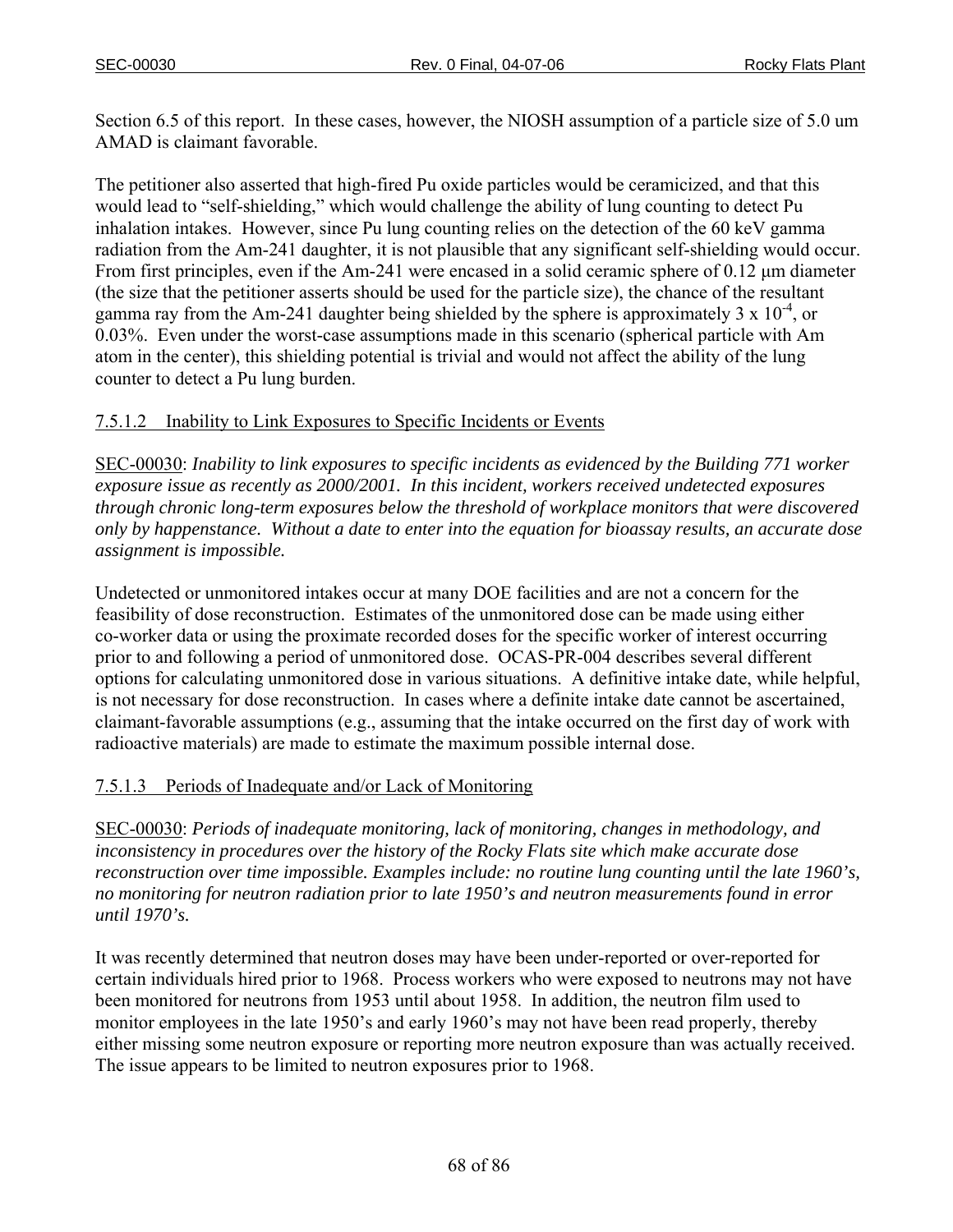The basic principle of dose reconstruction is to characterize the occupational radiation environment to which a worker was exposed using available worker and/or workplace monitoring information. In cases where radiation exposures in the workplace environment cannot be fully characterized based on available data, default values based on reasonable, claimant-favorable scientific assumptions are used as substitutes. EEOICPA recognized that the process of estimating radiation doses would require dealing with uncertainties and limited data, and thus, methods were established for arriving at reasonable, claimant-favorable estimates of radiation dose received by an individual who was not monitored or inadequately monitored for exposures to radiation, or for whom exposure records are missing or incomplete. To the extent that the science and data involve uncertainties, these uncertainties are typically handled to the advantage, rather than to the detriment, of the claimant. NIOSH has used the best available science to develop the methods and guidelines for dose reconstruction. As described in detail in the following sections, the lack of routine lung counting prior to the 1960's does not preclude dose reconstruction because urinalysis and fecal sampling results are available. Neutron doses from early time periods can be addressed using neutron/gamma ratios.

The issue of inaccuracies in measured neutron doses has been addressed in the Neutron Dose Reconstruction Protocol, and these results are being used by NIOSH in dose reconstructions for affected energy workers (ORISE 05-0199). With the release of this protocol, it is possible that results from previously-assigned neutron doses could change. This issue only affects non-compensable claims with employment periods prior to 1977, where the current overestimate approach would cause the POC to be greater than 50%. Prior to 1977, the neutron and photon dose was reported as a single penetrating dose. Neutron-to-photon ratios are available to separate the two radiation types. In addition, the Neutron Dose Reconstruction Project has reassessed the number of neutron tracks. The current overestimate approach is to assign the penetrating dose as 100% photon and 100% neutron dose. In addition, the organ dose conversion factors (DCFs) have been increased to a value of 2. This approach has been found to provide an overestimate of the expected Neutron Dose Reconstruction Project findings for a claim. For claims with employment periods after 1976, the external dose is reported as cycle data, not summary data. Neutron and photon dose are reported separately and can be assessed without complications.

### 7.5.1.4 Unmonitored Exposures Surfacing throughout Time

SEC-00030: *As recently as 2004, a former worker from the 1950's was monitored under a DOE former worker radiation program and was found to have a significant internal deposition that had gone undetected and unrecorded for nearly 50 years.* 

The dose reconstruction methods applied for Rocky Flats incorporate processes to account for unmonitored and missed internal dose in a claimant-favorable manner (see response in Section 7.5.1.2). If available monitoring data identifies positive bioassay results, the data will be reviewed and considered in the internal dose evaluation. If an individual was monitored and had no positive bioassay results, the potential missed internal dose will be evaluated in light of the minimum detectable activity (MDA) for the selected bioassay method (in-vivo or in-vitro). As indicated in the Rocky Flats Internal Dosimetry TBD (ORAUT-TKBS-0011-5), the bioassay MDAs improved (i.e., decreased in value) over time from the 1950s to the present, which could account for the situation described by the former worker above. However, the total potential intake will be accounted for through the application of the dose reconstruction methods in the Internal TBD. Although the RFP utilized a program in which the highest exposure-potential employees were individually monitored, it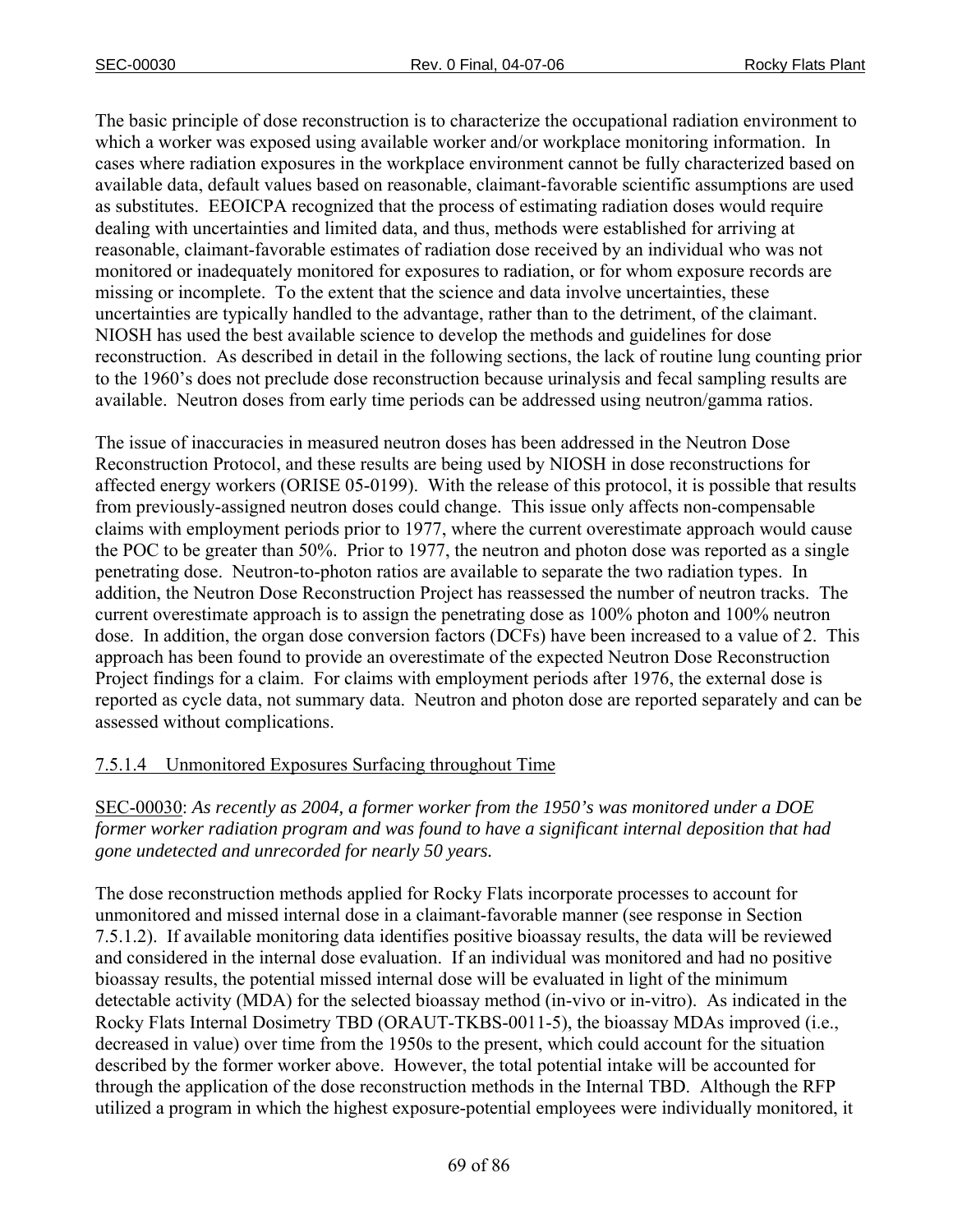is recognized that not all employees were monitored. The established protocol for assessing internal dose when performing dose reconstructions in this situation includes the use of co-worker data, or the application of methods that assign a maximum plausible internal dose based on the maximum internal exposure from multiple isotopes (assigned as an acute exposure on the first day of employment), or based on maximum plausible air concentrations in the associated work area (assigned as a chronic exposure over the entire employment period).

#### 7.5.1.5 Negative Effects of Site Closure on Accuracy of Dose Reconstruction

SEC-00030: *As a closure site, Rocky Flats presents unique challenges for dose reconstruction in that the entire infrastructure will be eliminated and with it the subject matter experts that provide information and clarification for dose reconstruction questions. No one will be left that understands the data. Currently the Rocky Flats dosimetry department answers calls on a regular basis in support of dose reconstruction where data is missing, or part of a file is missing, in particular with the change in 1989 from systemic burden to dose, when the Radiation Control Manual was implemented. When Rocky Flats is gone, there will be no one left who understands these nuances, making accurate dose reconstruction impossible*.

NIOSH does not have any reason to expect that the closure of the site will adversely affect the feasibility of dose reconstructions. Subject matter experts, including former Rocky Flats dosimetry personnel, are currently available and will continue to be available. NIOSH is making full use of these individuals' experience and knowledge. Furthermore, individual dosimetric data is being supplied by the Department of Energy to NIOSH for use in dose reconstruction. Extensive holdings of Rocky Flats dosimetry program documents are being maintained by the Department of Energy; NIOSH has access to these documents as needed.

#### 7.5.1.6 Worker Recall Monitoring Program

7.5.1.6 Worker Recall Monitoring Program SEC-00030: *With closure, worker recall monitoring programs are going away. The contract has ended for the former worker recall program through Oak Ridge where workers were called back every three years. The Rocky Flats program that recalls active employees on an annual basis will go away at closure. Currently there is nothing in place to replace these important activities.* 

Although the Worker Recall Monitoring Program may be going away, the continuation of this program has no bearing on the EEOICPA radiological dose reconstruction program. This worker outreach program, formerly known as the Former Radiation Worker Medical Surveillance Program at Rocky Flats was initiated informally in the early 1980s by Dr. Robert Bistline. He was associated with the Medical Department, and saw an opportunity to bring back former workers with known internal lung depositions, workers with residually-contaminated wounds, and/or workers who had received chelation treatments to minimize potential long-term depositions. This project officially started in the fall of 1994 and concluded in the fall of 2004. The importance of this work is in the body of data collected on long-term exposures (via lung count and urine excretion). The data these former workers provided has helped the scientific community to better understand the biokinetics of plutonium and americium. The program's purpose was to grasp the opportunity to gather data and information on a large, relatively stable former workforce. The results of this study were officially released in June, 2005.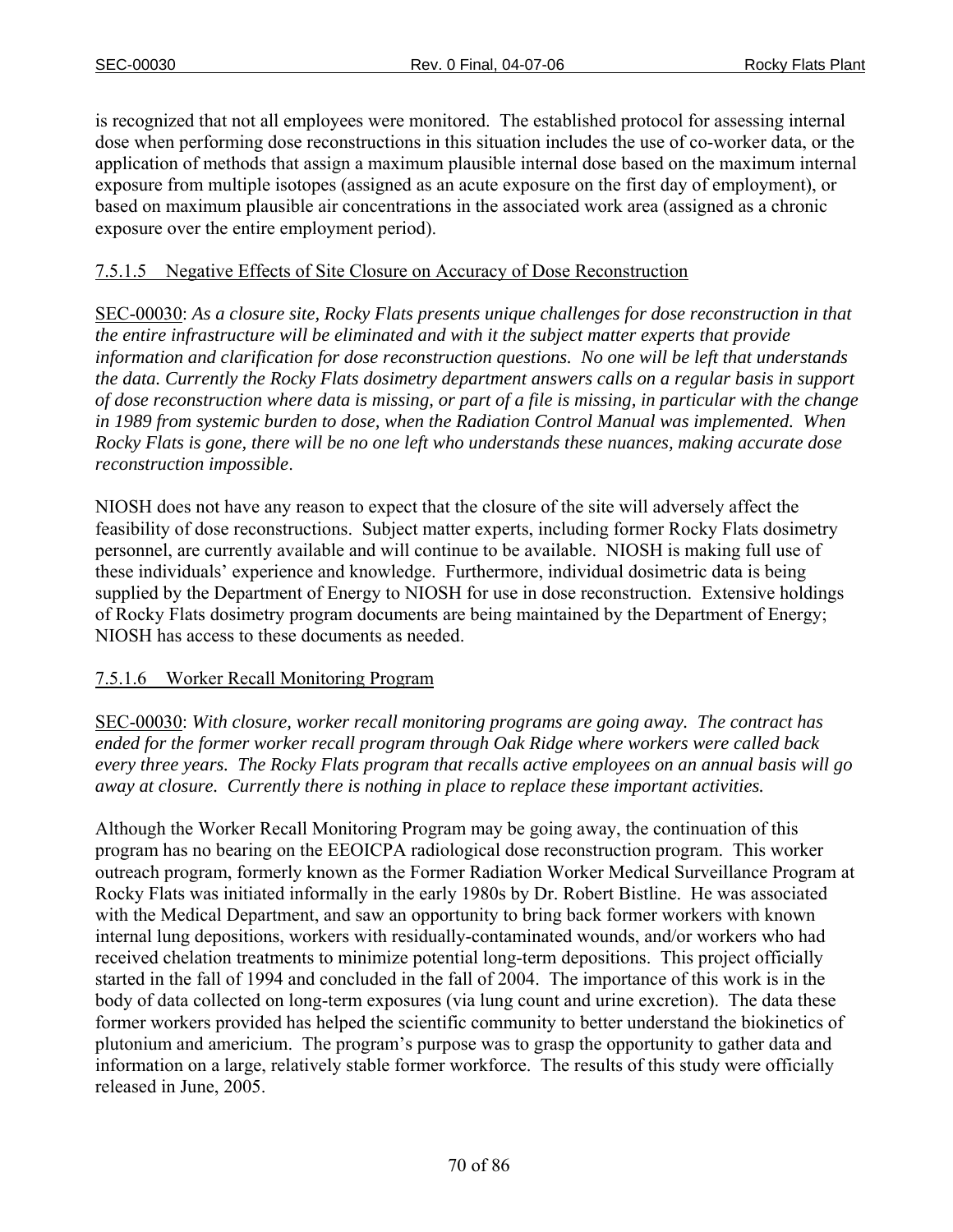During the early years, the program focused more on individuals with the highest internal depositions and the oldest individuals. During the latter years of the project, everyone was eligible for at least a single visit. The criteria for determining whether individuals qualified as repeat participants were whether they had received 20 rem or more of exposure (external plus internal) and whether there was some reason to believe that a potential existed for missed dose.

Bioassay results from recall programs can help refine estimates of dose from internally-deposited radioactive materials. However, the ability of NIOSH to perform dose reconstructions is not predicated on the continuance of such programs. When these data are available, NIOSH will consider them in dose reconstructions, but monitoring and other data collected from the period during which the worker was employed, together with NIOSH's procedures for the assignment of unmonitored doses, are sufficient to conduct dose reconstruction.

## 7.5.1.7 Plutonium Linked to Cancer

SEC-00030: *Exposure to plutonium has been causally linked to more than 20 types of cancer was well as lung fibrosis. Plutonium exposure, in particular to high-fired oxides and their related ailments endanger the health of the members of this Rocky Flats class of workers. DOE and the federal government have recognized the causal role of plutonium exposure in these specific cancers as evidenced in the Energy Employees Occupational Illnesses Compensation Program Act (EEOICPA) which designates a list of cancers currently linked to radiation exposure. Additionally, the effects of synergism of exposures to different toxins are not known. In particular the effects of combination exposures where an individual has both plutonium and toxic chemical exposure, such as carbon tetrachloride, trichloroethylene, nitric acids, and numerous other toxic chemicals used at Rocky Flats. Synergism has been documented, for example, for the combination of plutonium exposure and cigarette smoking. The result is that a person who was exposed to plutonium and also smoked is 10 times more likely to contract lung cancer than a person who was not expose to plutonium and smoked.* 

For the purpose of the SEC Evaluation of this petition under the requirements of the EEOICPA, Part B (currently being administered by the Department of Labor), and 42 CFR Part 83, NIOSH considers the feasibility of estimating radiation doses with sufficient accuracy. If radiation doses cannot be estimated with sufficient accuracy, then NIOSH also considers whether such radiation doses may have endangered the health of members of the class of employees. Neither the feasibility of radiation dose reconstruction nor the associated determination of health endangerment involve the effects of smoking or exposure to toxic chemicals. The effects of smoking (for lung/respiratory tract cancers) are considered by the Department of Labor (DOL) in the evaluation of probability of causation for employees who receive a dose reconstruction from NIOSH. DOL also considers the exposure of a worker to the combination of toxic chemicals and radiation under Part E of EEOICPA*.*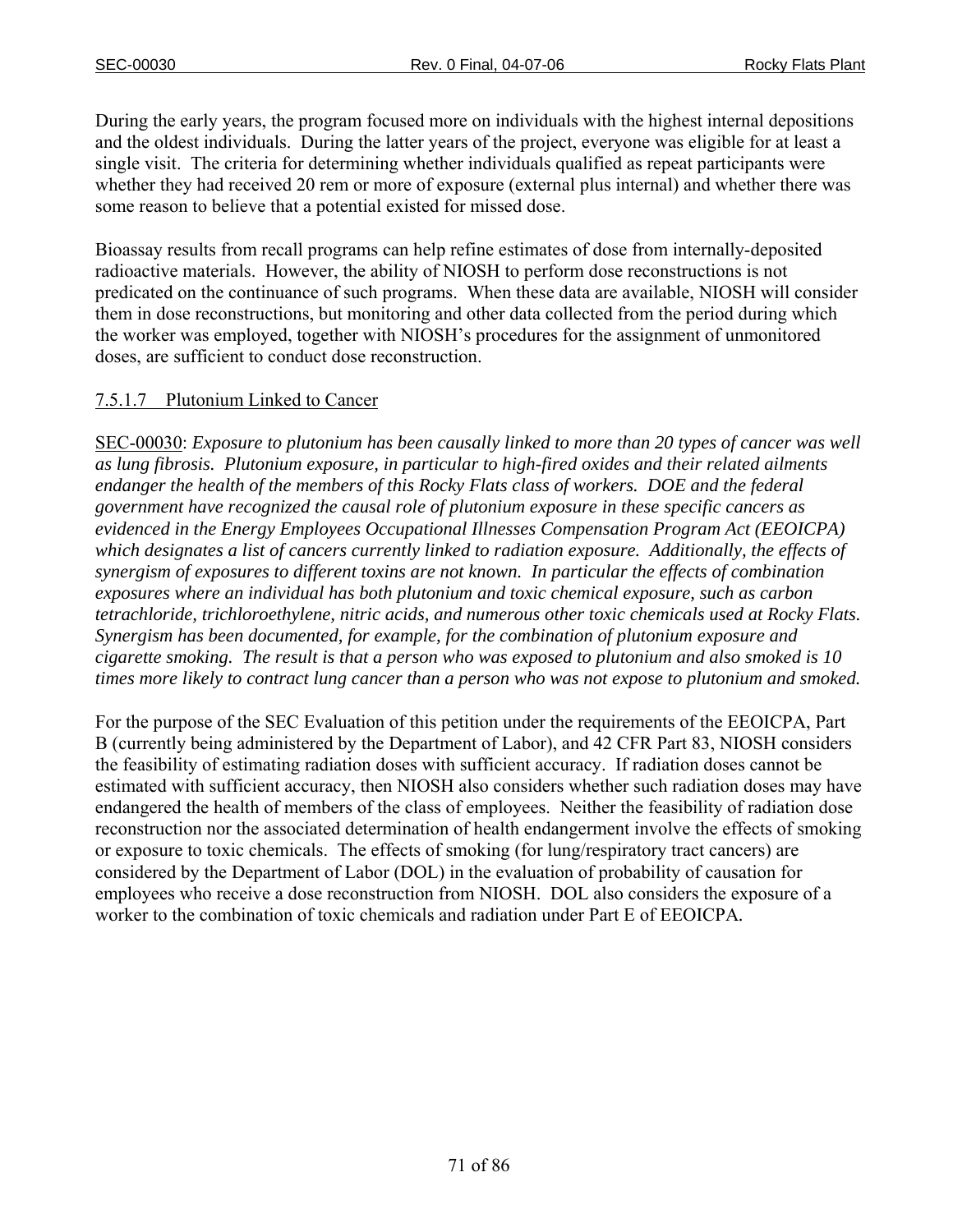## **7.5.2 Evaluation of Specific Petitioner Statements in SEC-00030**

Nine specific statements made by workers on behalf of petition SEC-00030 are addressed below. The italicized statements are from the petition; the comments that follow are from NIOSH.

## 7.5.2.1 Incident in 1957 Involving a Chemical Operator

SEC-00030: *A chemical operator in June 1957 was involved in an explosion resulting in an exposure to plutonium nitrate and 50 percent hydrogen peroxide. The only protective clothing he had on was white coveralls and safety glasses. He spent a week in medical and never knew the levels of contamination of his body. However, his last body count in 2003 showed 12 body burdens.* 

Dose reconstructions are intended to estimate the radiation doses associated with incidents as well as exposures that occur through routine radiological conditions. There are numerous records of similar incidents at RFP contained in the information supplied by the Department of Energy. Careful evaluation of the bioassay and lung-counting record would show whether there was an excretion level indicating an intake had occurred. Any external dose above the relevant limit of detection would have been reflected on the external dosimetry. The application of potential external or internal missed dose, calculated in accordance with the Rocky Flats TBDs and dose reconstruction supporting documentation, can be used to reconstruct dose incurred by the individual.

### 7.5.2.2 NDT Technician's Dosimetry Badge Placement

SEC-00030: *An NDT* [Non-Destructive Testing] *Technician, who worked in Buildings 777, 991, 707 and 444, X-rayed pits and other nuclear materials in high radiation areas. He wore a lead apron and gloves. The dosimetry badge was required to be worn under the lead apron. He now has cancer of the esophagus.* 

Lead aprons were available and used for a limited number of tasks at RFP. For most years, workers were instructed to wear badges under the lead apron to measure dose to the torso. In 1992, this policy was changed to instruct workers to wear the dosimeter outside the lead apron to better measure the dose to the head, neck, and arms. Field studies to determine the dosimeter response in both locations were performed. The results of these studies were used to develop bias corrections for dose reconstructions.

### 7.5.2.3 Unmonitored Exposures for a Clerk Packer in Buildings 444 and 883

SEC-00030: *A clerk packer who worked in Buildings 444 and 883 was exposed to high radiation areas and never wore respiratory protection when handling parts. In fact, they used to eat and drink in their work areas. He now has cancer in the nasal pharynx, which then went into the lymph nodes of his neck. These exposures were unmonitored and unrecorded.* 

This situation can be addressed adequately and fairly through dose reconstruction. Potentially unmonitored dose would be assigned by the claimant-favorable application of co-worker data. Employees working in Building 444 handled depleted uranium (DU); employees working in Building 883 handled DU and enriched uranium (EU); employees in both buildings were on a monitoring program. Intakes from eating and drinking would be reflected in bioassay results. Intakes resulting in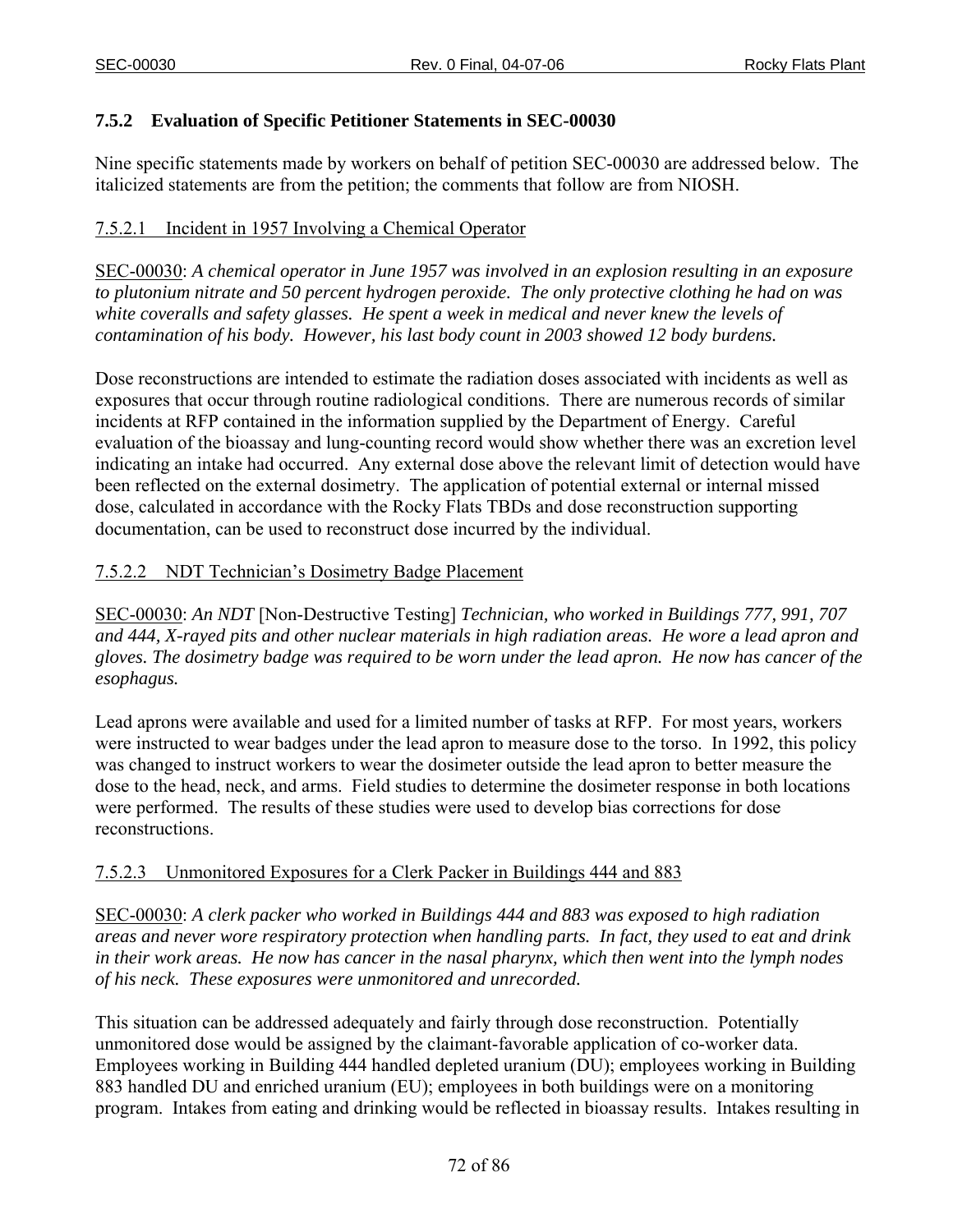urine concentrations below bioassay detection limits would be accounted for by the assignment of internal missed dose. It is NIOSH policy that doses are not adjusted to account for the use of respiratory protection, which would reduce the intake of radiological materials and reduce internal radiation doses. Therefore, in cases in which respiratory protection was in fact used to protect a worker from a radiological intake, this NIOSH policy would result in a claimant-favorable overestimate of the worker's radiation dose.

## 7.5.2.4 Unmonitored Exposures for a Handyman in T-609K Trailer

SEC-00030: *A handyman working in the T-690K trailer was informed that the trailer he was in charge of became contaminated. He did not wear a dosimeter or any respiratory protection while working in this area. He was later asked to submit a fecal sample a year after the event. The sample was sent to an off site subcontractor laboratory and the results invalidated by Internal Dosimetry. This is another example of unmonitored exposure.* 

This appears to be a situation in which doses can be reconstructed. Generally, RFP conducted a follow-up bioassay and/or lung counts when someone was potentially contaminated; however, instances of unmonitored doses associated scenarios as described could have occurred. For the scenario described, NIOSH would first examine the bioassay data in question, if available. If these data were not available or valid, NIOSH would evaluate any subsequent bioassay data for this worker, which typically would be sufficient to establish an overestimate of any doses associated with the contaminated trailer. If there were no subsequent bioassay data for this worker, then a claimantfavorable overestimate of unmonitored internal dose would be applied using co-worker data.

## 7.5.2.5 Exposures to a Chemical Operator/Nondestructive Assay Worker

SEC-00030: *A chemical operator/nondestructive assay worker was expose to very high radiation level packages of plutonium oxides, salts, americium, etc. and was often required to wear double lead aprons and 60 or even 90 mil leaded gloves, yet he still had numerous "No Current Data Available" dosimeter badge reports. So his exposure was going unrecorded. After being sent to a low-level exposure job at the solar ponds he was informed that he had received a positive inhalation and that it must have come from his days as a worker in Building 771.* 

As addressed in ORAUT-TKBS-0011-6, Section 6.5.3, a blank record likely indicated that badge exchange was missed. The individual would then wear the badge for an additional exchange period (or more) before it was exchanged and processed. When the badge was processed, the dose would be credited to the latter exchange period and the first exchange period would contain one the following: (1) no reading; (2) the entry "No Current Data Available"; or (3) a zero, if the then-current computer system required a number in that field. The dose reconstruction missed-dose process will assign a dose to the blank or zero fields, resulting in a claimant-favorable double counting of dose for those periods. If a worker were on a quarterly badge exchange, this would result in missed quarterly results, even though the individual was continuously badged and the dosimetry record provides a complete record. From these records, it is not possible to determine if a badge was contaminated, lost, damaged, or unreturned, but the dosimetry program did recognize the necessity for a continuous record and did address lost badges. In the later years, the program became much more procedural. Procedures do exist for a graded response to lost badge dose estimation (4-J88-RDE0053 and 4-J98 RDE-0071).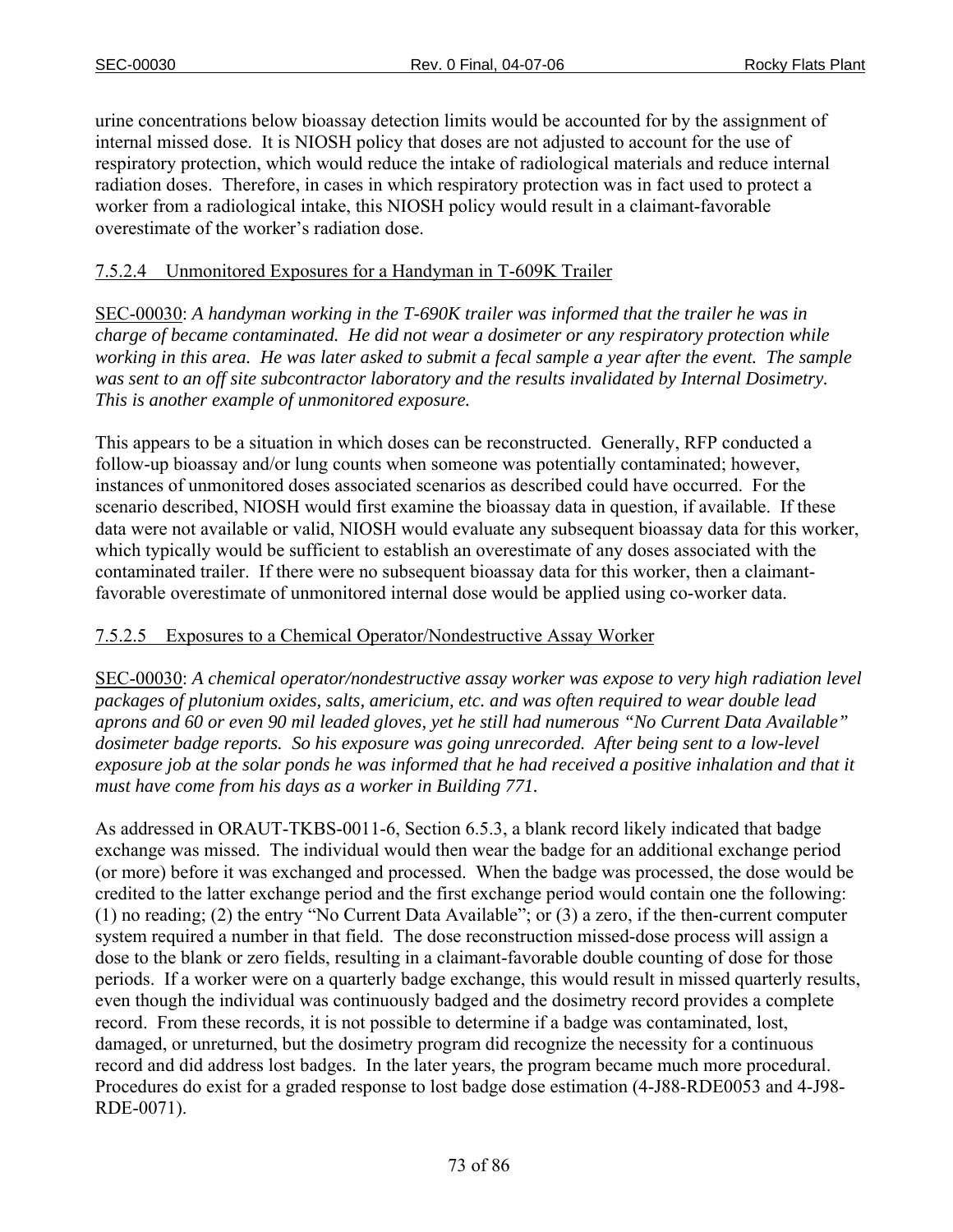#### 7.5.2.6 Unrecorded Contamination Incidents and Effect of Dosimeter Storage Location

SEC-00030: *An employee describes how certain contamination events would require the removal of clothing and how these events would not be recorded. He also describes that radiation was coming through a wall where he hung his dosimeter. He has been diagnosed with a glioblastoma multiform brain tumor, an exceedingly rare form. He also reports having met a former Rocky Flats guard who has the same form of tumor. Efforts are being made to track down the former guard to obtain information on his work history.* 

Uptakes of radioactive material resulting from contamination events would be reflected in bioassay results, even if the particular events went unrecorded. On-site ambient dose is assessed separately from dosimetry dose and would be included in the employee's assessment.

If the employee's dosimeter were stored in a location where it was exposed to radiation, this exposure would cause his dosimeter badge to register additional dose that he didn't actually receive. The NIOSH dose reconstruction would incorporate this overestimate of his dose, benefiting his claim under EEOICPA.

#### 7.5.2.7 Employee Fire Experiences in Buildings 771 and 776

SEC-00030: *An employee describes his experiences with both the Building 771 and 776 fires. He also presents a list of people he worked with who either died of cancer or have had cancer.* 

A large percentage of the staff who worked at RFP during the fires in these buildings in 1957 and 1969 was involved in one way or another with the fire or the clean-up. This is a recurring story in dose reconstruction telephone interviews with claimants from these two buildings.

The NIOSH dose reconstructions enable the Department of Labor to identify cases of cancer among RFP employees that were likely to have been caused by radiation exposures at RFP. By design, the Department of Labor's determinations of this likelihood err greatly on the side of finding a cancer to have been associated with radiation exposure at the facility. Similarly, the NIOSH dose reconstructions are designed to err on the side of overestimating the employee's radiation dose, rather than underestimating dose, further increasing the identification of cancer cases possibly associated with radiation exposures.

It should be understood, however, that cancer is a common illness that has many possible causes. One out of every three to four Americans is likely to have at least one case of cancer in his or her lifetime.

## 7.5.2.8 Unreported and Unrecorded Incidents

SEC-00030: *A surviving spouse describes her husband's work activities and job titles. He left Rocky Flats in March 5, 1989, and died of colon cancer on March 9, 1989. She has records of unreported and unrecorded incidents her deceased husband was involved in.* 

The information of this surviving spouse presumably would be provided to NIOSH as a result of the telephone interview NIOSH conducts with claimants during the dose reconstruction process. This information would be considered by NIOSH in reconstructing her husband's exposures and doses.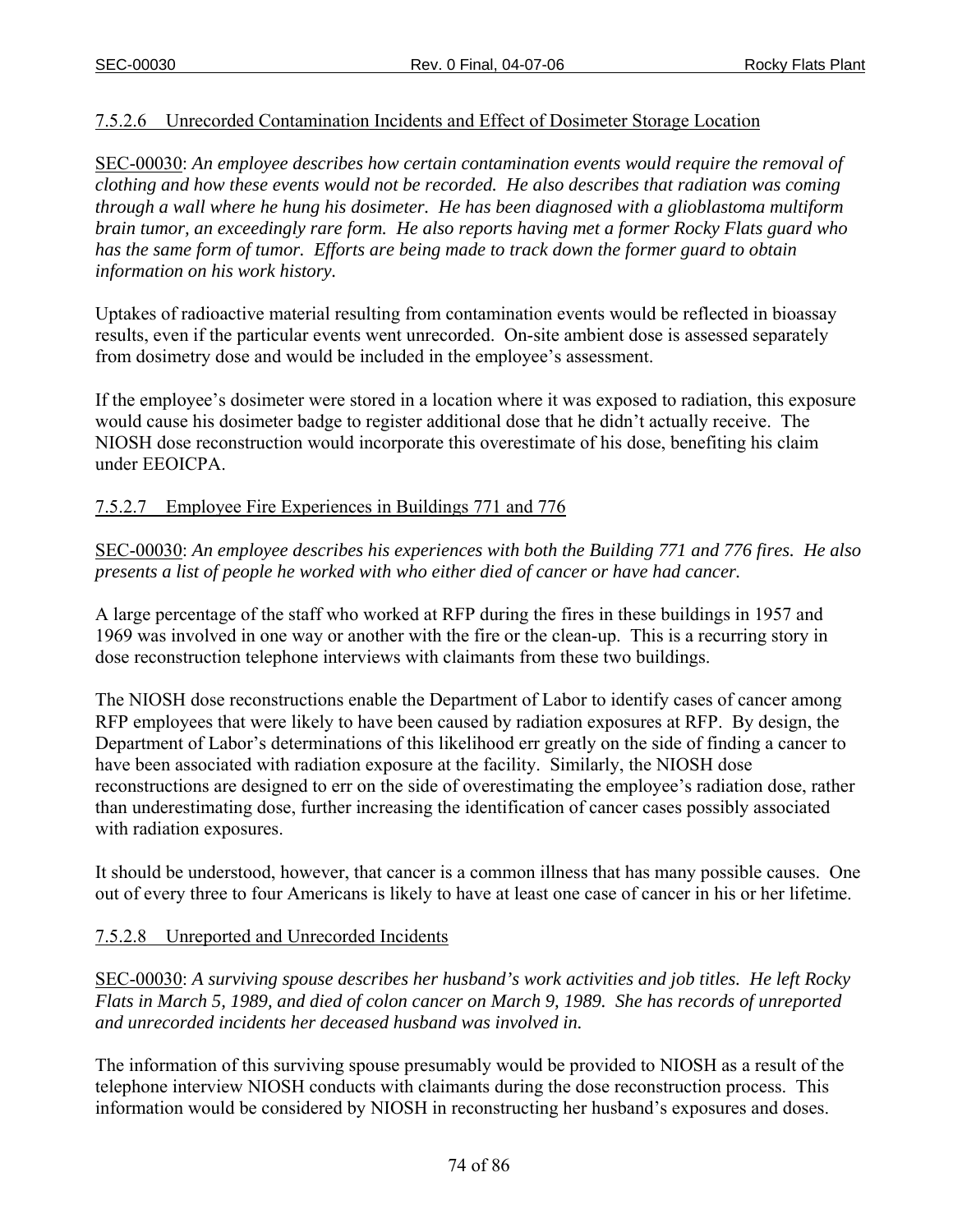Although such claimant information can facilitate the dose reconstruction process, NIOSH has a wide variety of informational sources from RFP upon which it develops these dose reconstructions.

# 7.5.2.9 Crystals on the Floor in Building 123

SEC-00030: *An affidavit submitted by the petitioner states that, as a Janitor in 1982, 6-12 crystals were found on the floor in Building 123. If the crystals were in good shape, they would be discharged and reused. In addition, the foreman would advise the dosimeter worker that the dose shown was too high to possibly be correct, and the worker was advised to change or delete the reading.* 

It is possible that these crystals were read before they were dropped, but some crystals could have been dropped before being read. Systems were in place to interpret a badge with a missing crystal, and badges contained duplicate crystals. In these cases, a dose could be estimated from the readings from the remaining crystals. These situations were investigated, and the procedures for doing so were formalized in 4-J88-RDE-0053, *TLD Data Investigation and Abbreviated External Dose Reconstruction*, and 4-J98-RDE-0071, *Extended External Dose Reconstruction*. The results of these investigations were documented in the worker's Health Physics file and may or may not have been communicated to the employee at that time. Since instances where badges were missing crystals were investigated, NIOSH contends that this issue does not prevent NIOSH from performing dose reconstructions of sufficient accuracy. Therefore, NIOSH contends that this issue does not have SEC implications.

## **7.5.3 Evaluation of General Concerns Raised in Petition SEC-00030**

The following subsections address general concerns raised in the discussion of petition SEC-00030.

## 7.5.3.1 Use and Effects of Lead Aprons

Lead aprons have been used in various types of high dose work, including drum movements, material repackaging, storage vault work, solution transfer, and material bag-outs. The lead aprons were front and back sleeveless, with a minimum lead equivalency of 0.45 mm lead thickness. (Wesley, 1997)

The use of lead aprons was job-specific and often determined by Radiological Engineering in conjunction with facility operations. The use of lead aprons was based on a qualitative assessment of expected dose rates, physical constraints and restrictions of the job, and expected neutron to gamma ratios. When neutron radiation was expected to dominate the work, use of lead aprons was usually avoided since lead is ineffective in reducing neutron dose, and whatever shielding benefit might be obtained for the gamma radiation component would probably be offset by the increase in time from wearing the apron. In jobs where Pu materials are unshielded, and gamma dose rates were expected to dominate (such as bag-out and transfer of concentrated Pu solution in polyethylene bottles), use of lead aprons does reduce gamma dose to the torso. (Wesley, 1997)

The effects of lead aprons on whole body gamma and neutron dose were measured in 1992 by RFP External Dosimetry in conjunction with a study performed to determine the proper location for wearing the whole body TLD. It was found that TLDs underneath the aprons read 16-90% higher neutron dose than those outside the apron. In addition, the study also found that the maximum attenuation of gamma radiation of various penetrating energies (shallow, lens of eye, and deep) ranged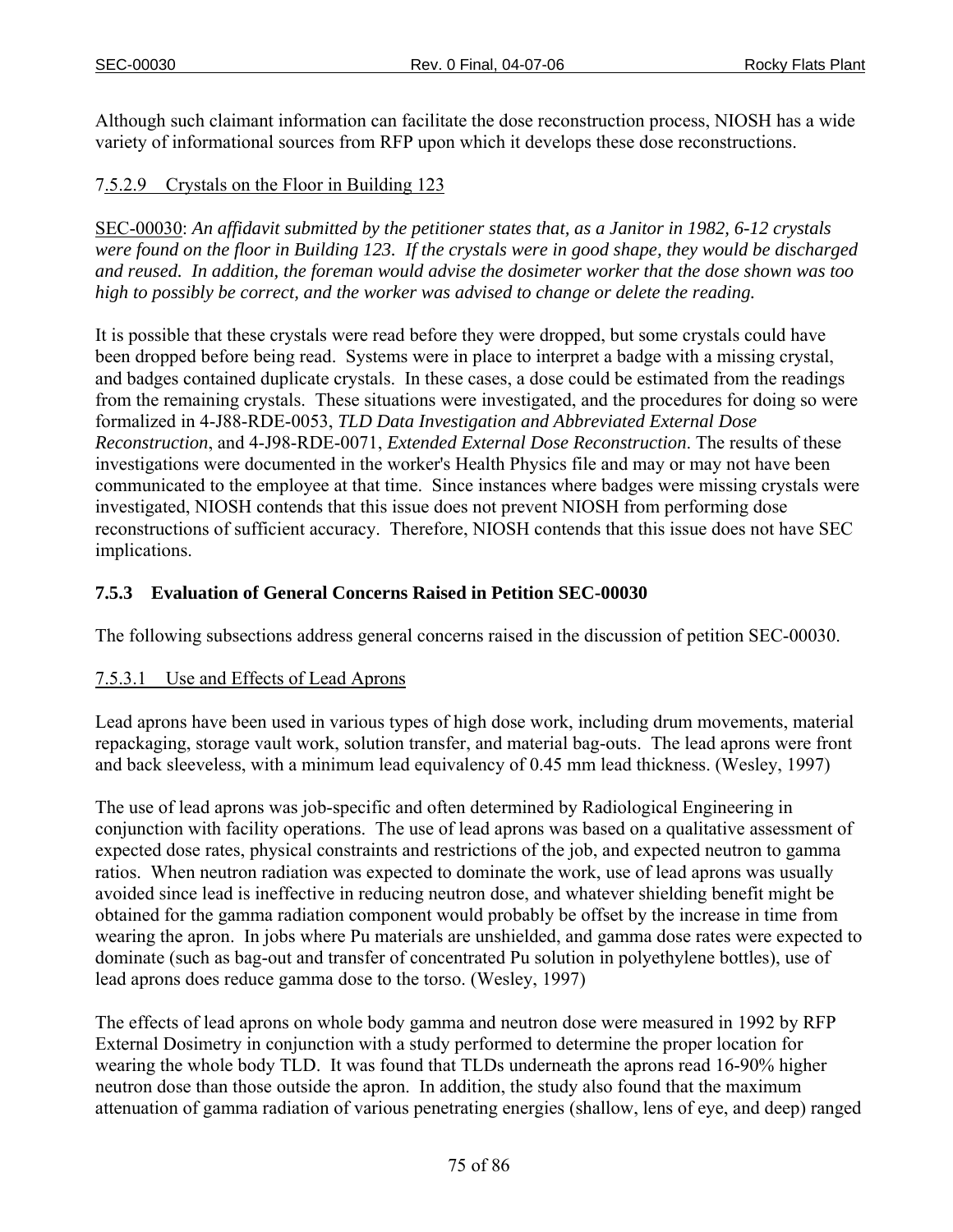from 0-15% for the TLDs shielded underneath the lead apron. Therefore, a determination was made to wear the TLD underneath the apron. (Wesley, 1997)

Prior to the 1992 study, the plant practice was to wear the TLD taped to the outside of the lead apron unless specifically directed otherwise. This was to ensure that the TLD monitored the maximum dose expected to be received by a portion of the whole body.

The results of these field studies on the effects of lead aprons on recorded external doses allow for corrections to external doses assigned in dose reconstruction. These results are currently being incorporated into the Rocky Flats external dose TBD. While the use of lead aprons may require appropriate adjustment of recorded external doses, it does not raise a concern about the feasibility of dose reconstruction.

## 7.5.3.2 Improper Control Badge Storage

A concern has been raised that some dosimeter control badges were stored in areas of elevated radiation prior to 1977. Such a situation could result in the personnel dosimeters being over-corrected for background radiation. To remedy such a problem, NIOSH would adjust the ambient environmental dose NIOSH assigns during dose reconstruction. However, substantial research on this topic does not support the general concern.

From the start of RFP radiological operations until January, 1976, it appears that dosimeter background was determined from either laboratory blanks or control dosimeters stored on the storage boards with the dosimeters. There was some discussion that, in that period, storage boards may have been moved to lower dose locations because the background dose from the facility was unacceptably elevated. To evaluate this issue, a records review and interview program were initiated. Approximately 18 boxes of external dosimetry program records were reviewed. These records included weekly and monthly status reports from the 1950s, 1960s and 1970s, and some technical documents generated during that period. Approximately 500 pages of documents were identified as potentially relevant to this issue. No evidence of an identified high background radiation level was found. No evidence of action to reduce storage board background was found. Interviews were conducted with four retired dosimetry program managers. Each of these individuals was asked if they recalled this issue or actions taken in response to such a problem. None of the four recalled storage board background as a problem. Most recalled that elevated storage background was not significant and did not affect the dosimetry results. From this review, it is concluded that elevated ambient levels of external radiation were not a problem at Rocky Flats during the 1951-1976 time period. From 1977 to February, 2000, a plant-wide standard background was subtracted. For dosimeters collected in March, 2000, through 2003, badge storage background dosimeter results were used. These background dosimeter results were averaged over a five-quarter rolling period. The initial results of this process indicated a background that is a 14% increase over the calculated site average (standard deviation =  $16\%$ ).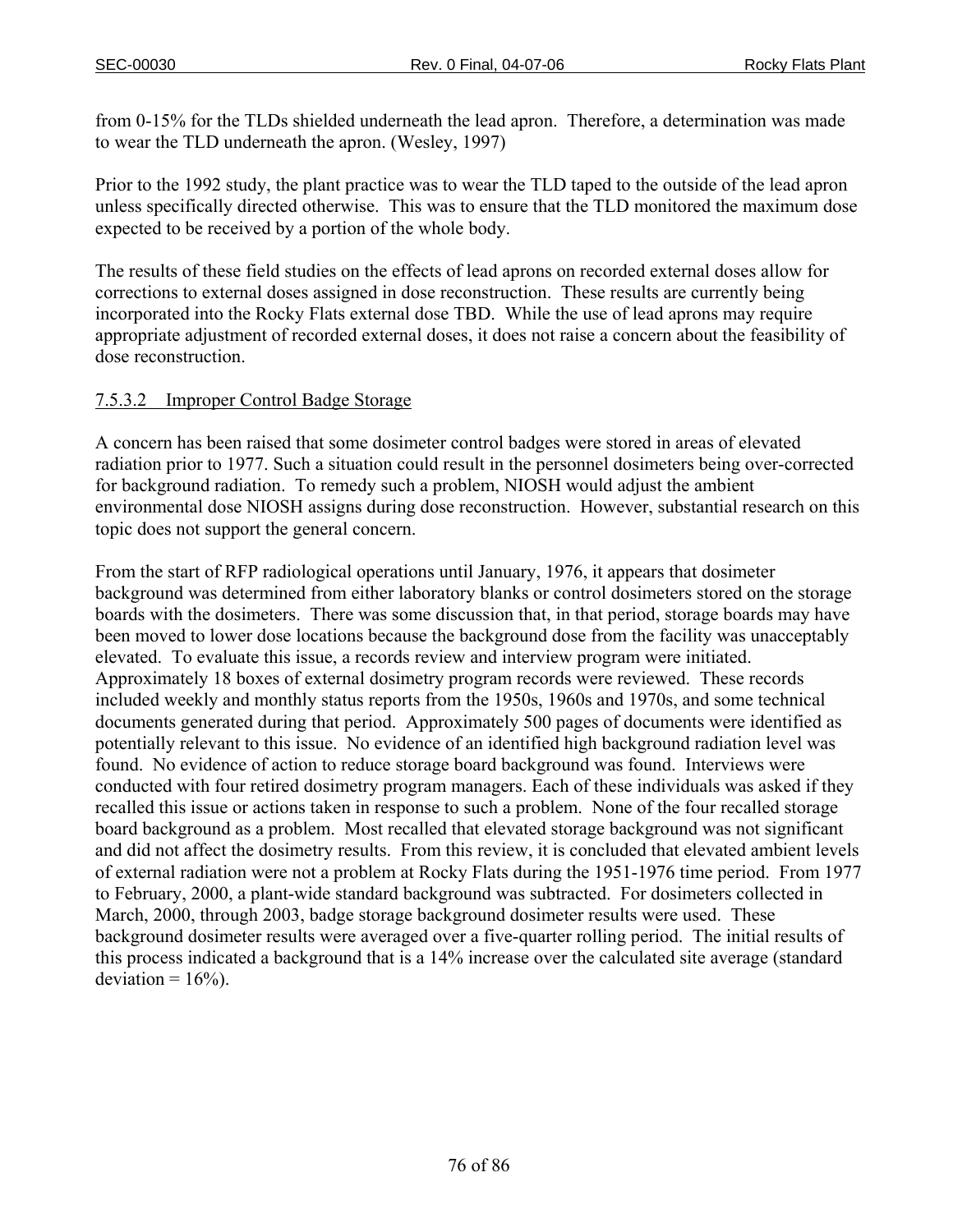# **7.6 Other Issues Relevant to the Petition Identified During the Evaluation**

During the feasibility evaluation for SEC-00030, a number of issues germane to this evaluation were discussed in public meetings involving the petitioners, Working Groups of the Advisory Board on Radiation and Worker Health (the Board), NIOSH, and contractors supporting the dose reconstruction program and the Board. A brief summary is provided below of some of these issues and how they have been addressed in this evaluation.

ISSUE: The approaches regarding solubility need to be reviewed, particularly for Type "S" or "Super-S" plutonium compounds whose high insolubility may lead to more exposure to gastrointestinal and respiratory tract organs. The sensitivity of the bioassay methods was not adequate to detect incidental intakes of insoluble compounds, and also the bioassay methods applied at that time were not appropriate.

APPROACH: This is discussed in Section 7.2.1.1. The adequacy of the sensitivity or application of the old bioassay methods is not an intractable issue for retrospective dosimetry because the dose reconstructions are based on the higher of the actual measured value or the MDE (or its surrogate). Indeed, a lack of sensitivity in early bioassay monitoring measurements will likely result in a very claimant-favorable dose reconstruction for affected workers unless there are more recent and better data to bound the dose reconstruction.

NIOSH will provide for examination by the Board ORAUT-OTIB-0049 and all supporting case data and analysis files, including United States Transuranium and Uranium Registries (USTUR) autopsy cases used in support of the Super S plutonium approach. NIOSH will also provide the procedure for addressing the GI tract doses from Super S plutonium exposure, which is currently under development.

• ISSUE: Uncertainties are not addressed in the TBD regarding the Am-241 assay of plutonium processed at RFP and how lung counting was calibrated to these values, especially in view of different Am-241 proportions at different processing steps and different plutonium ages.

APPROACH: This issue is discussed in Sections 7.2.1.1 and 7.2.1.2. This topic is addressed more extensively in Attachment B of ORAUT-TKBS-0011-5. If the information regarding Am-241 is not apparent in the available records, a claimant-favorable approach is to assume the initial ppm Am-241 to be 100. This value represents freshly-purified plutonium (within zero to five months, depending on the efficiency of the purification). Although some guidance is given regarding the intake date if it is not well documented in the record, the dose reconstructor has general guidance to consider a claimant-favorable intake scenario when there is ambiguity in the record.

The health physicists working at RFP were well aware of the problems of lung counts for workers possibly exposed to freshly-purified plutonium with minimal, if any, americium. The issue is mitigated by the ingrowth of americium at a rate of approximately 20 ppm per month. Therefore, in the early 1970s, Rocky Flats implemented the practice to re-count workers involved in possible inhalation (PI) incidents: (1) at 90 days post-incident if the ppm Am of the representative incident material sample was 200 to 500; and (2) quarterly for one year if the ppm Am was less than 200 ppm. In addition, urine and fecal samples were requested for the next three days following the incident for less than 200 ppm Am. This information is contained in the body count reports and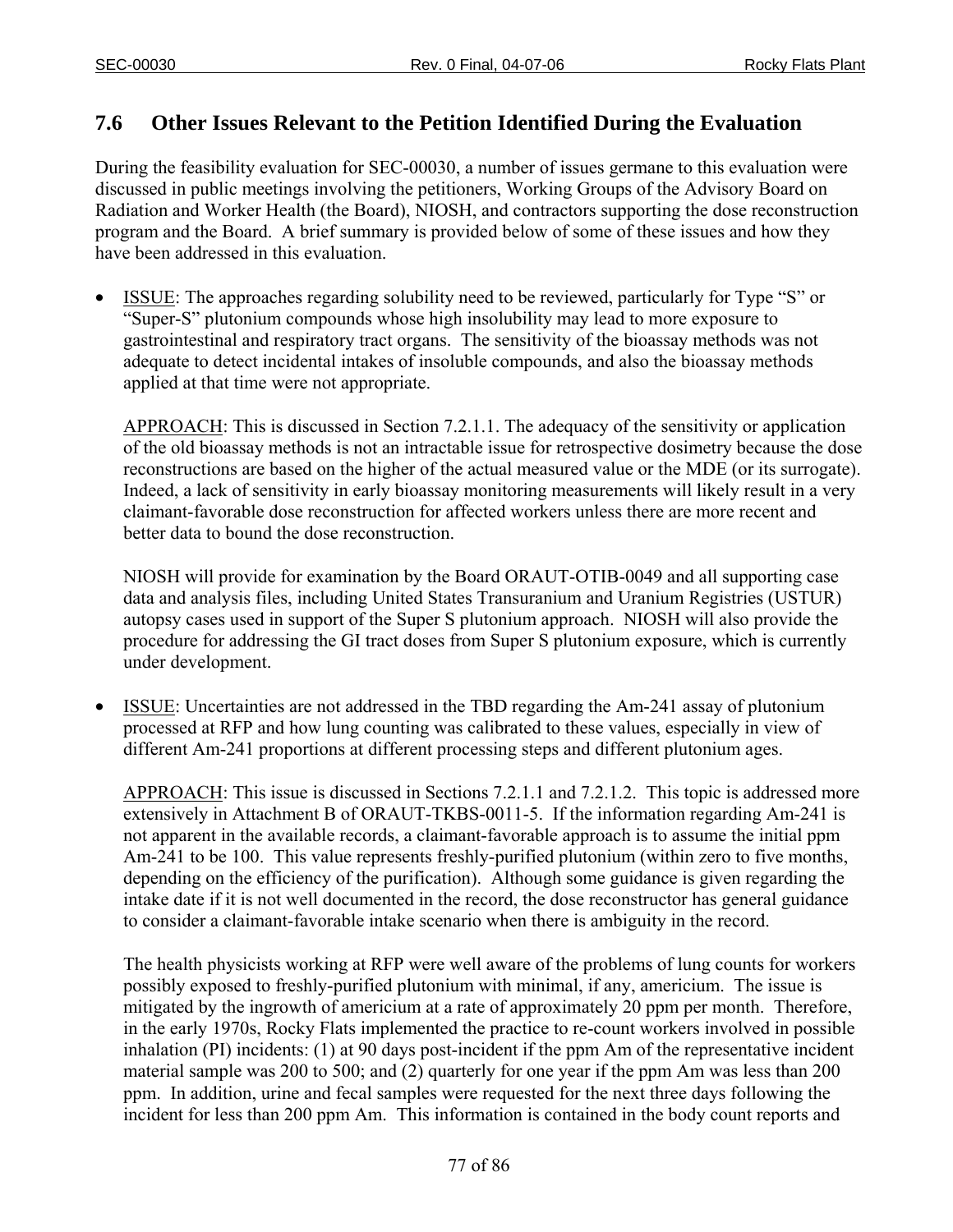in Building 771). Table 7-3 demonstrates the difference between assuming an initial ppm Am of 0 bioassay records for any affected claimant/worker. At least annual routine lung counts were provided to workers most likely potentially-exposed to purified plutonium (i.e., process operators or 100 diminishes significantly over time. No further action is required.

| Table 7-3: Ingrowth of Americium-241                                                                  |                   |                     |                             |  |
|-------------------------------------------------------------------------------------------------------|-------------------|---------------------|-----------------------------|--|
| (For plutonium with 0.5% Pu-241 by weight with initial parts per million Am-241 of 0 ppm and 100 ppm) |                   |                     |                             |  |
| Time (years)                                                                                          | ppm Am at Time    |                     | <b>Ratio</b>                |  |
|                                                                                                       | Initial $ppm = 0$ | Initial $ppm = 100$ | $(ppm_0=100)$ / $(ppm_0=0)$ |  |
| 0.25                                                                                                  | 59                | 159                 | 2.69                        |  |
| 0.5                                                                                                   | 118               | 217                 | 1.83                        |  |
| 0.75                                                                                                  | 175               | 275                 | 1.57                        |  |
|                                                                                                       | 236               | 336                 | 1.42                        |  |
| 2                                                                                                     | 460               | 560                 | 1.22                        |  |
| 3                                                                                                     | 673               | 772                 | 1.15                        |  |
| 4                                                                                                     | 876               | 975                 | 111                         |  |
|                                                                                                       | 1069              | 1168                | 1.09                        |  |

• ISSUE: Interpretation of NTA film data and correction of recorded dose for workers who were not included in the NDRP is not evident.

 characteristics and the analysis techniques used for Dow Chemical (RFP) are available. It is clear APPROACH: This issue is discussed in Sections 6.1, 7.3.1.3, and 7.3.1.4. Neutron Track Plates (NTP) were used at the RFP. The NDRP located 757 track plates that were evaluated by that program. Los Alamos Scientific Laboratory documents describing Nuclear Track Plate that Neutron Track Plates were used and the timeframe has been identified.

A technical description of this neutron dosimetry system will be added to the ORAUT-TKBS-0011-6 based on the technical material available. The TBD will be revised to incorporate a description of the NDRP and describe the results obtained by this program. The inclusion of non-plutonium and roving workers in the NDRP will be addressed as well. The neutron-to-photon ratio developed for all others is based on the entire set of neutron films, and thus, includes non-plutonium workers and provides a claimant-favorable value to apply to non-plutonium and roving workers. The TBD will be updated to include the varied neutron spectra encountered during exposure to uranium, criticality experiments, calibration sources, and the neutron generators that existed at Rocky Flats. Some issues are still outstanding such as the justification for using the NTA film calibration factor for glass-track dosimeters in view of the problems with the latter, and the use of one or two neutron calibration spectra to cover all neutron energy spectra in the varied RFP workplaces. However, these are not issues concerning the feasibility of dose reconstruction.

• ISSUE: There is a need to use neutron-to-photon ratios and/or film/TLD comparisons to correctly determine past neutron doses. Workers were exposed to neutrons in the NTA film period at lower energy levels than the dosimeter is capable of measuring. It is important to generate correction factors for under-monitored workers or for monitored-worker missed dose. This is especially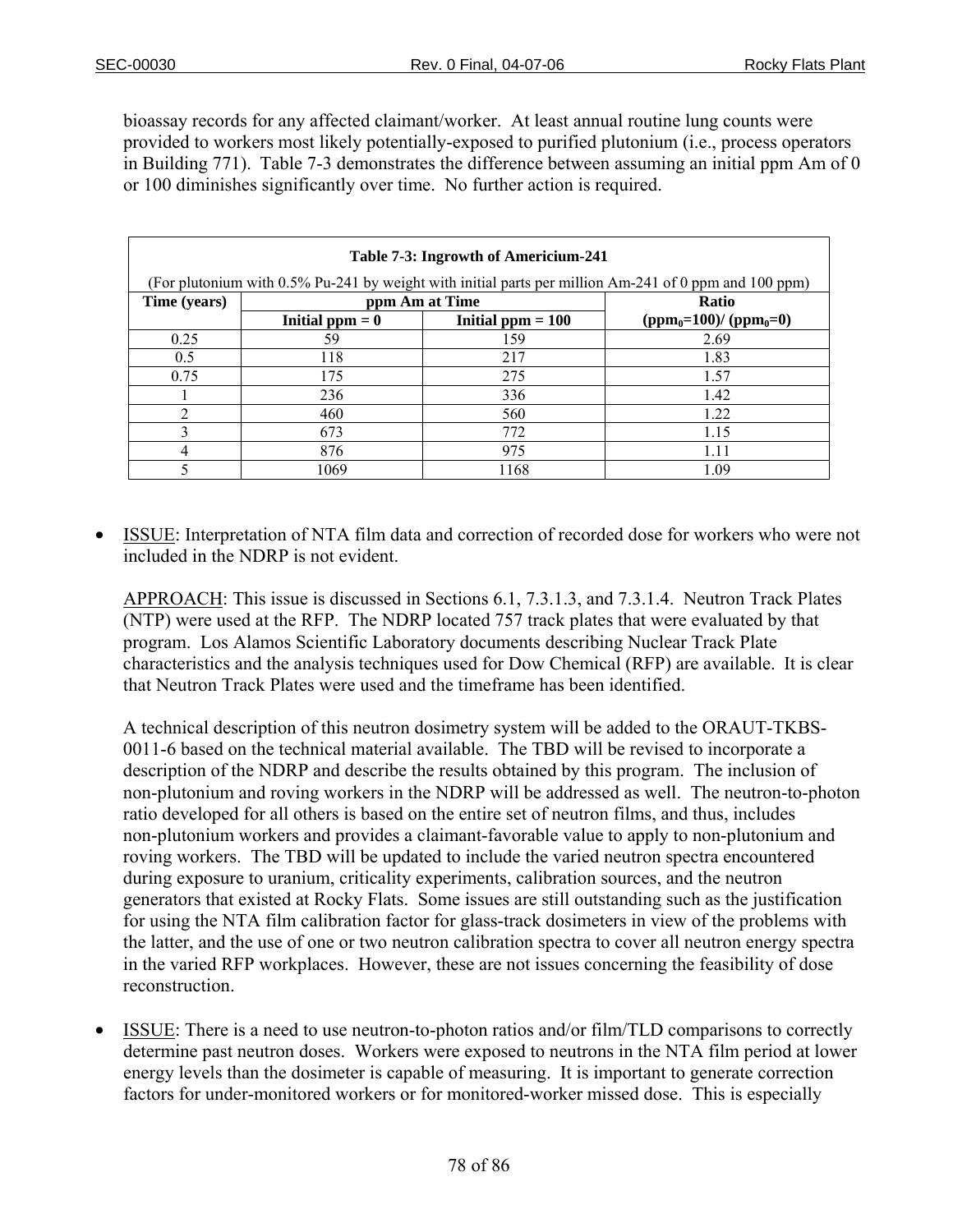important for non-Pu workers covered by the NDRP Report, and workers involved with the Pu tetraflouride and Pu machining operations during the early period.

APPROACH: This issue is discussed in Sections 7.3.4.1 and 7.3.4.3. The bias correction factors presented in ORAUT-TKBS-0011-6, Section 6.7.3.4, are used to address the human factors issues associated with limited personnel reading large numbers of neutron films. The NDRP for nonplutonium workers (the "All Others" neutron-to-photon ratios developed by the NDRP) provide a dose reconstruction tool for these claimant files. Unmonitored energy range neutrons (those below the film detection energy threshold) are currently addressed in ORAUT-TKBS-0011-6, Section 6.7.3.3. A significant bias correction factor has been identified and is applied in dose reconstructions. ORAUT-OTIB-0050 provides time-varying (and location-varying for the NDRP data) neutron-to-photon ratios. Application of these results to dose reconstruction is documented in ORAUT-OTIB-0050 and the dose reconstruction instructions. These results, as well as more recent extremes, will be included in the ORAUT-TKBS-0011-6 revision.

• ISSUE: The site profile, while incorporating methodologies for assignment of missed dose, has not adequately bound exposure conditions, compensated for calibration errors and technical deficiencies, and addressed possible data integrity issues, including possible zero entries in the dose records when badges were not returned, all of which may contribute to missed dose.

APPROACH: NIOSH has developed ORAUT-OTIB-0050, which describes how to use the NDRP data for individual dose reconstructions. NIOSH continues to pursue obtaining the Job-Exposure Matrix developed by Dr. James Ruttenber. In addition, NIOSH is pursuing co-worker data, which is not dependent on Dr. Ruttenber's data. NIOSH has provided the Board with an analysis regarding the completeness of external exposure data and will provide a description of the coworker database and/or analysis files. This is being developed using actual data, which consists of 360,000 bioassay data and covers all years. In addition, NIOSH has indicated it is not clear that "…the practice of recording zeros when badges were not turned in…" was consistent across all time periods. NIOSH will investigate how the radiation protection group approached investigation of suspect badge results and the outcomes of such investigations.

• ISSUE: Only "roll-up" penetrating doses exist for individuals prior to 1976. It is not clear how the neutron and photon doses will be determined from the roll-up dose.

APPROACH: NIOSH plans to use the neutron-to-photon approach used in the NDRP and outlined in ORAUT-OTIB-0050 for pre-1971 determinations, and for 1971-1976.

• ISSUE: A group of results from July thru October, 1984, appear to indicate a reporting problem with the dosimetry algorithm used to calculate dose equivalents.

APPROACH: NIOSH has determined that the problem with the algorithm resulted in the recording of neutron doses that were evaluated as zeroes as measured doses (i.e., greater than zero). This problem would result in overestimates of the neutron doses actually received during this brief period.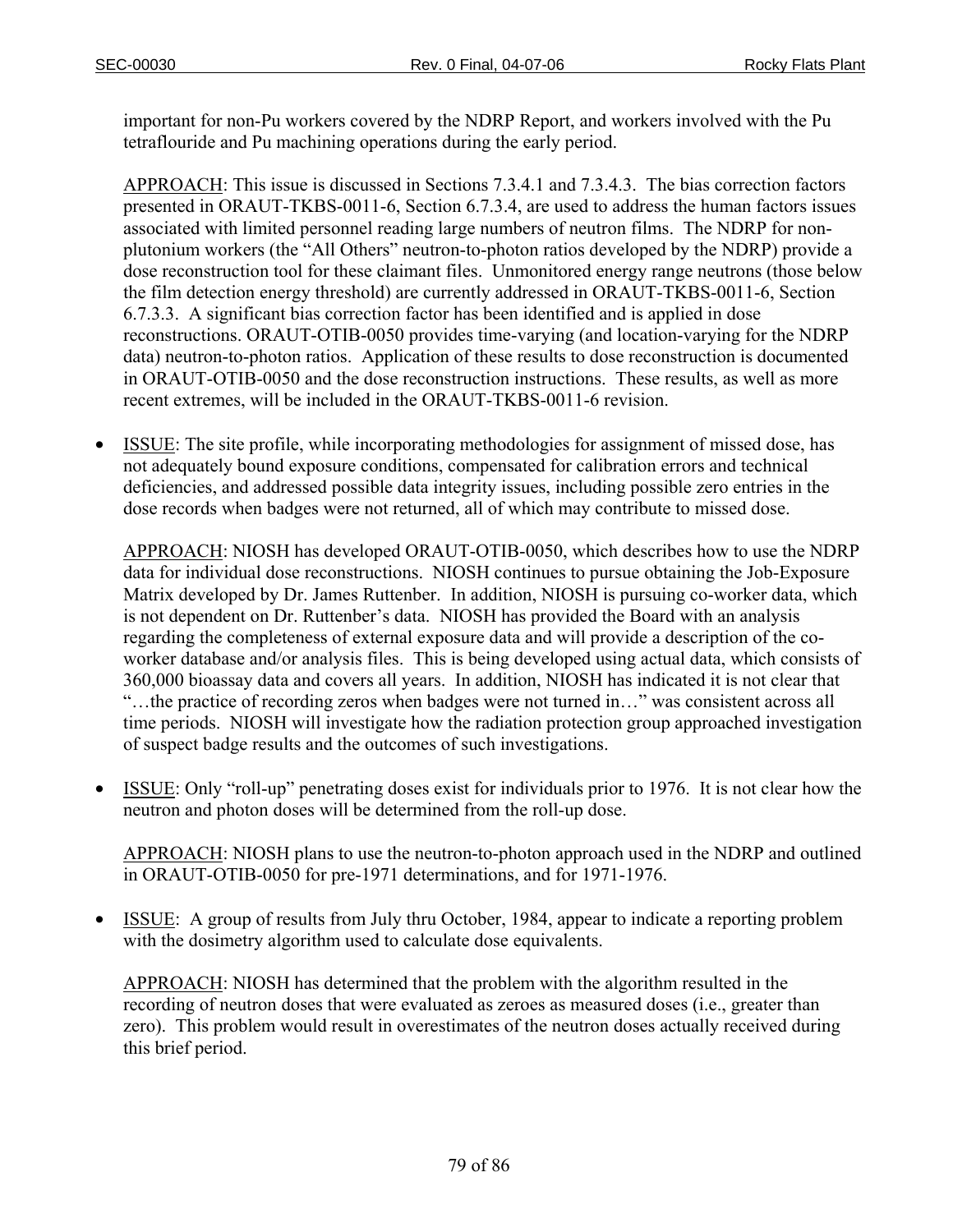# **7.7 Summary of Feasibility Findings for Petition SEC-00030**

This report evaluated the feasibility for completing dose reconstructions for employees at the Rocky Flats Plant between April, 1952, and February, 2005. NIOSH found that the monitoring records, process descriptions, and source term data available are sufficient to estimate radiation doses with sufficient accuracy for this class of employees. NIOSH did not identify any groups of employees at the facility during this time period for which it would not be feasible to complete dose reconstructions.

Table 7-4 summarizes the results of the feasibility findings for RFP for each exposure source from April, 1952, through February, 2005.

| Table 7-4: Summary of Feasibility Findings for SEC-00030<br>(April, 1952, through February, 2005) |                                |                                    |  |  |
|---------------------------------------------------------------------------------------------------|--------------------------------|------------------------------------|--|--|
| <b>Source of Exposure</b>                                                                         | <b>Reconstruction Feasible</b> | <b>Reconstruction Not Feasible</b> |  |  |
| Internal                                                                                          | X                              |                                    |  |  |
| - Urinalysis <i>(in vitro)</i>                                                                    | X                              |                                    |  |  |
| - Airborne Dust                                                                                   | X                              |                                    |  |  |
| - Lung $(in \, vivo)$                                                                             | Х                              |                                    |  |  |
| External                                                                                          | X                              |                                    |  |  |
| - Gamma                                                                                           | X                              |                                    |  |  |
| - Beta                                                                                            | X                              |                                    |  |  |
| - Neutron                                                                                         | X                              |                                    |  |  |
| - Occupational Medical X-ray                                                                      | X                              |                                    |  |  |

As of February 8, 2006, a total of 1096 claims have been submitted to NIOSH for individuals who worked at RFP. Dose reconstructions are complete for 623 individuals  $(\sim 57\%)$ .

A review of a portion of completed claims captured a wide variety of job titles. Examples of job titles include: janitor, production foreman, chemical operator, laboratory technician, laundry laborer, HR administrative assistant, engineers, firefighter, security guard, laboratory technicians, foundry foreman, and assembler. Years of service range from 180 days to 36 years.

Upon reviewing each of these dose reconstructions, appropriate data relevant to the employee's radiation exposure was used, including internal dosimetry (e.g., urinalysis results), external dosimetry data (e.g., film badge readings), workplace monitoring data (e.g., air sample results), workplace characterization data (e.g., type and amount of radioactive material processed), and descriptions of the type of work performed at the work location. The specific methods used for each dose reconstruction vary, depending on the type of work done. When dose information is not available, or is very limited, or the dose of record is very low, NIOSH may use the highest reasonably-possible radiation dose based on reliable science, documented experience, and relevant data to complete dose reconstruction. In other instances, NIOSH may not need to fully complete a dose reconstruction because a partial dose reconstruction results in an estimated dose that produces a POC of 50% or greater. Criteria and guidelines for making this determination are established by EEOICPA and the Probability of Causation Guidelines (42 CFR 81).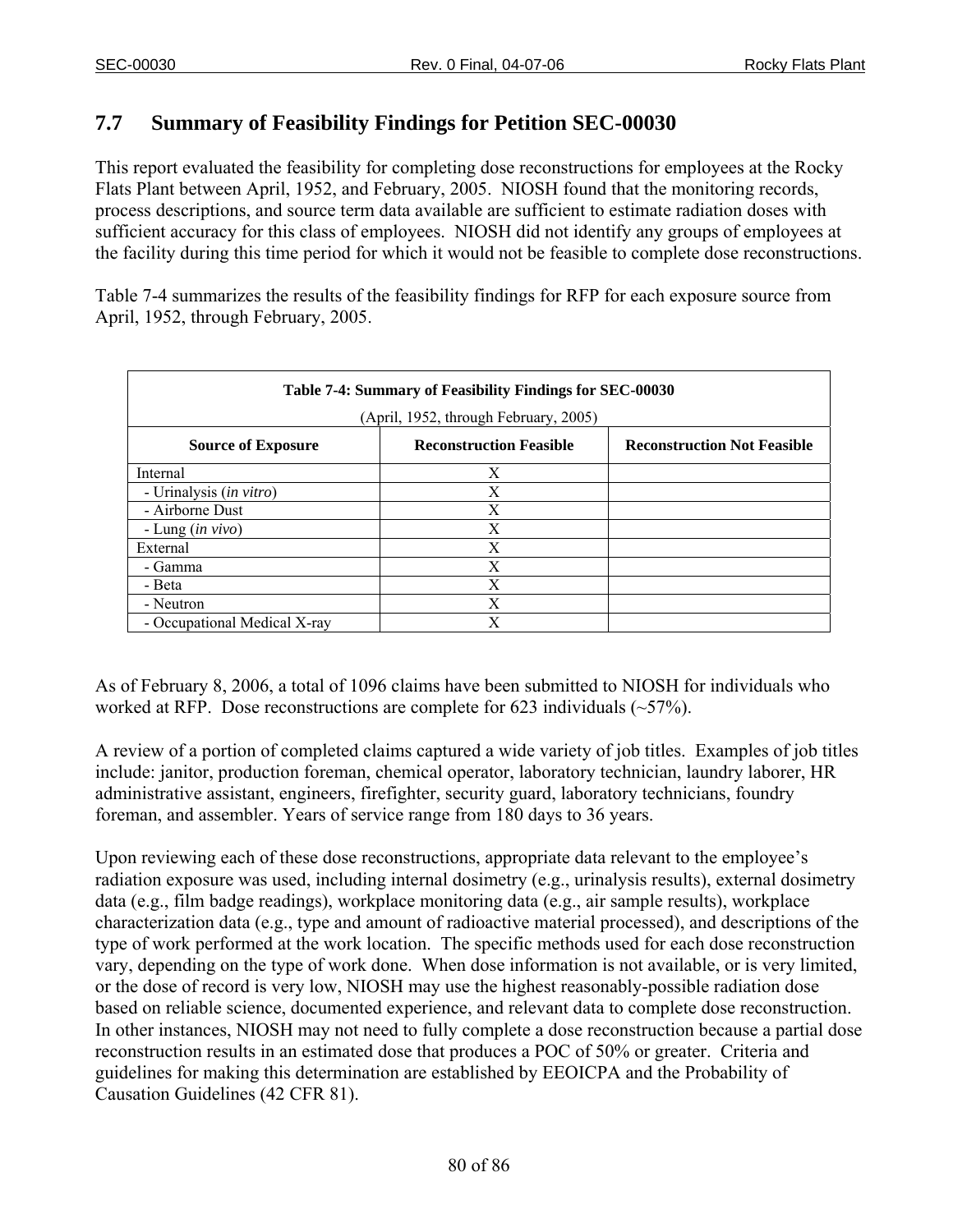# **8.0 Evaluation of Health Endangerment for Petition SEC-00030**

The health endangerment determination for the class of employees covered by this evaluation report is governed by EEOICPA and 42 CFR  $\S$  83.13(c)(3). Under these requirements, if it is not feasible to estimate with sufficient accuracy radiation doses for members of the class, NIOSH must also determine that there is a reasonable likelihood that such radiation doses may have endangered the health of members of the class. This evaluation, however, determined that it is feasible to estimate with sufficient accuracy the radiation doses for members of this class. Therefore, a determination of health endangerment is not required.

# **9.0 NIOSH Proposed Class for Petition SEC-00030**

Based on its research, NIOSH expanded the petitioner-requested class to define a single class of employees for which NIOSH can estimate radiation doses with sufficient accuracy. The NIOSH-proposed class includes all employees of DOE, DOE contractors, or subcontractors (regardless of union membership) who worked at the Rocky Flats Plant (RFP) in Golden, Colorado, from April, 1952, through February, 2005.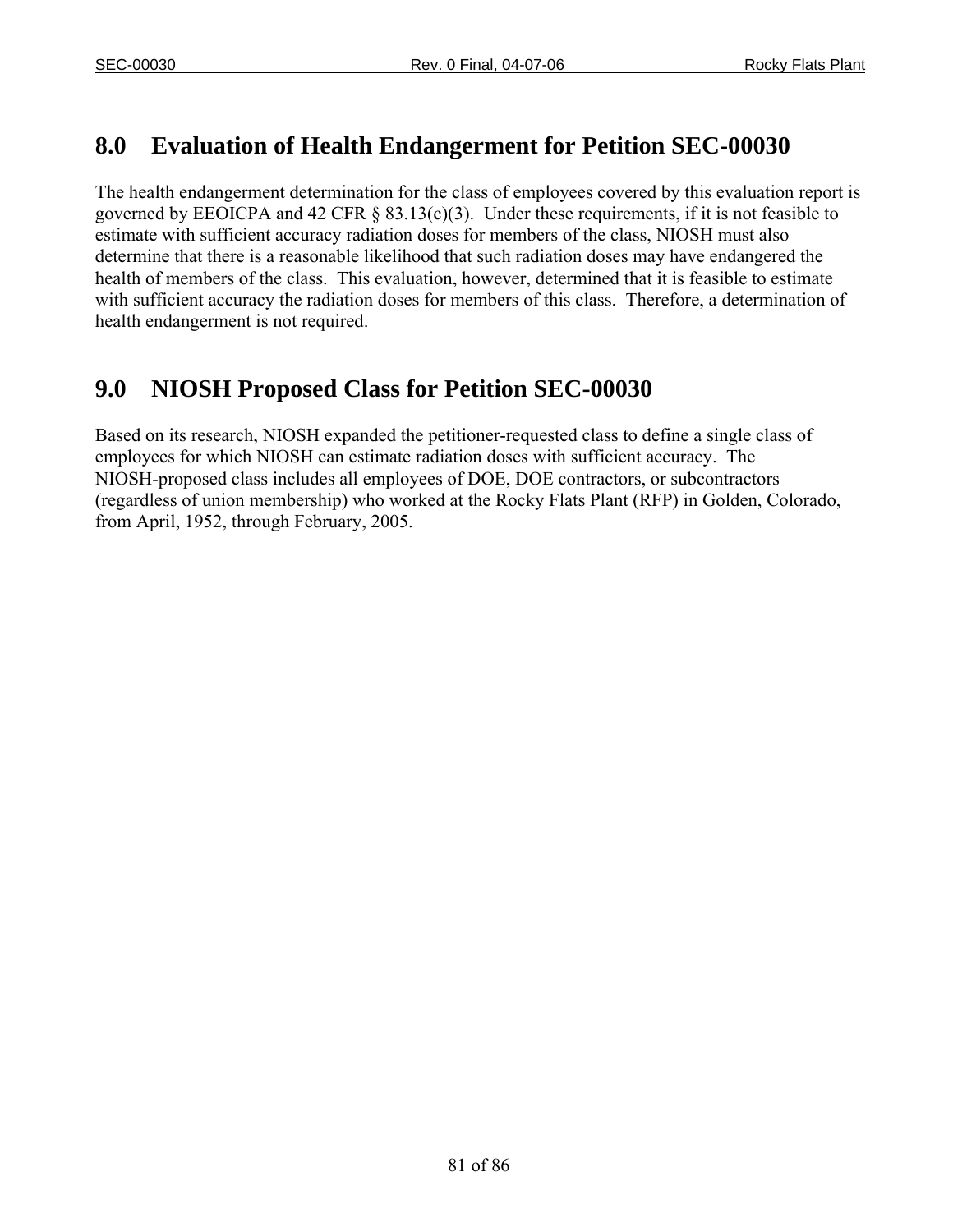This page intentionally blank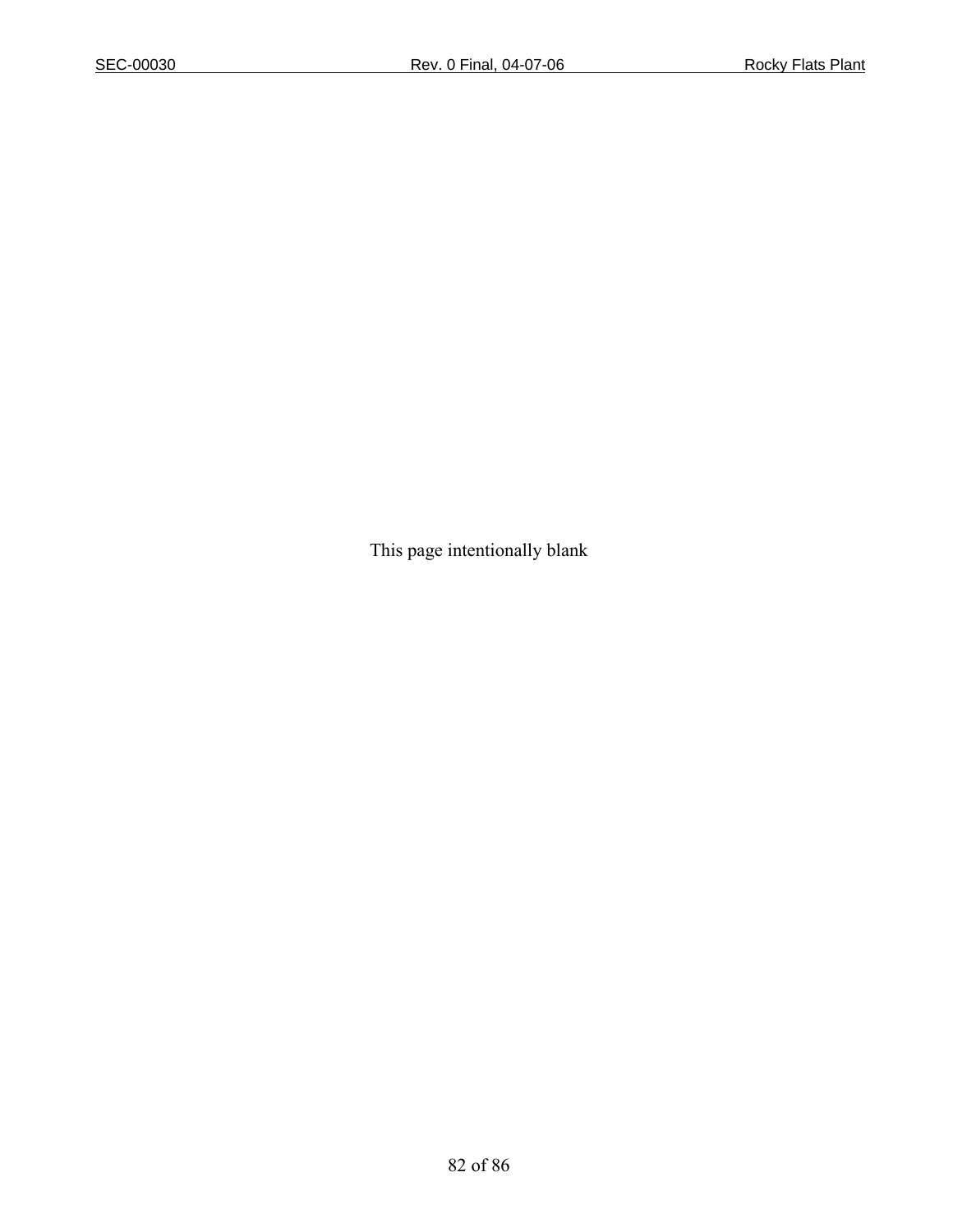# **10.0 References**

4-J88-RDE-0053, *TLD Data Investigation and Abbreviated External Dose Reconstruction*; Rev. 1; July 14, 1998; Rocky Flats Environmental Technology Site; SRDB Ref ID: 22459

4-J98-RDE-0071, *Extended External Dose Reconstruction*; Rev. 1; August 1, 1997; Rocky Flats Environmental Technology Site; SRDB Ref ID: 22461

42 CFR 81, *Guidelines for Determining the Probability of Causation Under the Energy Employees Occupational Illness Compensation Program Act of 2000;* Final Rule, Federal Register/Vol. 67, No. 85/Thursday, p 22296; May 2, 2002

42 CFR 82, *Methods for Radiation Dose Reconstruction Under the Energy Employees Occupational Illness Compensation Program Act of 2000*; Final Rule; May 2, 2002; SRDB Ref ID: 1939

42 CFR 83, *Procedures for Designating Classes of Employees as Members of the Special Exposure Cohort Under the Energy Employees Occupational Illness Compensation Program Act of 2000*; Final Rule; May 28, 2004

42 USC §§ 7384-7385 [EEOICPA], *Energy Employees Occupational Illness Compensation Program Act of 2000*; as amended

DOE-STD-1111-98, *Department of Energy Laboratory Accreditation Program Administration*, U.S. Department of Energy Standard; December, 1998

DOE-STD-1128-98, *Guide of Good Practices for Occupational Radiological Protection in Plutonium Facilities,* Section 6.2.3., Change Notice 3; Department of Energy Standard; February, 2005

DOE-STD-1136-2004, *Guide of Good Practices for Occupational Radiological Protection in Uranium Facilities*, Department of Energy Standard; December, 2004

OCAS-PR-004, *Internal Procedures for the Evaluation of Special Exposure Cohort Petitions*, Rev. 0, National Institute for Occupational Safety and Health (NIOSH); Cincinnati, Ohio; September 23, 2004

ORAUT-OTIB-0002, *Technical Information Bulletin – Maximum Internal Dose Estimates for Certain DOE Complex Claims*, Rev. 01 PC-2; May 7, 2004; SRDB Ref ID: 19411

ORAUT-OTIB-0006, *Technical Information Bulletin: Dose Reconstruction from Occupationally Related Diagnostic X-ray Procedures,* Rev. 03 PC-1; December 21, 2005; SRDB Ref ID: 19422

ORAUT-OTIB-0010, *Technical Information Bulletin: A Standard Complex-Wide Correction Factor for Overestimating External Doses Measured with Film Badge Dosimeters*, Rev. 00; January 12, 2004; SRDB Ref ID: 19429

ORAUT-OTIB-0019, *Technical Information Bulletin: Analysis of Coworker Bioassay Data for Internal Dose Assignment*, Rev. 01; October 7, 2005; SRDB Ref ID: 19439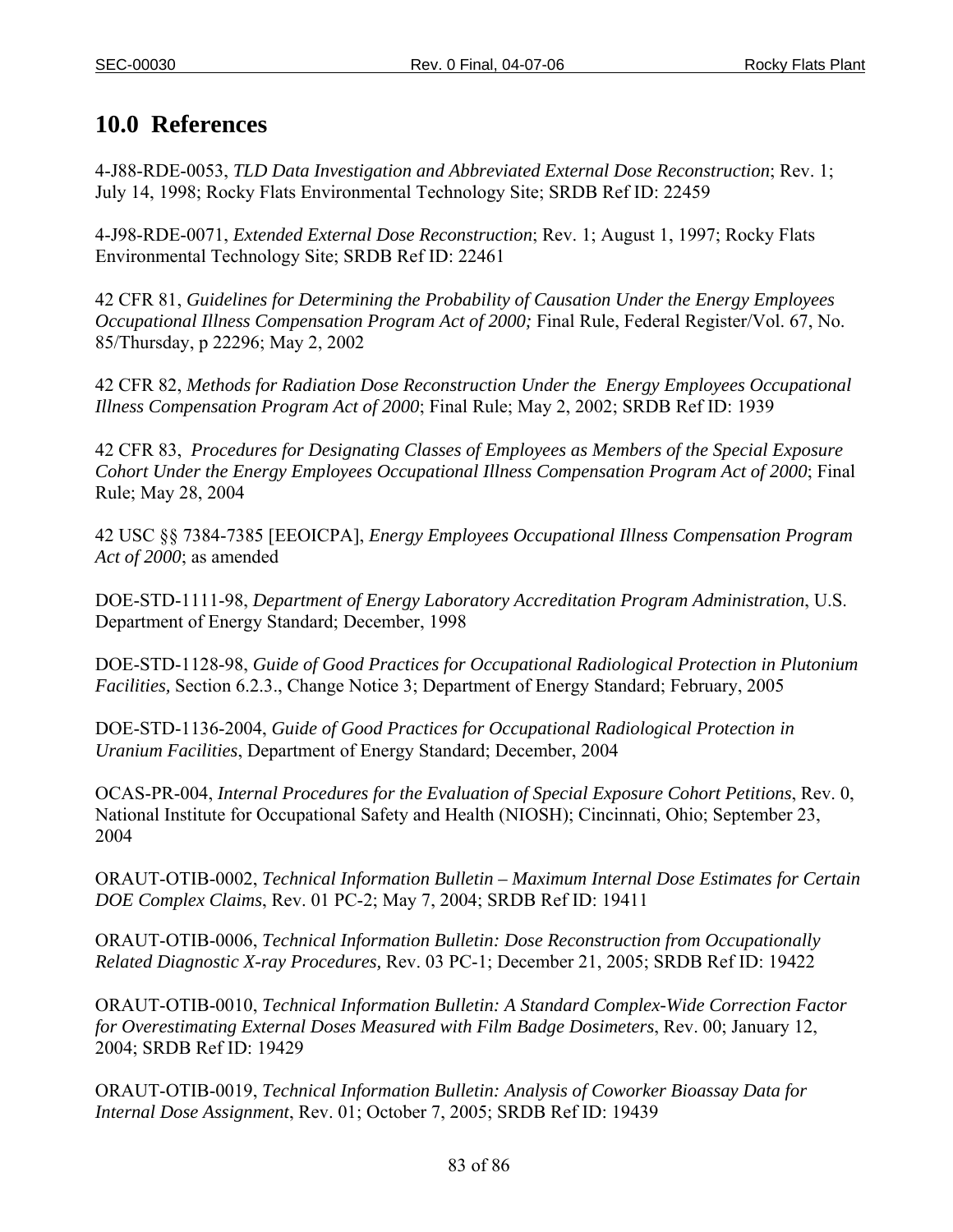ORAUT-OTIB-0020, *Technical Information Bulletin: Use of Coworker Dosimetry Data for External Dose Assignment*, Rev. 01; October 7, 2005; SRDB Ref ID: 19441

ORAUT-OTIB-0023, *Technical Information Bulletin: Assignment if Missed Neutron Doses Based on Dosimeter Records*, Rev. 00; March 7, 2005

ORAUT-OTIB-0027, *Supplementary External Dose Information*, Rev. 00; May 19, 2005; SRDB Ref ID: 19449

ORAU-OTIB-0033, *Application of Internal Doses Based on Claimant-Favorable Assumptions for Processing as Best Estimates,* Rev. 00; April 20, 2005; SRDB Ref ID: 19457

ORAUT-OTIB-0038, *Internal Dosimetry Coworker Data for Rocky Flats Environmental Technology Site (RFETS)*, Rev. 00A Draft; August, 15, 2005

ORAUT-OTIB-0049, *Estimating Lung Doses for Plutonium Strongly Retained in the Lung*; Draft; February, 2006

ORAUT-OTIB-0050, *Use of Rocky Flats Neutron Dose Reconstruction Project Data in Dose Reconstructions*, Rev. 00; December 13, 2005

ORAUT-PROC-0060, *External On-site Ambient Dose Reconstruction for DOE Sites*; Rev. 00; March 7, 2005

ORAUT-PROC-0061, *Occupational X-ray Dose Reconstruction for DOE Sites*; Rev. 00; December 1, 2004

ORAUT-TKBS-0011-1, *Technical Basis Document for the Rocky Flats Plant – Introduction*, Rev. 00; Oak Ridge, Tennessee; April 20, 2004

ORAUT-TKBS-0011-2, *Technical Basis Document for the Rocky Flats Plant – Site Description*, Rev. 00; Oak Ridge, Tennessee; January 10, 2004; SRDB Ref ID: 20170

ORAUT-TKBS-0011-3, *Technical Basis Document for the Rocky Flats Plant – Occupational Medical Dose*, Rev. 00; Oak Ridge, Tennessee; February 9, 2004; SRDB Ref ID: 20171

ORAUT-TKBS-0011-4, *Technical Basis Document for the Rocky Flats Plant – Occupational Environmental Dose,* Rev. 00; Oak Ridge, Tennessee; June 29, 2004; SRDB Ref ID: 20172

ORAUT-TKBS-0011-5, *Technical Basis Document for the Rocky Flats Pant – Occupational Internal Dose*, Rev. 00 PC-1; Oak Ridge, Tennessee; December 13, 2005; SRDB Ref ID: 20174

ORAUT-TKBS-0011-6, *Technical Basis Document for the Rocky Flats Plant – Occupational External Dosimetry*, Rev. 00; Oak Ridge, Tennessee; January 20, 2004; SRDB Ref ID: 20175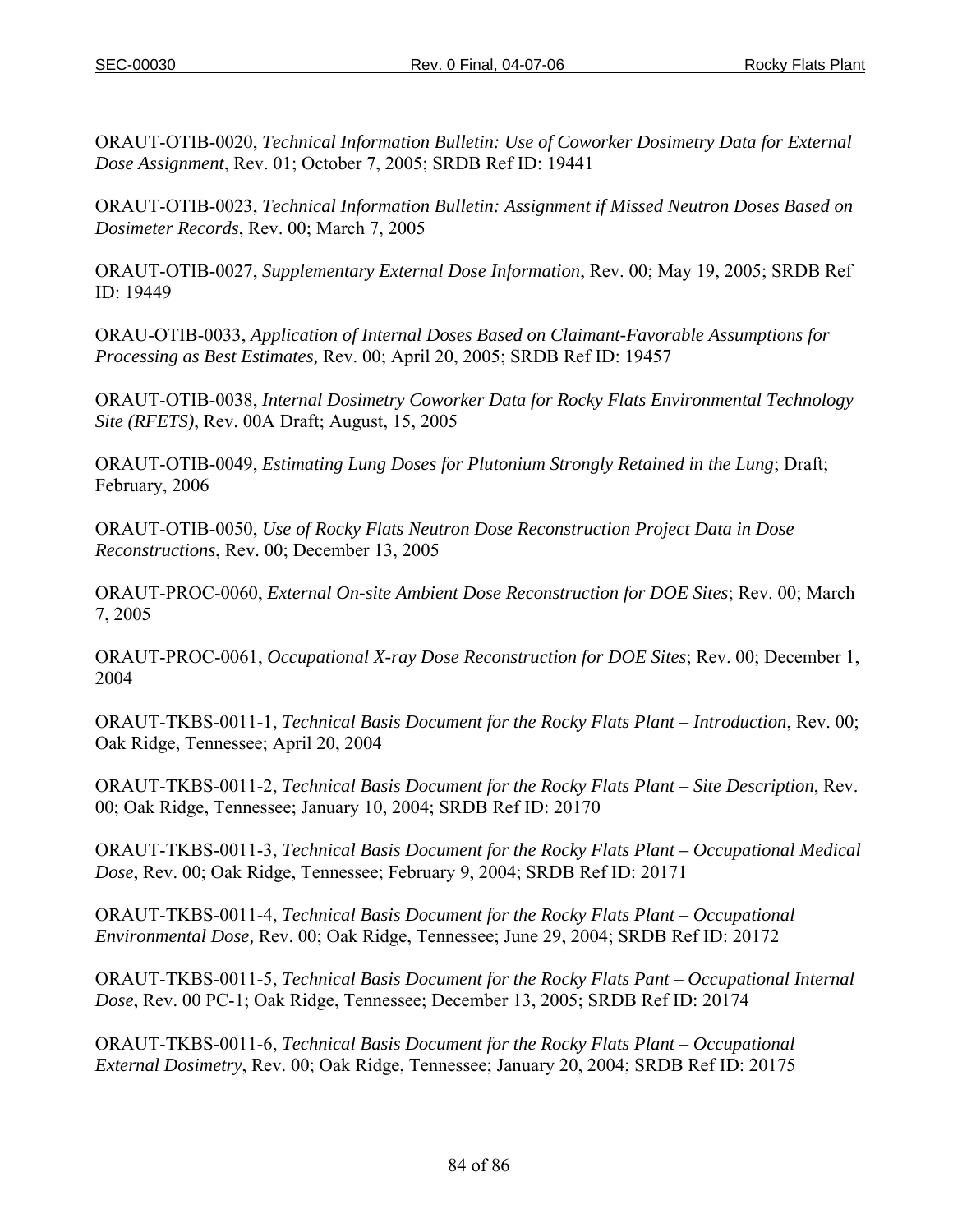ORISE 05-0199, *Technical Basis Document for the Neutron Dose Reconstruction Project Neutron Dose Reconstruction Protocol*; Roger B. Falk, et al; Oak Ridge Institute for Science and Education (ORISE); February 7, 2005; SRDB Ref ID: 17126

PNNL-MA-860, Appendix C, Pacific Northwest National Laboratory (PNNL); September 30, 2000

Aldrich, 2005, e-mail correspondence; dated Monday, September 19, 2005, between Mr. Joe Aldrich and Ray Clark (ORAU)

Baker, 2002, *Historical Timeline of External Dosimetry Equipment Used at Rocky Flats Since 1952 – SCB-031-202*, memorandum by Steve Baker, Kaiser-Hill Company; February 12, 2002; SRDB Ref ID: 1251

Brackenbush, 1989, *Technical Assistance to Rocky Flats Plant, Neutron and Photon Dose Measurements*; L. W. Brackenbush, et al; April, 1989; Pacific Northwest Laboratory; SRDB Ref ID: 4642

ChemRisk, 1992, *Reconstruction of Historical Rocky Flats Operations and Identification of Release Points, Project Task 3 & 4 for Phase 1, Final Draft Report*, prepared for Colorado Department of Public Health and Environment by ChemRisk, a Division of McLaren/Hart; Alameda, California; August, 1992

HAER, Historic American Engineering Record: Rocky Flats Plant, Plutonium Manufacturing Facility HAER No. CO-83-M; D. Jayne Aaron and Judith Berryman; SRDB Ref ID: 22462

Mann, 1967, *Evaluation of Lung Burden Following Acute Inhalation Exposure to Highly Insoluble PuO2*; Mann, J. R., and Kirchner, R. A.; Health Physics 13(8):887-882; August, 1967; SRDB Ref ID: 7974

Putzier, 1982, *The Past 30 Years At Rocky Flats Plant*, Putzier, Edward A.; Golden, Colorado; November, 1982; SRDB Ref ID: 4632

RFETS, 1994, *Rocky Flats Environmental Report for 1994*; Rocky Flats Environmental Technology Site (RFETS); SRDB Ref ID: 1007

RFETS, 1998, *External Dosimetry Technical Basis Document – Extremity Dosimetry;* Rocky Flats Environmental Technology Site; Rev. 0; December 31, 1998; SRDB Ref ID: 4630

RFETS, 2003, *Internal Dosimetry Practices*, Version 8; Section 1; Rocky Flats Environmental Technology Site (RFETS); January 2, 2003; SRDB Ref ID: 8798

Rocky Flats, 2001, *Rocky Flats Environmental Technology Site External Dosimetry Technical Basis Document*, Rev. 2; Rocky Flats Plant; September, 2001; SRDB Ref ID: 8797

Voillequé, RAC Report 6, *Review of Routine Releases of Plutonium in Airborne Effluents at Rocky Flats*; Voillequé, P.G.; RAC Report 6-CDPHE-RFP-1998-FINAL; Radiological Assessments Corporation; Neeses, South Carolina; August, 1999; SRDB Ref ID: 8007